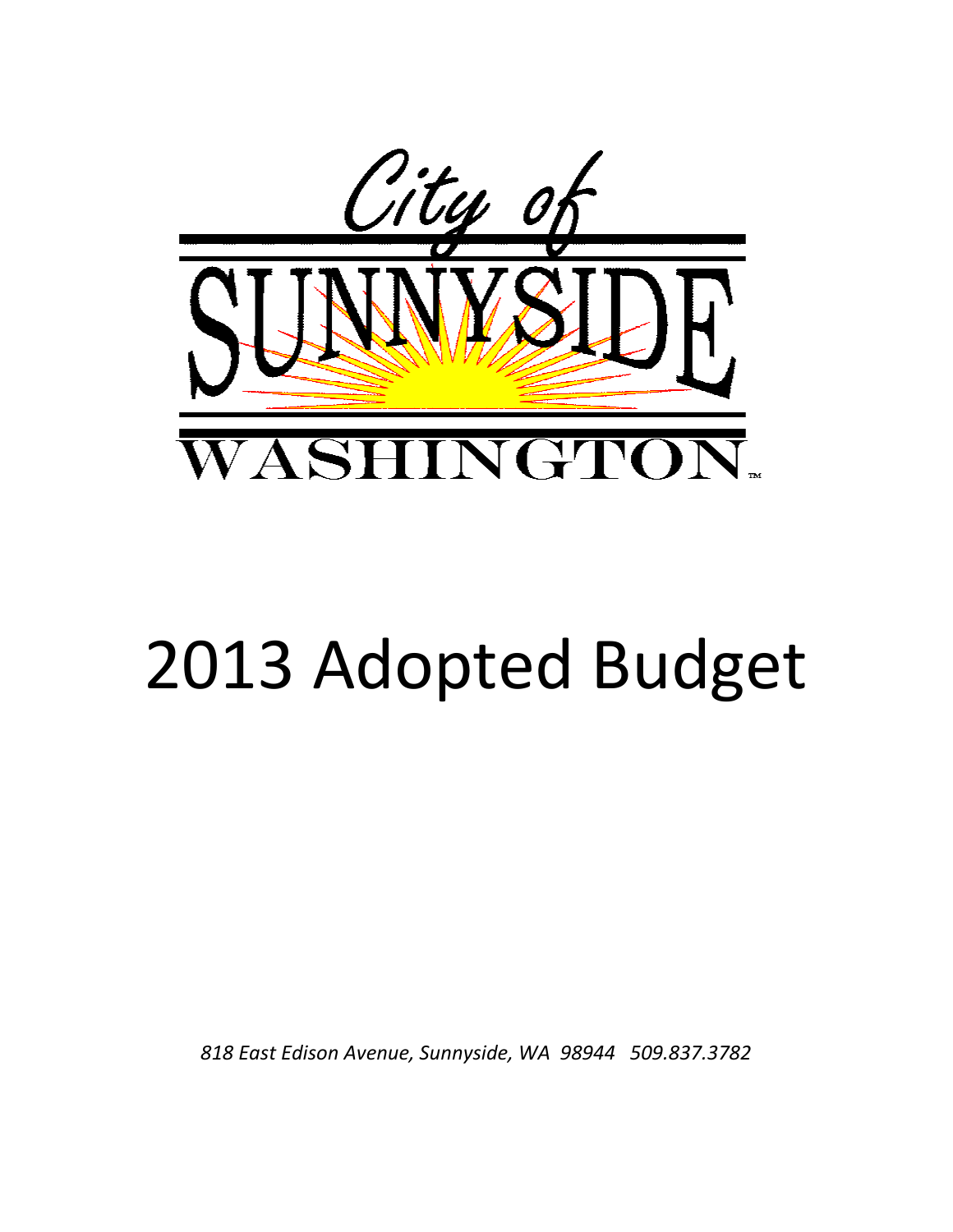#### Table of Contents 2013 Adopted Budget

|  | 1-3   |
|--|-------|
|  | 4     |
|  | 5     |
|  | 6     |
|  | 7     |
|  | 8     |
|  | 9     |
|  | 10    |
|  | 11    |
|  | 12    |
|  |       |
|  |       |
|  | 18    |
|  | 19    |
|  | 20    |
|  | 21    |
|  | 21    |
|  | 22    |
|  | 23    |
|  | 24    |
|  |       |
|  | 29    |
|  | 30    |
|  | 31    |
|  |       |
|  | 36    |
|  | 37    |
|  | 38    |
|  | 39    |
|  | 40    |
|  | 41    |
|  | 42    |
|  | 43    |
|  | 44    |
|  | 45    |
|  | 46    |
|  | 47-50 |
|  | 51    |
|  | 52    |
|  | 53    |
|  | 54-58 |
|  | 59    |
|  | 60-61 |
|  | 62    |
|  | 63-64 |
|  | 65    |
|  | 66    |
|  | 67    |
|  | 68    |
|  | 69    |
|  | 70    |
|  | 71-78 |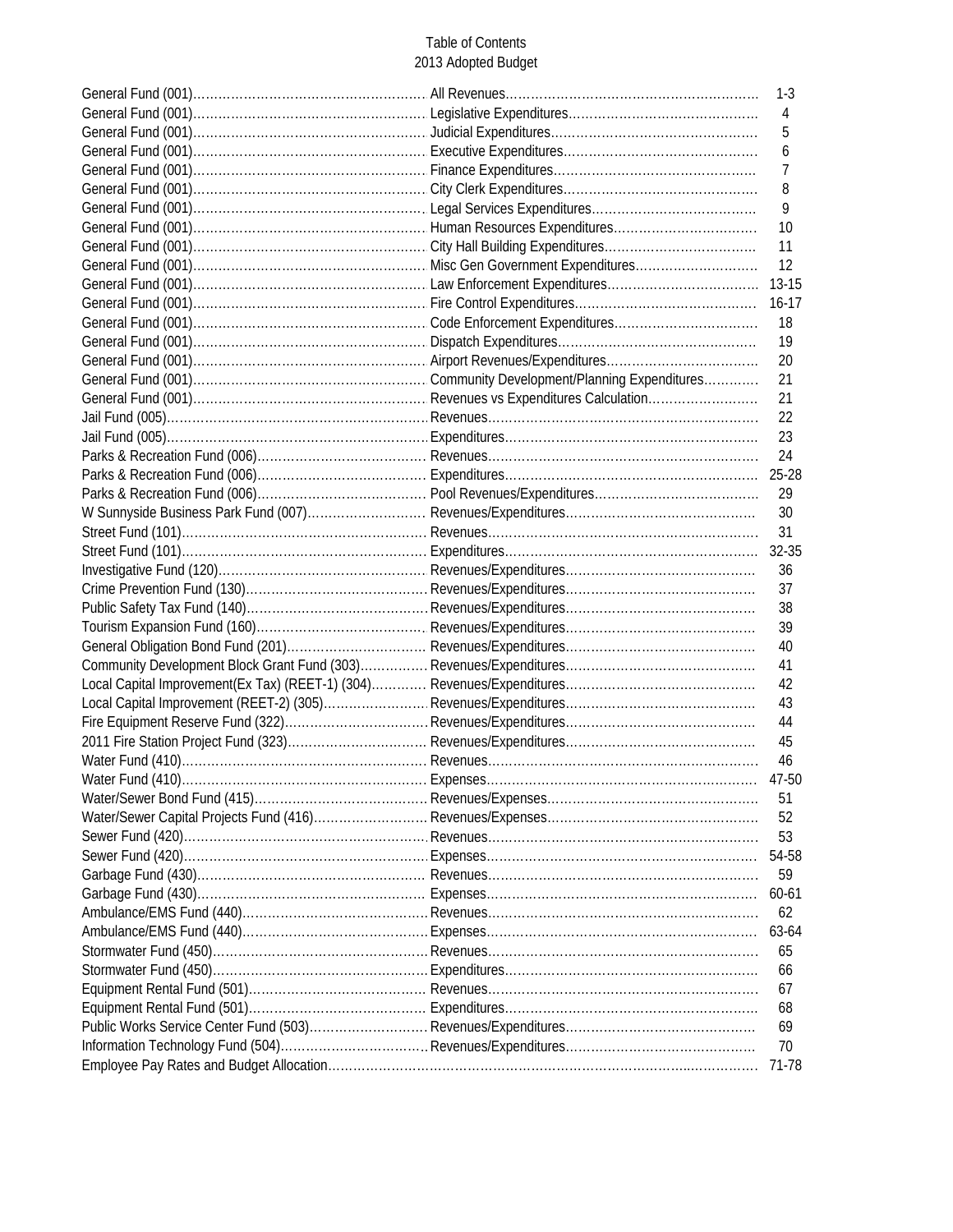|                                                                  |          | 2013 Adopted<br><b>Budget</b> |
|------------------------------------------------------------------|----------|-------------------------------|
|                                                                  |          |                               |
| 001 GENERAL FUND REVENUES                                        |          |                               |
| 001.311.10.00 REAL PROPERTY TAXES                                | \$       | 1,860,000                     |
| 001.313.10.00 LOCAL RETAIL SALES & USE TAX                       | \$       | 2,090,000                     |
| 001.313.60.00 NATURAL GAS USE TAX                                | \$       | 130,000                       |
| 001.313.71.00 LOCAL CRIMINAL JUSTICE                             | \$       | 180,000                       |
| Property, Retail Sales, Use Tax Revenues Sub-Total               | \$       | 4,260,000                     |
| 001.316.41.00 ELECTRIC 6%                                        | \$       | 840,000                       |
| 001.316.43.00 GAS 6%                                             | \$       | 160,000                       |
| 001.316.46.00 TELEVISION CABLE 6%                                | \$       | 21,000                        |
| 001.316.46.01 FRANCHISE FEES CABLE TV 3%                         | \$       | 50,000                        |
| 001.316.47.00 TELEPHONE 6%                                       | \$       | 70,000                        |
| 001.316.49.00 OTHER TELECOMMUNICATIONS                           | \$       | 300,000                       |
| 001.316.70.00 WATER, SEWER, GARBAGE TAX                          | \$       | 359,265                       |
| 001.316.75.00 OTHER GARBAGE TAX                                  | \$       | 16,000                        |
| 001.316.70.00 12% INCREASE IN UTILITY RATE WATER, SEWER, GARBAGE | \$       | 718,530                       |
| <b>Bus. &amp; Occupation Taxes Sub-Total</b>                     | \$       | 2,534,796                     |
| 001.317.20.00 LEASEHOLD EXCISE TAX                               |          |                               |
| <b>Excise Taxes Sub-Total</b>                                    | \$<br>\$ | 8,000<br>8,000                |
|                                                                  |          |                               |
| 001.321.30.01 POLICE SECURITY                                    | \$       | 21,000                        |
| 001.321.70.00 AMUSEMENTS                                         | \$       | 500                           |
| 001.321.80.00 PENALTIES ON BUSINESS LICENSES                     | \$       | 1,000                         |
| 001.321.90.00 OTHER BUS LICENSES & PERMITS                       | \$       | 75,000                        |
| 001.321.90.02 SOLICITORS LICENSE                                 | \$       | 1,000                         |
| 001.321.90.03 TEMPORARY BUSINESS LICENSE                         | \$       | 75                            |
| <b>Bus. Licenses &amp; Permits Sub-Total</b>                     | \$       | 98,575                        |
| 001.322.10.00 BUILDINGS, STRUCTURES & EQUIP                      |          | 65,000                        |
| 001.322.10.01 C.G. & SIDEWALK PERMIT                             | \$<br>\$ | 1,000                         |
| 001.322.10.02 MECHANICAL PERMIT                                  | \$       | 4,000                         |
| 001.322.10.03 PLUMBING PERMIT                                    | \$       | 3,000                         |
| 001.322.30.00 ANIMAL LICENSE (DOG)                               | \$       | 1,000                         |
| 001.322.90.00 OTHER NON-BUSINESS                                 | \$       | 1,300                         |
| Non-Bus. Licenses & Permits Sub-Total                            | \$       | 75,300                        |
|                                                                  |          |                               |
| 001.331.16.71 CHRP-COPS HIRING RECOVERY PROGRAM                  | \$       | 34,441                        |
| <b>Direct Federal Grants Sub-Total</b>                           | \$       | 34,441                        |
| 001.333.20.60 WTSC (FEDERAL PASS THRU FUNDS)                     | \$       | 8,000                         |
| <b>Indirect Federal Grants Sub-Total</b>                         | \$       | 8,000                         |
|                                                                  |          |                               |
| 001.335.00.91 PUD PRIVILEGE TAX                                  | \$       | 27,000                        |
| <b>State Shared Revenues Sub-Total</b>                           | \$       | 27,000                        |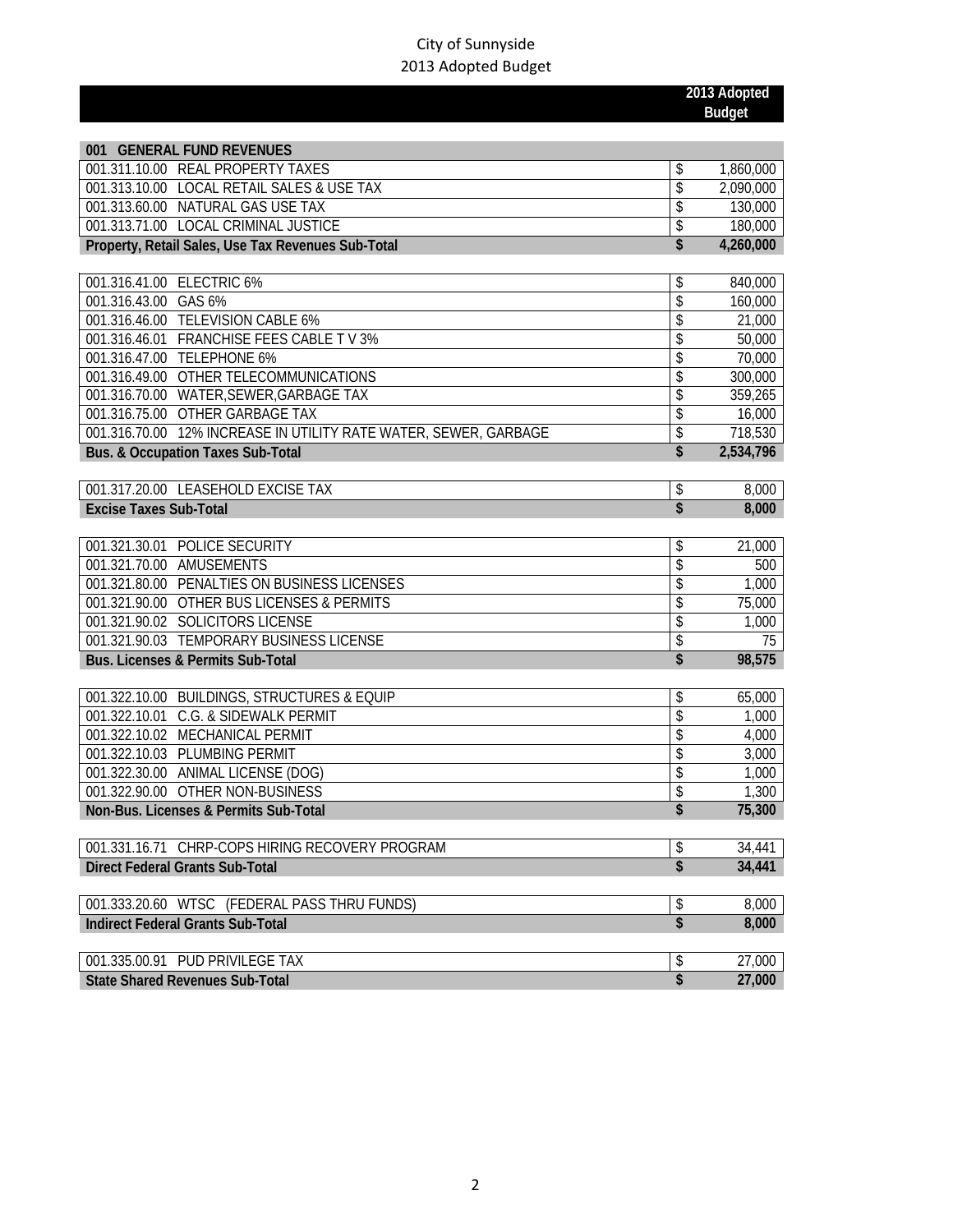|                                |                                                                                     |                                | 2013 Adopted     |
|--------------------------------|-------------------------------------------------------------------------------------|--------------------------------|------------------|
|                                |                                                                                     |                                | <b>Budget</b>    |
|                                | 001.336.00.98 CITY ASSISTANCE                                                       | \$                             | 58,000           |
|                                | 001.336.00.99 STREAMLINED SALES TAX MITIGATION                                      | \$                             | 6,500            |
|                                | 001.336.06.10 CRIMINAL JUSTICE-HI CRIME                                             | \$                             | 22,000           |
|                                | 001.336.06.21 CRIMINAL JUSTICE-LO POPULATION                                        | \$                             | 3,000            |
|                                | 001.336.06.26 CRIMINAL JUSTICE-SPECIAL PROGRAMS                                     | \$                             | 12,000           |
| 001.336.06.51 DUI-CITIES       |                                                                                     | \$                             | 27,000           |
|                                | 001.336.06.94 LIQUOR EXCISE TAX                                                     | \$                             | 50,000           |
|                                | 001.336.06.95 LIQUOR BOARD PROFITS                                                  | \$                             | 160,000          |
|                                | State Entitlements, Impact Payments, in-Lieu Taxes Sub-Total                        | \$                             | 338,500          |
|                                |                                                                                     |                                |                  |
|                                | 001.337.00.00 PILOT TAXES (IN LIEU TAXES)                                           | \$                             | 3,403            |
|                                | Interlocal Grants, Entitlements, Impact Payments, and In-Lieu Taxes Sub-Total       | \$                             | 3,403            |
|                                |                                                                                     |                                |                  |
|                                | 001.338.12.00 COURT COSTS                                                           | \$                             | 18,000           |
|                                | 001.338.21.00 SCHOOL DIST\RESOURCE OFFICER                                          | \$                             | 125,000          |
|                                | 001.338.21.05 LEAD TASK FORCE                                                       | \$                             | 35,000           |
|                                | 001.338.21.07 HOUSING AUTHORITY OFFICER                                             | $\overline{\mathcal{L}}$       | 92,000           |
|                                | Intergovernmental Service Revenues Sub-Total                                        | \$                             | 270,000          |
|                                |                                                                                     |                                |                  |
|                                | 001.341.33.02 WARRANT FEES<br>001.341.33.03 MUNI COURT ADMIN FEES                   | \$<br>\$                       | 7,800            |
|                                |                                                                                     |                                | 2,000            |
|                                | 001.341.69.00 W P, PRINTING & DUPLICATING<br>001.341.90.00 OTHER GENERAL GOVERNMENT | \$<br>$\overline{\mathcal{L}}$ | 1,500<br>2,000   |
|                                | <b>General Government Sub-Total</b>                                                 | \$                             | 13,300           |
|                                |                                                                                     |                                |                  |
|                                | 001.342.10.05 PD HOSPITAL SECURITY                                                  | \$                             | 228,707          |
|                                | 001.342.46.00 FD SPRINKLER SYS REVIEW FEE                                           | \$                             | 1,000            |
|                                | 001.342.48.00 FD ALARM SYS REVIEW FEE                                               | \$                             | 100              |
|                                | 001.342.90.03 FUNERAL ESCORT FEES                                                   | \$                             | 4,500            |
| <b>Public Safety Sub-Total</b> |                                                                                     | \$                             | 234,307          |
|                                |                                                                                     |                                |                  |
|                                | 001.345.81.00 ZONING & SUBDIVISION FEES                                             | \$                             | 1,500            |
|                                | 001.345.83.00 PLAN CHECKING FEES                                                    | \$                             | 55,000           |
|                                | 001.345.89.00 CONDITIONAL USE PERMITS                                               | \$                             | 300              |
|                                | <b>Economic Environment Sub-Total</b>                                               | \$                             | 56,800           |
|                                |                                                                                     |                                |                  |
|                                | 001.353.10.00 TRAFFIC INFRACTIONS-NONPARKING                                        | \$                             | 180,000          |
|                                | 001.353.70.00 FINES & FORF-NONPARKING INFRAC                                        | \$                             | 2,000            |
|                                | <b>Civil Infraction Penalties Sub-Total</b>                                         | \$                             | 182,000          |
|                                | 001.354.00.00 PARKING INFRACTION PENALTIES                                          | \$                             | 3,000            |
| 001.354.00.01                  | <b>DISABLED PARKING</b>                                                             | \$                             | 1,500            |
|                                | <b>Civil Parking Infraction Penalties Sub-Total</b>                                 | \$                             | 4,500            |
|                                |                                                                                     |                                |                  |
| 001.355.20.00 DWI FINES        |                                                                                     | \$                             | 12,000           |
|                                | 001.355.80.00 OTHER CRIM TRAFFIC MISD PEN                                           | \$                             | 50,000           |
|                                | 001.355.90.00 VEHICLE IMPOUND                                                       | \$                             | 750              |
|                                | <b>Criminal Traffic Misdemeanor Penalties Sub-Total</b>                             | \$                             | 62,750           |
|                                | 001.356.90.00 OTHER NON-TRAFFIC MISD PEN                                            |                                |                  |
|                                | <b>Criminal Non-Traffic Fines Sub-Total</b>                                         | \$<br>\$                       | 62,000<br>62,000 |
|                                |                                                                                     |                                |                  |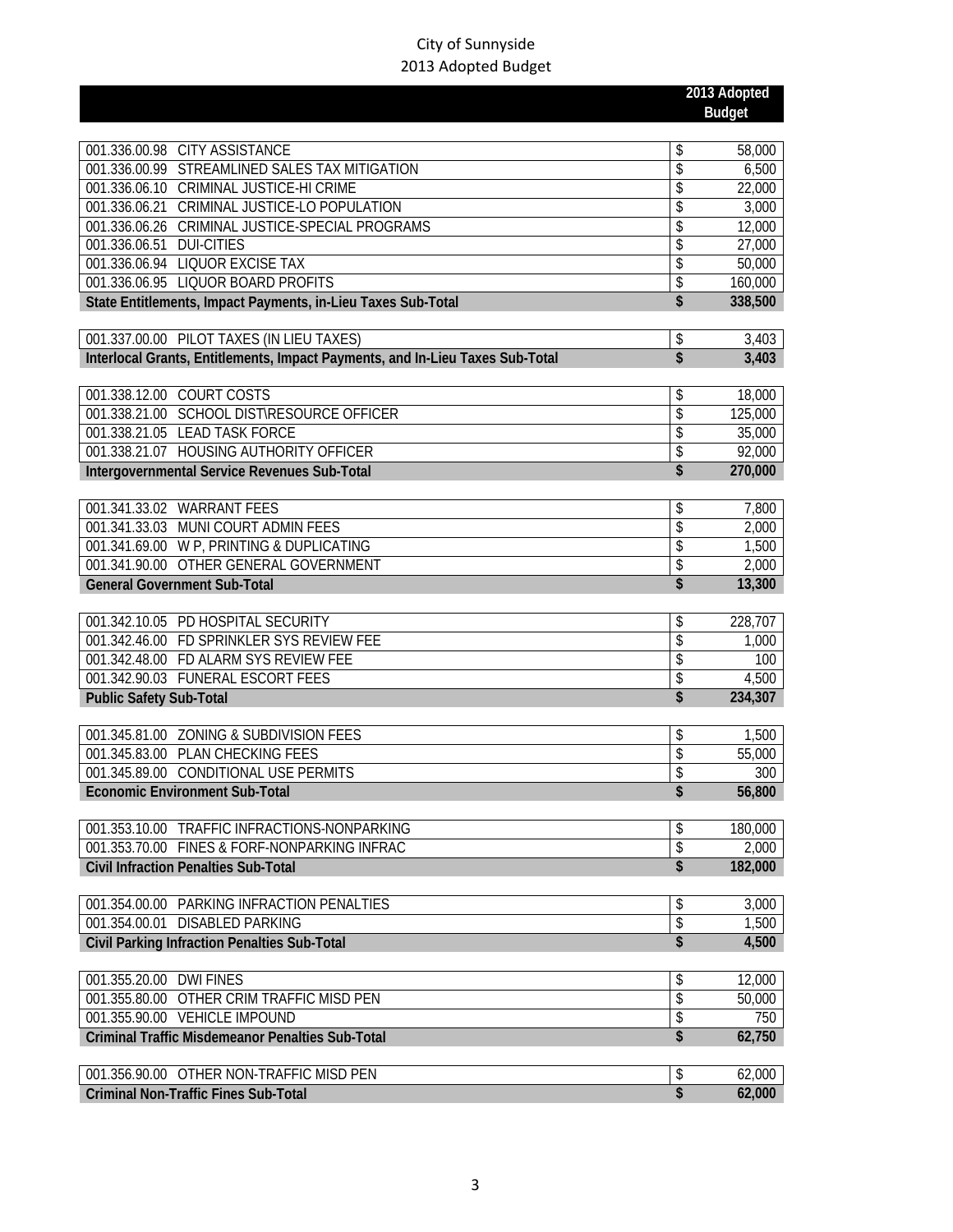|                                                                     |                               | 2013 Adopted  |
|---------------------------------------------------------------------|-------------------------------|---------------|
|                                                                     |                               | <b>Budget</b> |
|                                                                     |                               |               |
| 001.357.33.00 PUBLIC DEFENSE REIMBURSEMENT                          | \$                            | 14,000        |
| 001.357.35.00 COURT INTERPRETER                                     | \$                            | 300           |
| <b>Criminal Costs Sub-Total</b>                                     | \$                            | 14,300        |
|                                                                     |                               |               |
| 001.359.90.08 MOBILE VENDORS                                        | \$                            | 1,000         |
| Non-Court Fines, Forfeitures & Penalties Sub-Total                  | \$                            | 1,000         |
|                                                                     |                               |               |
| 001.361.40.00 INTEREST ON SALES & USE TAX                           | \$                            | 1,000         |
| <b>Interest &amp; Other Earnings Sub-Total</b>                      | \$                            | 1,000         |
|                                                                     |                               |               |
| 001.362.50.00 SPACE & FACILITIES LEASES                             | \$                            | 13,000        |
| Rents, Leases, & Concessions Sub-Total                              | \$                            | 13,000        |
|                                                                     |                               |               |
| 001.367.11.00 CONTRIB FROM PRIVATE SOURCES                          | \$<br>$\overline{\mathbf{S}}$ | 250           |
| <b>Contributions &amp; Donations From Private Sources Sub-Total</b> |                               | 250           |
| 001.369.81.00 CASHIERS OVERAGES/SHORTAGES                           | \$                            | 100           |
| 001.369.90.00 OTHER MISCELLANEOUS REVENUE                           | \$                            | 3,500         |
| 001.369.90.03 NSF CHECK FEES                                        | \$                            | 900           |
| <b>Other Revenues Sub-Total</b>                                     | \$                            | 4,500         |
|                                                                     |                               |               |
| 001.389.10.01 PRIVATE PAYMENT-SIED LOAN (K2R)                       | \$                            | 18,008        |
| <b>Other Non-Revenues Sub-Total</b>                                 | \$                            | 18,008        |
|                                                                     |                               |               |
| TRANSFER IN FROM GARBAGE FUND<br>001.397.00.00                      | \$                            | 82,000        |
| <b>Transfers In Sub-Total</b>                                       | \$                            | 82,000        |
| <b>GENERAL FUND REVENUES</b><br>Total                               | \$                            | 8,407,730     |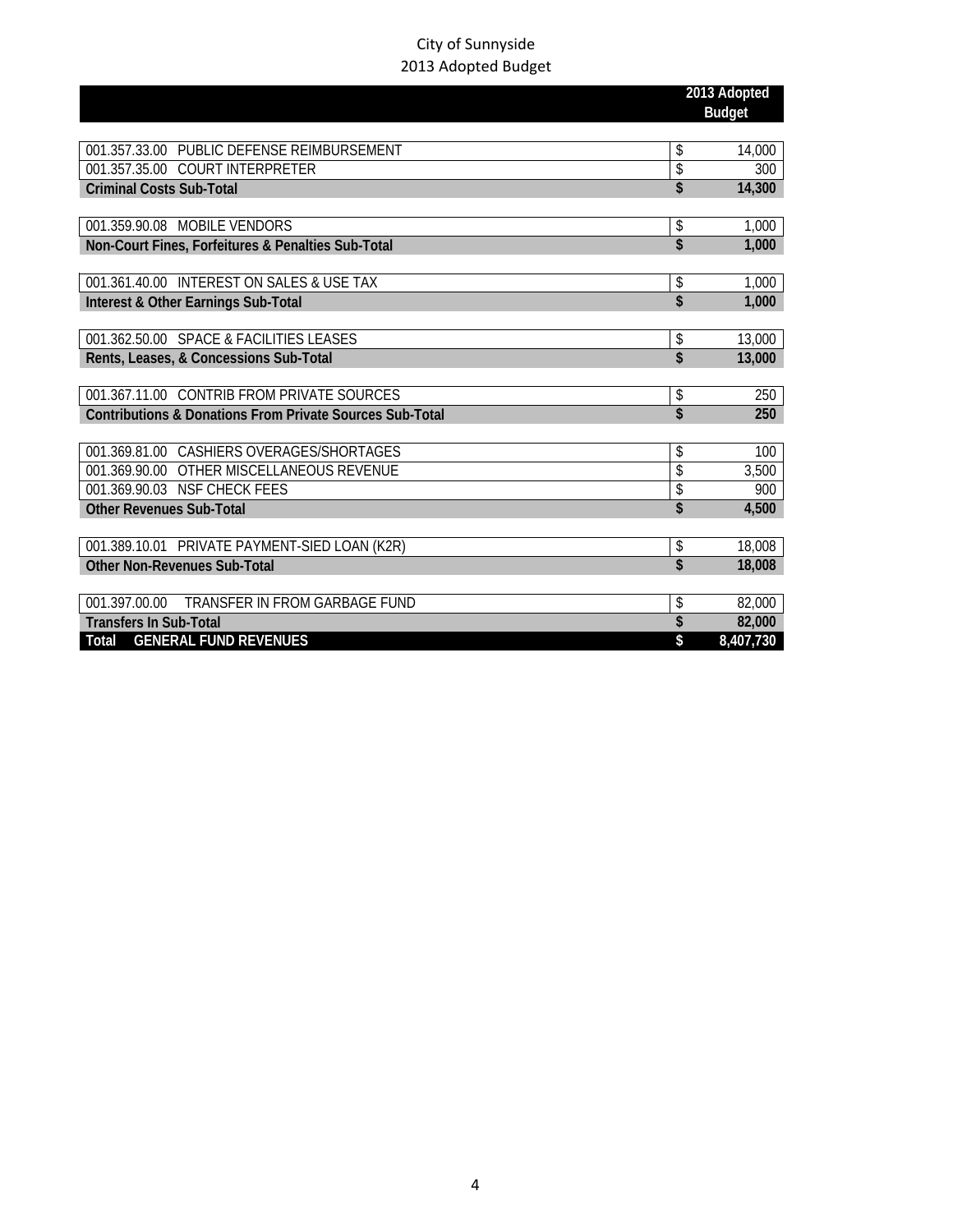| 11                                | <b>LEGISLATIVE EXPENDITURES</b>                 |              |
|-----------------------------------|-------------------------------------------------|--------------|
|                                   | 001.11.511.60.12.00 PART TIME EMPLOYEES         | 37,200       |
| 001.11.511.60.21.00 BENEFITS      |                                                 | 4,800        |
|                                   | 001.11.511.60.31.00 OFFICE & OPERATING SUPPLIES | 200          |
| 001.11.511.60.42.11 POSTAGE       |                                                 | 100          |
|                                   | 001.11.511.60.43.00 TRAVEL & TRAINING           | 1,000        |
| 001.11.511.60.49.00 MISCELLANEOUS |                                                 | 500          |
|                                   | 001.11.511.70.51.00 YAK CO ELECTION SERVICES    | 13,000       |
|                                   | 001.11.511.70.95.00 INTERFUND PAYMENTS          |              |
|                                   | Information Technology Equipment Replacement    | \$<br>1.000  |
|                                   | Information Technology M&O                      | \$<br>11,404 |
|                                   | <b>Total LEGISLATIVE EXPENDITURES</b>           | 69,204       |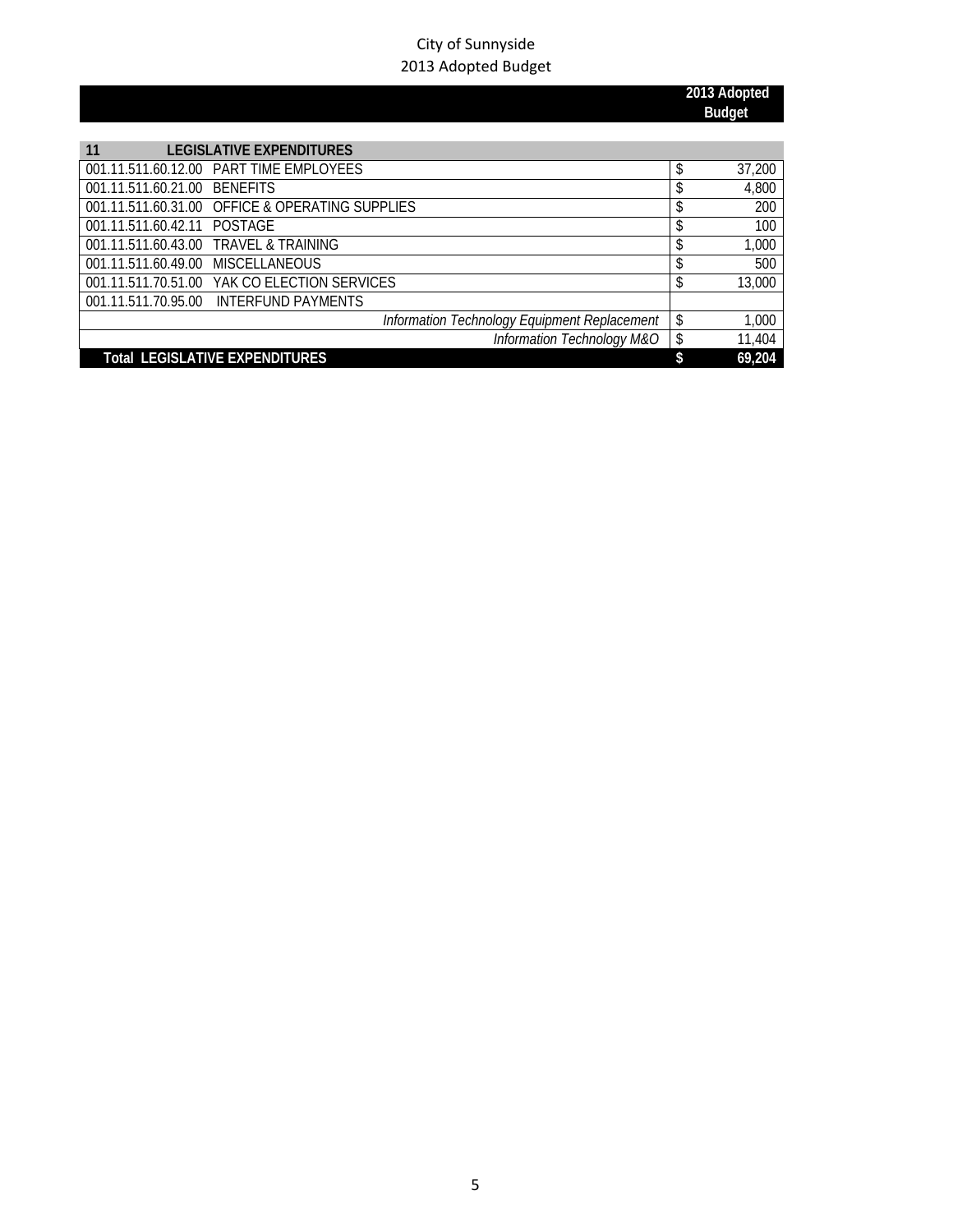| 12<br><b>JUDICIAL EXPENDITURES</b>              |    |        |
|-------------------------------------------------|----|--------|
| Law & Justice Center Building                   |    |        |
| 001.12.512.10.31.00 SUPPLIES                    | ¢  | 1,250  |
| 001.12.512.10.48.00 MAINTENANCE                 |    | 150    |
| 001.12.512.10.41.00 PROFESSIONAL SERVICES       |    | 750    |
| 001.12.512.10.47.12 ELECTRICITY                 |    | 14,200 |
| 001.12.512.10.47.13 GAS                         |    | 5,000  |
| 001.12.512.10.47.14 WATER/SEWER                 |    | 8,200  |
| 001.12.512.10.48.10 REPAIR & MAINTENANCE        |    | 3,250  |
| 001.12.512.10.49.31 SVID IRRIGATION ASSESSMENTS |    | 482    |
| Law & Justice Center Building Sub-Total         | \$ | 33,282 |

| <b>Custodial Services</b> |                                        |                                     |   |       |
|---------------------------|----------------------------------------|-------------------------------------|---|-------|
| 001.12.512.20.11.00       | <b>FULL TIME EMPLOYEES</b>             |                                     | ¢ | 5,713 |
| 001.12.512.20.13.00       | <b>OVERTIME</b>                        |                                     |   | 125   |
| 001.12.512.20.21.00       | <b>BENEFITS</b>                        |                                     |   | 1,885 |
| 001.12.512.20.21.00       | <b>OVERTIME BENEFITS</b>               |                                     |   | 45    |
| 001.12.512.20.36.00       | <b>BOOTS/UNIFORM</b>                   |                                     |   | 33    |
| 001.12.512.20.31.00       | <b>OFFICE &amp; OPERATING SUPPLIES</b> |                                     | S | 150   |
| 001.12.512.20.35.00       | SMALL TOOLS AND MINOR EQUIPMEN         |                                     |   | 25    |
| 001.12.512.20.32.00       | <b>FUEL</b>                            |                                     |   | 300   |
| 001.12.512.20.95.00       | INTERFUND PAYMENTS                     |                                     |   |       |
|                           |                                        | Equipment Rental                    | S | 453   |
|                           |                                        | <b>Custodial Services Sub-Total</b> |   | 8,729 |

| 001.12.512.50.11.00<br><b>FULL TIME EMPLOYEES</b>             |                                              | \$<br>132,527 |
|---------------------------------------------------------------|----------------------------------------------|---------------|
| 001.12.512.50.13.00<br>OVERTIME                               |                                              | \$<br>500     |
| 001.12.512.50.21.00<br><b>BENEFITS</b>                        |                                              | \$<br>43,734  |
| 001.12.512.50.21.00<br><b>OVERTIME BENEFITS</b>               |                                              | \$<br>180     |
| 001.12.512.50.31.00<br><b>OFFICE &amp; OPERATING SUPPLIES</b> |                                              | \$<br>13,000  |
| PROFESSIONAL SERVICES<br>001.12.512.50.41.00                  |                                              | \$<br>2,500   |
| <b>PUBLIC DEFENDER</b><br>001.12.512.50.41.06                 |                                              | \$<br>200,000 |
| 001.12.512.50.41.41<br><b>JUDGE</b>                           |                                              | \$<br>93,000  |
| 001.12.512.50.41.42<br><b>INTERPRETER</b>                     |                                              | \$<br>27,000  |
| 001.12.512.50.41.43<br><b>COURT SECURITY</b>                  |                                              | \$<br>12,000  |
| 001.12.512.50.42.09<br><b>TELEPHONE</b>                       |                                              | \$<br>2,339   |
| 001.12.512.50.42.11<br><b>POSTAGE</b>                         |                                              | \$<br>6,558   |
| <b>TRAVEL &amp; TRAINING</b><br>001.12.512.50.43.00           |                                              | \$<br>700     |
| <b>RENTALS &amp; LEASES</b><br>001.12.512.50.45.00            |                                              | \$<br>400     |
| 001.12.512.50.49.00<br><b>MISCELLANEOUS</b>                   |                                              | \$<br>1,000   |
| 001.12.512.50.49.15<br>DUES/SUBSCRIPTIONS                     |                                              | \$<br>300     |
| FILING/RECORDING/WITNESS FEES<br>001.12.512.50.49.16          |                                              | \$<br>1,000   |
| 001.12.512.50.95.00<br>INTERFUND PAYMENTS                     |                                              |               |
|                                                               | Information Technology Equipment Replacement | \$<br>1,663   |
|                                                               | Information Technology M&O                   | \$<br>8,337   |
| <b>Total JUDICIAL EXPENDITURES</b>                            |                                              | \$<br>588,748 |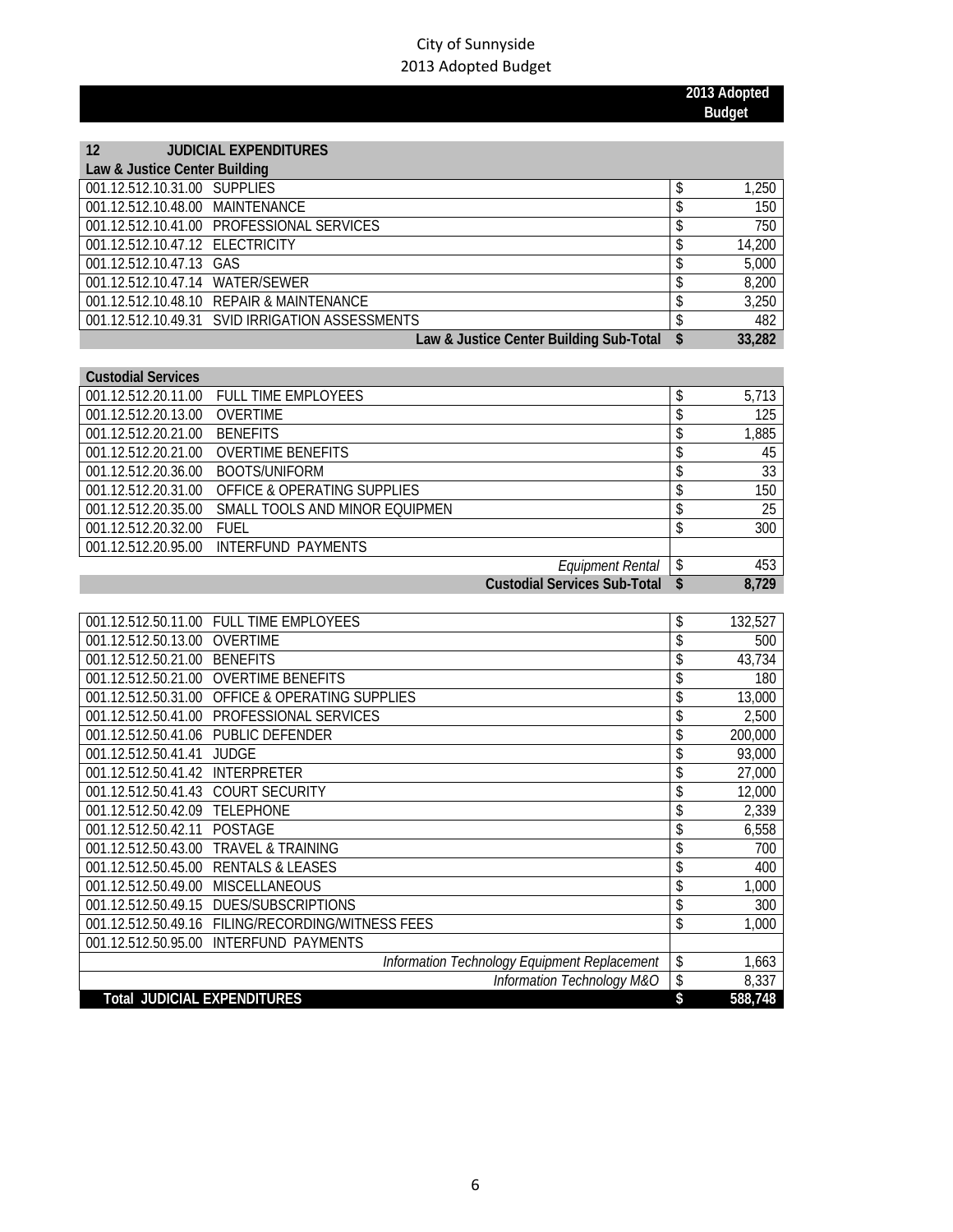| 13<br><b>EXECUTIVE EXPENDITURES</b>                           |    |        |
|---------------------------------------------------------------|----|--------|
| 001.13.513.10.11.00<br>FULL TIME EMPLOYEES                    | \$ | 22,150 |
| 001.13.513.10.21.00<br><b>BENEFITS</b>                        | \$ | 7,974  |
| <b>OFFICE &amp; OPERATING SUPPLIES</b><br>001.13.513.10.31.00 | \$ | 1,000  |
| PROFESSIONAL SERVICES<br>001.13.513.10.41.00                  | \$ | 2,500  |
| 001.13.513.10.42.09<br><b>TELEPHONE</b>                       | \$ | 222    |
| 001.13.513.10.42.10<br><b>CELL PHONE</b>                      | \$ | 600    |
| 001.13.513.10.42.11<br><b>POSTAGE</b>                         | \$ | 300    |
| 001.13.513.10.43.00<br><b>TRAVEL &amp; TRAINING</b>           | \$ | 1,500  |
| 001.13.513.10.45.00<br><b>RENTALS &amp; LEASES</b>            | \$ | 50     |
| CITY MGR VEHICLE<br>001.13.513.10.45.70                       | \$ | 3,000  |
| 001.13.513.10.49.00<br><b>MISCELLANEOUS</b>                   | \$ | 1,000  |
| DUES/SUBSCRIPTIONS<br>001.13.513.10.49.15                     | \$ | 500    |
| <b>REGISTRATION FEES</b><br>001.13.513.10.49.17               | \$ | 500    |
| 001.13.513.10.32.00<br><b>FUEL</b>                            | \$ | 96     |
| INTERFUND PAYMENTS<br>001.13.513.10.95.00                     |    |        |
| Information Technology Equipment Replacement                  | \$ | 415    |
| Information Technology M&O                                    | \$ | 4,814  |
| <b>Equipment Rental</b>                                       | \$ | 145    |
| Total EXECUTIVE EXPENDITURES                                  | \$ | 46,766 |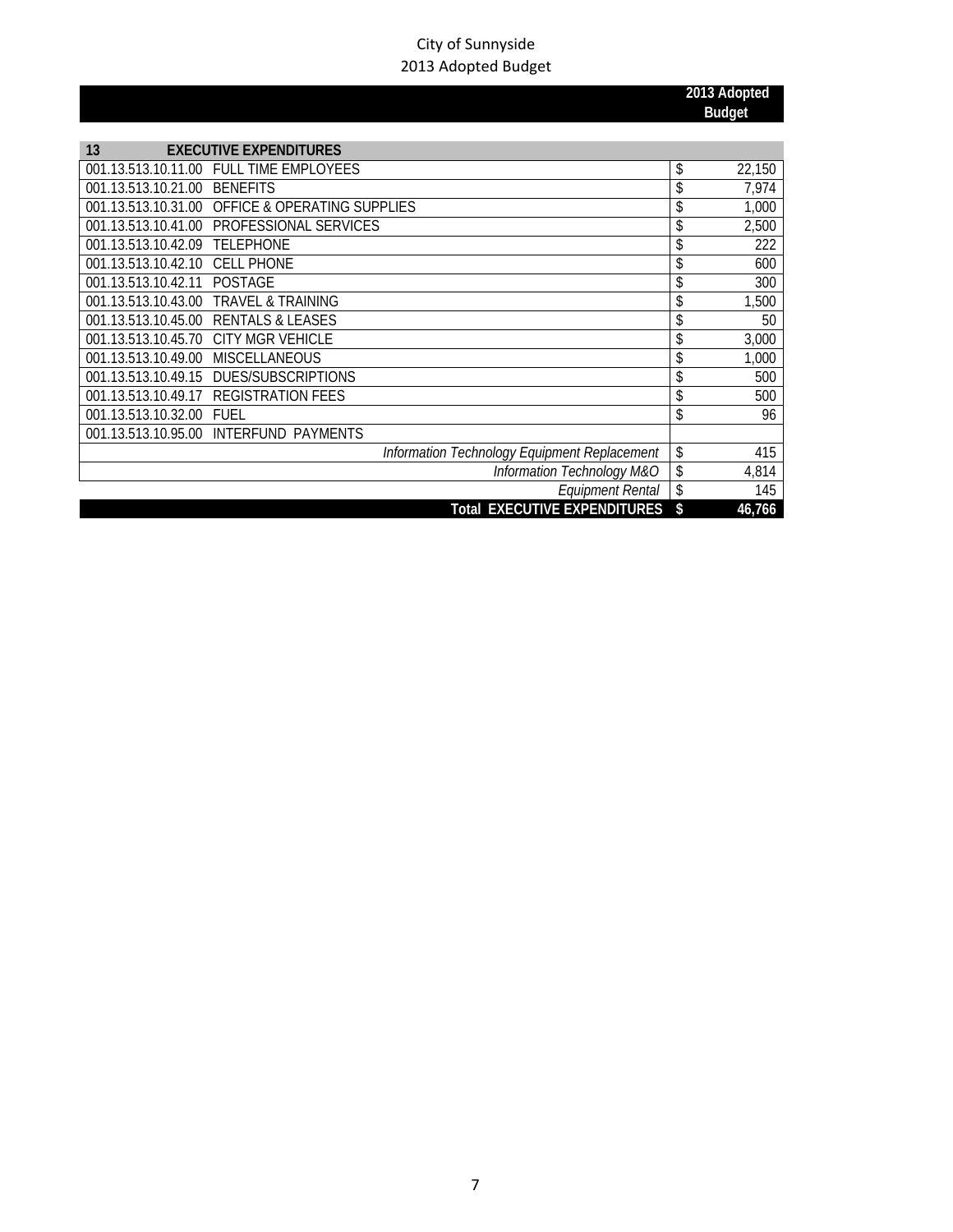| 14                           | <b>FINANCE EXPENDITURES</b>                  |               |
|------------------------------|----------------------------------------------|---------------|
| 001.14.514.10.11.00          | <b>FULL TIME EMPLOYEES</b>                   | \$<br>86,854  |
| 001.14.514.10.13.00          | <b>OVERTIME</b>                              | \$<br>500     |
| 001.14.514.10.21.00          | <b>BENEFITS</b>                              | \$<br>29,957  |
| 001.14.514.10.21.00          | <b>OVERTIME BENEFITS</b>                     | \$<br>165     |
| 001.14.514.10.31.00          | <b>OFFICE &amp; OPERATING SUPPLIES</b>       | \$<br>4,000   |
| 001.14.514.10.35.00          | <b>MINOR EOUIPMENT</b>                       | \$<br>400     |
| 001.14.514.10.41.00          | PROFESSIONAL SERVICES                        | \$<br>2,000   |
| 001.14.514.10.41.32          | <b>BANKING SERVICES</b>                      | \$<br>7,500   |
| 001.14.514.10.42.09          | <b>TELEPHONE</b>                             | \$<br>222     |
| 001.14.514.10.42.11          | <b>POSTAGE</b>                               | \$<br>670     |
| 001.14.514.10.43.00          | <b>TRAVEL &amp; TRAINING</b>                 | \$<br>1,900   |
| 001.14.514.10.45.00          | <b>RENTALS &amp; LEASES</b>                  | \$<br>1,200   |
| 001.14.514.10.49.00          | <b>MISCELLANEOUS</b>                         | \$<br>1,000   |
| 001.14.514.10.49.15          | <b>DUES/SUBSCRIPTIONS</b>                    | \$<br>300     |
| 001.14.514.10.41.41          | RANDOM DRUG SCREENS                          | \$<br>500     |
| 001.14.514.10.32.00          | <b>FUEL</b>                                  | \$<br>96      |
| 001.14.514.10.95.00          | <b>INTERFUND PAYMENTS</b>                    |               |
|                              | Information Technology Equipment Replacement | \$<br>615     |
|                              | Information Technology M&O                   | \$<br>8,640   |
|                              | <b>Equipment Rental</b>                      | \$<br>145     |
| 001.14.514.23.41.07 AUDITING |                                              | \$<br>22,000  |
|                              | <b>Total FINANCE EXPENDITURES</b>            | \$<br>168,664 |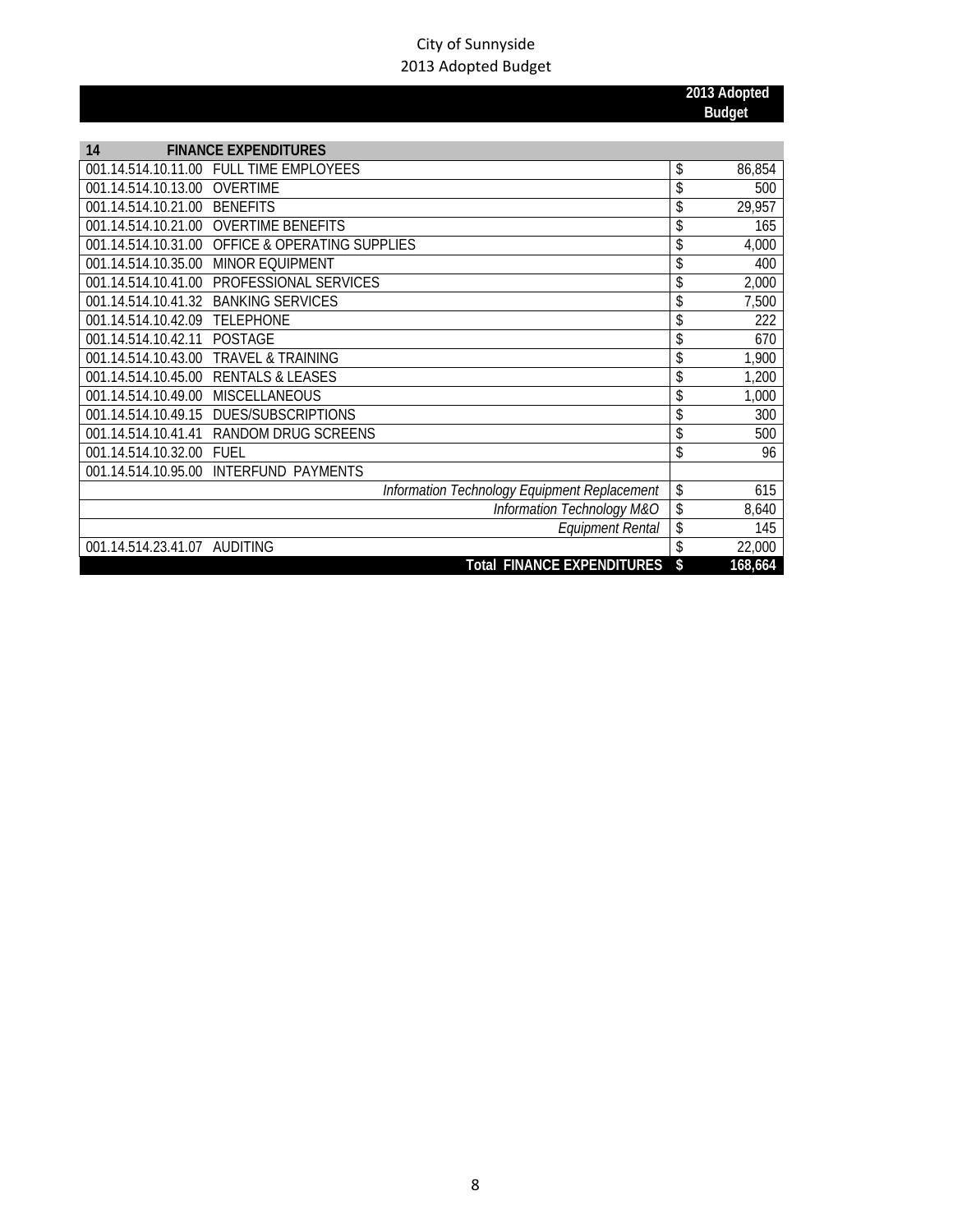| 14.3                | <b>CITY CLERK EXPENDITURES</b>                  |               |
|---------------------|-------------------------------------------------|---------------|
|                     | 001.14.514.30.11.00 FULL TIME EMPLOYEES         | \$<br>62,286  |
| 001.14.514.30.21.00 | <b>BENEFITS</b>                                 | \$<br>22,423  |
|                     | 001.14.514.30.31.00 OFFICE & OPERATING SUPPLIES | \$<br>1,000   |
| 001.14.514.30.32.00 | <b>CITY PROMOTION</b>                           | \$<br>2,500   |
| 001.14.514.30.41.00 | <b>PROFESSIONAL SERVICES</b>                    | \$<br>1,000   |
| 001.14.514.30.41.31 | CODE PUBLISHING                                 | \$<br>2,500   |
| 001.14.514.30.42.09 | <b>TELEPHONE</b>                                | \$<br>222     |
| 001.14.514.30.42.11 | <b>POSTAGE</b>                                  | \$<br>300     |
| 001.14.514.30.43.00 | TRAVEL & TRAINING                               | \$<br>1,500   |
| 001.14.514.30.44.00 | ADVERTISING                                     | \$<br>1,500   |
| 001.14.514.30.49.15 | DUES/SUBSCRIPTIONS                              | \$<br>300     |
| 001.14.514.30.49.17 | <b>REGISTRATION FEES</b>                        | \$<br>300     |
| 001.14.514.30.32.00 | FUEL                                            | \$<br>96      |
| 001.14.514.30.95.00 | INTERFUND PAYMENTS                              |               |
|                     | Information Technology Equipment Replacement    | \$<br>415     |
|                     | Information Technology M&O                      | \$<br>4,814   |
|                     | <b>Equipment Rental</b>                         | 145           |
|                     | <b>Total CITY CLERK EXPENDITURES</b>            | \$<br>101,301 |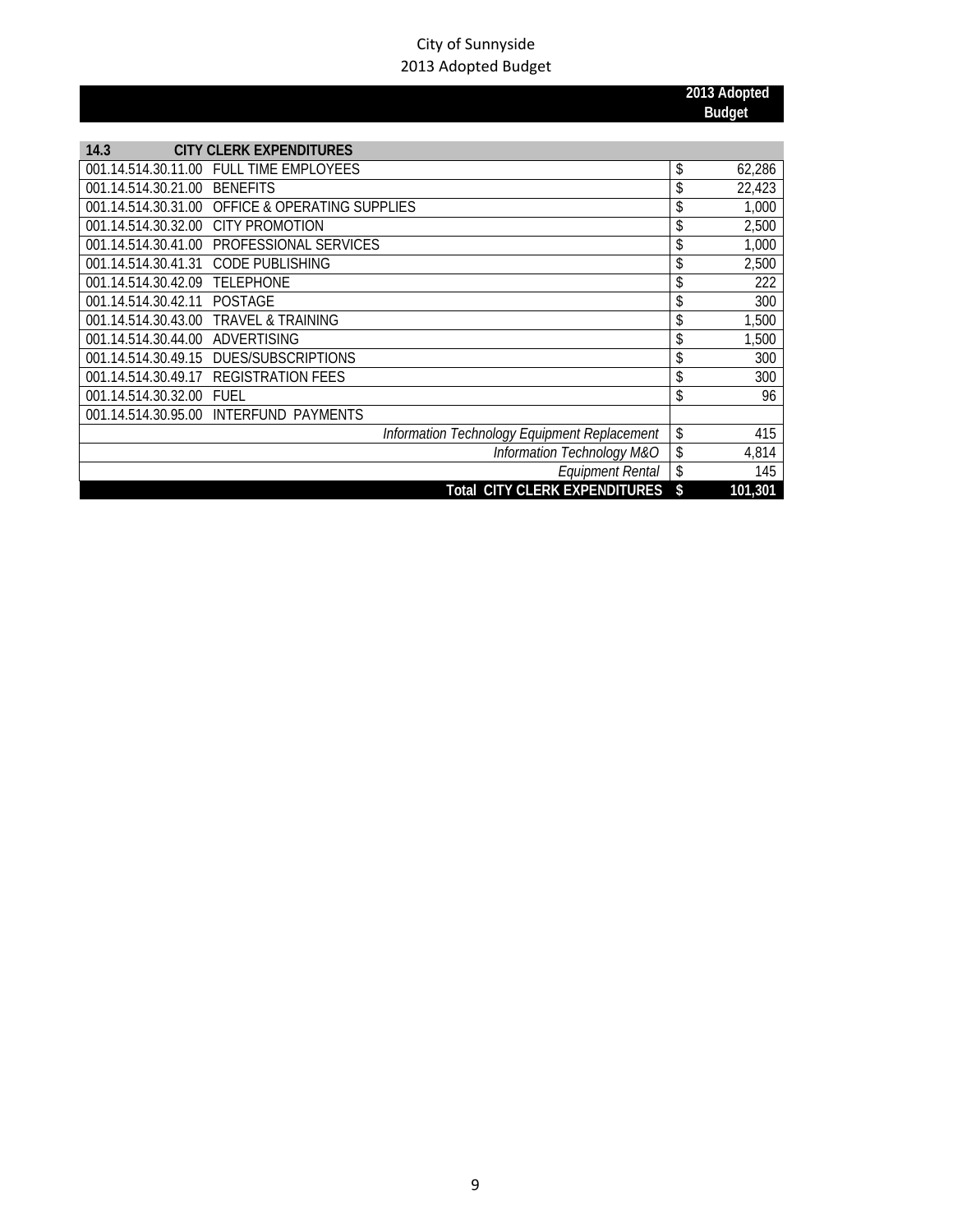| 15                                    | <b>LEGAL SERVICES EXPENDITURES</b>           |             |
|---------------------------------------|----------------------------------------------|-------------|
|                                       |                                              |             |
|                                       | 001.15.515.20.41.00 PROFESSIONAL SERVICES    | \$<br>1,000 |
| 001.15.515.20.41.06 ATTORNEY FEES     |                                              | 67,154      |
|                                       | 001.15.515.20.41.31 PROSECUTOR CONTRACT      | 61,200      |
| 001.15.515.20.42.09 TELEPHONE         |                                              | \$<br>222   |
| 001.15.515.20.42.11 POSTAGE           |                                              | \$<br>500   |
| 001.15.515.20.43.00 TRAVEL & TRAINING |                                              | \$<br>500   |
| 001.15.515.20.45.00 RENTALS & LEASES  |                                              | \$<br>150   |
| 001.15.515.20.49.00 MISCELLANEOUS     |                                              | 500         |
| 001.15.515.20.32.00 FUEL              |                                              | \$<br>96    |
|                                       | 001.15.515.20.95.00 INTERFUND PAYMENTS       |             |
|                                       | Information Technology Equipment Replacement | \$<br>215   |
|                                       | Information Technology M&O                   | \$<br>2,533 |
|                                       | Equipment Rental                             | 145         |
|                                       | <b>Total LEGAL SERVICES EXPENDITURES</b>     | 134,215     |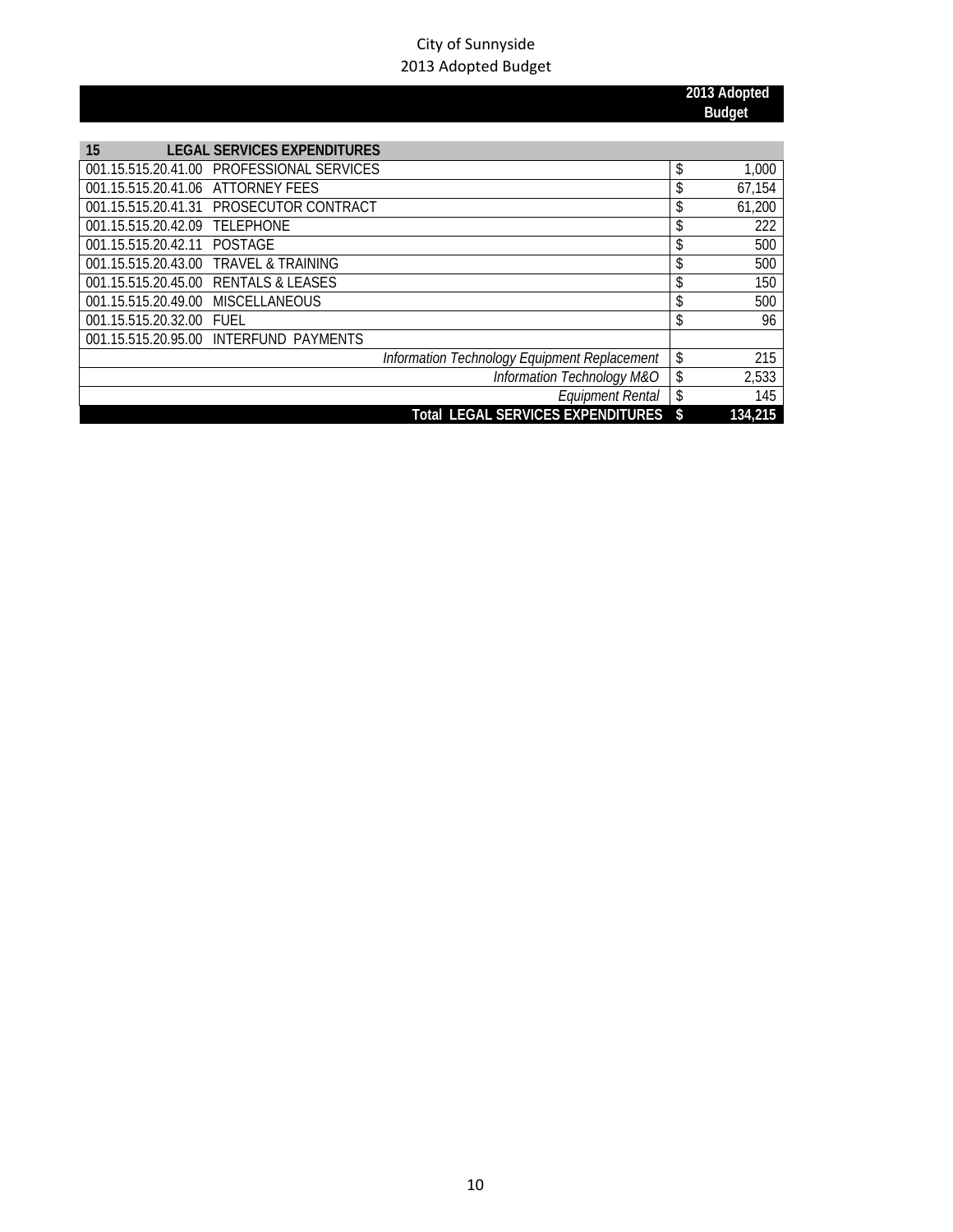| 16<br><b>HUMAN RESOURCES EXPENDITURES</b>                     |              |
|---------------------------------------------------------------|--------------|
| 001.16.516.20.11.00<br><b>FULL TIME EMPLOYEES</b>             | \$<br>25,972 |
| 001.16.516.20.21.00<br><b>BENEFITS</b>                        | \$<br>9,350  |
| <b>OFFICE &amp; OPERATING SUPPLIES</b><br>001.16.516.20.31.00 | \$<br>600    |
| 001.16.516.20.31.43 EMPLOYEE TRAINING SUPPLIES                | \$<br>500    |
| PROFESSIONAL SERVICES<br>001.16.516.20.41.00                  | \$<br>3,000  |
| 001.16.516.20.42.10<br><b>CELL PHONE</b>                      | \$<br>600    |
| 001.16.516.20.42.11<br><b>POSTAGE</b>                         | \$<br>650    |
| <b>TRAVEL &amp; TRAINING</b><br>001.16.516.20.43.00           | \$<br>1,800  |
| 001.16.516.20.44.00<br>ADVERTISING                            | \$<br>1,500  |
| 001.16.516.20.49.00<br><b>MISCELLANEOUS</b>                   | \$<br>500    |
| <b>DUES/SUBSCRIPTIONS</b><br>001.16.516.20.49.15              | \$<br>400    |
| 001.16.516.20.42.09<br>TELEPHONE                              | \$<br>222    |
| 001.16.516.20.32.00 FUEL                                      | \$<br>96     |
| 001.16.516.20.95.00 INTERFUND PAYMENTS                        |              |
| Information Technology Equipment Replacement                  | \$<br>415    |
| Information Technology M&O                                    | \$<br>5.139  |
| <b>Equipment Rental</b>                                       | \$<br>145    |
| Total PERSONNEL SERVICES EXPENDITURES \$                      | 50,744       |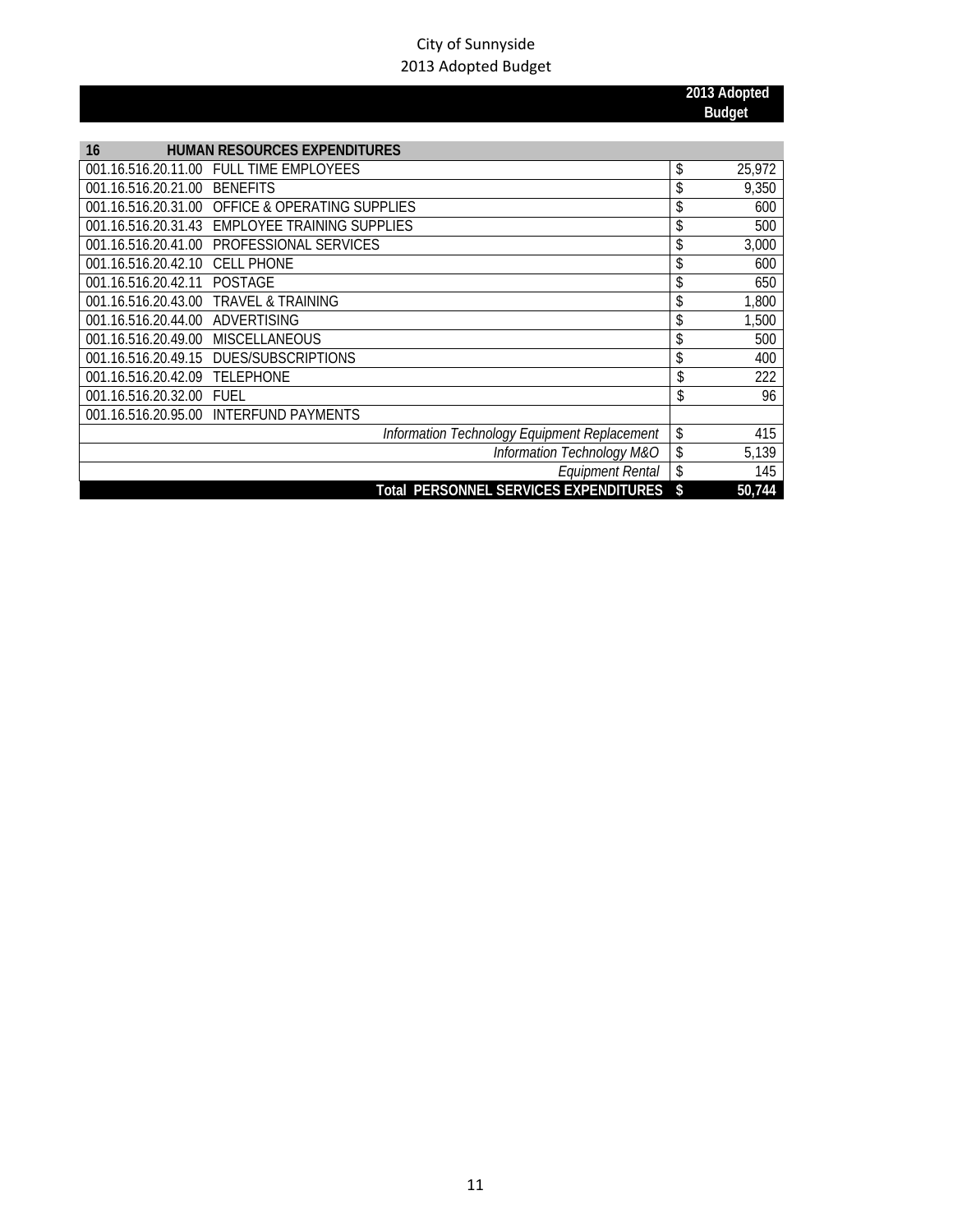**2013 Adopted Budget** 

| 17                                | CITY HALL BUILDING EXPENDITURES           |         |
|-----------------------------------|-------------------------------------------|---------|
| 001.17.517.10.31.00 SUPPLIES      |                                           | 2,800   |
|                                   | 001.17.517.10.41.00 PROFESSIONAL SERVICES | 250     |
| 001.17.517.10.47.12 ELECTRICITY   |                                           | 4,000   |
| 001.17.517.10.47.13 GAS           |                                           | 400     |
| 001.17.517.10.47.14 WATER/SEWER   |                                           | 1,100   |
|                                   | 001.17.517.10.48.10 REPAIR & MAINTENANCE  | 2,500   |
| 001.17.517.10.36.00 INSURANCE     |                                           | 104,951 |
| 001.17.517.10.49.00 MISCELLANEOUS |                                           | 1,550   |
|                                   | City Hall Building Sub-Total \$           | 117,551 |

| <b>Custodial Services</b>                          |           |
|----------------------------------------------------|-----------|
| 001.17.517.20.11.00 FULL TIME EMPLOYEES            | 9.141     |
| 001.17.517.20.13.00 OVERTIME                       | 200       |
| 001.17.517.20.21.00 BENEFITS                       | 3,017     |
| 001.17.517.20.21.00 OVERTIME BENEFITS              | 72        |
| 001.17.517.20.36.00 BOOTS/UNIFORM                  | 52        |
| 001.17.517.20.31.00 OFFICE & OPERATING SUPPLIES    | 240       |
| 001.17.517.20.35.00 SMALL TOOLS AND MINOR EQUIPMEN | 40        |
| 001.17.517.20.32.00 FUEL                           | 480       |
| 001.17.517.20.95.00 INTERFUND PAYMENTS             |           |
| Equipment Rental                                   | \$<br>725 |
| <b>Custodial Services Sub-Total</b>                | 13,967    |

 **Total CITY HALL BUILDING EXPENDITURES** \$ 131,518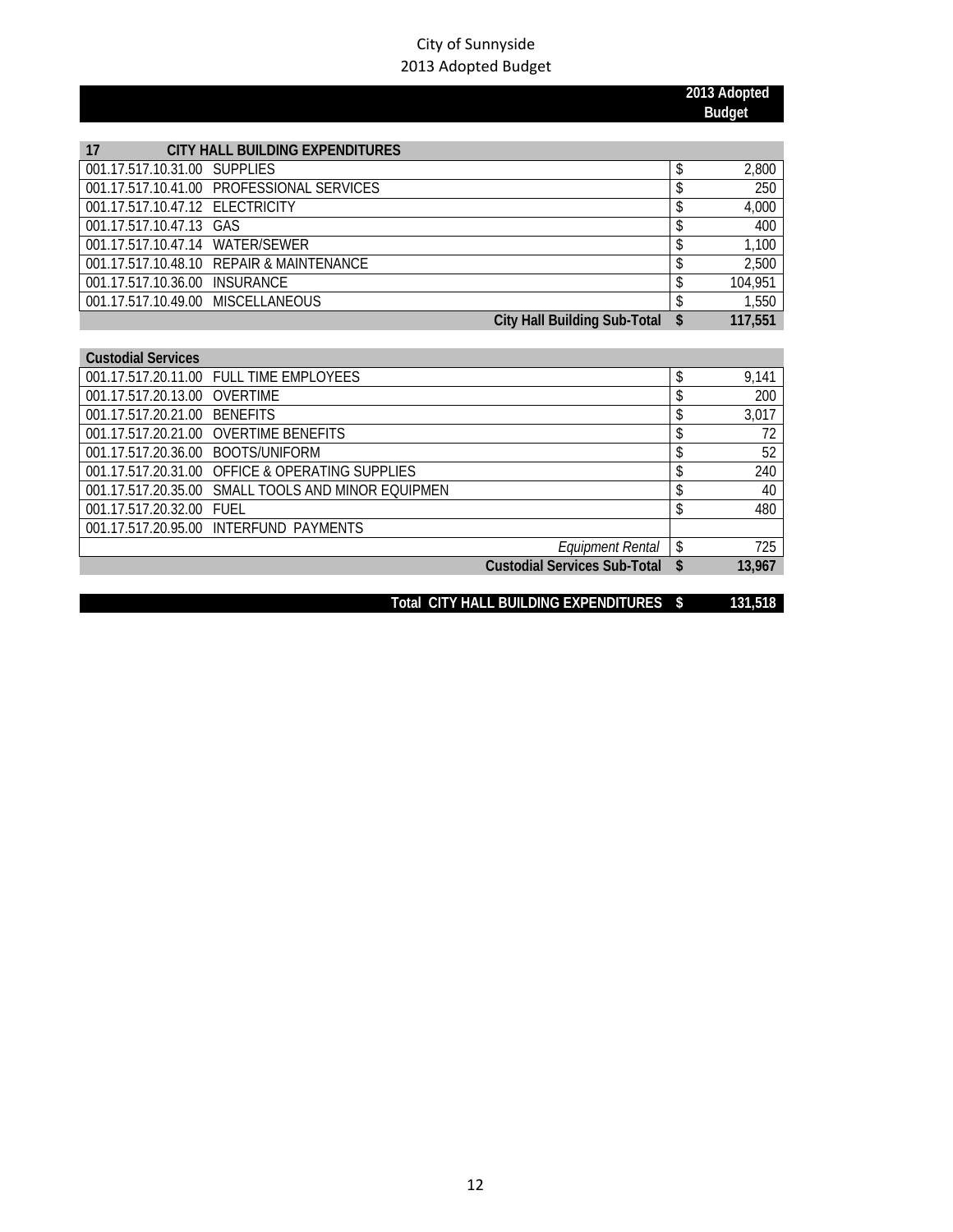**2013 Adopted Budget** 

| 19<br>MISC GENERAL GOVERNMENT EXPENDITURES                        |                 |
|-------------------------------------------------------------------|-----------------|
| AWC SERVICE FEE<br>001.19.519.90.41.40                            | \$<br>4,923     |
| <b>HYDRANT MAINTENANCE</b><br>001.19.519.90.48.00                 | \$<br>10,000    |
| CHAMBER OF COMMERCE PAYMENT<br>001.19.519.90.49.40                | \$<br>500       |
| COMMUNITY SUPPORT (FOURTH OF JULY)<br>001.19.519.90.49.41         | \$<br>5.000     |
| YAKIMA CO CONFERENCE OF GOVERT<br>001.19.519.90.51.00             | \$<br>8,548     |
| AIR POLLUTION CONTROL<br>001.19.531.70.51.00                      | \$<br>6,500     |
| INTERGOVERNMENTAL SERVICES-DRYVE<br>001.19.558.10.51.00           | \$<br>1.000     |
| YAKIMA COUNTY DEVELOPMENT ASSOC.<br>001.19.558.90.49.00           | \$<br>4,600     |
| YAKIMA COUNTY SUBSTANCE ABUSE<br>001.19.566.00.51.00              | \$<br>3,600     |
| INTERGOVERNMENTAL LOANS (K2R)<br>001.19.591.95.78.00              | \$<br>16,125    |
| INTEREST ON LONG TERM DEBT (K2R)<br>001.19.592.95.83.00           | \$<br>1,883     |
| TRANSFER TO JAIL FUND<br>001.19.597.00.01.00                      | \$<br>440,266   |
| TRANSFER TO W SUNNYSIDE BUSINESS PARK FUND<br>001.19.597.00.06.00 | \$<br>18,228    |
| <b>TRANSFER TO RECREATION</b><br>001.19.597.00.02.00              | \$<br>417,156   |
| 001.19.597.00.03.00<br>TRANSFER TO STREET                         | \$<br>642,463   |
| TRANSFER TO GO BOND<br>001.19.597.00.05.00                        | \$<br>234,258   |
| Miscellaneous General Government Sub-Total                        | \$<br>1.815.050 |

 **Total MISC GENERAL GOVERNMENT EXPENDITURES \$ 1,815,050**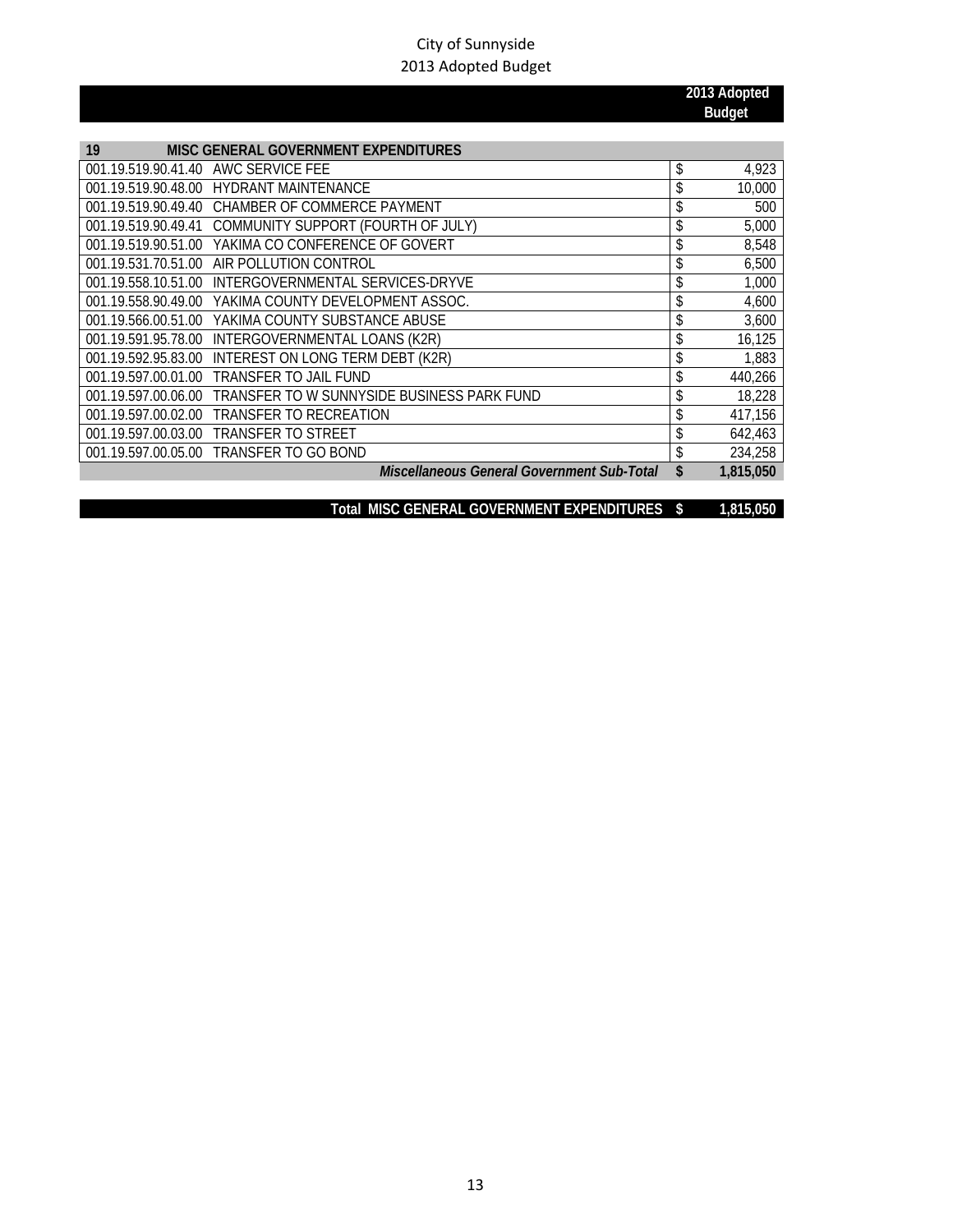| 21<br><b>LAW ENFORCEMENT EXPENDITURES</b>       |           |
|-------------------------------------------------|-----------|
| Law & Justice Center Building                   |           |
| 001.21.521.01.31.00 SUPPLIES                    | \$<br>625 |
| 001.21.521.01.48.00 MAINTENANCE                 | 75        |
| 001.21.521.01.41.00 PROFESSIONAL SERVICES       | 375       |
| 001.21.521.01.47.12 ELECTRICITY                 | 7,100     |
| 001.21.521.01.47.13 GAS                         | 2,400     |
| 001.21.521.01.47.14 WATER/SEWER                 | 4,200     |
| 001.21.521.01.48.10 REPAIR & MAINTENANCE        | 2,500     |
| 001.21.521.01.49.31 SVID IRRIGATION ASSESSMENTS | \$<br>241 |
| Law & Justice Center Building Sub-Total \$      | 17.516    |

| <b>Custodial Services</b>         |                                                    |                                     |    |       |
|-----------------------------------|----------------------------------------------------|-------------------------------------|----|-------|
|                                   | 001.21.521.02.11.00 FULL TIME EMPLOYEES            |                                     |    | 2,857 |
| 001.21.521.02.13.00 OVERTIME      |                                                    |                                     |    | 63    |
| 001.21.521.02.21.00 BENEFITS      |                                                    |                                     |    | 943   |
|                                   | 001.21.521.02.21.00 OVERTIME BENEFITS              |                                     |    | 23    |
| 001.21.521.02.36.00 BOOTS/UNIFORM |                                                    |                                     |    | 16    |
|                                   | 001.21.521.02.31.00 OFFICE & OPERATING SUPPLIES    |                                     |    | 75    |
|                                   | 001.21.521.02.35.00 SMALL TOOLS AND MINOR EQUIPMEN |                                     |    | 13    |
| 001.21.521.02.32.00 FUEL          |                                                    |                                     |    | 150   |
|                                   | 001.21.521.02.95.00 INTERFUND PAYMENTS             |                                     |    |       |
|                                   |                                                    | Equipment Rental                    |    | 227   |
|                                   |                                                    | <b>Custodial Services Sub-Total</b> | -S | 4,366 |

| Administration      |                                              |               |
|---------------------|----------------------------------------------|---------------|
| 001.21.521.10.11.00 | <b>FULL TIME EMPLOYEES</b>                   | \$<br>269,257 |
| 001.21.521.10.13.00 | <b>OVERTIME</b>                              | \$<br>800     |
| 001.21.521.10.21.00 | <b>BENEFITS</b>                              | \$<br>96,933  |
| 001.21.521.10.21.00 | <b>OVERTIME BENEFITS</b>                     | \$<br>288     |
| 001.21.521.10.31.00 | <b>OFFICE &amp; OPERATING SUPPLIES</b>       | \$<br>1,100   |
| 001.21.521.10.36.00 | <b>UNIFORMS</b>                              | \$<br>3,000   |
| 001.21.521.10.42.09 | <b>TELEPHONE</b>                             | \$<br>21,049  |
| 001.21.521.10.42.11 | <b>POSTAGE</b>                               | \$<br>3,279   |
| 001.21.521.10.41.00 | PROFESSIONAL SERVICES                        | \$<br>4,000   |
| 001.21.521.10.43.00 | <b>TRAVEL &amp; TRAINING</b>                 | \$<br>1,000   |
| 001.21.521.10.49.00 | MISCELLANEOUS/HEARING EXAMS                  | \$<br>1,500   |
| 001.21.521.10.49.15 | <b>DUES/SUBSCRIPTIONS</b>                    | \$<br>750     |
| 001.21.521.10.49.18 | UNIFORM CLEANING                             | \$<br>300     |
| 001.21.521.10.90.25 | <b>GROUP INSURANCE-LEOFF I</b>               | \$<br>72,178  |
| 001.21.521.10.90.41 | LEOFF I MEDICAL REIMBURSEMENTS               | \$<br>12,760  |
| 001.21.521.10.32.00 | <b>FUEL</b>                                  | \$<br>62,496  |
| 001.21.521.10.95.00 | <b>INTERFUND RENTALS</b>                     |               |
|                     | Information Technology Equipment Replacement | \$<br>7,631   |
|                     | Information Technology M&O                   | \$<br>87,267  |
|                     | <b>Equipment Rental</b>                      | \$<br>94,410  |
|                     | Equipment Rental - Lease payments            | \$<br>51,235  |
|                     | <b>Administration Sub-Total</b>              | \$<br>791,233 |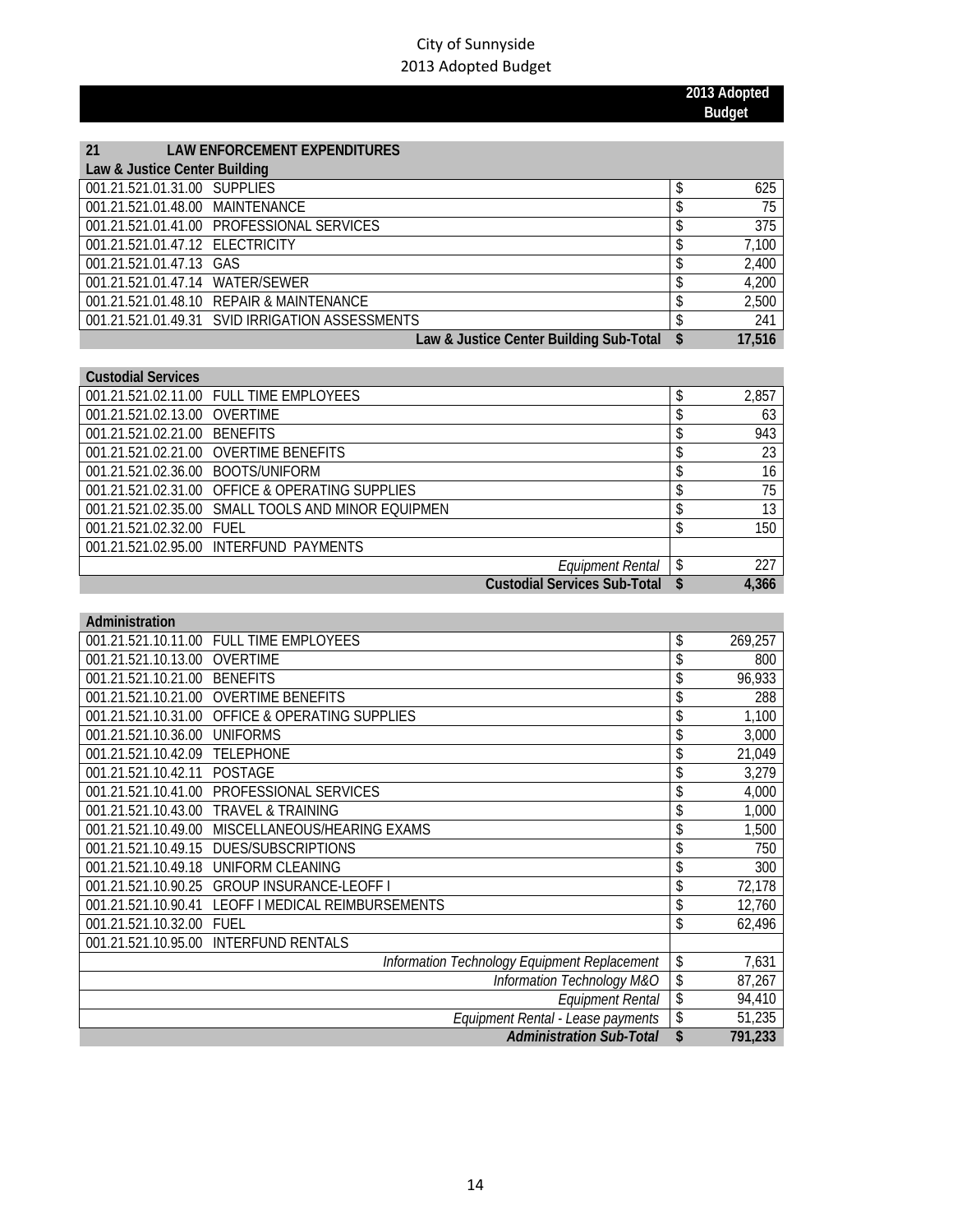**2013 Adopted Budget** 

| <b>Investigation (Detective Division)</b>       |                                                     |               |
|-------------------------------------------------|-----------------------------------------------------|---------------|
| 001.21.521.21.11.00 FULL TIME EMPLOYEES         |                                                     | 233,977       |
| 001.21.521.21.21.00 BENEFITS                    |                                                     | 84,232        |
| 001.21.521.21.31.00 OFFICE & OPERATING SUPPLIES |                                                     | 1,000         |
| 001.21.521.21.36.01 CLOTHING                    |                                                     | 2,250         |
| 001.21.521.21.41.00 PROFESSIONAL SERVICES       |                                                     | 1,500         |
| 001.21.521.21.43.00 TRAVEL & TRAINING           |                                                     | 200           |
| 001.21.521.21.49.00 MISCELLANEOUS               |                                                     | 100           |
| 001.21.521.21.49.18 UNIFORM CLEANING            |                                                     | 1,750         |
|                                                 | <b>Investigation (Detective Division) Sub-Total</b> | \$<br>325,009 |

| Lead Task Force              |                                         |                                                     |        |
|------------------------------|-----------------------------------------|-----------------------------------------------------|--------|
|                              | 001.21.521.24.11.00 FULL TIME EMPLOYEES |                                                     | 68.745 |
| 001.21.521.24.21.00 BENEFITS |                                         |                                                     | 24.748 |
| 001.21.521.24.36.01 CLOTHING |                                         |                                                     | 750    |
|                              |                                         | <b>Investigation (Detective Division) Sub-Total</b> | 94.243 |

**Lead Task Force**

| Patrol                       |                                                 |        |           |
|------------------------------|-------------------------------------------------|--------|-----------|
|                              | 001.21.521.22.11.00 FULL TIME EMPLOYEES         | \$     | 1,165,690 |
| 001.21.521.22.13.00 OVERTIME |                                                 |        | 48,675    |
| 001.21.521.22.21.00 BENEFITS |                                                 |        | 419,646   |
|                              | 001.21.521.22.21.00 OVERTIME BENEFITS           |        | 17,523    |
|                              | 001.21.521.22.31.00 OFFICE & OPERATING SUPPLIES |        | 4,000     |
|                              | 001.21.521.22.35.00 MINOR EOUIPMENT             |        | 3,000     |
| 001.21.521.22.36.00 UNIFORMS |                                                 |        | 8,000     |
| 001.21.521.22.36.02          | <b>BOOTS</b>                                    |        | 8,700     |
|                              | 001.21.521.22.41.00 PROFESSIONAL SERVICES       | \$     | 350       |
| 001.21.521.22.43.00          | TRAVEL & TRAINING                               |        | 300       |
| 001.21.521.22.48.00          | REPAIRS & MAINTENANCE                           | ¢<br>Φ | 700       |
|                              | 001.21.521.22.49.18 UNIFORM CLEANING            | \$     | 500       |
|                              | <b>Patrol Sub-Total</b>                         |        | 1.677.084 |

| Swat                         |                                                 |                       |       |
|------------------------------|-------------------------------------------------|-----------------------|-------|
|                              | 001.21.521.23.31.00 OFFICE & OPERATING SUPPLIES |                       | 750   |
| 001.21.521.23.36.00 UNIFORMS |                                                 |                       | 150   |
|                              | 001.21.521.23.49.15 DUES/SUBSCRIPTIONS          |                       | 250   |
|                              |                                                 | <b>Swat Sub-Total</b> | 1.150 |

| K-9 Unit                     |                                         |    |        |
|------------------------------|-----------------------------------------|----|--------|
|                              | 001.21.521.31.11.00 FULL TIME EMPLOYEES |    | 68,319 |
| 001.21.521.31.21.00 BENEFITS |                                         | .D | 24.595 |
| 001.21.521.31.31.00 SUPPLIES |                                         |    | 500    |
|                              | K-9 Unit Sub-Total                      |    | 93.414 |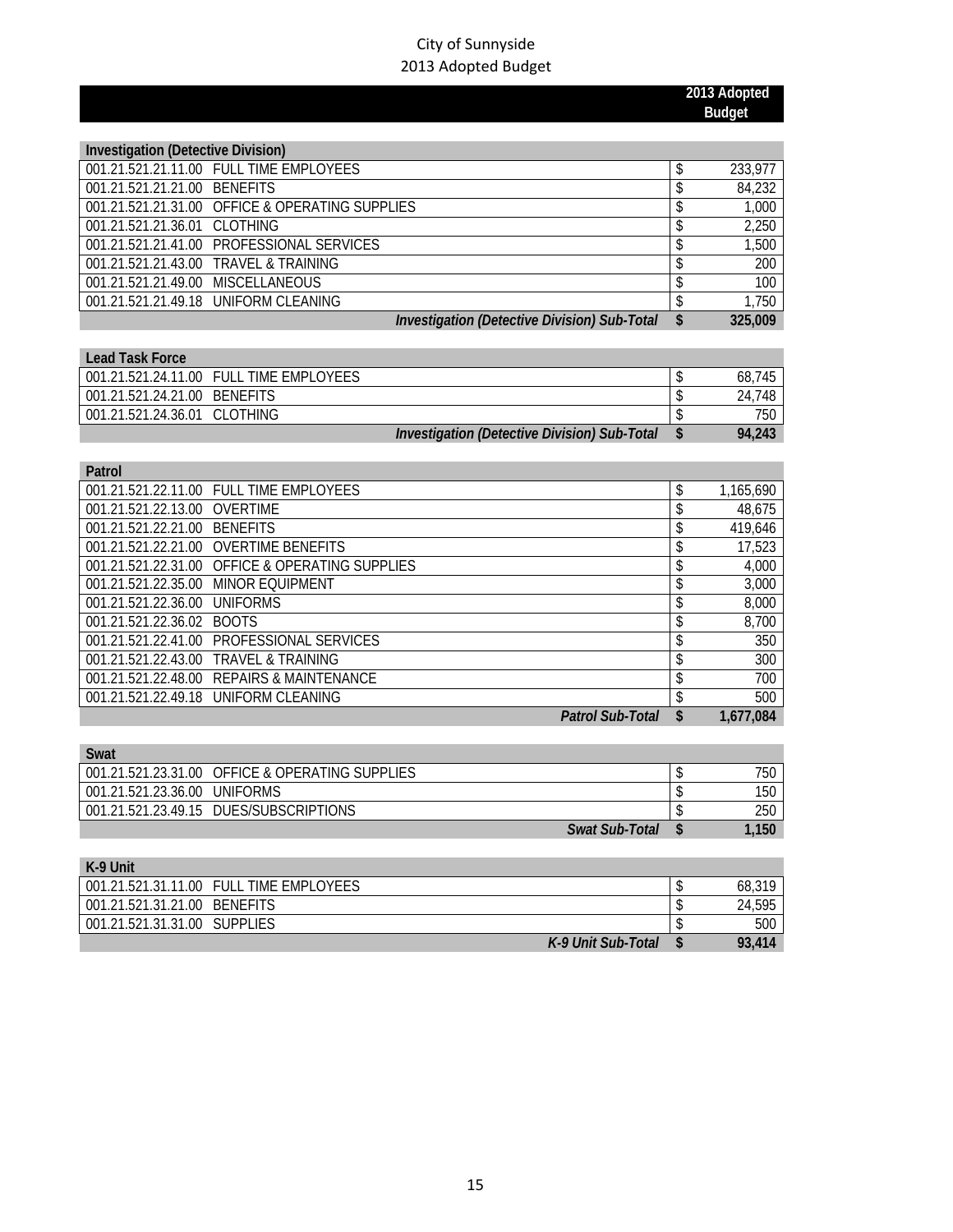**2013 Adopted Budget** 

| <b>Training</b>                   |                                                 |           |
|-----------------------------------|-------------------------------------------------|-----------|
|                                   | 001.21.521.40.31.00 OFFICE & OPERATING SUPPLIES | 500       |
| 001.21.521.40.31.31 AMMUNITION    |                                                 | 6,000     |
| 001.21.521.40.31.33 TASER RELOADS |                                                 | \$<br>500 |
|                                   | 001.21.521.40.41.00 PROFESSIONAL SERVICES       | 2,000     |
|                                   | 001.21.521.40.43.00 TRAVEL & TRAINING           | 6,000     |
|                                   | 001.21.521.40.49.15 DUES/SUBSCRIPTIONS          | 400       |
|                                   | 001.21.521.40.49.17 REGISTRATION FEES           | 3,000     |
|                                   | <b>Training Sub-Total</b>                       | 18,400    |

| <b>Property Room</b> |                                                 |                                |       |
|----------------------|-------------------------------------------------|--------------------------------|-------|
|                      | 001.21.521.91.31.00 OFFICE & OPERATING SUPPLIES |                                | 2.000 |
|                      |                                                 | <b>Property Room Sub-Total</b> | 2,000 |

| Data Processing                         |                                  |        |
|-----------------------------------------|----------------------------------|--------|
| 001.21.521.93.11.00 FULL TIME EMPLOYEES |                                  | 39.742 |
| 001.21.521.93.21.00 BENEFITS            |                                  | 14,307 |
|                                         | <b>Data Processing Sub-Total</b> | 54.049 |

| SCHOOL RESOURCE UITICER                  |  |         |
|------------------------------------------|--|---------|
| 001.21.521.94.11.00 FULL TIME EMPLOYEES  |  | 139.87  |
| 001.21.521.94.21.00 BENEFITS             |  | 50.356  |
| 001.21.521.94.36.00 UNIFORMS             |  | 800     |
| <b>School Resource Officer Sub-Total</b> |  | 191.033 |

**School Resource Officer**

| <b>HUD - Housing Authority</b>          |        |
|-----------------------------------------|--------|
| 001.21.521.95.11.00 FULL TIME EMPLOYEES | 67,995 |
| 001.21.521.95.13.00 OVERTIME            | 4,000  |
| 001.21.521.95.21.00 BENEFITS            | 24,478 |
| 001.21.521.95.21.00 OVERTIME BENEFITS   | 1,440  |
| 001.21.521.95.36.02 BOOTS               | 300    |
| <b>Housing Authority Sub-Total</b>      | 98,213 |

| <b>Hospital Security</b>     |                                                 |         |
|------------------------------|-------------------------------------------------|---------|
|                              | 001.21.521.96.11.00 FULL TIME EMPLOYEES         | 154,191 |
| 001.21.521.96.13.00 OVERTIME |                                                 | 3,100   |
| 001.21.521.96.21.00 BENEFITS |                                                 | 55,509  |
|                              | 001.21.521.96.21.00 OVERTIME BENEFITS           | 1,116   |
|                              | 001.21.521.96.31.00 OFFICE & OPERATING SUPPLIES | 200     |
|                              | 001.21.521.96.35.00 MINOR EOUIPMENT             | 700     |
| 001.21.521.96.36.00 UNIFORMS |                                                 | 2,500   |
|                              | 001.21.521.96.49.18 UNIFORM CLEANING            | 500     |
|                              | <b>Hospital Security Sub-Total</b>              | 217,816 |

## **Total LAW ENFORCEMENT EXPENDITURES 3,585,526 \$**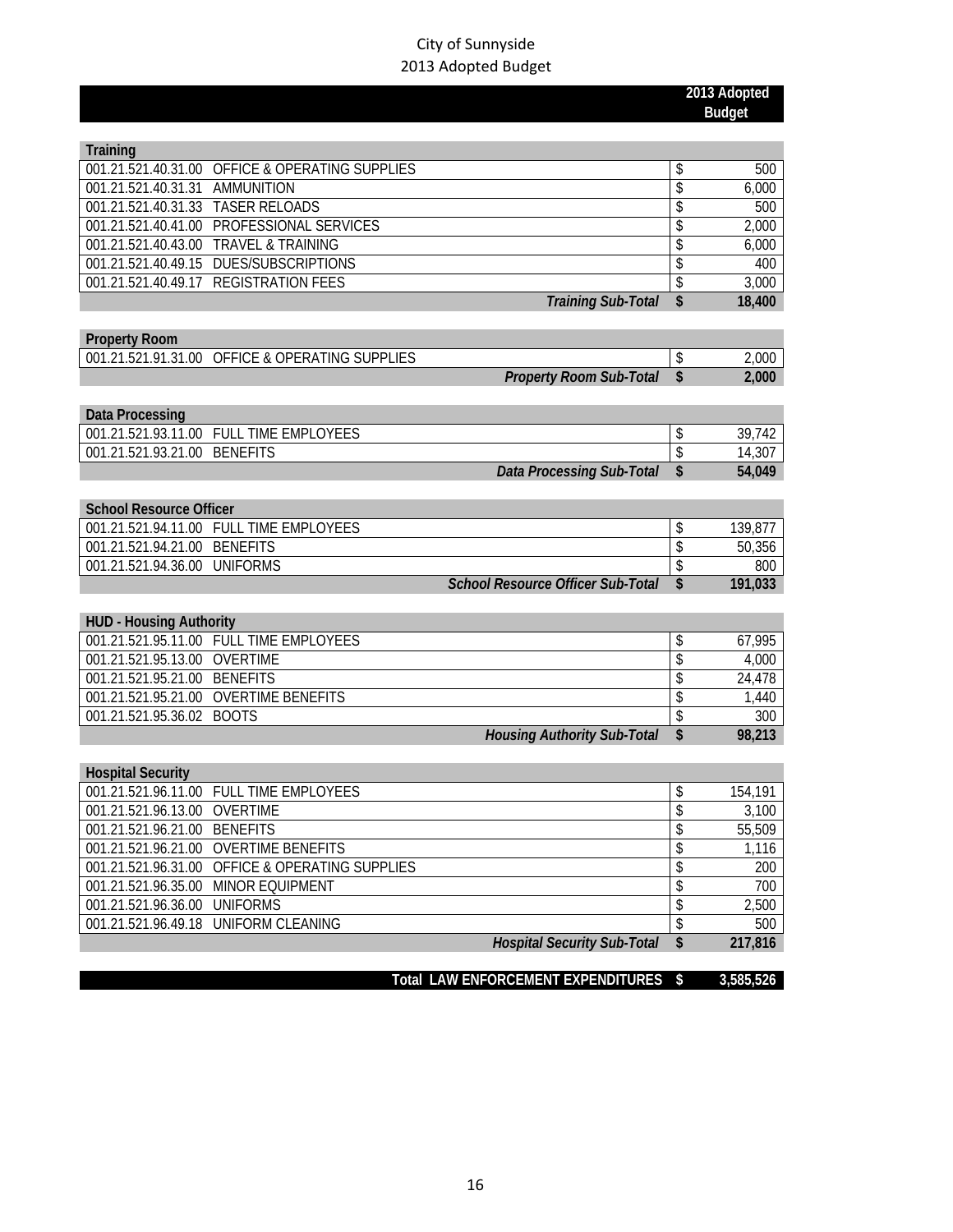| 22<br><b>FIRE CONTROL EXPENDITURES</b>       |                                              |               |
|----------------------------------------------|----------------------------------------------|---------------|
| Administration                               |                                              |               |
| 001.22.522.10.11.00                          | <b>FULL TIME EMPLOYEES</b>                   | \$<br>67,552  |
| 001.22.522.10.21.00<br><b>BENEFITS</b>       |                                              | \$<br>23,938  |
| 001.22.522.10.31.00                          | <b>OFFICE &amp; OPERATING SUPPLIES</b>       | \$<br>800     |
| 001.22.522.10.31.31<br><b>PAGERS</b>         |                                              | \$<br>400     |
| 001.22.522.10.35.31                          | PORTABLE/MOBILE RADIOS                       | \$<br>800     |
| 001.22.522.10.41.31<br><b>DISPATCH FEES</b>  |                                              | \$<br>22,000  |
| 001.22.522.10.42.09<br><b>TELEPHONE</b>      |                                              | \$<br>200     |
| 001.22.522.10.42.10<br><b>CELL PHONE</b>     |                                              | \$<br>1,200   |
| 001.22.522.10.42.11<br><b>POSTAGE</b>        |                                              | \$<br>2,137   |
| 001.22.522.10.42.19<br><b>PAGERS</b>         |                                              | \$<br>400     |
| 001.22.522.10.43.00                          | <b>TRAVEL &amp; TRAINING</b>                 | \$<br>200     |
| 001.22.522.10.44.32                          | PUBLIC SAFETY ADS                            | \$<br>600     |
| 001.22.522.10.45.00                          | <b>RENTALS &amp; LEASES</b>                  | \$<br>100     |
| 001.22.522.10.48.31<br><b>RADIO CONTRACT</b> |                                              | \$<br>1,000   |
| 001.22.522.10.49.15                          | <b>DUES/SUBSCRIPTIONS</b>                    | \$<br>1,300   |
| 001.22.522.10.90.25                          | <b>GROUP INSURANCE-LEOFF I</b>               | \$<br>52,266  |
| 001.22.522.10.90.41                          | LEOFF I MEDICAL REIMBURSEMENTS               | \$<br>9,240   |
| 001.22.522.10.32.00<br><b>FUEL</b>           |                                              | \$<br>13,536  |
| 001.22.522.10.95.00                          | <b>INTERFUND PAYMENTS</b>                    |               |
|                                              | <b>Equipment Rental</b>                      | \$<br>20,445  |
|                                              | Information Technology Equipment Replacement | \$<br>620     |
|                                              | Information Technology M&O                   | \$<br>6,855   |
|                                              | <b>Administration Sub-Total</b>              | \$<br>225,589 |

| <b>Fire Suppression</b> |                                         |               |
|-------------------------|-----------------------------------------|---------------|
|                         | 001.22.522.20.11.00 FULL TIME EMPLOYEES | \$<br>227,066 |
| 001.22.522.20.12.00     | PART TIME EMPLOYEES                     | \$<br>16,000  |
| 001.22.522.20.13.00     | <b>OVERTIME</b>                         | \$<br>12,500  |
| 001.22.522.20.21.00     | <b>BENEFITS</b>                         | \$<br>81,744  |
| 001.22.522.20.21.00     | <b>OVERTIME BENEFITS</b>                | \$<br>4,500   |
| 001.22.522.20.31.00     | <b>OFFICE &amp; OPERATING SUPPLIES</b>  | \$<br>2,000   |
| 001.22.522.20.31.31     | <b>FIREFIGHTING PPE</b>                 | \$<br>5,000   |
| 001.22.522.20.31.32     | <b>SCBA SUPPLIES</b>                    | \$<br>2,500   |
| 001.22.522.20.31.33     | FIRE FIGHTING SUPPLIES                  | \$<br>4,000   |
| 001.22.522.20.31.34     | ROPE RESCUE SUPPLIES                    | \$<br>1,000   |
| 001.22.522.20.35.31     | <b>FIREFIGHTING TURNOUTS</b>            | \$<br>6,000   |
| 001.22.522.20.35.32     | <b>HOSE</b>                             | \$<br>2,000   |
| 001.22.522.20.35.34     | TRENCH RESCUE SUPPLIES                  | \$<br>1,000   |
| 001.22.522.20.35.35     | AMMONIA EOUIPMENT                       | \$<br>1,000   |
| 001.22.522.20.36.01     | <b>CLOTHING</b>                         | \$<br>4,000   |
| 001.22.522.20.36.02     | <b>BOOTS</b>                            | \$<br>1,000   |
| 001.22.522.20.41.31     | <b>FIRE PUMP TESTS</b>                  | \$<br>1,000   |
| 001.22.522.20.41.32     | ANNUAL PHYSICALS                        | \$<br>1,400   |
| 001.22.522.20.41.35     | CONTAMINATION TESTING                   | \$<br>400     |
| 001.22.522.20.48.00     | <b>REPAIRS &amp; MAINTENANCE</b>        | \$<br>2,000   |
| 001.22.522.20.48.32     | COMPRESSOR/BREATHING AIR                | \$<br>3,600   |
| 001.22.522.20.49.00     | <b>MISCELLANEOUS</b>                    | \$<br>700     |
| 001.22.522.20.49.18     | UNIFORM CLEANING                        | \$<br>1,800   |
|                         | <b>Fire Suppression Sub-Total</b>       | \$<br>382,210 |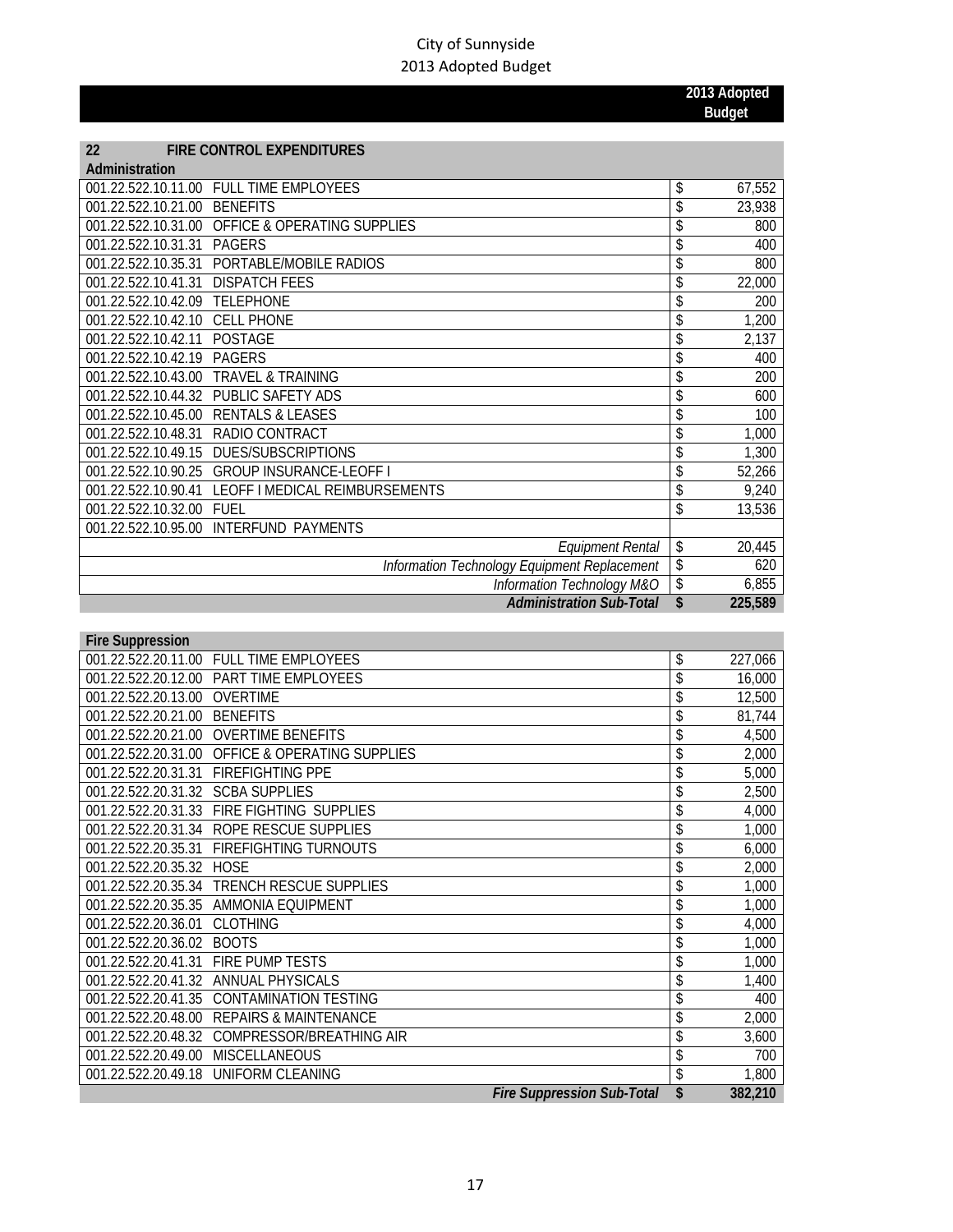**2013 Adopted Budget** 

| Fire Prevention & Investigation |                                                      |    |         |
|---------------------------------|------------------------------------------------------|----|---------|
|                                 | 001.22.522.30.11.00 FULL TIME EMPLOYEES              | ¢  | 106.374 |
| 001.22.522.30.13.00 OVERTIME    |                                                      |    | 2,500   |
| 001.22.522.30.21.00 BENEFITS    |                                                      |    | 38,295  |
|                                 | 001.22.522.30.21.00 OVERTIME BENEFITS                |    | 900     |
|                                 | 001.22.522.30.31.00 OFFICE & OPERATING SUPPLIES      |    | 300     |
| 001.22.522.30.31.31 CODE BOOKS  |                                                      | \$ | 300     |
|                                 | 001.22.522.30.31.32 FIRE PREVENTION SUPPLIES         |    | 2,000   |
|                                 | 001.22.522.30.49.15 DUES/SUBSCRIPTIONS               |    | 1,100   |
|                                 | <b>Fire Prevention &amp; Investigation Sub-Total</b> | S  | 151.769 |

| <b>Training</b>                    |                                                 |     |         |
|------------------------------------|-------------------------------------------------|-----|---------|
|                                    | 001.22.522.40.11.00 FULL TIME EMPLOYEES         | \$  | 53,744  |
|                                    | 001.22.522.40.12.00 PART TIME EMPLOYEES         |     | 4,000   |
| 001.22.522.40.13.00 OVERTIME       |                                                 |     | 6,000   |
| 001.22.522.40.21.00 BENEFITS       |                                                 | \$  | 19,348  |
|                                    | 001.22.522.40.21.00 OVERTIME BENEFITS           |     | 2,160   |
|                                    | 001.22.522.40.31.00 OFFICE & OPERATING SUPPLIES |     | 2,000   |
|                                    | 001.22.522.40.31.31 ANNUAL SUBSCRIPTIONS        | \$  | 100     |
| 001.22.522.40.31.32 TRAINING BOOKS |                                                 | \$. | 3,000   |
| 001.22.522.40.41.31                | <b>INSTRUCTORS</b>                              |     | 3,000   |
|                                    | 001.22.522.40.43.00 TRAVEL & TRAINING           | \$  | 3,000   |
|                                    | 001.22.522.40.49.15 DUES/SUBSCRIPTIONS          | \$  | 400     |
|                                    | 001.22.522.40.49.17 REGISTRATION FEES           |     | 5,000   |
|                                    | <b>Training Sub-Total</b>                       |     | 101,752 |

| <b>Fire Department Building</b>   |                                               |                                           |          |       |
|-----------------------------------|-----------------------------------------------|-------------------------------------------|----------|-------|
|                                   | 001.22.522.50.31.22 CLEANING SUPPLIES         |                                           |          | 600   |
|                                   | 001.22.522.50.31.31 MISCELLANEOUS SUPPLIES    |                                           |          | 200   |
|                                   | 001.22.522.50.41.00 PROFESSIONAL SERVICES     |                                           |          | 80    |
|                                   | 001.22.522.50.36.45 RENTALS & LEASES          |                                           |          | 200   |
| 001.22.522.50.47.12 ELECTRICITY   |                                               |                                           |          | 1,500 |
| 001.22.522.50.47.13 GAS           |                                               |                                           |          | 1,200 |
| 001.22.522.50.47.14 WATER/SEWER   |                                               |                                           | \$       | 750   |
|                                   | 001.22.522.50.48.10 REPAIR & MAINTENANCE      |                                           |          | 80    |
|                                   | 001.22.522.50.48.20 BUILDING MAINTENANCE      |                                           |          | 2,000 |
|                                   | 001.22.522.50.48.30 MISCELLANEOUS MAINTENANCE |                                           |          | 200   |
| 001.22.522.50.49.00 MISCELLANEOUS |                                               |                                           | \$       | 720   |
|                                   |                                               | <b>Fire Department Building Sub-Total</b> | <b>S</b> | 7.530 |

 **Total FIRE CONTROL EXPENDITURES \$ 868,850**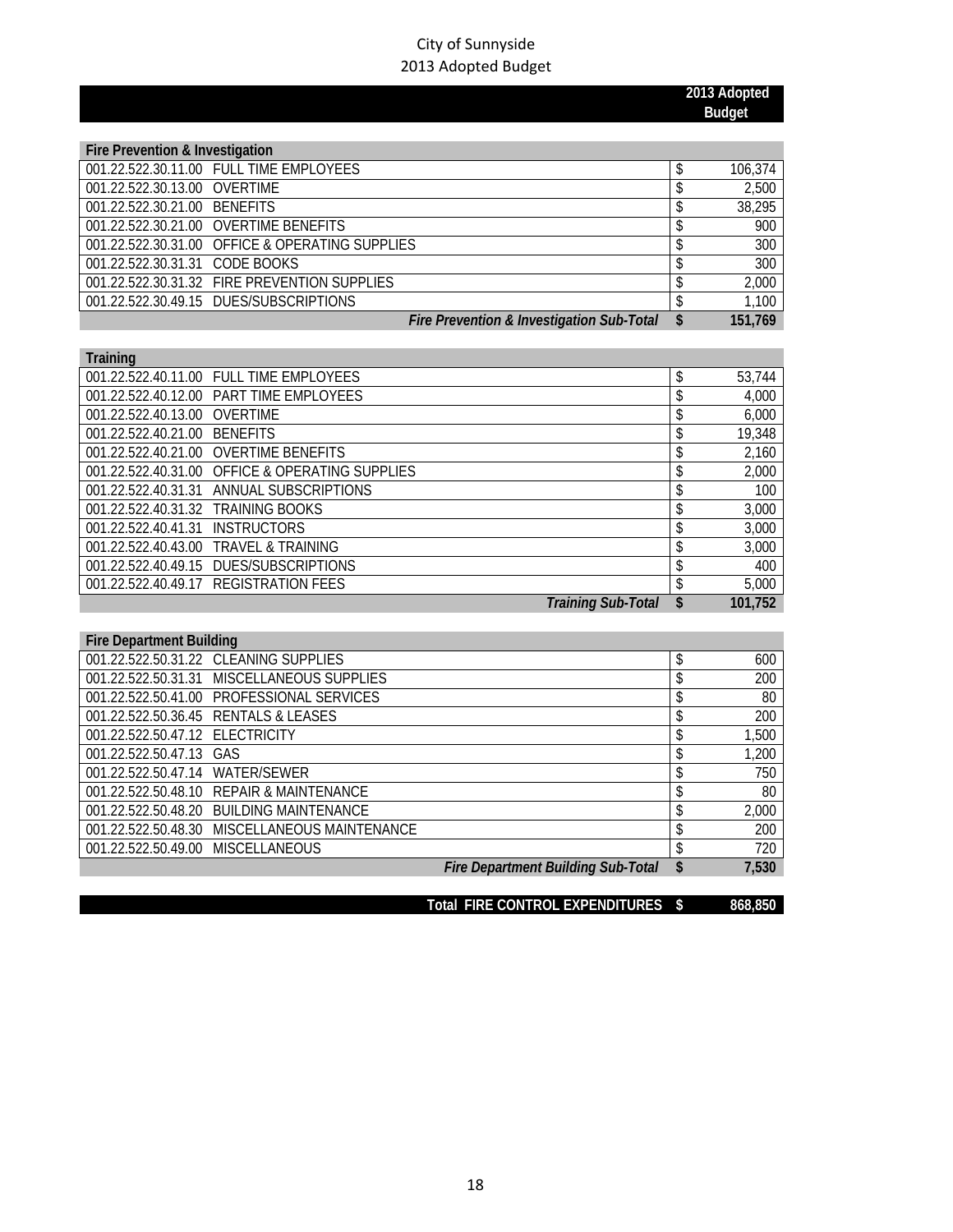| CODE ENFORCEMENT/BUILDING INSPECTIONS EXPENDITURES<br>24      |               |
|---------------------------------------------------------------|---------------|
| <b>FULL TIME EMPLOYEES</b><br>001.24.524.20.11.00             | \$<br>142,410 |
| PART TIME EMPLOYEES<br>001.24.524.20.12.00                    | \$<br>1,000   |
| 001.24.524.20.13.00<br><b>OVERTIME</b>                        | \$<br>800     |
| 001.24.524.20.21.00<br><b>BENEFITS</b>                        | \$<br>51,267  |
| 001.24.524.20.21.00<br><b>OVERTIME BENEFITS</b>               | \$<br>288     |
| 001.24.524.20.31.00<br><b>OFFICE &amp; OPERATING SUPPLIES</b> | \$<br>3,500   |
| 001.24.524.20.42.11<br><b>POSTAGE</b>                         | \$<br>650     |
| 001.24.524.20.36.00<br><b>UNIFORMS</b>                        | \$<br>200     |
| 001.24.524.20.42.09<br>TELEPHONE                              | \$<br>222     |
| 001.24.524.20.42.10<br>CELL PHONE                             | \$<br>960     |
| 001.24.524.20.43.00<br>TRAVEL & TRAINING                      | \$<br>2,000   |
| <b>ADVERTISING</b><br>001.24.524.20.44.00                     | \$<br>300     |
| 001.24.524.20.49.00<br><b>MISCELLANEOUS</b>                   | \$<br>500     |
| 001.24.524.20.49.15<br><b>DUES/SUBSCRIPTIONS</b>              | \$<br>350     |
| 001.24.524.20.32.00<br><b>FUEL</b>                            | \$<br>2,496   |
| <b>INTERFUND</b><br>001.24.524.20.95.00<br><b>PAYMENTS</b>    |               |
| <b>Equipment Rental</b>                                       | \$<br>3,770   |
| Information Technology Equipment Replacement                  | \$<br>715     |
| Information Technology M&O                                    | \$<br>8,398   |
| 001.24.524.60.41.00<br>DEMOLITION                             | \$<br>2,000   |
| Total CODE ENFORCEMENT/BUILDING INSPECTIONS EXPENDITURES      | \$<br>221,826 |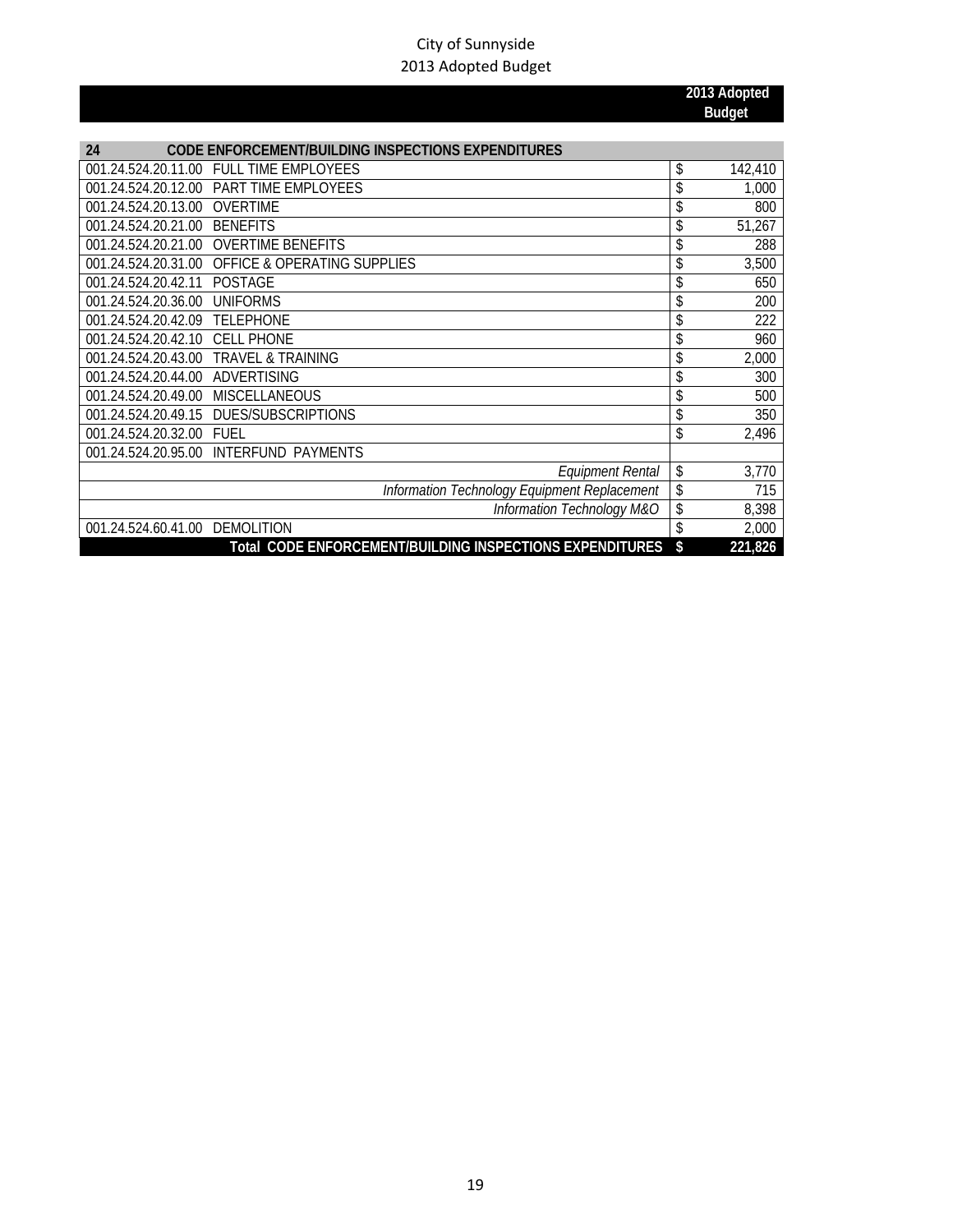|                                                               | 2013 Adopted  |
|---------------------------------------------------------------|---------------|
|                                                               | <b>Budget</b> |
| 28<br><b>DISPATCH EXPENDITURES</b>                            |               |
| Law & Justice Center Building                                 |               |
| 001.28.528.10.31.00<br><b>SUPPLIES</b>                        | \$<br>313     |
| <b>MAINTENANCE</b><br>001.28.528.10.48.00                     | \$<br>38      |
| 001.28.528.10.41.00 PROFESSIONAL SERVICES                     | \$<br>188     |
| 001.28.528.10.47.12 ELECTRICITY                               | \$<br>3,650   |
| 001.28.528.10.47.13<br>GAS                                    | \$<br>1,200   |
| 001.28.528.10.47.14 WATER/SEWER                               | \$<br>2,100   |
| 001.28.528.10.48.10<br><b>REPAIR &amp; MAINTENANCE</b>        | \$<br>1,250   |
| SVID IRRIGATION ASSESSMENTS<br>001.28.528.10.49.31            | \$<br>120     |
| Law & Justice Center Building Sub-Total                       | \$<br>8,858   |
|                                                               |               |
| 001.28.528.80.11.00 FULL TIME EMPLOYEES                       | \$<br>282,765 |
| <b>OVERTIME</b><br>001.28.528.80.13.00                        | \$<br>22,000  |
| 001.28.528.80.21.00<br><b>BENEFITS</b>                        | \$<br>101,796 |
| <b>OVERTIME BENEFITS</b><br>001.28.528.80.21.00               | \$<br>7,920   |
| <b>OFFICE &amp; OPERATING SUPPLIES</b><br>001.28.528.80.31.00 | \$<br>3,000   |
| <b>MINOR EQUIPMENT</b><br>001.28.528.80.35.00                 | \$<br>1,000   |
| <b>UNIFORMS</b><br>001.28.528.80.36.00                        | \$<br>1,800   |
| 001.28.528.80.41.00<br>PROFESSIONAL SERVICES                  | \$<br>3,000   |
| <b>TELEPHONE</b><br>001.28.528.80.42.09                       | \$<br>21,049  |
| 001.28.528.80.42.10<br><b>CELL PHONE</b>                      | \$<br>600     |
| <b>POSTAGE</b><br>001.28.528.80.42.11                         | \$<br>1,640   |
| <b>RENTALS &amp; LEASES</b><br>001.28.528.80.45.00            | \$<br>150     |
| 001.28.528.80.48.00<br><b>REPAIRS &amp; MAINTENANCE</b>       | \$<br>1,000   |
| UNIFORM CLEANING<br>001.28.528.80.49.18                       | \$<br>500     |
| 001.28.528.80.36.02<br><b>BOOT ALLOWANCE</b>                  | \$<br>750     |
| 001.28.528.80.32.00<br><b>FUEL</b>                            | \$<br>96      |
| <b>INTERFUND PAYMENTS</b><br>001.28.528.80.95.00              |               |
| Information Technology Equipment Replacement                  | \$<br>616     |
| Information Technology M&O                                    | \$<br>7,020   |
| <b>Equipment Rental</b>                                       | \$<br>145     |
| <b>Total DISPATCH EXPENDITURES</b>                            | \$<br>465,705 |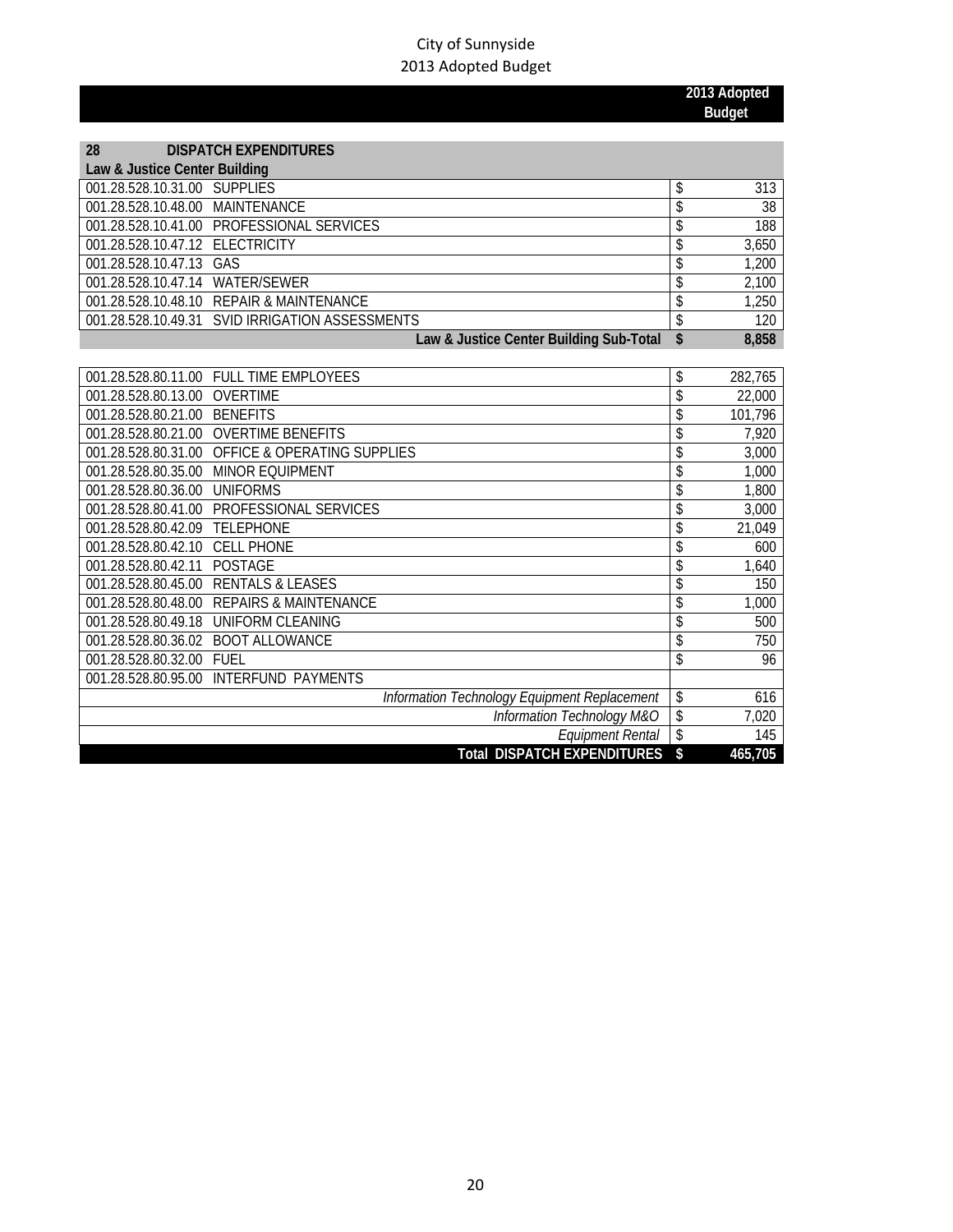|                                                           |    | 2013 Adopted<br><b>Budget</b> |
|-----------------------------------------------------------|----|-------------------------------|
|                                                           |    |                               |
| <b>AIRPORTS REVENUES</b><br>46                            |    |                               |
| <b>SPACE &amp; FACILITIES LEASES</b><br>001.46.362.50.00  | \$ | 13,000                        |
| <b>TOTAL AIRPORT REVENUES</b>                             | \$ | 13,000                        |
|                                                           |    |                               |
| <b>AIRPORTS EXPENDITURES</b><br>46                        |    |                               |
| 001.46.546.50.11.00<br><b>FULL TIME EMPLOYEES</b>         | \$ | 4,909                         |
| <b>OVERTIME</b><br>001.46.546.50.13.00                    | \$ | 200                           |
| 001.46.546.50.21.00<br><b>BENFFITS</b>                    | \$ | 1,767                         |
| 001.46.546.50.13.00<br><b>OVERTIME BENEFITS</b>           | \$ | 72                            |
| 001.46.546.50.42.11<br><b>POSTAGE</b>                     | \$ | 150                           |
| <b>LIGHTBULBS</b><br>001.46.546.50.31.31                  | \$ | 100                           |
| 001.46.546.50.31.32<br>REPLACEMENT WINDSOCK               | \$ | 200                           |
| 001.46.546.50.31.33<br><b>DELINEATORS</b>                 | \$ | 100                           |
| 001.46.546.50.31.34<br><b>WEED CONTROL CHEMICALS</b>      | \$ | 2,000                         |
| 001.46.546.50.31.35<br><b>PAINT</b>                       | \$ | 1,000                         |
| 001.46.546.50.41.00<br>PROFESSIONAL SERVICES              | \$ | 200                           |
| 001.46.546.50.43.00<br><b>TRAVEL &amp; TRAINING</b>       | \$ | 1,000                         |
| <b>INSURANCE PREMIUMS</b><br>001.46.546.50.46.31          | \$ | 3,000                         |
| <b>ELECTRICITY</b><br>001.46.546.50.47.12                 | \$ | 150                           |
| 001.46.546.50.49.00<br>AIRPORT IMPROVEMENTS               | \$ | 1,000                         |
| 001.46.546.50.49.15<br><b>DUES/SUBSCRIPTIONS</b>          | \$ | 75                            |
| <b>SVID IRRIGATION ASSESSMENTS</b><br>001.46.546.50.49.31 | \$ | 4,444                         |
| 001.46.546.50.32.00<br><b>FUFI</b>                        | \$ | 96                            |
| 001.46.546.50.95.00<br><b>INTERFUND PAYMENTS</b>          |    |                               |
| <b>Equipment Rental</b>                                   | \$ | 145                           |
| <b>Total AIRPORTS EXPENDITURES</b>                        | \$ | 20,608                        |

Airport Revenues-Expenditures (7,608)  $(7,608)$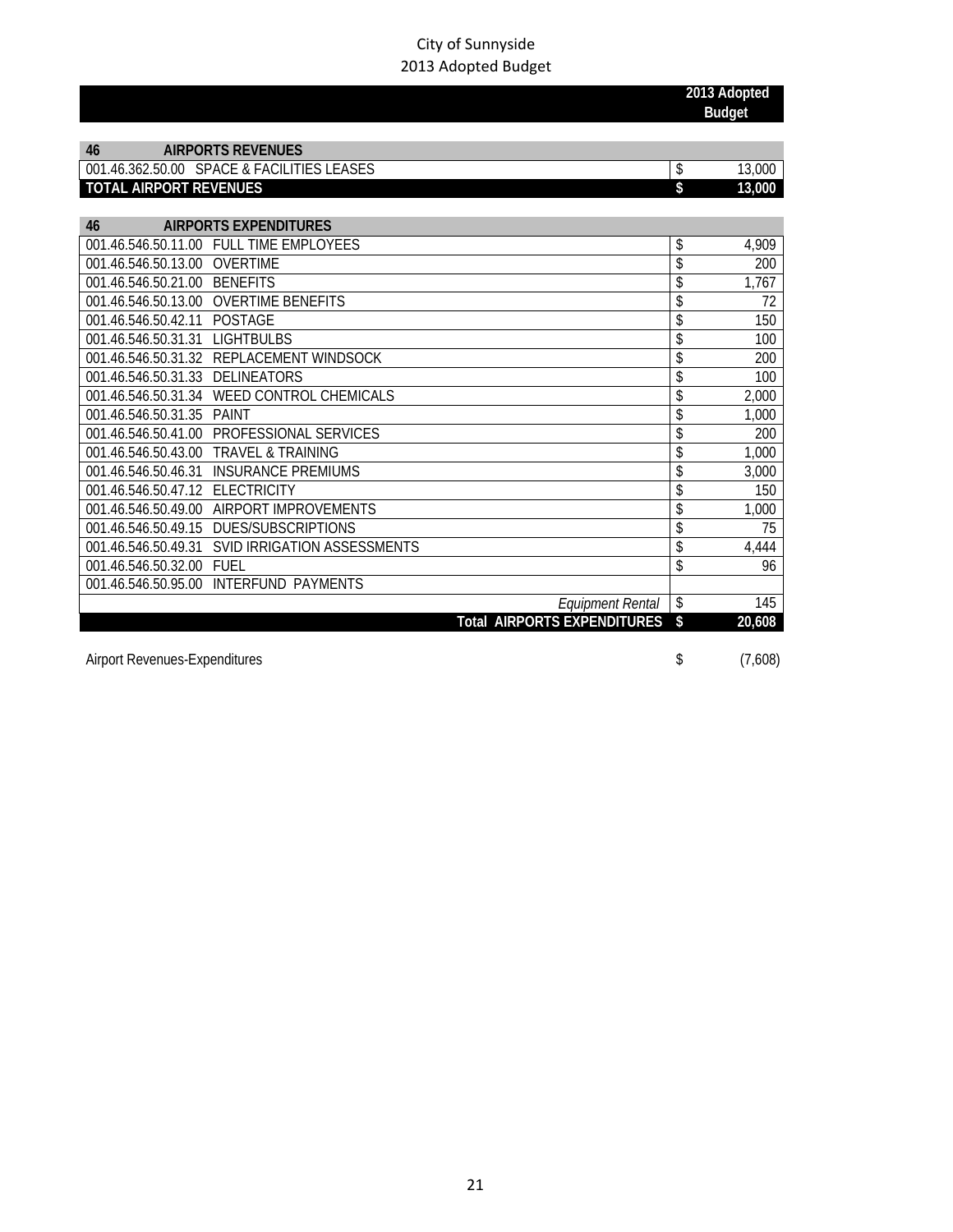**2013 Adopted Budget** 

| COMMUNITY DEVELOPMENT/PLANNING EXPENDITURES<br>58             |                 |
|---------------------------------------------------------------|-----------------|
| 001.58.558.60.11.00<br><b>FULL TIME EMPLOYEES</b>             | \$<br>27,867    |
| 001.58.558.60.13.00<br>OVERTIME                               | \$<br>500       |
| 001.58.558.60.21.00<br><b>BENEFITS</b>                        | \$<br>10,032    |
| 001.58.558.60.21.00<br><b>OVERTIME BENEFITS</b>               | \$<br>180       |
| 001.58.558.60.31.00<br><b>OFFICE &amp; OPERATING SUPPLIES</b> | \$<br>1,000     |
| 001.58.558.60.41.25<br><b>HEARINGS EXAMINER</b>               | \$<br>2,500     |
| 001.58.558.60.42.09<br><b>TFI FPHONF</b>                      | \$<br>222       |
| <b>CELL PHONE</b><br>001.58.558.60.42.10                      | \$<br>480       |
| 001.58.558.60.42.11<br><b>POSTAGE</b>                         | \$<br>600       |
| 001.58.558.60.43.00<br><b>TRAVEL &amp; TRAINING</b>           | \$<br>500       |
| 001.58.558.60.44.00<br><b>ADVERTISING</b>                     | \$<br>600       |
| <b>RENTALS &amp; LEASES</b><br>001.58.558.60.45.00            | \$<br>200       |
| 001.58.558.60.49.00<br><b>FLOWERS &amp; BANNERS</b>           | \$<br>7.000     |
| <b>DUES/SUBSCRIPTIONS</b><br>001.58.558.60.49.15              | \$<br>200       |
| 001.58.558.60.49.16<br>FILING/RECORDING/WITNESS FEES          | \$<br>400       |
| 001.58.558.60.32.00<br><b>FUEL</b>                            | \$<br>7,296     |
| 001.58.558.60.95.00<br><b>INTERFUND PAYMENTS</b>              |                 |
| <b>Equipment Rental</b>                                       | \$<br>11,020    |
| Information Technology Equipment Replacement                  | \$<br>715       |
| Information Technology M&O                                    | \$<br>8,398     |
| Total COMMUNITY DEVELOPMENT/PLANNING EXPENDITURES             | \$<br>79,710    |
|                                                               |                 |
| <b>GENERAL FUND REVENUES</b><br>Total                         | \$<br>8,407,730 |
| <b>GENERAL FUND EXPENDITURES</b><br><b>Total</b>              | \$<br>8,348,434 |

General Fund Revenues-Expenditures 69,296 \$59,296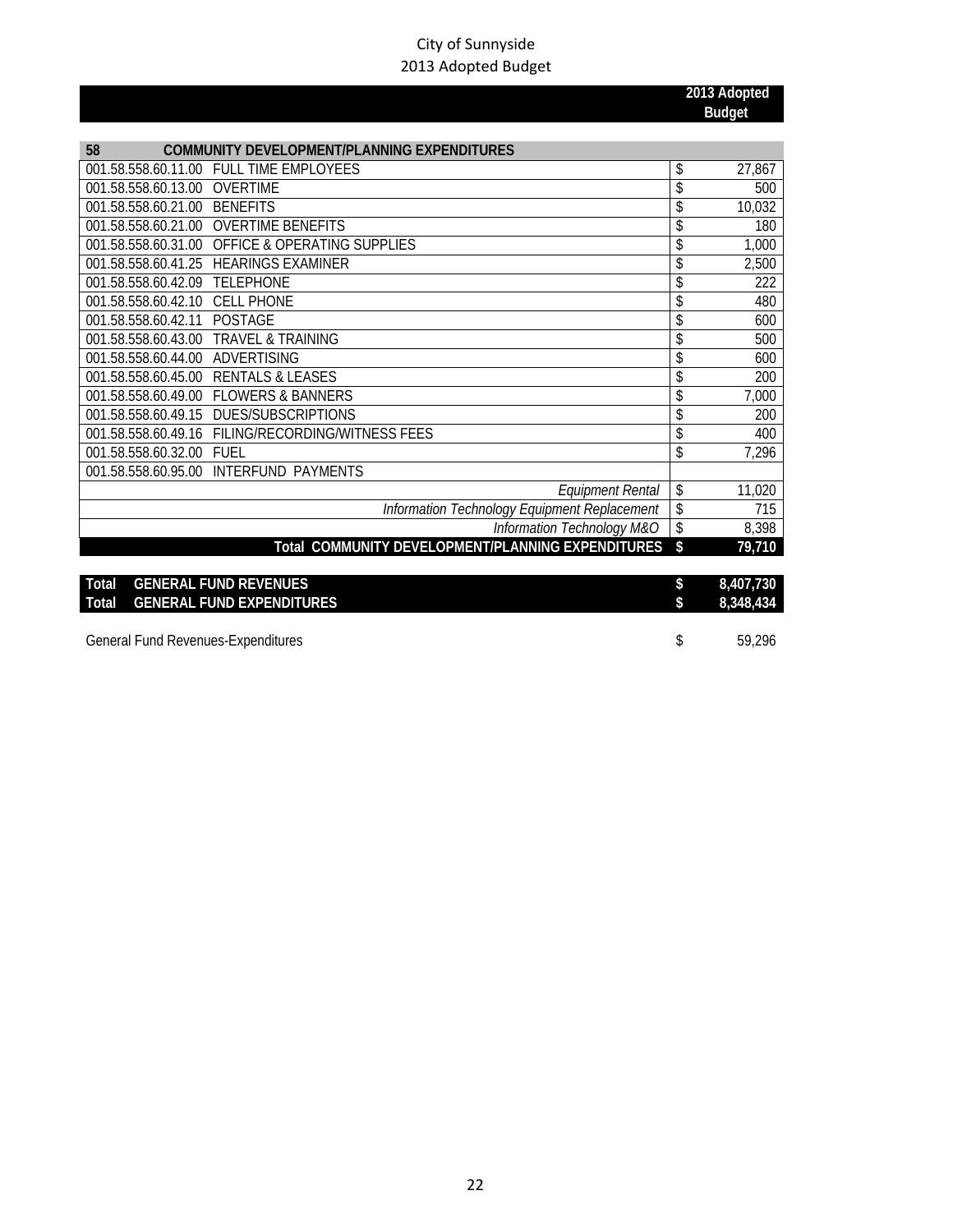| <b>JAIL FUND REVENUES</b><br>005                       |               |
|--------------------------------------------------------|---------------|
| 005.333.93.55 HIDTA                                    | \$<br>1,500   |
| 005.342.37.00 BOOKING FEES                             | \$<br>250     |
| 005.342.36.00 HOME DETENTION                           | \$<br>10,000  |
| 005.342.90.00 FINGERPRINTING FEES                      | \$<br>500     |
| R/B PRISONERS-MABTON<br>005.338.23.00                  | 12,000        |
| R/B PRISONERS-ELLENSBURG<br>005.338.23.08              | 48,000        |
| R/B PRISONERS-US MARSHAL EASTERN WASH<br>005.338.23.12 | \$<br>250,000 |
| R/B PRISONERS-LYNNWOOD<br>005.338.23.14                | \$<br>5,000   |
| WA DEPT OF CORRECTIONS<br>005.338.23.21                | \$<br>12,000  |
| PRISONERS COMMISSARY FUNDS<br>005.341.70.01            | \$<br>25,000  |
| 005.397.00.00 TRANSFER IN FROM 001                     | \$<br>440,266 |
| <b>JAIL FUND REVENUES</b><br><b>Total</b>              | 804,516       |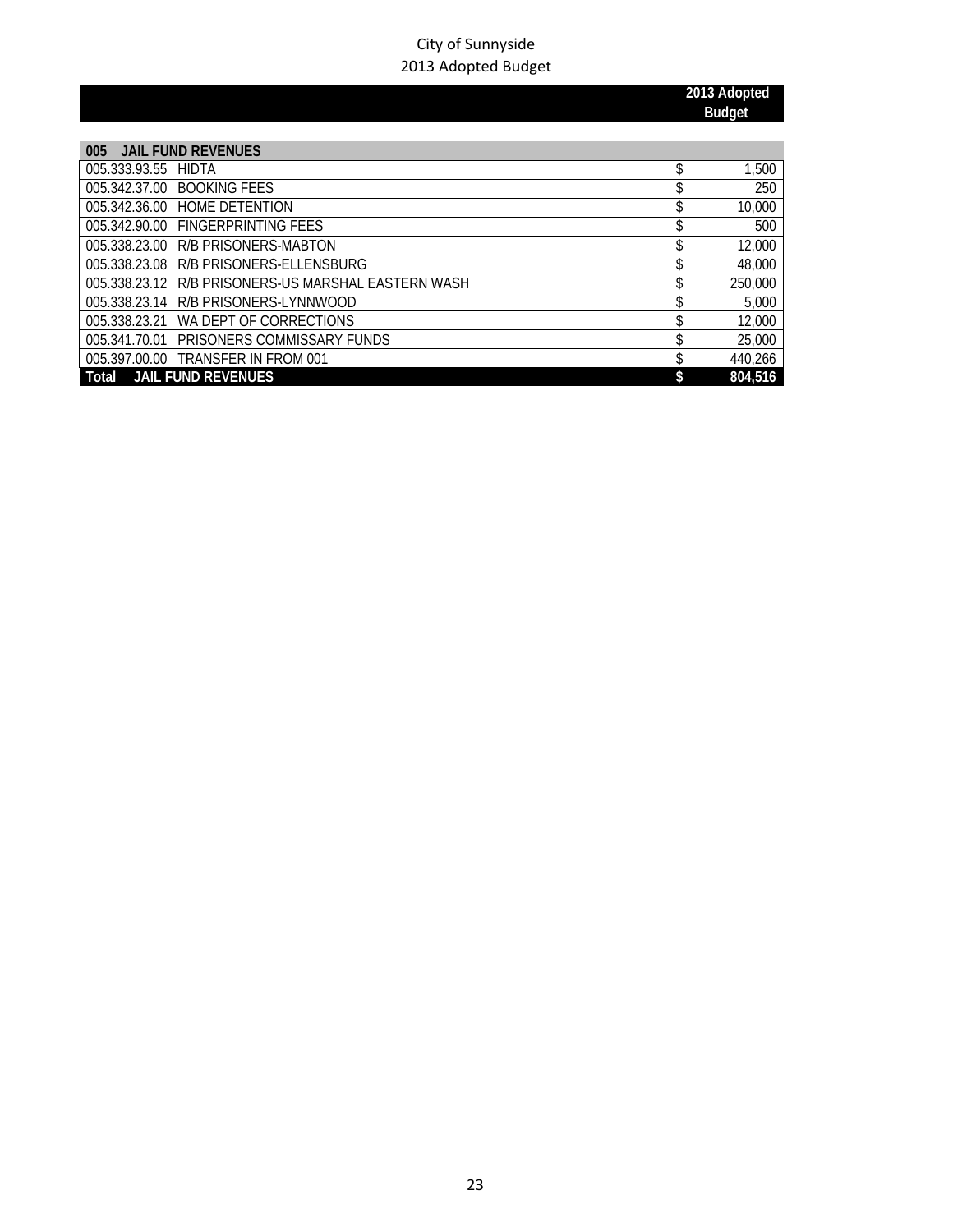**2013 Adopted Budget** 

| 005 JAIL FUND EXPENDITURES                                             |                                              |          |              |
|------------------------------------------------------------------------|----------------------------------------------|----------|--------------|
| Law & Justice Center Building<br>005.23.523.10.31.00 SUPPLIES          |                                              | \$       | 313          |
| 005.23.523.10.48.00 MAINTENANCE                                        |                                              | \$       | 38           |
| 005.23.523.10.41.00 PROFESSIONAL SERVICES                              |                                              | \$       | 188          |
| 005.23.523.10.47.12 ELECTRICITY                                        |                                              | \$       | 3,600        |
| 005.23.523.10.47.13 GAS                                                |                                              | \$       | 1,200        |
| 005.23.523.10.47.14 WATER/SEWER                                        |                                              | \$       | 2,100        |
| 005.23.523.10.48.10 REPAIR & MAINTENANCE                               |                                              | \$       | 1,250        |
| 005.23.523.10.49.31 SVID IRRIGATION ASSESSMENTS                        |                                              | \$       | 120          |
|                                                                        | Law & Justice Center Building Sub-Total      | \$       | 8,808        |
| 005.23.523.20.51.00 HOME DETENTION RENTALS                             |                                              | \$       | 6,000        |
| 005.23.523.60.11.00 FULL TIME EMPLOYEES                                |                                              | \$       | 334,656      |
| 005.23.523.60.13.00 OVERTIME                                           |                                              | \$       | 28,000       |
| 005.23.523.60.21.00 BENEFITS                                           |                                              | \$       | 120,476      |
| 005.23.523.60.21.00 OVERTIME BENEFITS                                  |                                              | \$       | 10,080       |
| 005.23.523.60.31.00 SUPPLIES                                           |                                              | \$       | 15,000       |
| 005.23.523.60.31.22 CLEANING SUPPLIES                                  |                                              | \$       | 11,000       |
| 005.23.523.60.31.32 INMATE BEDDING                                     |                                              | \$       | 2,900        |
| 005.23.523.60.31.33 INMATE MEALS                                       |                                              | \$       | 90,980       |
| 005.23.523.60.31.34 INMATE MEDICATION                                  |                                              | \$       | 10,000       |
| 005.23.523.60.31.35 INMATE UNIFORMS                                    |                                              | \$       | 3,000        |
| 005.23.523.60.35.00 MINOR EQUIPMENT                                    |                                              | \$       | 3,000        |
| 005.23.523.60.36.00 UNIFORMS                                           |                                              | \$       | 3,000        |
| 005.23.523.60.36.02 BOOTS<br>005.23.523.60.41.00 PROFESSIONAL SERVICES |                                              | \$       | 1,200        |
| INMATE DENTAL/DENTIST EXTRACTIONS<br>005.23.523.60.41.31               |                                              | \$<br>\$ | 1,000<br>500 |
| 005.23.523.60.41.32 INMATE MEDICAL/DOCTOR                              |                                              | \$       | 20,000       |
| <b>TRAVEL &amp; TRAINING</b><br>005.23.523.60.43.00                    |                                              | \$       | 2,500        |
| 005.23.523.60.46.00<br><b>INSURANCE</b>                                |                                              | \$       | 17,492       |
| <b>REPAIRS &amp; MAINTENANCE</b><br>005.23.523.60.48.00                |                                              | \$       | 30,000       |
| 005.23.523.60.48.20 BUILDING MAINTENANCE                               |                                              | \$       | 1,100        |
| 005.23.523.60.49.15 DUES/SUBSCRIPTIONS                                 |                                              | \$       | 500          |
| 005.23.523.60.49.18 UNIFORM CLEANING                                   |                                              | \$       | 800          |
| 005.23.523.60.51.00 YAKIMA CO JAIL COSTS                               |                                              | \$       | 20,000       |
| 005.23.523.60.31.33 TASER RELOADS                                      |                                              | \$       | 300          |
| 005.23.523.60.42.11 POSTAGE                                            |                                              | \$       | 1,640        |
| 005.23.523.60.42.09 TELEPHONE                                          |                                              | \$       | 2,340        |
| 005.23.523.60.32.00 FUEL                                               |                                              | \$       | 4,896        |
| 005.23.523.60.95.00 INTERFUND PAYMENTS                                 | <b>Equipment Rental</b>                      | \$       | 7,395        |
|                                                                        | Information Technology Equipment Replacement | \$       | 1,416        |
|                                                                        | Information Technology M&O                   | \$       | 16,224       |
| 005.23.523.91.31.00 COMMISSARY SUPPLIES                                |                                              | \$       | 25,000       |
| 005.23.594.60.64.00 MACHINERY & EQUIPMENT                              |                                              | \$       | 3,313        |
| <b>Total JAIL FUND EXPENDITURES</b>                                    |                                              | \$       | 804,516      |

Jail Fund Revenues-Expenditures **6 and 1** and 2 and 2 and 2 and 3 and 3 and 3 and 3 and 3 and 3 and 3 and 3 and 3 and 3 and 3 and 3 and 3 and 3 and 3 and 3 and 3 and 3 and 3 and 3 and 3 and 3 and 3 and 3 and 3 and 3 and 3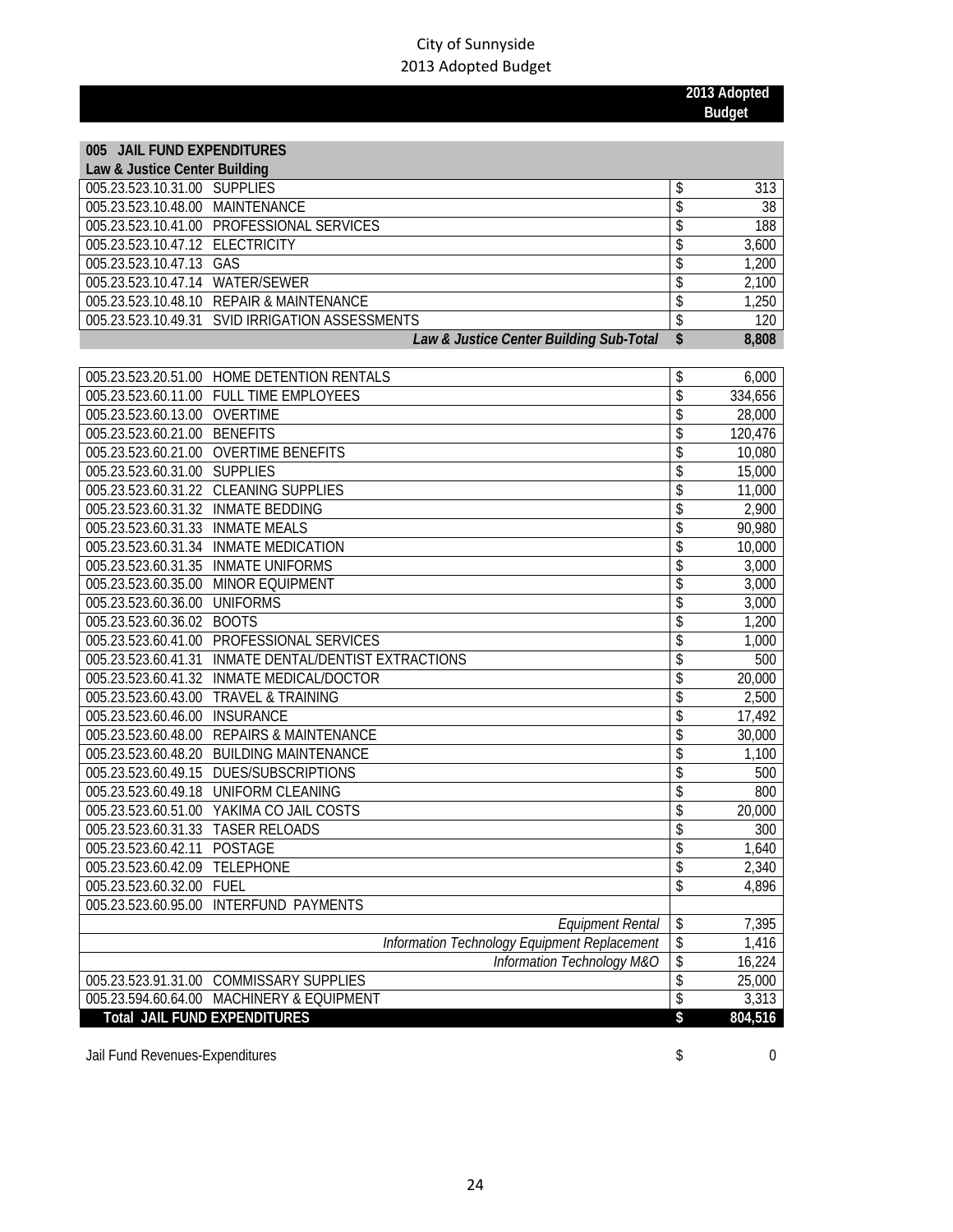|                                                    | 2013 Adopted  |
|----------------------------------------------------|---------------|
|                                                    | <b>Budget</b> |
|                                                    |               |
| <b>PARKS &amp; RECREATION FUND REVENUES</b><br>006 |               |
| POOL YOUTH ADMISSIONS<br>006.347.30.10             | \$<br>6,000   |
| 006.347.30.12<br>POOL ADULT ADMISSIONS             | \$<br>30,000  |
| 006.347.30.13<br>POOL ADULT TEN SWIM PASS          | \$<br>500     |
| 006.347.30.14<br>POOL LESSONS                      | \$<br>10,000  |
| 006.347.30.15<br><b>LIFEGUARD CLASSES</b>          | \$<br>2,000   |
| POOL SEASON PASS<br>006.347.30.16                  | \$<br>5,000   |
| 006.347.30.18<br><b>POOL RENTALS</b>               | \$<br>7,000   |
| <b>CONCESSIONS</b><br>006.347.60.10                | \$<br>100     |
| YOUTH SOCCER<br>006.347.60.22                      | \$<br>20,000  |
| 006.347.60.80<br>PARK FACILITY RENTAL              | \$<br>3,200   |
| PARK LEAGUE FEES<br>006.347.60.82                  | \$<br>3,500   |
| 006.347.60.84<br>PARK TOURNAMENT FEES              | \$<br>750     |
| Pool Sub-Total                                     | \$<br>88,050  |
|                                                    |               |
| 006.369.90.00<br>OTHER MISC REVENUE                | \$<br>100     |
| Miscellaneous Revenue Sub-Total                    | \$<br>100     |
|                                                    |               |
| TRANSFER IN FROM LODGING TAX FUND<br>006.397.00.02 | \$<br>32,000  |
| 006.397.00.01<br>TRANSFER FROM FUND 001            | \$<br>417,156 |
| <b>Transfers In Sub-Total</b>                      | \$<br>449,156 |
|                                                    |               |
| <b>Total PARKS &amp; RECREATION FUND REVENUES</b>  | \$<br>537,306 |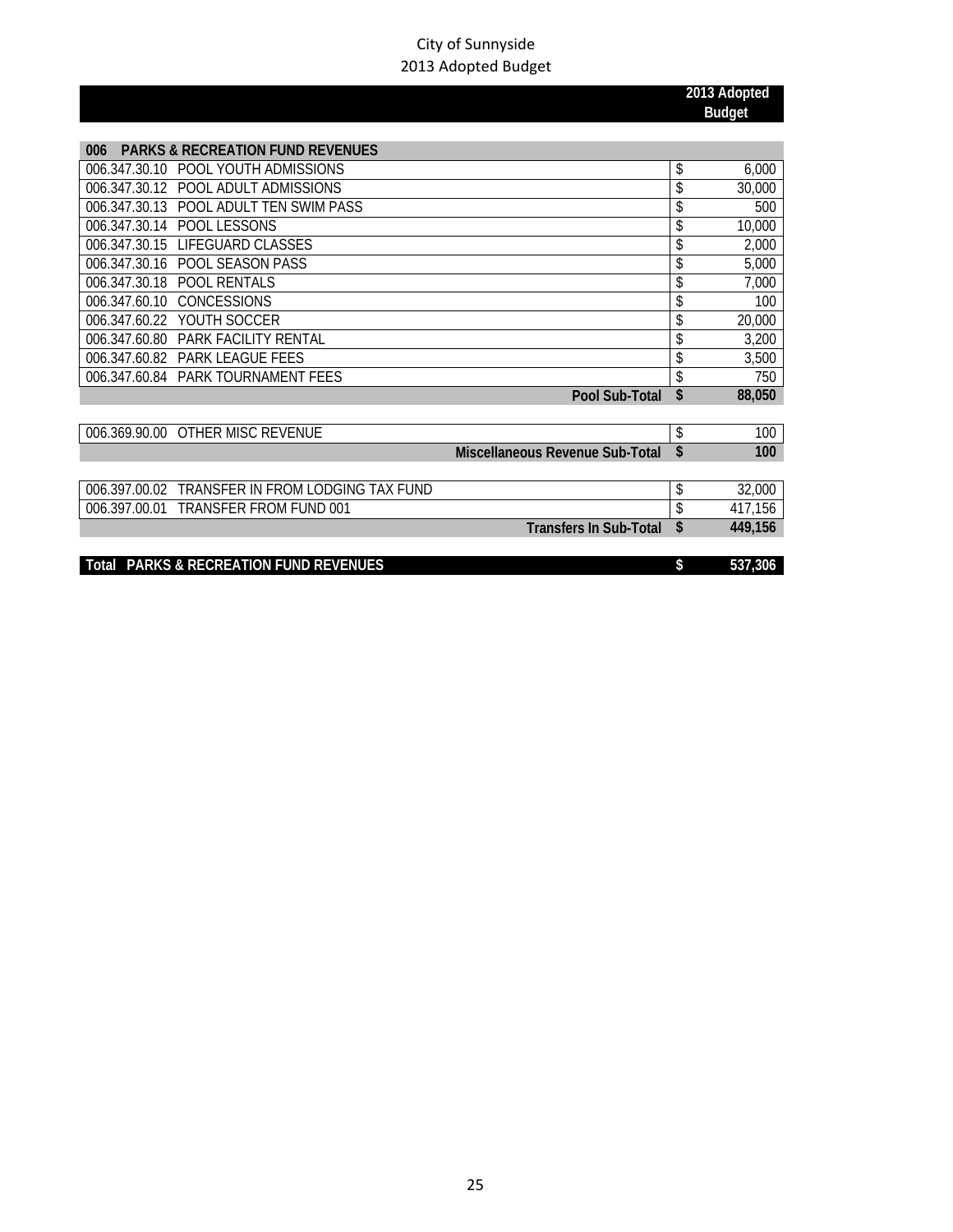**2013 Adopted Budget** 

#### **006 PARKS & RECREATION FUND EXPENDITURES**

**Recreation**

| <b>Custodial Services</b>         |                                                     |                                     |     |        |
|-----------------------------------|-----------------------------------------------------|-------------------------------------|-----|--------|
|                                   | 006.70.518.20.11.00 FULL TIME EMPLOYEES             |                                     |     | 11,998 |
| 006.70.518.20.13.00 OVERTIME      |                                                     |                                     |     | 265    |
| 006.70.518.20.21.00 BENEFITS      |                                                     |                                     |     | 3,959  |
|                                   | 006.70.518.20.21.00 OVERTIME BENEFITS               |                                     |     | 95     |
| 006.70.518.20.36.00 BOOTS/UNIFORM |                                                     |                                     | ¢   | 52     |
|                                   | 006.70.518.20.31.00 OFFICE & OPERATING SUPPLIES     |                                     | ጥ   | 240    |
|                                   | 006.70.518.20.35.00 SMALL TOOLS AND MINOR EQUIPMENT |                                     |     | 40     |
| 006.70.518.20.32.00 FUEL          |                                                     |                                     |     | 630    |
|                                   | 006.70.518.20.95.00 INTERFUND PAYMENTS              |                                     |     |        |
|                                   |                                                     | Equipment Rental                    |     | 952    |
|                                   |                                                     | <b>Custodial Services Sub-Total</b> | \$. | 18,231 |

| <b>Senior Center</b>            |                                                 |       |
|---------------------------------|-------------------------------------------------|-------|
|                                 | 006.70.555.00.31.00 OFFICE & OPERATING SUPPLIES | 200   |
|                                 | 006.70.555.00.41.00 PROFESSIONAL SERVICES       | 100   |
| 006.70.555.00.42.09 TELEPHONE   |                                                 | 165   |
| 006.70.555.00.42.11 POSTAGE     |                                                 | 300   |
| 006.70.555.00.46.00 INSURANCE   |                                                 | 2,500 |
| 006.70.555.00.47.12 ELECTRICITY |                                                 | 1,400 |
| 006.70.555.00.47.14 WATER/SEWER |                                                 | 3,000 |
|                                 | 006.70.555.00.48.00 REPAIRS & MAINTENANCE       | 200   |
|                                 | <b>Senior Center Sub-Total</b>                  | 7.865 |

| Recreation                                   |        |
|----------------------------------------------|--------|
| 006.70.574.20.42.09 TELEPHONE                | 1,500  |
| 006.70.574.20.42.11 POSTAGE                  | 765    |
| 006.70.574.20.46.00 INSURANCE                | 12,480 |
| 006.70.574.20.49.00 MISCELLANEOUS            | 100    |
| 006.70.574.20.95.00 INTERFUND PAYMENTS       |        |
| Information Technology Equipment Replacement | 100    |
| Information Technology M&O                   | 1,222  |
| <b>Recreation Sub-Total</b>                  | 16,167 |

| <b>Museum</b>                   |                                           |        |
|---------------------------------|-------------------------------------------|--------|
|                                 | 006.70.575.30.41.00 PROFESSIONAL SERVICES | 100    |
| 006.70.575.30.42.09 TELEPHONE   |                                           | 600    |
| 006.70.575.30.42.11 POSTAGE     |                                           | 300    |
| 006.70.575.30.46.00 INSURANCE   |                                           | 2,500  |
| 006.70.575.30.47.12 ELECTRICITY |                                           | 800    |
| 006.70.575.30.47.13 GAS         |                                           | 1,000  |
| 006.70.575.30.47.14 WATER/SEWER |                                           | 1,200  |
| 006.70.575.30.47.40 INTERNET    |                                           | 200    |
|                                 | 006.70.575.30.48.00 REPAIRS & MAINTENANCE | 32,000 |
|                                 | Museum Sub-Total                          | 38,700 |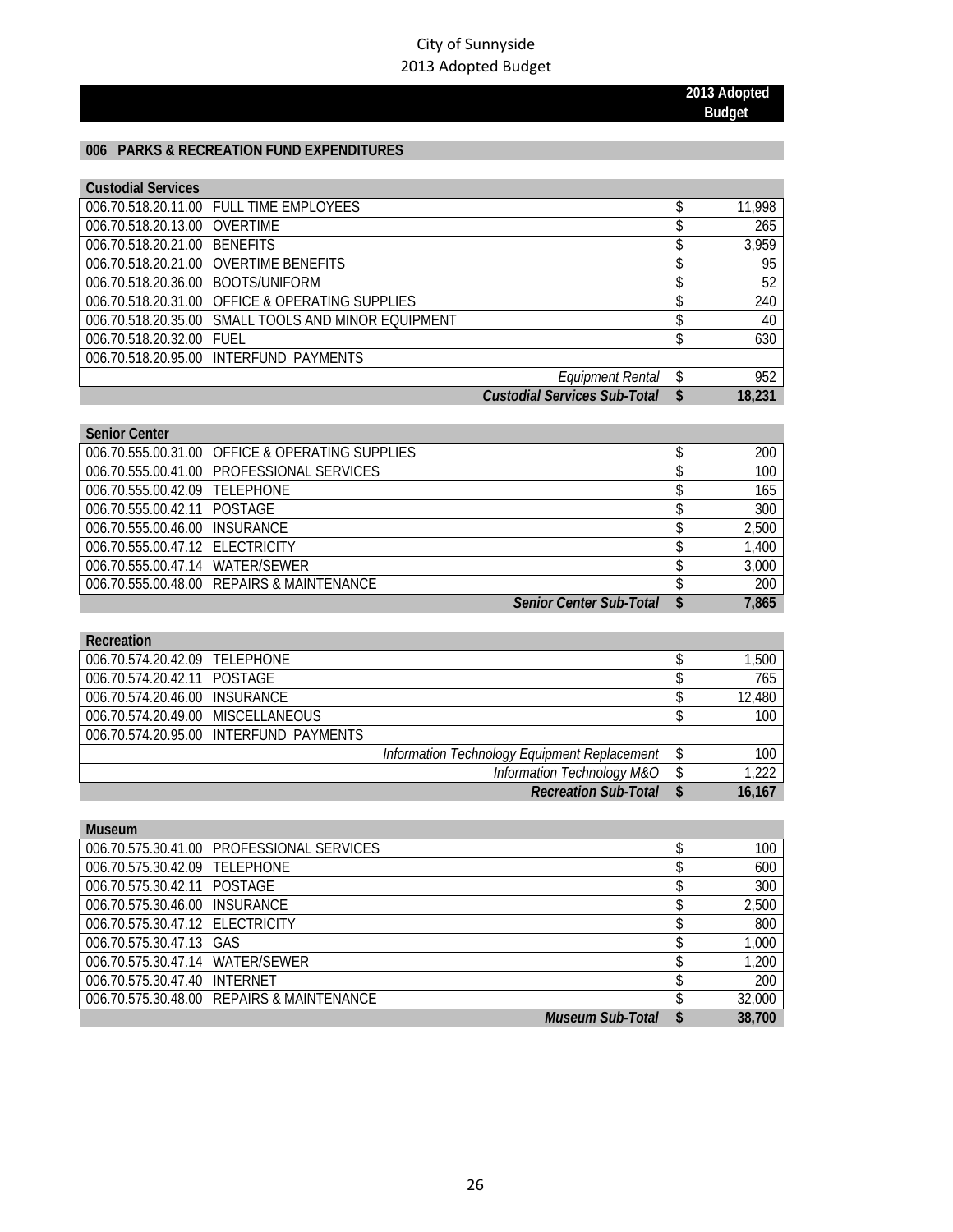| Pool                |                                  |               |
|---------------------|----------------------------------|---------------|
| 006.70.576.20.12.00 | PART TIME EMPLOYEES              | \$<br>70,000  |
| 006.70.576.20.21.00 | <b>BENEFITS</b>                  | \$<br>14,000  |
| 006.70.576.20.31.00 | <b>SUPPLIES</b>                  | \$<br>300     |
| 006.70.576.20.31.22 | <b>CLEANING SUPPLIES</b>         | \$<br>1,000   |
| 006.70.576.20.31.42 | POOL SUPPLIES/REC                | \$<br>1,000   |
| 006.70.576.20.31.43 | <b>CHEMICALS</b>                 | \$<br>11,000  |
| 006.70.576.20.31.46 | LIFEGUARD SUPPLIES/REC           | \$<br>1,000   |
| 006.70.576.20.35.00 | <b>MINOR EOUIPMENT</b>           | \$<br>500     |
| 006.70.576.20.41.00 | PROFESSIONAL SERVICES            | \$<br>200     |
| 006.70.576.20.41.24 | PRE-EMPLOYMENT DRUG SCREEN       | \$<br>1,100   |
| 006.70.576.20.41.40 | <b>CPR CLASS FOR LIFEGUARDS</b>  | \$<br>1,000   |
| 006.70.576.20.42.09 | <b>TELEPHONE</b>                 | \$<br>1,712   |
| 006.70.576.20.42.11 | <b>POSTAGE</b>                   | \$<br>700     |
| 006.70.576.20.46.00 | <b>INSURANCE</b>                 | \$<br>9,000   |
| 006.70.576.20.47.12 | <b>ELECTRICITY</b>               | \$<br>8,000   |
| 006.70.576.20.47.13 | GAS                              | \$<br>13,000  |
| 006.70.576.20.47.14 | <b>WATER/SEWER</b>               | \$<br>3,600   |
| 006.70.576.20.48.00 | <b>REPAIRS &amp; MAINTENANCE</b> | \$<br>5,000   |
| 006.70.576.20.51.00 | INTERGOVERNMENTAL                | \$<br>500     |
|                     | <b>Pool Sub-Total</b>            | \$<br>142,612 |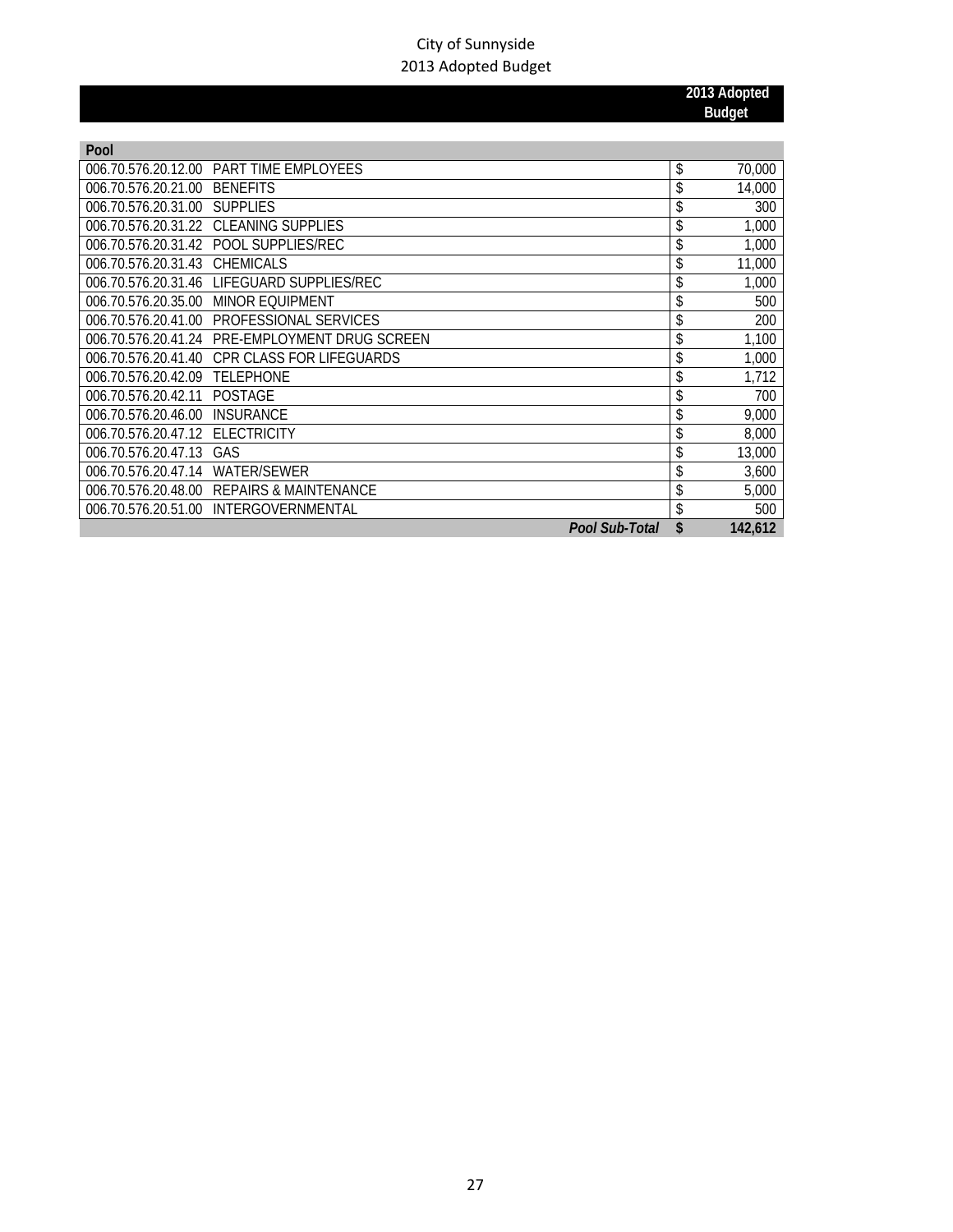**2013 Adopted** 

|                     |                                    | <b>Budget</b> |
|---------------------|------------------------------------|---------------|
|                     |                                    |               |
| Parks               |                                    |               |
| 006.70.576.80.11.00 | <b>FULL TIME EMPLOYEES</b>         | \$<br>60,682  |
| 006.70.576.80.12.00 | PART TIME EMPLOYEES                | \$<br>35,000  |
| 006.70.576.80.13.00 | <b>OVERTIME</b>                    | \$<br>1,700   |
| 006.70.576.80.21.00 | <b>BENEFITS</b>                    | \$<br>21,845  |
| 006.70.576.80.21.00 | PART TIME/OVERTIME BENEFITS        | \$<br>13,212  |
| 006.70.576.80.42.11 | <b>POSTAGE</b>                     | \$<br>1,000   |
| 006.70.576.80.46.00 | <b>INSURANCE</b>                   | \$<br>8,000   |
| 006.70.576.80.31.22 | <b>CLEANING SUPPLIES</b>           | \$<br>800     |
| 006.70.576.80.31.31 | SPRINKLERS                         | \$<br>4,000   |
| 006.70.576.80.31.32 | <b>CHEMICALS &amp; FERTILIZERS</b> | \$<br>3,300   |
| 006.70.576.80.31.33 | HARDWARE                           | \$<br>1,500   |
| 006.70.576.80.31.34 | <b>HAND TOOLS</b>                  | \$<br>1,000   |
| 006.70.576.80.31.35 | TOOL REPAIR/MAINTENANCE SUPPLIES   | \$<br>300     |
| 006.70.576.80.31.36 | <b>COOLER/POWDER PKT</b>           | \$<br>300     |
| 006.70.576.80.36.01 | <b>CLOTHING</b>                    | \$<br>600     |
| 006.70.576.80.36.02 | <b>BOOTS</b>                       | \$<br>150     |
| 006.70.576.80.36.03 | <b>SAFETY GEAR</b>                 | \$<br>200     |
| 006.70.576.80.41.00 | PROFESSIONAL SERVICES              | \$<br>3,700   |
| 006.70.576.80.41.27 | <b>HEARING TESTS</b>               | \$<br>100     |
| 006.70.576.80.41.28 | DOT RANDOM DRUG TESTING            | \$<br>200     |
| 006.70.576.80.42.10 | <b>CELL PHONE</b>                  | \$<br>480     |
| 006.70.576.80.43.00 | <b>TRAVEL &amp; TRAINING</b>       | \$<br>300     |
| 006.70.576.80.47.12 | <b>ELECTRICITY</b>                 | \$<br>6,500   |
| 006.70.576.80.47.13 | GAS                                | \$<br>2,100   |
| 006.70.576.80.47.14 | <b>WATER/SEWER</b>                 | \$<br>62,500  |
| 006.70.576.80.47.29 | <b>STORMWATER FEES</b>             | \$<br>600     |
| 006.70.576.80.48.00 | <b>REPAIRS &amp; MAINTENANCE</b>   | \$<br>1,000   |
| 006.70.576.80.49.00 | <b>MISCELLANEOUS</b>               | \$<br>100     |
| 006.70.576.80.49.51 | SVID ASSESSMENTS                   | \$<br>5,307   |
| 006.70.576.80.32.00 | <b>FUEL</b>                        | \$<br>96      |
| 006.70.576.80.95.00 | <b>INTERFUND PAYMENTS</b>          |               |
|                     | <b>Equipment Rental</b>            | \$<br>145     |
|                     | Parks Sub-Total                    | \$<br>236,717 |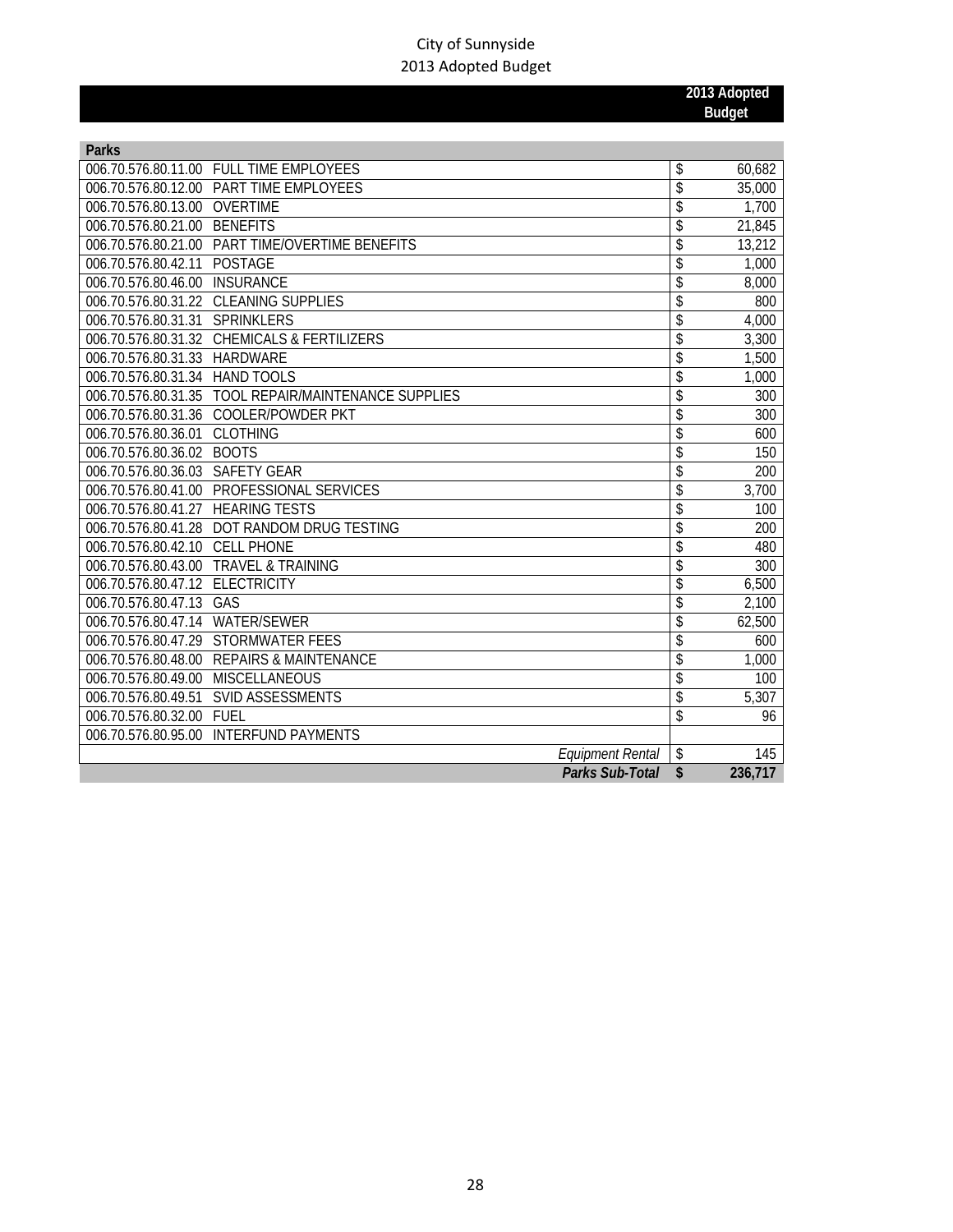| 2013 Adopted  |  |
|---------------|--|
| <b>Budget</b> |  |

| <b>Community Center</b>         |                                           |              |
|---------------------------------|-------------------------------------------|--------------|
| 006.70.576.83.11.00 SALARIES    |                                           | 36,025       |
| 006.70.576.83.21.00 BENEFITS    |                                           | 11,888       |
| 006.70.576.83.31.00 SUPPLIES    |                                           | 300          |
| 006.70.576.83.42.09 TELEPHONE   |                                           | 1,500        |
| 006.70.576.83.42.11 POSTAGE     |                                           | 500          |
| 006.70.576.83.46.00 INSURANCE   |                                           | \$<br>7,500  |
| 006.70.576.83.47.12 ELECTRICITY |                                           | 8,500        |
| 006.70.576.83.47.13 GAS         |                                           | 2,300        |
| 006.70.576.83.47.14 WATER/SEWER |                                           | 1,500        |
|                                 | 006.70.576.83.48.00 REPAIRS & MAINTENANCE | 2,000        |
|                                 | <b>Community Center Sub-Total</b>         | \$<br>72,013 |

| Capital Outlay                             |                                |         |
|--------------------------------------------|--------------------------------|---------|
| 006.70.594.20.64.00 LANE LINES FOR POOL    |                                | 5.000   |
|                                            | Capital Expenditures Sub-Total | 5.000   |
|                                            |                                |         |
| Total PARKS & RECREATION FUND EXPENDITURES |                                | 537.306 |
|                                            |                                |         |

Parks & Rec Fund Revenues-Expenditures **by a strategie of the Contract Contract Contract Contract Contract Contract Contract Contract Contract Contract Contract Contract Contract Contract Contract Contract Contract Contrac**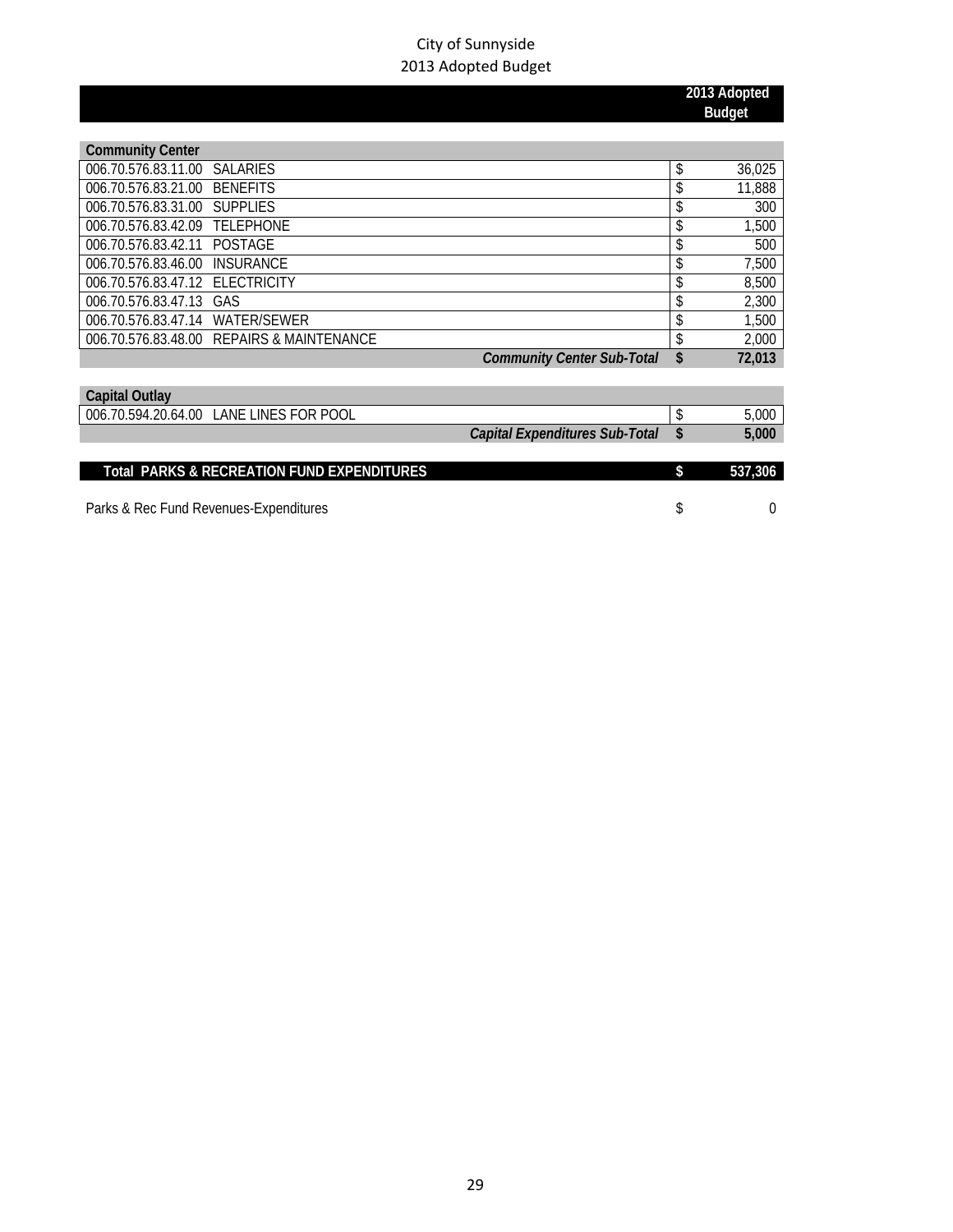|                                                         | 2013 Adopted |               |
|---------------------------------------------------------|--------------|---------------|
|                                                         |              | <b>Budget</b> |
|                                                         |              |               |
| <b>Pool Revenues</b>                                    |              |               |
| 006.347.30.10 POOL YOUTH ADMISSIONS                     | \$           | 6,000         |
| 006.347.30.12<br>POOL ADULT ADMISSIONS                  | \$           | 30,000        |
| 006.347.30.13<br>POOL ADULT TEN SWIM PASS               | \$           | 500           |
| POOL LESSONS<br>006.347.30.14                           | \$           | 10,000        |
| 006.347.30.15<br><b>LIFEGUARD CLASSES</b>               | \$           | 2,000         |
| POOL SEASON PASS<br>006.347.30.16                       | \$           | 5,000         |
| 006.347.30.18 POOL RENTALS                              | \$           | 7,000         |
| <b>Total Pool Revenues</b>                              | \$           | 60,500        |
|                                                         |              |               |
| Pool                                                    |              |               |
| PART TIME EMPLOYEES<br>006.70.576.20.12.00              | \$           | 70,000        |
| 006.70.576.20.21.00<br><b>BENEFITS</b>                  | \$           | 14,000        |
| <b>SUPPLIES</b><br>006.70.576.20.31.00                  | \$           | 300           |
| 006.70.576.20.31.22 CLEANING SUPPLIES                   | \$           | 1,000         |
| 006.70.576.20.31.42 POOL SUPPLIES/REC                   | \$           | 1,000         |
| <b>CHEMICALS</b><br>006.70.576.20.31.43                 | \$           | 11,000        |
| LIFEGUARD SUPPLIES/REC<br>006.70.576.20.31.46           | \$           | 1,000         |
| 006.70.576.20.35.00<br>MINOR EQUIPMENT                  | \$           | 500           |
| PROFESSIONAL SERVICES<br>006.70.576.20.41.00            | \$           | 200           |
| PRE-EMPLOYMENT DRUG SCREEN<br>006.70.576.20.41.24       | \$           | 1,100         |
| CPR CLASS FOR LIFEGUARDS<br>006.70.576.20.41.40         | \$           | 1,000         |
| 006.70.576.20.42.09<br><b>TELEPHONE</b>                 | \$           | 1,712         |
| <b>POSTAGE</b><br>006.70.576.20.42.11                   | \$           | 700           |
| 006.70.576.20.46.00<br><b>INSURANCE</b>                 | \$           | 9,000         |
| <b>ELECTRICITY</b><br>006.70.576.20.47.12               | \$           | 8,000         |
| 006.70.576.20.47.13<br>GAS                              | \$           | 13,000        |
| <b>WATER/SEWER</b><br>006.70.576.20.47.14               | \$           | 3,600         |
| 006.70.576.20.48.00<br><b>REPAIRS &amp; MAINTENANCE</b> | \$           | 5,000         |
| 006.70.576.20.51.00<br>INTERGOVERNMENTAL                | \$           | 500           |
| Pool Sub-Total                                          | \$           | 142,612       |

Pool Revenues-Expenditures (82,112)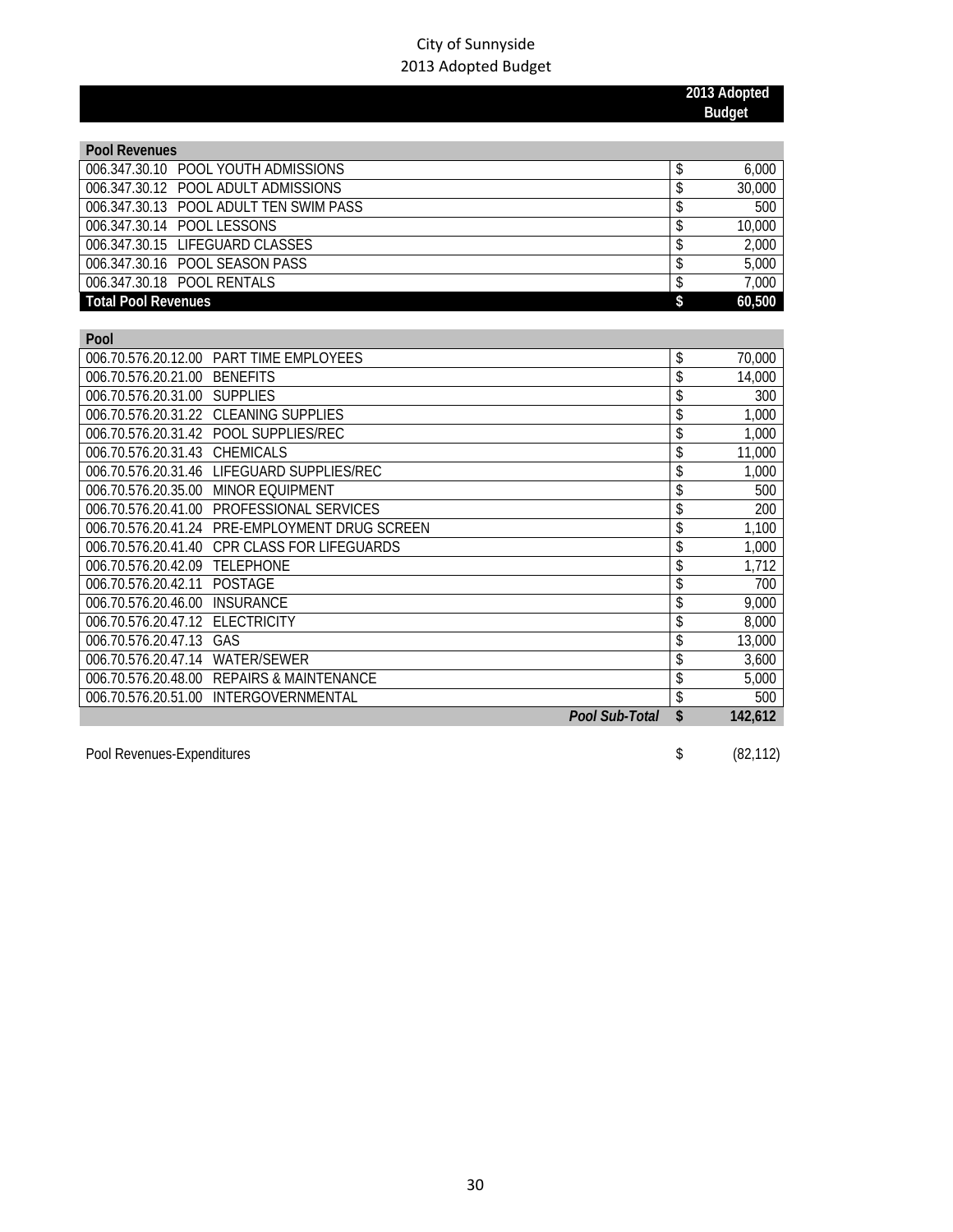|                                                     |           | 2013 Adopted<br><b>Budget</b> |        |
|-----------------------------------------------------|-----------|-------------------------------|--------|
|                                                     |           |                               |        |
| West Sunnyside Business Park Revenues<br>007        |           |                               |        |
| 007.397.00.00 TRANSFERS IN FROM 001                 |           | \$                            | 18,228 |
|                                                     | Sub-Total | \$                            | 18,228 |
|                                                     |           |                               |        |
| Total W. Sunnyside Business Park Revenues           |           | \$                            | 18,228 |
|                                                     |           |                               |        |
| W. Sunnyside Business Park Fund Expenditures<br>007 |           |                               |        |
| 007.18.518.38.41.00 PROFESSIONAL SERVICES           |           | \$                            | 1,000  |
| 007.18.518.38.48.00 REPAIRS & MAINTENANCE           |           |                               | 300    |
| 007.18.518.38.49.31 SVID IRRIGATION ASSESSMENT      |           | \$                            | 16,928 |
|                                                     | Sub-Total | \$                            | 18,228 |
|                                                     |           |                               |        |
| Total W Sunnyside Bus. Park Expenditures            |           | \$                            | 18,228 |
|                                                     |           |                               |        |
| W. Sunnyside Bus. Park Revenues-Expenditures        |           | \$                            |        |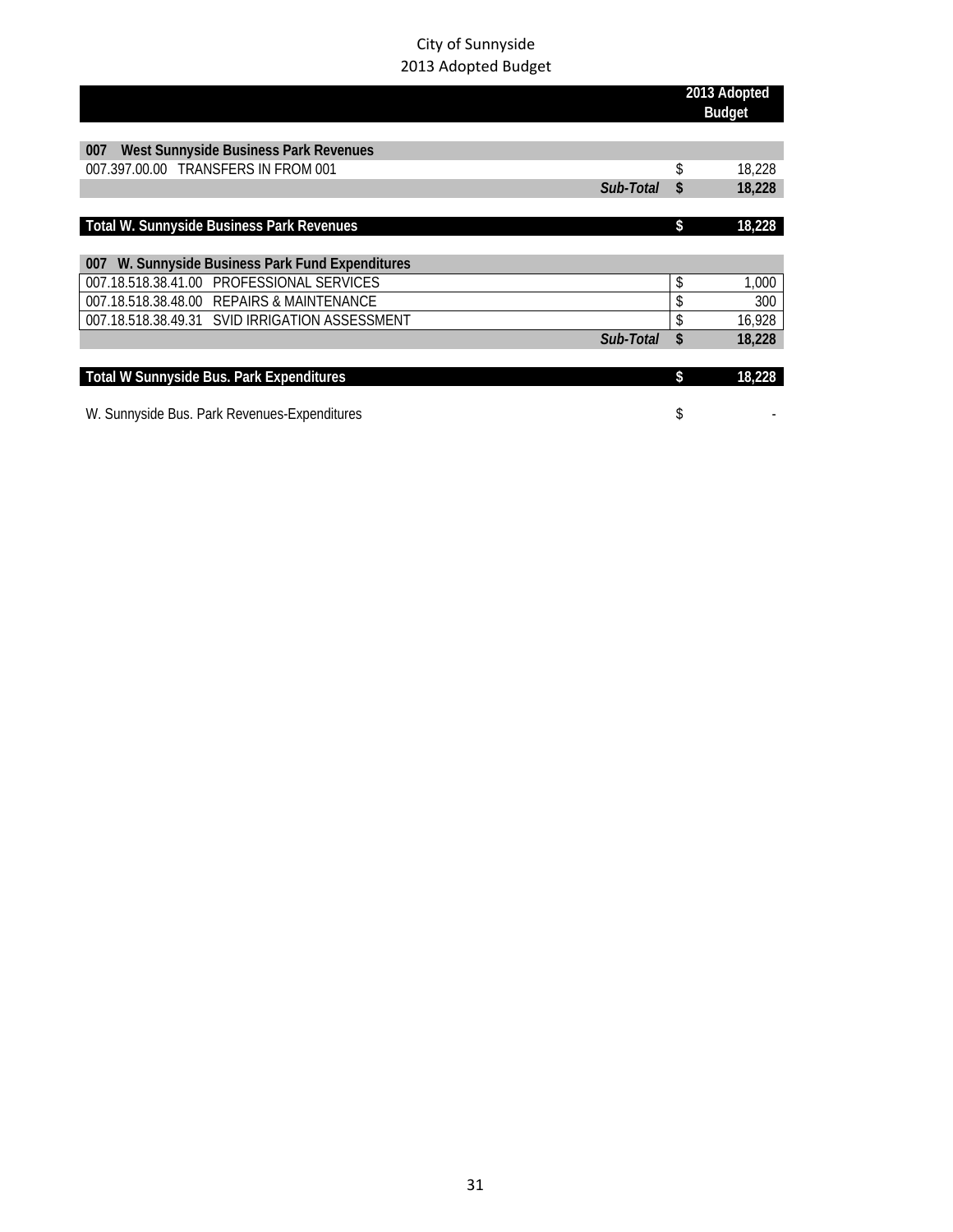|                                              | 2013 Adopted<br><b>Budget</b> |           |
|----------------------------------------------|-------------------------------|-----------|
|                                              |                               |           |
| <b>STREET FUND REVENUES</b><br>101           |                               |           |
| 101.334.03.80 TIB Intersection Project       | \$                            | 1,638,000 |
| 101.334.03.80 TIB Overlay Project            |                               | 283,410   |
| Trans. Imp. Board Sub-Total                  | \$                            | 1,921,410 |
|                                              |                               |           |
| 101.336.00.87 MOTOR VEHICLE FUEL TAX-CITY ST | \$                            | 340,000   |
| <b>Motor Vehicle Fuel Tax Sub-Total</b>      | \$                            | 340,000   |
|                                              |                               |           |
| 101.397.00.01 TRANSFER FROM FUND 001         | \$                            | 642,463   |
| <b>Transfers In Sub-Total</b>                | \$                            | 642,463   |
|                                              |                               |           |
| <b>Total STREET REVENUES</b>                 |                               | 2,903,873 |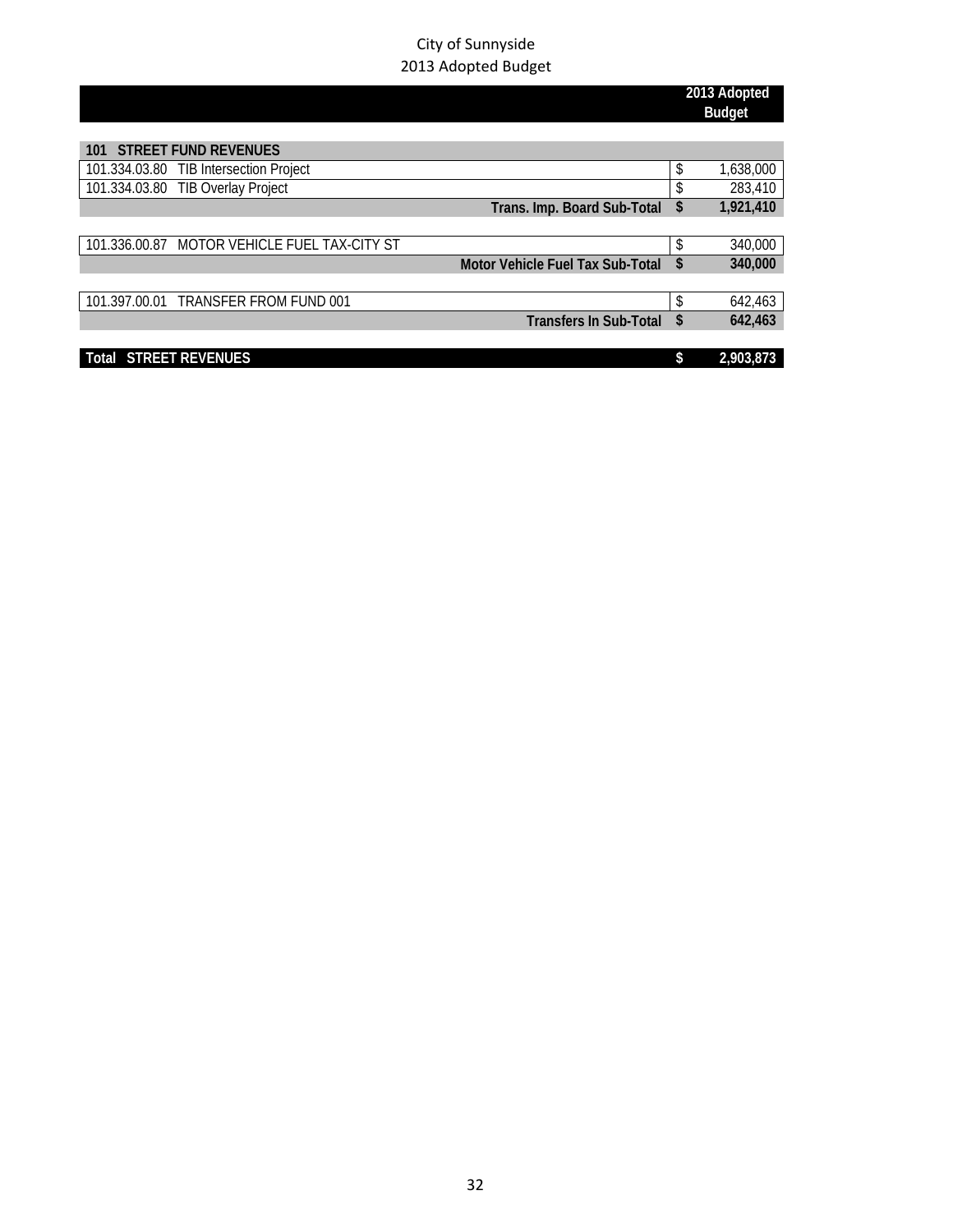**2013 Adopted Budget** 

#### **101 STREET FUND EXPENDITURES**

| <b>Interfund Charges</b> |                                                       |                                    |          |        |
|--------------------------|-------------------------------------------------------|------------------------------------|----------|--------|
|                          | 101.40.543.13.11.00 ACCOUNTING SPECIALIST SALARY      |                                    |          | 1.701  |
|                          | 101.40.543.13.21.00 ACCOUNTING SPECIALIST BENEFITS    |                                    |          | 561    |
|                          | 101.40.543.13.11.00 ACCOUNTING ASSISTANT I SALARY     |                                    |          | 1,349  |
|                          | 101.40.543.13.21.00 ACCOUNTING ASSISTANT I BENEFITS   |                                    |          | 445    |
|                          | 101.40.543.16.11.00 HUMAN RESOURCES DIRECTOR SALARY   |                                    |          | 7,421  |
|                          | 101.40.543.16.21.00 HUMAN RESOURCES DIRECTOR BENEFITS |                                    |          | 2,671  |
|                          | 101.40.543.13.11.00 FINANCE DIRECTOR SALARY           |                                    |          | 4,035  |
|                          | 101.40.543.13.21.00 FINANCE DIRECTOR BENEFITS         |                                    |          | 1,453  |
|                          |                                                       | <b>Interfund Charges Sub-Total</b> | <b>S</b> | 19,636 |

| Administration                                  |    |         |
|-------------------------------------------------|----|---------|
| 101.40.543.20.11.00 FULL TIME EMPLOYEES         | \$ | 12,436  |
| 101.40.543.20.21.00 BENEFITS                    |    | 4,477   |
| 101.40.543.20.31.00 OFFICE & OPERATING SUPPLIES |    | 110     |
| 101.40.543.20.42.09 TELEPHONE                   |    | 1,392   |
| 101.40.543.20.45.70 PW DIRECTOR VEHICLE         |    | 180     |
| 101.40.543.20.32.00 FUEL                        | \$ | 33,936  |
| 101.40.543.20.95.00 INTERFUND PAYMENTS          |    |         |
| Information Technology Equipment Replacement    | \$ | 858     |
| Information Technology M&O                      | \$ | 10,185  |
| <b>Equipment Rental</b>                         | S  | 51,258  |
| <b>Administration Sub-Total</b>                 | S  | 114,832 |

| <b>City Hall Building</b>         |                                           |                                     |       |
|-----------------------------------|-------------------------------------------|-------------------------------------|-------|
| 101.40.543.50.31.00 SUPPLIES      |                                           |                                     | 280   |
|                                   | 101.40.543.50.41.00 PROFESSIONAL SERVICES |                                     | 25    |
| 101.40.543.50.47.12 ELECTRICITY   |                                           |                                     | 500   |
| 101.40.543.50.47.13 GAS           |                                           |                                     | 75    |
| 101.40.543.50.47.14 WATER/SEWER   |                                           |                                     | 125   |
|                                   | 101.40.543.50.48.10 REPAIR & MAINTENANCE  |                                     | 250   |
| 101.40.543.50.49.00 MISCELLANEOUS |                                           |                                     | 155   |
|                                   |                                           | <b>City Hall Building Sub-Total</b> | 1,410 |

| <b>Custodial Services</b>         |                                                    |                                     |   |       |
|-----------------------------------|----------------------------------------------------|-------------------------------------|---|-------|
|                                   | 101.40.543.40.11.00 FULL TIME EMPLOYEES            |                                     |   | 1,600 |
| 101.40.543.40.13.00 OVERTIME      |                                                    |                                     |   | 33    |
| 101.40.543.40.21.00 BENEFITS      |                                                    |                                     |   | 528   |
|                                   | 101.40.543.40.21.00 OVERTIME BENEFITS              |                                     |   | 12    |
| 101.40.543.40.36.00 BOOTS/UNIFORM |                                                    |                                     |   | 9     |
|                                   | 101.40.543.40.31.00 OFFICE & OPERATING SUPPLIES    |                                     |   | 42    |
|                                   | 101.40.543.40.35.00 SMALL TOOLS AND MINOR EQUIPMEN |                                     |   |       |
| 101.40.543.40.32.00 FUEL          |                                                    |                                     |   | 84    |
|                                   | 101.40.543.40.95.00 INTERFUND PAYMENTS             |                                     |   |       |
|                                   |                                                    | <b>Equipment Rental</b>             |   | 127   |
|                                   |                                                    | <b>Custodial Services Sub-Total</b> | S | 2,315 |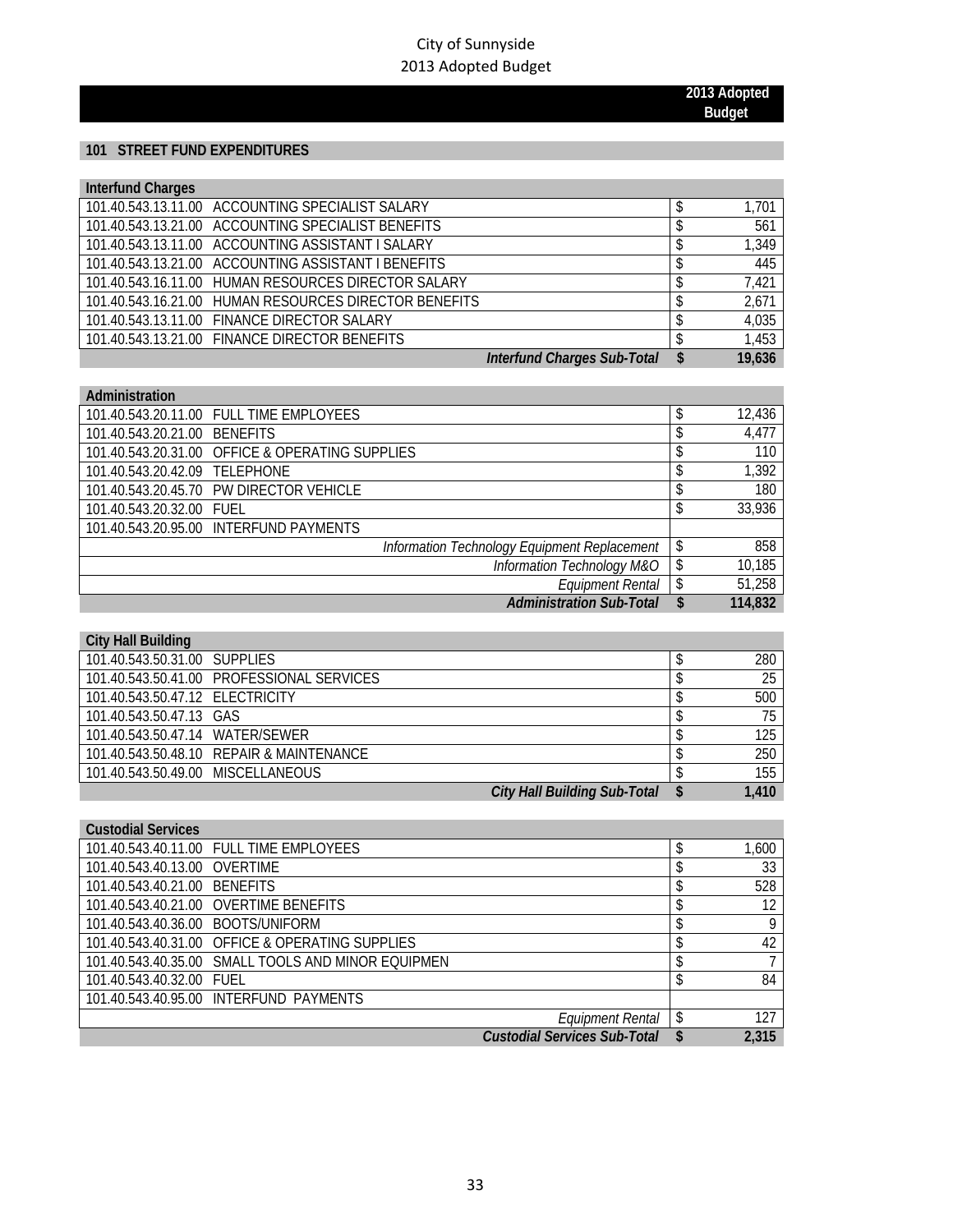|                     |                               | 2013 Adopted<br><b>Budget</b> |
|---------------------|-------------------------------|-------------------------------|
|                     |                               |                               |
| Roadway             |                               |                               |
| 101.40.542.30.11.00 | FULL TIME EMPLOYEES           | \$<br>142,845                 |
| 101.40.542.30.12.00 | <b>PART TIME EMPLOYEES</b>    | \$<br>32,000                  |
| 101.40.542.30.21.00 | <b>BENEFITS</b>               | \$<br>51,424                  |
| 101.40.542.30.21.00 | <b>PART TIME BENEFITS</b>     | \$<br>8,000                   |
| 101.40.542.30.31.22 | <b>CLEANING SUPPLIES</b>      | \$<br>600                     |
| 101.40.542.30.31.31 | HIGH FLOAT EMULSION OIL       | \$<br>150,000                 |
| 101.40.542.30.31.32 | CMS-W OIL                     | \$<br>1,300                   |
| 101.40.542.30.31.33 | 3/8" - 1/4" WASHED CHIPS      | \$<br>30,000                  |
| 101.40.542.30.31.37 | <b>ASPHALT</b>                | \$<br>4,000                   |
| 101.40.542.30.31.38 | ADDITIONAL LEVELING ASPHALT   | \$<br>3,000                   |
| 101.40.542.30.31.39 | <b>COLD MIX ASPHALT</b>       | \$<br>800                     |
| 101.40.542.30.31.42 | <b>MISCELLANEOUS</b>          | \$<br>2,000                   |
| 101.40.542.30.35.00 | <b>MINOR EQUIPMENT</b>        | \$<br>300                     |
| 101.40.542.30.36.01 | <b>CLOTHING</b>               | \$<br>1,000                   |
| 101.40.542.30.36.02 | <b>BOOTS</b>                  | \$<br>1,400                   |
| 101.40.542.30.36.03 | <b>SAFETY GEAR</b>            | \$<br>500                     |
| 101.40.542.30.41.27 | <b>HEARING TESTS</b>          | \$<br>200                     |
| 101.40.542.30.49.17 | <b>REGISTRATION FEES</b>      | \$<br>300                     |
| 101.40.542.30.49.31 | DUMP FEES - NON-YAKIMA COUNTY | \$<br>400                     |
|                     | Roadway Sub-Total             | \$<br>430,069                 |

| <b>Storm Drainage</b>                   |                                 |       |
|-----------------------------------------|---------------------------------|-------|
| 101.40.542.40.11.00 FULL TIME EMPLOYEES |                                 |       |
| 101.40.542.40.21.00 BENEFITS            |                                 | 889   |
|                                         | <b>Storm Drainage Sub-Total</b> | 3,359 |

| <b>Sidewalks</b>             |                                                        |                     |                  |
|------------------------------|--------------------------------------------------------|---------------------|------------------|
|                              | 101.40.542.61.11.00 FULL TIME EMPLOYEES                |                     | 6.546            |
|                              | 101.40.542.61.12.00 PART TIME FMPLOYEES                |                     | 150              |
| 101 40 542 61 21 00 BENEFITS |                                                        |                     | 2.357            |
|                              | 101.40.542.61.31.22 CLEANING SUPPLIES                  |                     | 100 <sub>1</sub> |
|                              | 101.40.542.61.31.31 MATERIALS FOR SIDEWALK/CURB REPAIR |                     | 2,400            |
|                              |                                                        | Sidewalks Sub-Total | 11.553           |

| <b>Street Lighting</b>                    |                                  |  |         |
|-------------------------------------------|----------------------------------|--|---------|
| 101.40.542.63.47.12 ELECTRICITY           |                                  |  | 150,000 |
| 101.40.542.63.48.00 REPAIRS & MAINTENANCE |                                  |  | 2,000   |
|                                           | <b>Street Lighting Sub-Total</b> |  | 152,000 |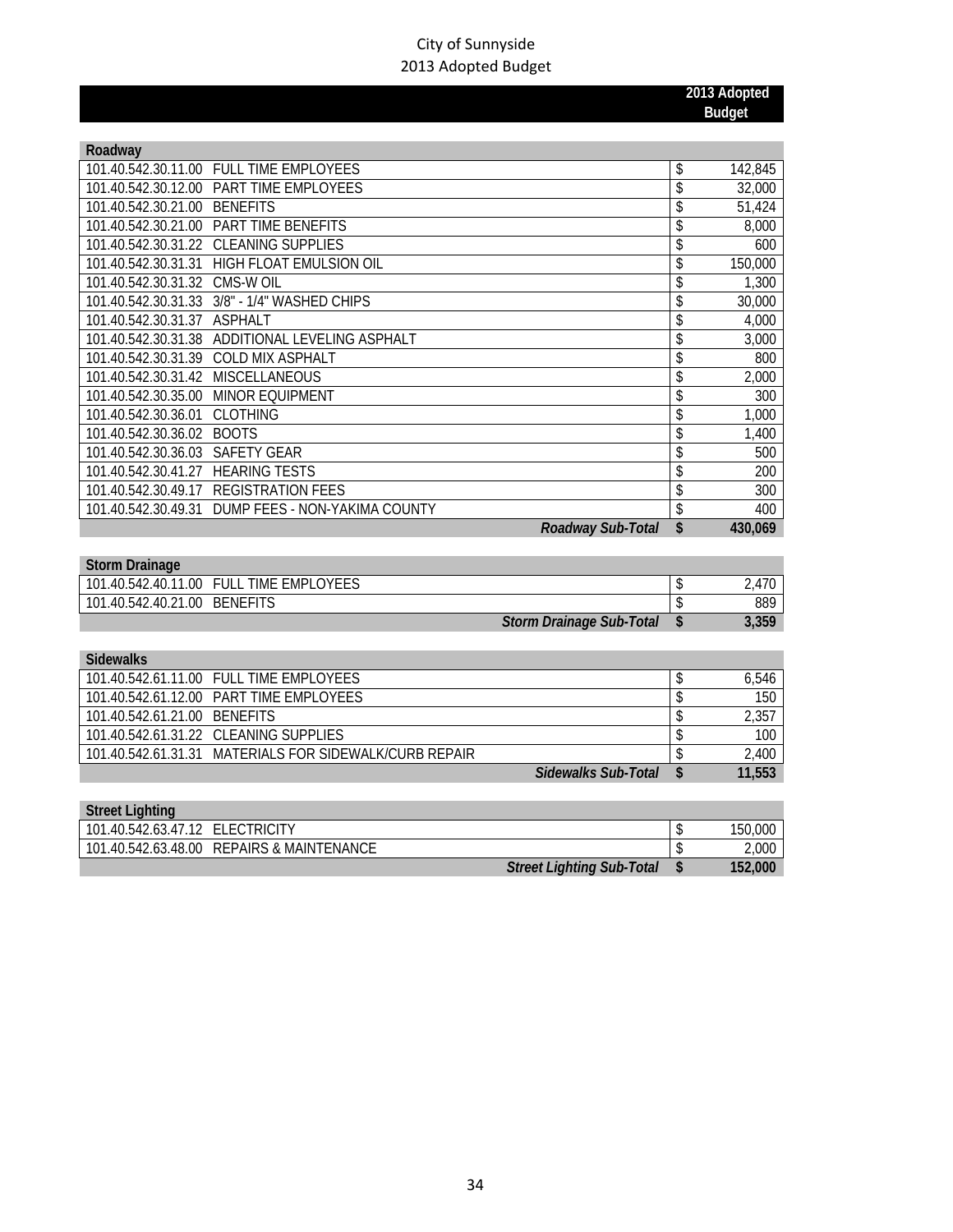| <b>Traffic Control Devices</b> |                                          |               |
|--------------------------------|------------------------------------------|---------------|
| 101.40.542.64.11.00            | <b>FULL TIME EMPLOYEES</b>               | \$<br>32,080  |
| 101.40.542.64.13.00            | <b>OVERTIME</b>                          | \$<br>1,500   |
| 101.40.542.64.21.00            | <b>BENEFITS</b>                          | \$<br>11,549  |
| 101.40.542.64.21.00            | <b>OVERTIME BENEFITS</b>                 | \$<br>540     |
| 101.40.542.64.31.31            | <b>WHITE TRAFFIC PAINT</b>               | \$<br>10,000  |
| 101.40.542.64.31.32            | YELLOW TRAFFIC PAINT                     | \$<br>12,500  |
| 101.40.542.64.31.33            | <b>GLASS BEADS</b>                       | \$<br>2,500   |
| 101.40.542.64.31.34            | <b>TRAFFIC SIGNS</b>                     | \$<br>2,500   |
| 101.40.542.64.31.35            | <b>TRAFFIC POST</b>                      | \$<br>1,200   |
| 101.40.542.64.31.37            | TRAFFIC SIGNAL BULBS                     | \$<br>500     |
| 101.40.542.64.31.38            | TRAFFIC SIGNAL PED MODULES               | \$<br>2,500   |
| 101.40.542.64.31.39            | TRAFFIC SIGNAL LOAD SWITCHES             | \$<br>1,800   |
| 101.40.542.64.31.40            | TRAFFIC SIGNAL RELAYS                    | \$<br>600     |
| 101.40.542.64.31.41            | HOT TAPE (TRAFFIC MARKING TAPE)          | \$<br>2,000   |
| 101.40.542.64.31.42            | CONES                                    | \$<br>700     |
| 101.40.542.64.31.44            | <b>BARICADES</b>                         | \$<br>1,000   |
| 101.40.542.64.31.45            | <b>MISCELLANEOUS</b>                     | \$<br>600     |
| 101.40.542.64.47.12            | <b>ELECTRICITY</b>                       | \$<br>30,000  |
| 101.40.542.64.48.31            | TECHNICAL ASSISTANCE-TRAFFIC CONTROLLERS | \$<br>300     |
|                                | <b>Traffic Control Devices Sub-Total</b> | \$<br>114,369 |

| Snow & Ice Control              |                                         |        |
|---------------------------------|-----------------------------------------|--------|
|                                 | 101.40.542.66.11.00 FULL TIME EMPLOYEES | 4,909  |
| 101.40.542.66.21.00 BENEFITS    |                                         | 1,767  |
| 101.40.542.66.31.32 SALT        |                                         | 2,000  |
| 101.40.542.66.31.33 GEO-MELT CT |                                         | 3,000  |
|                                 | <b>Snow &amp; Ice Control Sub-Total</b> | 11.676 |

| <b>Street Cleaning</b>                  |                                  |       |
|-----------------------------------------|----------------------------------|-------|
| 101.40.542.67.11.00 FULL TIME EMPLOYEES |                                  | $-4'$ |
| 101.40.542.67.21.00 BENEFITS            |                                  | 889   |
|                                         | <b>Street Cleaning Sub-Total</b> | 3.359 |

| <b>Street Cleaning</b>                               |        |
|------------------------------------------------------|--------|
| 101.40.542.70.11.00 FULL TIME EMPLOYEES              | 5.094  |
| 101.40.542.70.12.00 PART TIME EMPLOYEES              | 2,000  |
| 101.40.542.70.21.00 BENEFITS                         | 1,834  |
| 101.40.542.70.31.31 KROVAR                           | 2,200  |
| 101.40.542.70.31.32 ROUND-UP                         | 9,000  |
| 101.40.542.70.31.33 MISC, TOOLS, HOSES, ECT.         | 400    |
| 101.40.542.70.35.00 MINOR EQUIPMENT                  | 300    |
| 101.40.542.70.48.33 ANNUAL FIRE EXTINGUISHER TESTING | 300    |
| <b>Street Cleaning Sub-Total</b>                     | 21,128 |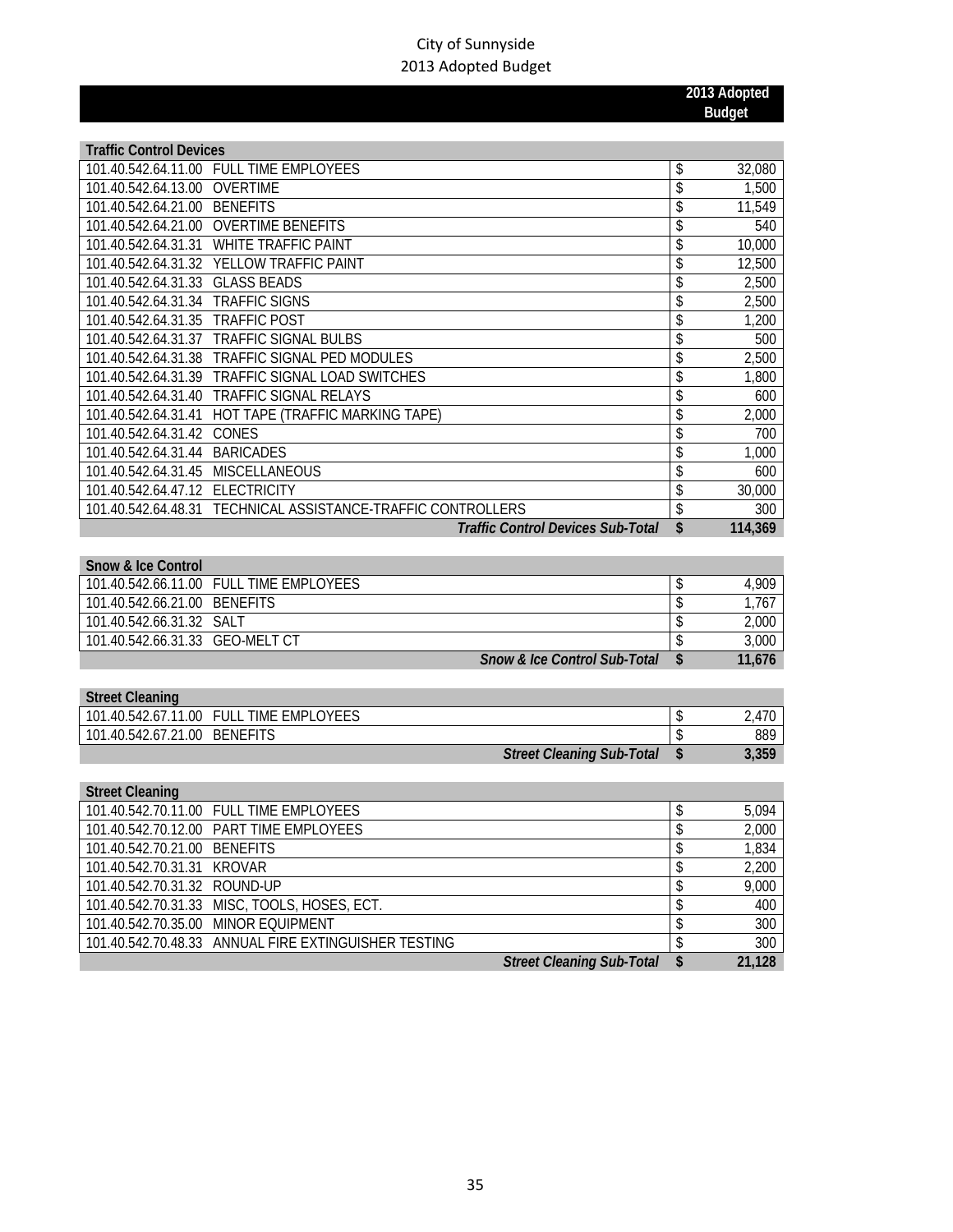**2013 Adopted Budget** 

| Roadside            |                                                   |     |        |
|---------------------|---------------------------------------------------|-----|--------|
|                     | 101.40.542.90.11.00 FULL TIME EMPLOYEES           | \$  | 26,099 |
| 101.40.542.90.21.00 | <b>BENEFITS</b>                                   | \$  | 9,396  |
|                     | 101.40.542.90.31.38 COOLER/POWDER PCKTS           | \$  | 500    |
| 101.40.542.90.41.28 | DOT RANDOM DRUG TESTING                           | \$  | 400    |
| 101.40.542.90.42.10 | <b>CELL PHONE</b>                                 | \$  | 1,000  |
|                     | 101.40.542.90.43.33 TRAFFIC SIGNAL SCHOOL         | \$  | 1,000  |
| 101.40.542.90.43.34 | WEED CONTROL CERTIFICATION SCHOOL                 | \$  | 450    |
| 101.40.542.90.44.32 | ADVERTISING BID-SEALCOAT CHIPS                    | \$  | 100    |
| 101.40.542.90.44.33 | SPCL NOTICES RELATED TO STREET CLOSURES           | \$  | 100    |
| 101.40.542.90.47.14 | <b>WATER/SEWER</b>                                | \$  | 17,500 |
| 101.40.542.90.48.00 | <b>REPAIRS &amp; MAINTENANCE</b>                  | \$  | 300    |
| 101.40.542.90.49.00 | <b>MISCELLANEOUS</b>                              | \$  | 300    |
| 101.40.542.90.49.17 | <b>REGISTRATION FEES</b>                          | \$  | 400    |
|                     | 101.40.542.90.51.00 YAK CO SANITARY LANDFILL FEES | \$  | 1,000  |
|                     | Roadside Sub-Total                                | \$. | 58,545 |

| Management                        |                                                 |    |        |
|-----------------------------------|-------------------------------------------------|----|--------|
|                                   | 101.40.543.10.31.00 OFFICE & OPERATING SUPPLIES | ¢  | 100    |
|                                   | 101.40.543.10.31.31 TRAFFIC CONTROL REPAIRS     |    | 500    |
|                                   | 101.40.543.10.35.00 MINOR EQUIPMENT             | \$ | 100    |
|                                   | 101.40.543.10.41.00 PROFESSIONAL SERVICES       |    | 900    |
| 101.40.543.10.42.09 TELEPHONE     |                                                 |    | 4,400  |
| 101.40.543.10.42.10 CELL PHONE    |                                                 |    | 400    |
| 101.40.543.10.42.11 POSTAGE       |                                                 |    | 895    |
| 101.40.543.10.44.00 ADVERTISING   |                                                 |    | 100    |
|                                   | 101.40.543.10.45.00 RENTALS & LEASES            |    | 100    |
| 101.40.543.10.46.00 INSURANCE     |                                                 | \$ | 8,746  |
| 101.40.543.10.49.00 MISCELLANEOUS |                                                 |    | 1,000  |
|                                   | 101.40.543.10.49.17 REGISTRATION FEES           |    | 400    |
|                                   | <b>Management Sub-Total</b>                     | \$ | 17,641 |

| <b>General Services</b>           |     |
|-----------------------------------|-----|
| 101.40.543.30.49.00 MISCELLANEOUS | 100 |
| <b>General Services Sub-Total</b> | 100 |

| <b>Facilities</b>                                            |            |
|--------------------------------------------------------------|------------|
| 101.40.543.50.95.31 STREET'S SHARE- PUBLIC WORKS SER EXPENSE |            |
| Public Works Service Center                                  | $8.47^{4}$ |
| <b>Facilities Sub-Total</b>                                  | 8.471      |

| Capital Outlay                    |                                                           |                          |           |
|-----------------------------------|-----------------------------------------------------------|--------------------------|-----------|
|                                   | 101.40.594.42.64.00 MACHINERY & EOUIPMENT TRAFFIC SIGNALS |                          | 12.000    |
|                                   | 101.40.595.30.65.33 TIB - INTERSECTION                    |                          | 1.638.000 |
| 101.40.595.30.65.34 TIB - OVERLAY |                                                           |                          | 283,410   |
|                                   |                                                           | Capital Outlay Sub-Total | 1.933.410 |
|                                   |                                                           |                          |           |

| <b>Total STREET FUND EXPENDITURES</b> | 2.903.873 |
|---------------------------------------|-----------|
| Street Fund Revenues-Expenditures     |           |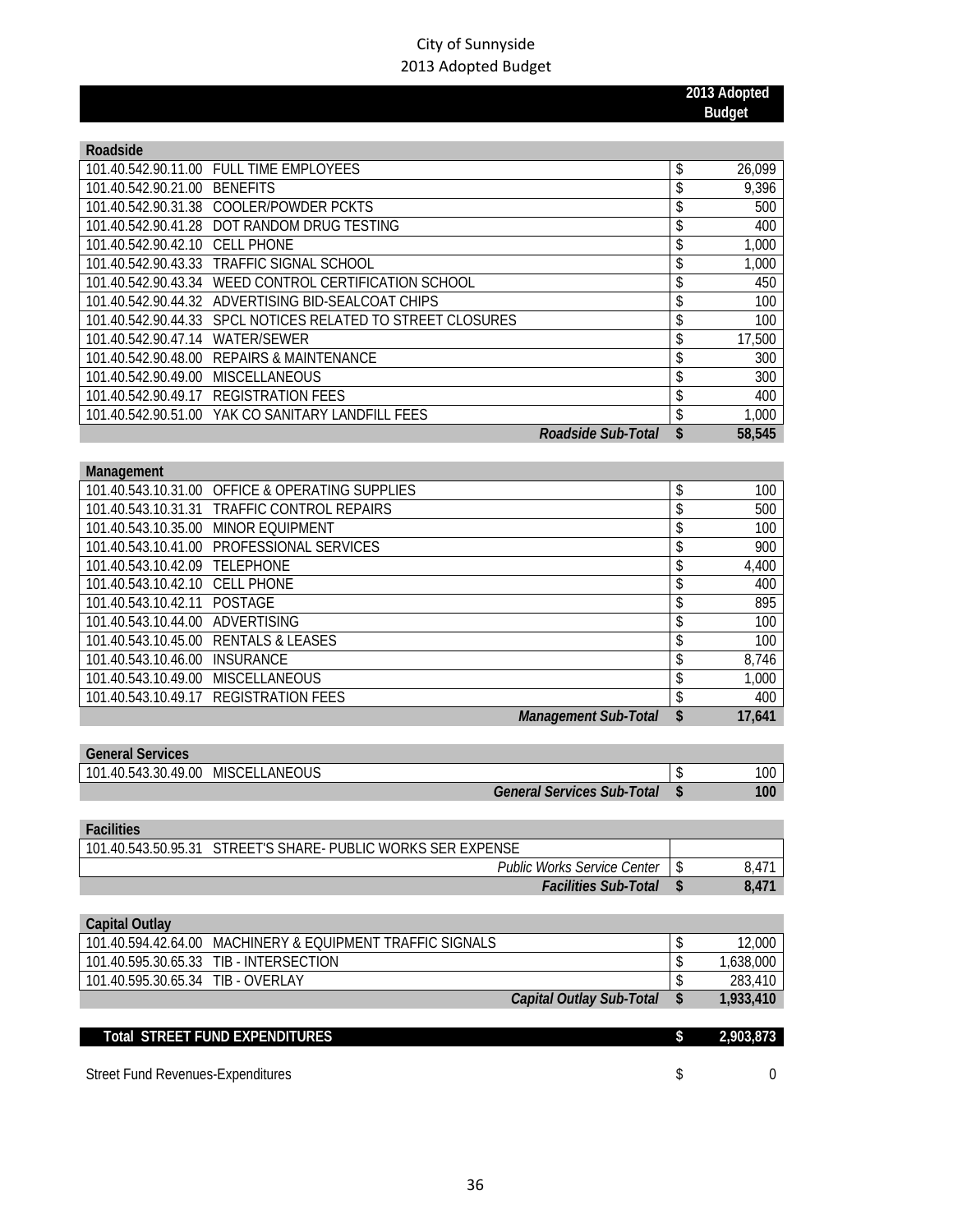|                                                 |                                              | 2013 Adopted<br><b>Budget</b> |
|-------------------------------------------------|----------------------------------------------|-------------------------------|
|                                                 |                                              |                               |
| <b>INVESTIGATIVE FUND REVENUES</b><br>120       |                                              |                               |
| 120.356.50.00 DRUG FUND ASSESSMENTS             | \$                                           | 2,000                         |
|                                                 | <b>Drug Fund Assessments Sub-Total</b><br>\$ | 2,000                         |
|                                                 |                                              |                               |
| <b>INVESTIGATIVE FUND REVENUES</b><br>Total     | \$                                           | 2,000                         |
|                                                 |                                              |                               |
| <b>INVESTIGATIVE FUND EXPENDITURES</b><br>120   |                                              |                               |
| 120.21.521.30.31.00<br><b>SUPPLIES</b>          | \$                                           | 10,000                        |
| 120.21.521.30.35.00 MINOR EQUIPMENT             | \$                                           | 1,000                         |
| 120.21.521.30.41.00 PROFESSIONAL SERVICES       | \$                                           | 2,000                         |
| 120.21.521.30.49.00 MISCELLANEOUS               | \$                                           | 2,000                         |
|                                                 | \$<br><b>Operating Sub-Total</b>             | 15,000                        |
|                                                 |                                              |                               |
| 120.21.521.30.95.00<br>INTERFUND PAYMENTS       |                                              |                               |
|                                                 | \$<br>Equipment Rental - Lease Payments      | 16,931                        |
| Interfund Payments & Leases Sub-Total           | \$                                           | 16,931                        |
|                                                 |                                              |                               |
| Total INVESTIGATIVE FUND EXPENDITURES           | \$                                           | 31,931                        |
| <b>Investigative Fund Revenues-Expenditures</b> | \$                                           | (29, 931)                     |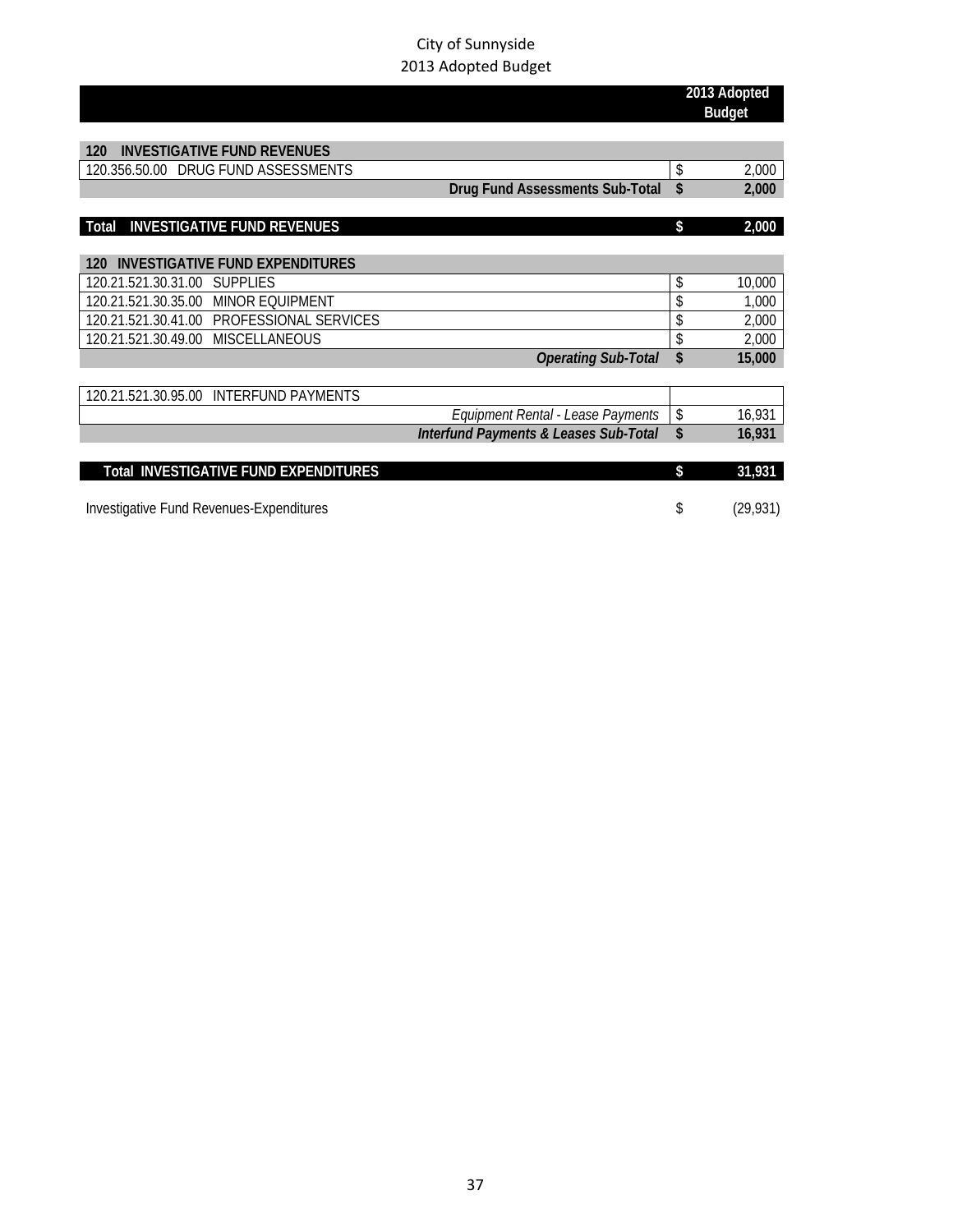|                                                                              |                          | 2013 Adopted<br><b>Budget</b> |
|------------------------------------------------------------------------------|--------------------------|-------------------------------|
|                                                                              |                          |                               |
| POLICE DEPT CRIME PREVENTION REVENUES<br>130                                 |                          |                               |
| 130.356.90.00 OTHER FINES                                                    | \$                       | 26,000                        |
| 130.367.11.00 CONTRIB FROM PRIVATE SOURCES<br>Miscellaneous Income Sub-Total | \$<br>\$                 | 2,400<br>28,400               |
|                                                                              |                          |                               |
| POLICE CRIME PREVENTION REVENUES<br><b>Total</b>                             | \$                       | 28,400                        |
| 130 POLICE DEPT CRIME PREVENTION EXPENDITURES                                |                          |                               |
| <b>Crime Prevention</b>                                                      |                          |                               |
| 130.30.521.30.31.00<br><b>OFFICE &amp; OPERATING SUPPLIES</b>                | \$                       | 1,000                         |
| 130.30.521.30.41.00 PROFESSIONAL SERVICES                                    | \$                       | 2,000                         |
| 130.30.521.30.43.00 TRAVEL & TRAINING                                        | \$                       | 500                           |
| 130.30.521.30.44.00 ADVERTISING                                              | \$                       | 500                           |
| 130.30.521.30.95.00<br><b>INTERFUND PAYMENTS</b>                             |                          |                               |
| Equipment Rental - Lease payments                                            | \$                       | 28,000                        |
| <b>Crime Prevention Sub-Total</b>                                            | $\overline{\mathbf{S}}$  | 32,000                        |
|                                                                              |                          |                               |
| <b>Reserves</b>                                                              |                          |                               |
| 130.30.521.31.26.00 PENSION                                                  | \$                       | 3,500                         |
| 130.30.521.31.31.00 OFFICE & OPERATING SUPPLIES                              | \$                       | 100                           |
| 130.30.521.31.35.00 MINOR EQUIPMENT                                          | \$                       | 5,000                         |
| 130.30.521.31.36.00 UNIFORMS                                                 | \$                       | 5,900                         |
| PROFESSIONAL SERVICES<br>130.30.521.31.41.00                                 | \$                       | 5,000                         |
| Reserves Sub-Total                                                           | $\overline{\mathsf{s}}$  | 19,500                        |
| <b>Explorer's Program</b>                                                    |                          |                               |
| 130.30.521.32.31.00 OFFICE & OPERATING SUPPLIES                              | \$                       | 300                           |
| 130.30.521.32.36.00 UNIFORMS                                                 | \$                       | 500                           |
| 130.30.521.32.43.00 TRAVEL & TRAINING                                        | \$                       | 2,000                         |
| 130.30.521.32.48.00 REPAIRS & MAINTENANCE                                    | \$                       | 100                           |
| MISCELLANEOUS<br>130.30.521.32.49.00                                         | \$                       | 200                           |
| 130.30.521.32.49.18 UNIFORM CLEANING                                         | $\overline{\mathcal{L}}$ | 100                           |
| Explorer's Program Sub-Total                                                 | \$                       | 3,200                         |
|                                                                              |                          |                               |
| <b>National Night Out</b>                                                    |                          |                               |
| 130.30.521.35.31.00 OFFICE & OPERATING SUPPLIES                              | \$                       | 1,500                         |
| 130.30.521.35.41.00<br>PROFESSIONAL SERVICES                                 | \$                       | 200                           |
| <b>National Night Out Sub-Total</b>                                          | \$                       | 1,700                         |
|                                                                              |                          |                               |
| <b>Total CRIME PREVENTION EXPENDITURES</b>                                   | \$                       | 56,400                        |

Crime Prevention Fund Revenues-Expenditures (28,000)  $(28,000)$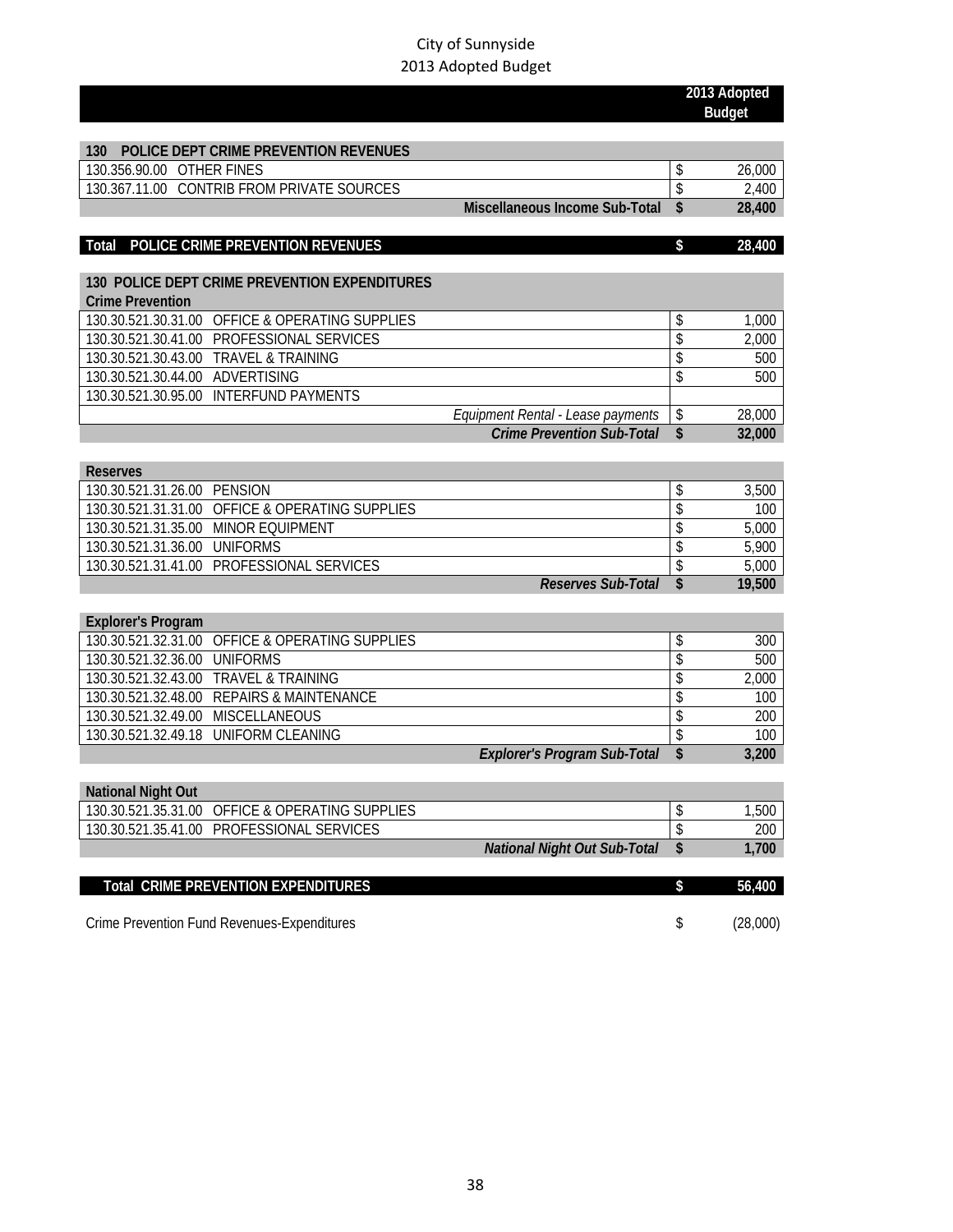| <b>Budget</b><br><b>PUBLIC SAFETY TAX REVENUES</b><br>140<br>140.313.73.00 PUBLIC SAFETY TAX<br>\$<br><b>Public Safety Tax Sub-Total</b><br>\$<br>PUBLIC SAFETY TAX REVENUES<br>\$<br>PUBLIC SAFETY TAX EXPENDITURES<br>140<br><b>FULL TIME EMPLOYEES</b><br>\$<br>140.21.521.22.11.00 | 2013 Adopted |
|----------------------------------------------------------------------------------------------------------------------------------------------------------------------------------------------------------------------------------------------------------------------------------------|--------------|
| <b>TotaL</b>                                                                                                                                                                                                                                                                           |              |
|                                                                                                                                                                                                                                                                                        |              |
|                                                                                                                                                                                                                                                                                        |              |
|                                                                                                                                                                                                                                                                                        | 330,000      |
|                                                                                                                                                                                                                                                                                        | 330,000      |
|                                                                                                                                                                                                                                                                                        |              |
|                                                                                                                                                                                                                                                                                        | 330,000      |
|                                                                                                                                                                                                                                                                                        |              |
|                                                                                                                                                                                                                                                                                        |              |
|                                                                                                                                                                                                                                                                                        | 202,743      |
| 140.21.521.22.13.00<br><b>OVERTIME</b><br>\$                                                                                                                                                                                                                                           | 24,000       |
| 140.21.521.22.21.00<br>\$<br><b>BENEFITS</b>                                                                                                                                                                                                                                           | 72,990       |
| 140.21.521.22.21.00<br><b>OVERTIME BENEFITS</b><br>\$                                                                                                                                                                                                                                  | 8,640        |
| \$<br><b>Police Personnel Sub-Total</b>                                                                                                                                                                                                                                                | 308,373      |
|                                                                                                                                                                                                                                                                                        |              |
| 140.21.539.30.51.00 YAKIMA COUNTY HUMANE SOCIETY<br>\$                                                                                                                                                                                                                                 | 21,600       |
| \$<br><b>Humane Society Sub-Total</b>                                                                                                                                                                                                                                                  | 21,600       |
|                                                                                                                                                                                                                                                                                        |              |
| Total PUBLIC SAFETY TAX EXPENDITURES<br>\$                                                                                                                                                                                                                                             | 329,973      |
|                                                                                                                                                                                                                                                                                        |              |

Public Safety Tax Fund Revenues-Expenditures 27 by the state of the state  $\frac{1}{27}$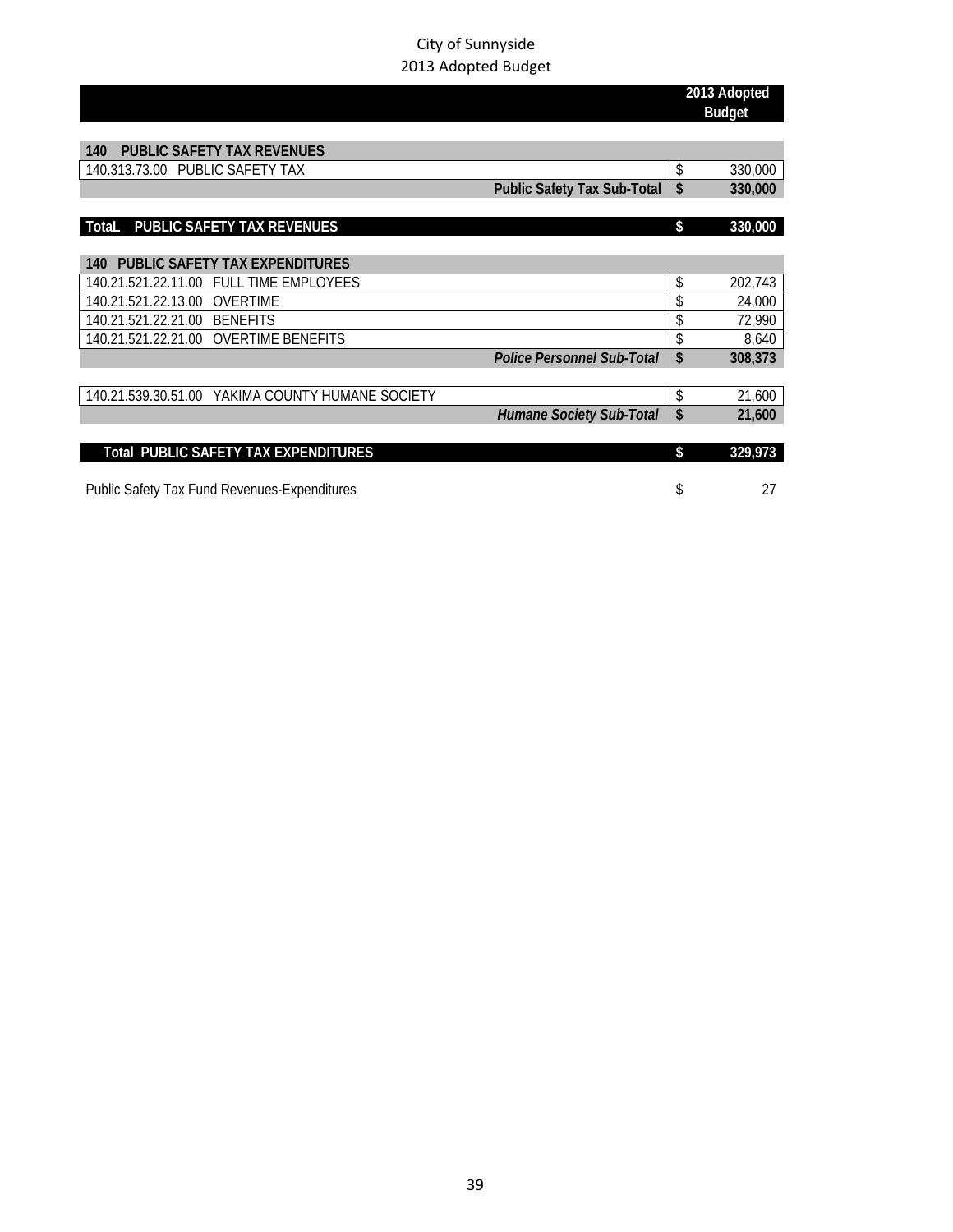|                                                               | 2013 Adopted<br><b>Budget</b> |          |
|---------------------------------------------------------------|-------------------------------|----------|
|                                                               |                               |          |
| <b>TOURISM EXPANSION REVENUES</b><br>160                      |                               |          |
| 160.313.30.00 MOTEL/HOTEL TRANSCIENT TAX                      | \$                            | 88,200   |
| <b>Hotel/Motel Tax Sub-Total</b>                              |                               | 88,200   |
|                                                               |                               |          |
| <b>TOURISM EXPANSION REVENUES</b><br>Total                    | \$                            | 88,200   |
|                                                               |                               |          |
| <b>160 TOURISM EXPANSION EXPENDITURES</b>                     |                               |          |
| <b>OFFICE &amp; OPERATING SUPPLIES</b><br>160.71.571.10.31.00 | \$                            | 600      |
| PROFESSIONAL SERVICES<br>160.71.571.10.41.00                  | \$                            | 107,000  |
| 160.71.571.10.44.00 ADVERTISING                               | \$                            | 1,000    |
| <b>DUES/SUBSCRIPTIONS</b><br>160.71.571.10.49.15              | \$                            | 400      |
| TRANSFER TO PARKS & RECREATION<br>160.71.597.00.00.00         |                               | 32,000   |
| <b>Total TOURISM EXPANSION EXPENDITURES</b>                   | \$                            | 141,000  |
|                                                               |                               |          |
| Tourism Expansion Fund Revenues-Expenditures                  | \$                            | (52,800) |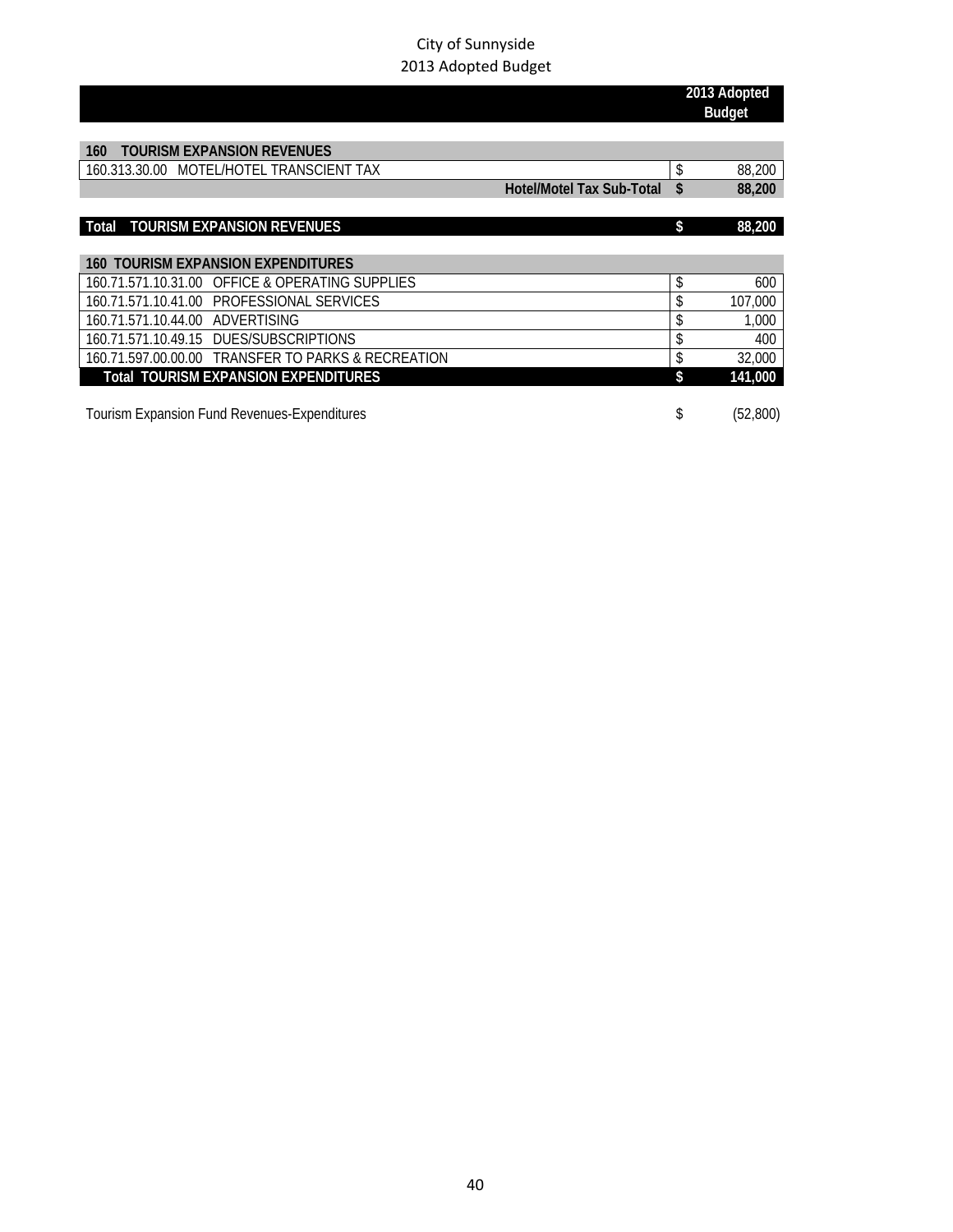|                                                            |      | 2013 Adopted<br><b>Budget</b> |
|------------------------------------------------------------|------|-------------------------------|
|                                                            |      |                               |
| <b>GENERAL OBLIGATION BONDS</b><br>201                     |      |                               |
| 201.311.10.00 REAL PROPERTY TAXES                          |      | 714,000                       |
| <b>Property Tax Sub-Total</b>                              | - \$ | 714,000                       |
|                                                            |      |                               |
| 201.397.00.00 OPERATING TRANSFERS (IN)                     | \$   | 234,258                       |
| <b>Transfers In Sub-Total</b>                              | S.   | 234,258                       |
|                                                            |      |                               |
| <b>GENERAL OBLIGATION BONDS REVENUES</b><br>Total          | \$   | 948,258                       |
|                                                            |      |                               |
|                                                            |      |                               |
| <b>201 GENERAL OBLIGATION BONDS EXPENDITURES</b>           |      |                               |
| 201.11.591.19.71.00 G.O. BONDS (2007 LTGO)                 | \$   | 115,000                       |
| 201.11.592.19.83.00 INTEREST ON LONG TERM DEBT (2007 LTGO) |      | 119,258                       |

| <u>ZVI.II.VZ.IZ.VV.VV TIVILINLYT VIVEVINY TERIII DEDI IZVVI ETYYT</u> | 11/200   |
|-----------------------------------------------------------------------|----------|
| 201.11.592.98.83.01 G.O. BONDS (2012AB) - INTEREST                    | 257.639  |
| 201.11.591.98.71.01 G.O. BONDS (2012AB) - PRINCIPAL                   | 360,000  |
| Total GENERAL OBLIGATION BONDS EXPENDITURES                           | .851.896 |

General Obligation Bond Fund Revenues-Expenditures and the state of the state of the 96,362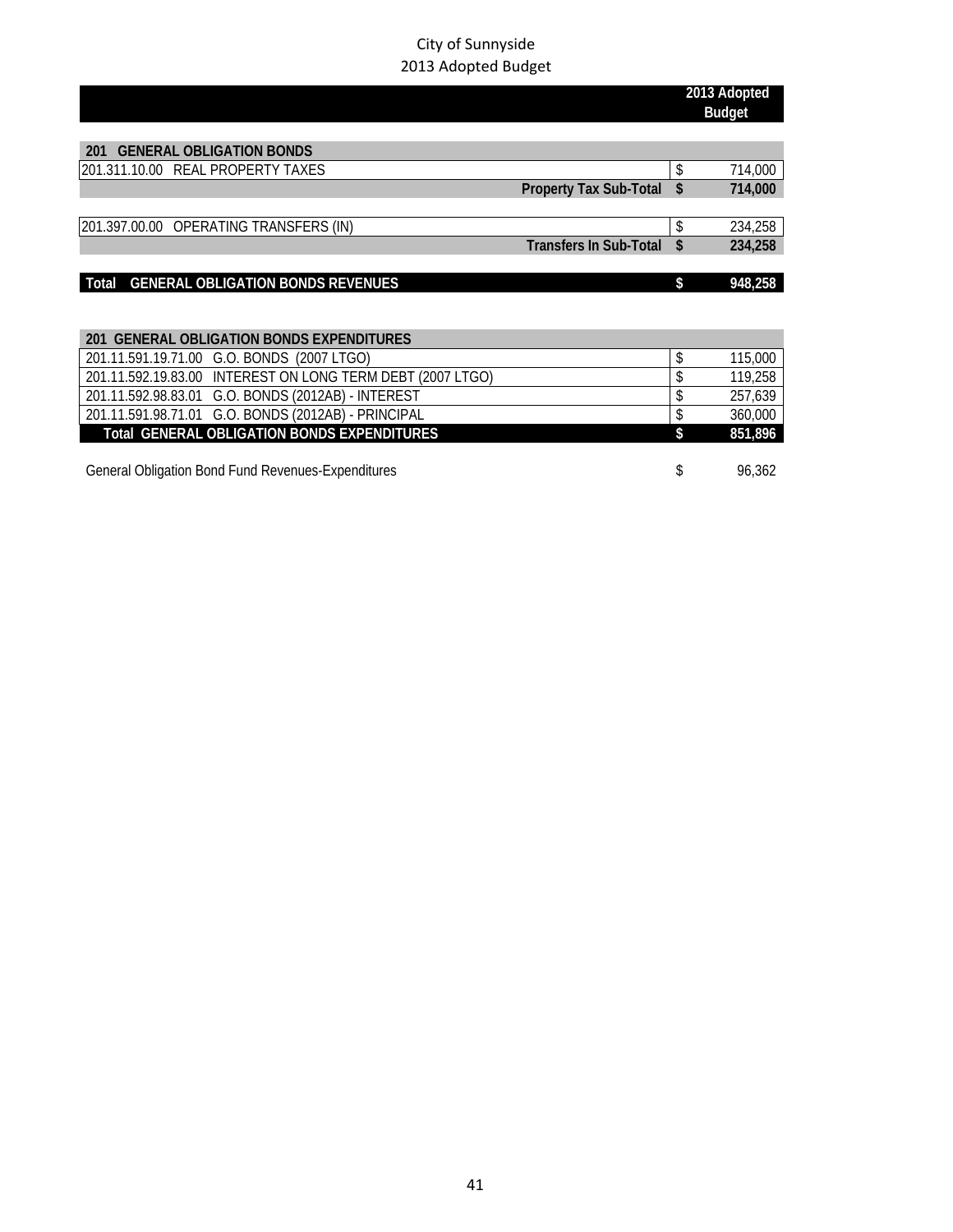|                                                       | 2013 Adopted<br><b>Budget</b> |
|-------------------------------------------------------|-------------------------------|
|                                                       |                               |
| <b>COMMUNITY DEVELOP. BLOCK GRANT REVENUES</b><br>303 |                               |
| 303.333.14.29 DIOCESE HOUSING SERVICES                |                               |
| 303.361.11.00 INVESTMENT INTEREST                     |                               |
| 303.391.70.00 OTHER NOTE PROCEEDS                     |                               |
| Total COMMUNITY DEVELOP. BLOCK GRANT REVENUES         |                               |
|                                                       |                               |
| 303 COMMUNITY DEVELOP, BLOCK GRANT EXPENDITURES       |                               |
|                                                       |                               |
| 303.30.559.20.41.00 PROF SVCS/PASS THRU TO DIOCESE    |                               |
| Total COMM. DEV. BLK. GRANT EXPENDITURES              |                               |
|                                                       |                               |
| Comm. Dev. Blk. Grant Fund Revenues-Expenditures      | đ                             |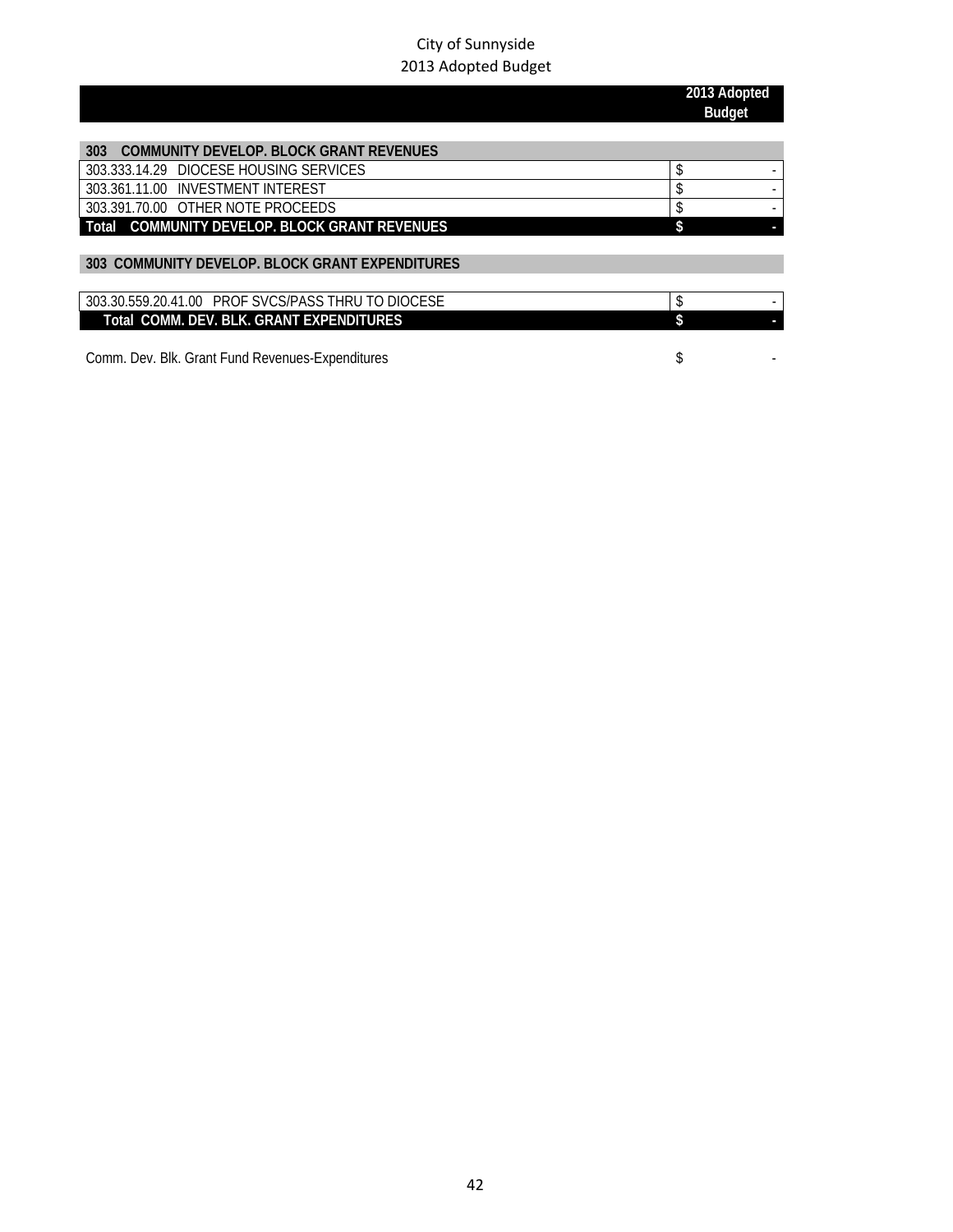| 2013 Adopted<br><b>Budget</b> |        |
|-------------------------------|--------|
|                               |        |
|                               |        |
| \$                            | 49,000 |
|                               | 49,000 |
|                               |        |
| \$                            | 49,000 |
|                               |        |
|                               |        |
|                               |        |
| \$                            | 31,490 |
|                               | 31,490 |
|                               |        |
| \$                            | 17,510 |
|                               |        |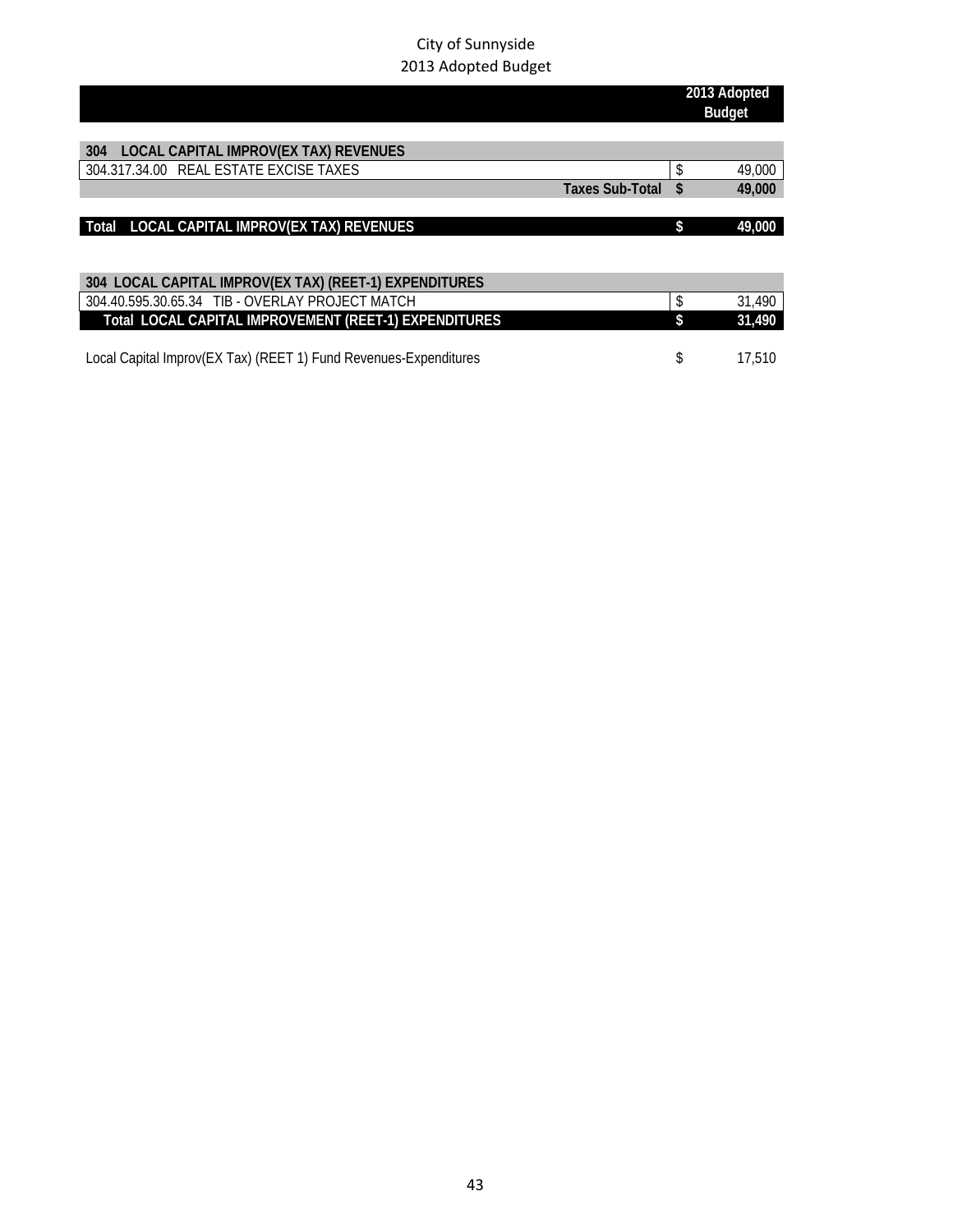|                                                               | 2013 Adopted<br><b>Budget</b> |        |
|---------------------------------------------------------------|-------------------------------|--------|
|                                                               |                               |        |
| LOCAL CAPITAL IMPROVEMENT (REET-2) REVENUES<br>305            |                               |        |
| 305.317.35.00 REAL ESTATE EXCISE TAXES (REET-2)               |                               | 49,000 |
| Total LOCAL CAPITAL IMPROVEMENT (REET-2) REVENUES             |                               | 49,000 |
|                                                               |                               |        |
| 305 LOCAL CAPITAL IMPROVEMENT (REET-2) EXPENDITURES           |                               |        |
| 305.40.594.76.63.00 OTHER IMPROVEMENTS                        |                               | 22,500 |
| Total LOCAL CAPITAL IMPROVEMENT (REET-2) EXPENDITURES         |                               | 22,500 |
|                                                               |                               |        |
| Local Capital Improvement (REET 2) Fund Revenues-Expenditures |                               | 26,500 |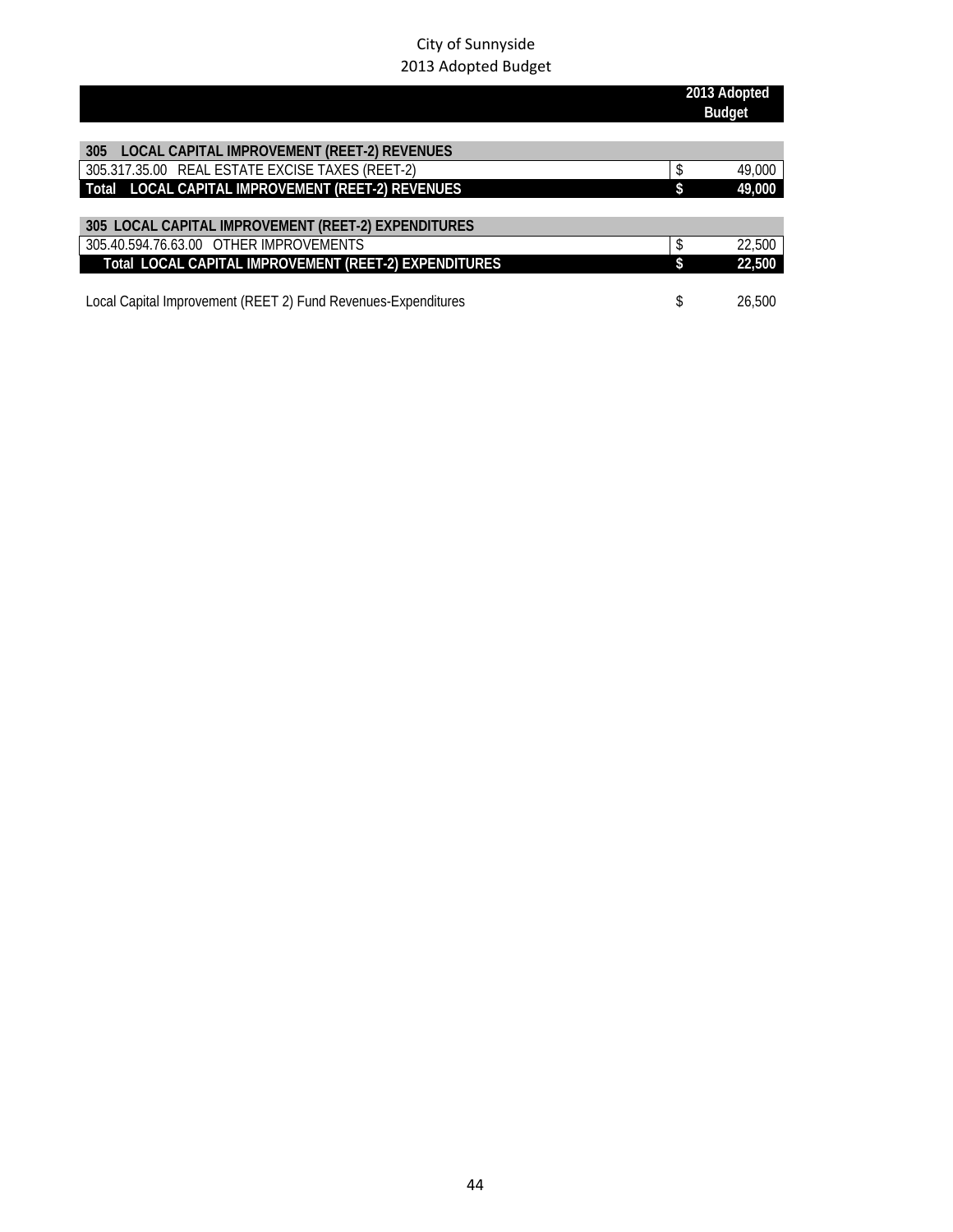|                                               | 2013 Adopted<br><b>Budget</b> |
|-----------------------------------------------|-------------------------------|
|                                               |                               |
| FIRE EQUIPMENT RESERVE FUND REVENUES<br>322   |                               |
| 322.361.11.00 INVESTMENT INTEREST             |                               |
| 322.367.00.00 CONTRIB FROM PRIVATE SOURCES    |                               |
| FIRE EQUIPMENT RESERVE FUND REVENUES<br>Total |                               |
|                                               |                               |

| 322 FIRE EQUIPMENT RESERVE FUND EXPENDITURES |  |  |  |
|----------------------------------------------|--|--|--|
| 322.22.594.22.41.00 PROFESSIONAL SERVICES    |  |  |  |
| 322.22.594.22.64.00 MACHINERY & EOUIPMENT    |  |  |  |
| Total FIRE EQUIPMENT RESERVE EXPENDITURES    |  |  |  |

Fire Equipment Fund Revenues-Expenditures -  $\$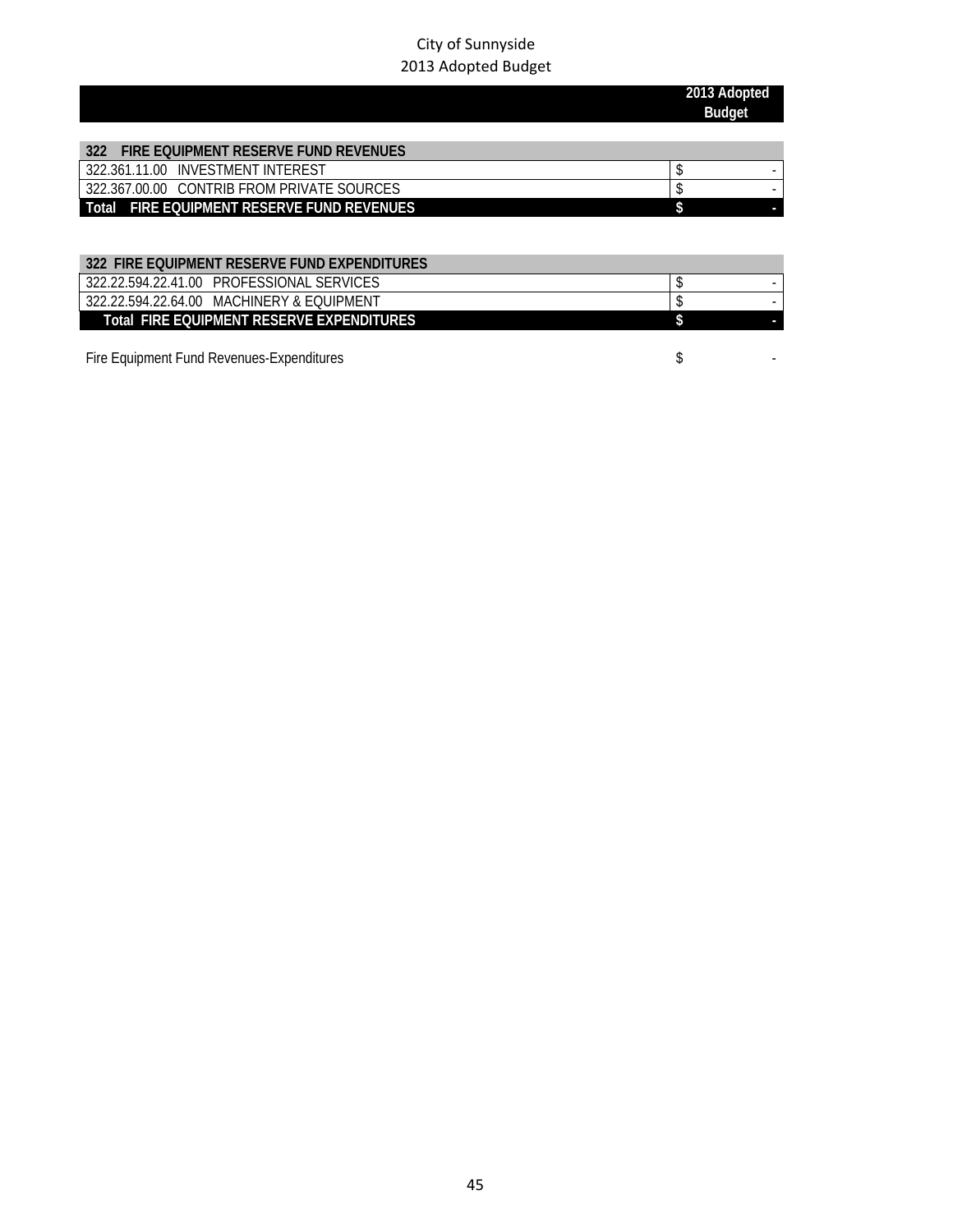|                                                     | 2013 Adopted<br><b>Budget</b> |
|-----------------------------------------------------|-------------------------------|
|                                                     |                               |
| 323 2011 FIRE STATION PROJECT REVENUES              |                               |
| 323.381.00.00 INTERFUND LOAN PROCEEDS               | \$                            |
| 323.391.00.00 BOND PROCEEDS                         |                               |
| Total 2011 FIRE STATION PROJECT REVENUES            |                               |
|                                                     |                               |
| 323 2011 FIRE STATION PROJECT EXPENDITURES          |                               |
| 323.02.594.22.40.00 OTHER SERVICES & CHARGES        | \$                            |
| <b>PROFESSIONAL SERVICES</b><br>323.02.594.22.41.00 |                               |
| 323.02.594.22.61.00<br>I AND                        |                               |
| 323.02.595.22.65.00 FIRE STATION CONSTRUCTION       | \$                            |
| 323.02.594.22.64.01<br>APPARATUS                    |                               |
| INTERFUND LOAN PAYMENT<br>323.02.581.20.00.00       |                               |
| INTERFUND LOAN INTEREST<br>323.02.592.80.00.00      |                               |
| <b>Total 2011 FIRE STATION PROJECT EXPENDITURES</b> |                               |

2011 Fire Station Project Fund Revenues-Expenditures -  $\frac{1}{2}$  sets and station  $\frac{1}{2}$  sets and station Project Fund Revenues-Expenditures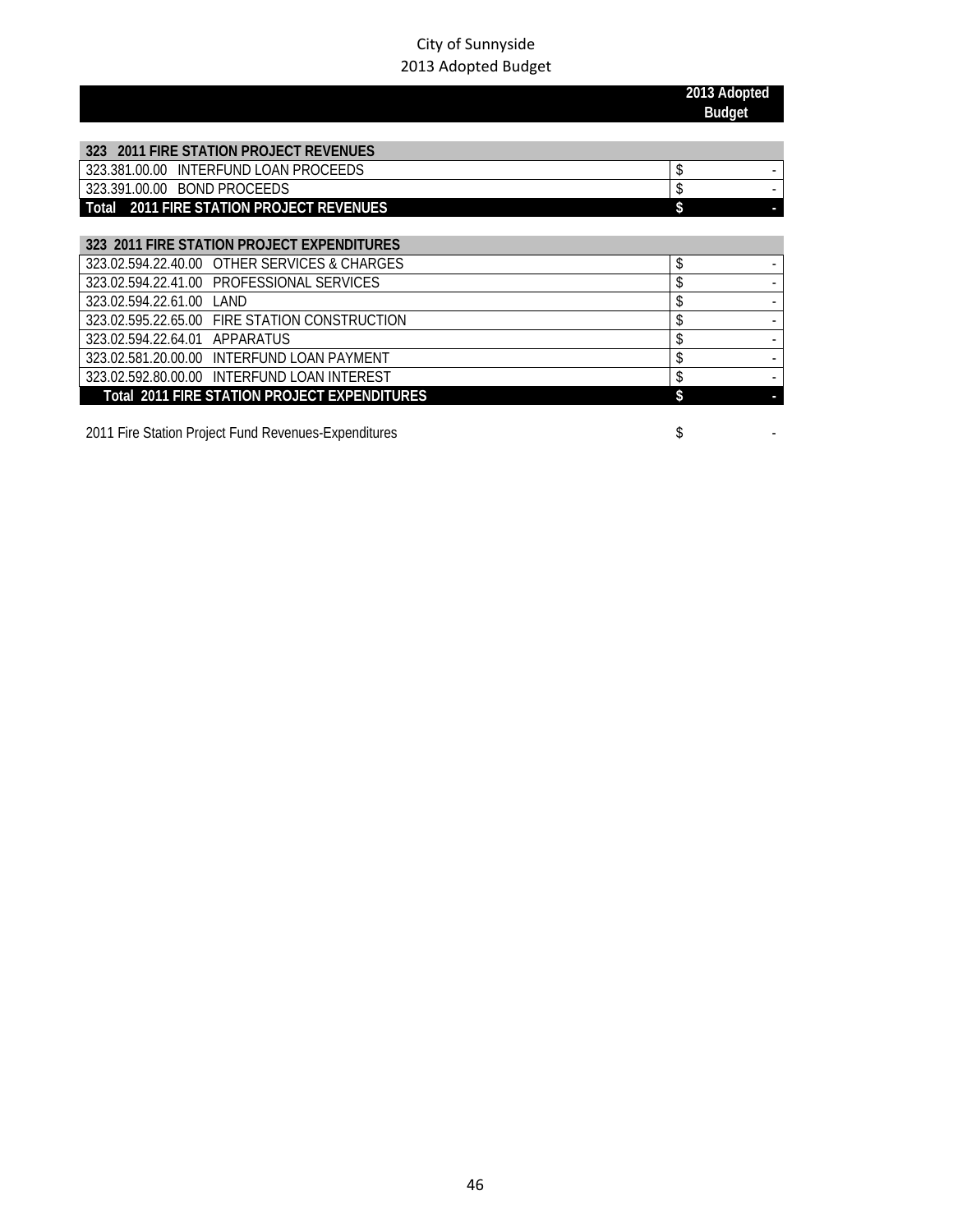**2013 Adopted Budget** 

| <b>WATER FUND REVENUES</b><br>410            |                 |
|----------------------------------------------|-----------------|
| 410.343.40.19 UNMETERED SALES                | \$<br>3,000     |
| METERED SALES-RESIDENTIAL<br>410.343.40.21   | \$<br>1,519,250 |
| METERED SALES-COMMERCIAL<br>410.343.40.22    | \$<br>611,820   |
| 410.343.40.94 CONTRIBUTIONS IN AID OF CONST  | \$<br>5,000     |
| 410.343.40.95 CONT AID OF CONST/FUTURE WATER | \$<br>5,000     |
| 410.343.40.96 SALE OF LABOR & SUPPLIES       | \$<br>15,000    |
| 410.343.40.97 PENALTIES                      | \$<br>25,000    |
| INTERFUND LOAN REVENUES<br>410.369.10.00     | \$<br>20,825    |
| INTERFUND LOAN INTEREST<br>410.366.10.00     | \$<br>133       |
| 410.369.90.00 OTHER MISCELLANEOUS REVENUE    | \$<br>3,000     |
| 410.389.10.01 PRIVATE PAYMENT-SIED LOAN      | \$<br>35,000    |
| <b>WATER FUND REVENUES</b><br>Total          | 2,243,028       |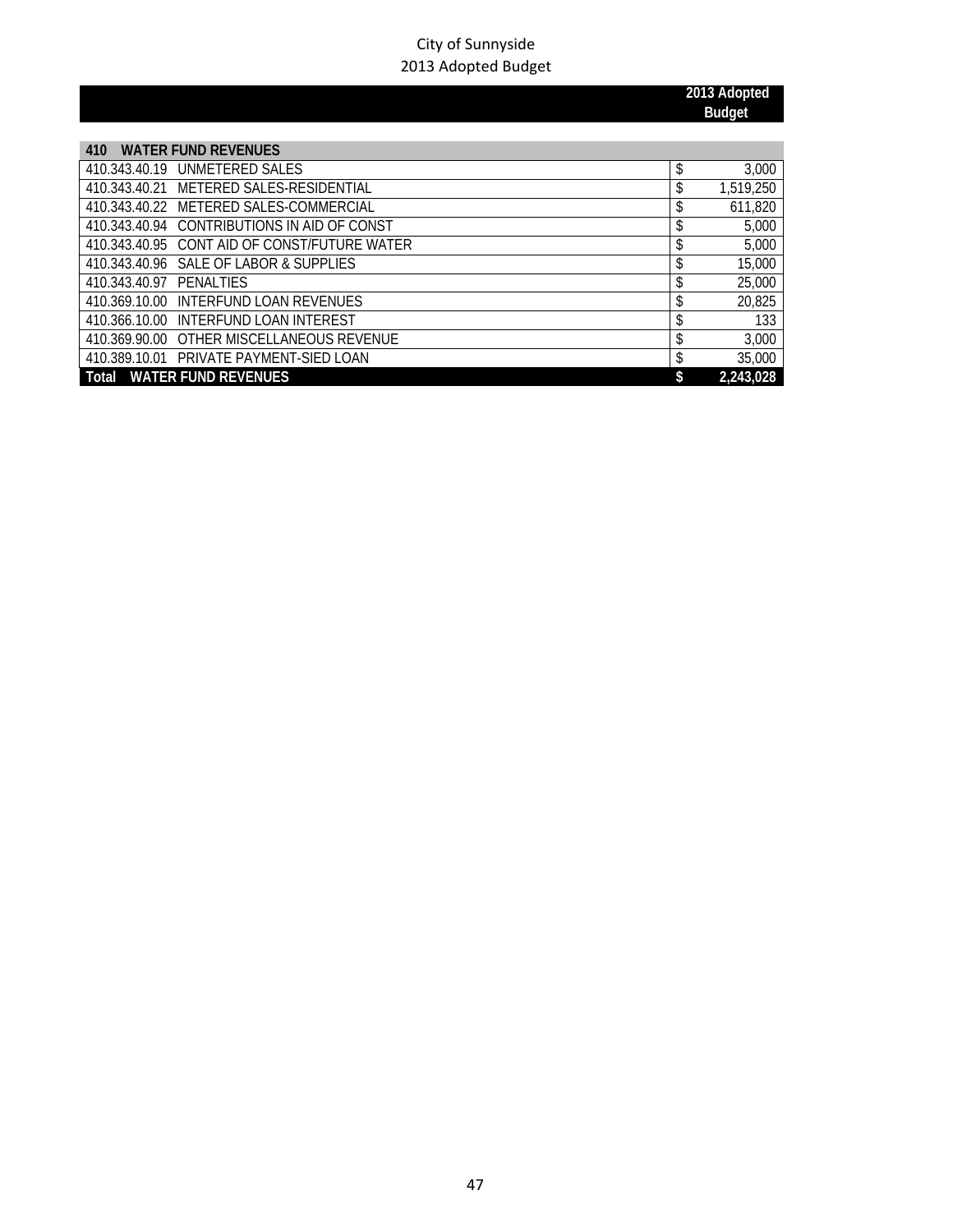|                                                               |                                                 |                                    | 2013 Adopted<br><b>Budget</b> |        |
|---------------------------------------------------------------|-------------------------------------------------|------------------------------------|-------------------------------|--------|
|                                                               |                                                 |                                    |                               |        |
| <b>WATER FUND EXPENSES</b><br>410<br><b>Interfund Charges</b> |                                                 |                                    |                               |        |
|                                                               | 410.34.534.13.11.00 ACCOUNTING ASSISTANT SALARY |                                    | \$                            | 10,712 |
| 410.34.534.13.21.00                                           | ACCOUNTING ASSISTANT BENEFITS                   |                                    | \$                            | 3,535  |
| 410.34.534.13.11.00                                           | ACCOUNTING SPECIALIST SALARY                    |                                    | \$                            | 3,572  |
| 410.34.534.13.21.00                                           | ACCOUNTING SPECIALIST BENEFITS                  |                                    | \$                            | 1,179  |
| 410.34.534.13.11.00                                           | ACCOUNTING ASSISTANT I SALARY                   |                                    | \$                            | 4,721  |
| 410.34.534.13.21.00                                           | ACCOUNTING ASSISTANT I BENEFITS                 |                                    | \$                            | 1,558  |
| 410.34.534.12.11.00                                           | CITY MANAGER SALARY                             |                                    | \$                            | 22,150 |
| 410.34.534.12.21.00                                           | CITY MANAGER BENEFITS                           |                                    | \$                            | 7,974  |
| 410.34.534.16.11.00                                           | HUMAN RESOURCES DIRECTOR SALARY                 |                                    | \$                            | 11,131 |
| 410.34.534.16.21.00                                           | HUMAN RESOURCES DIRECTOR BENEFITS               |                                    | \$                            | 4,007  |
| 410.34.534.13.11.00                                           | <b>FINANCE DIRECTOR SALARY</b>                  |                                    | \$                            | 8,473  |
|                                                               | 410.34.534.13.21.00 FINANCE DIRECTOR BENEFITS   |                                    | \$                            | 3,050  |
|                                                               |                                                 | <b>Interfund Charges Sub-Total</b> | \$                            | 82,062 |

| Administration               |                                                 |        |
|------------------------------|-------------------------------------------------|--------|
|                              | 410.34.534.20.11.00 FULL TIME EMPLOYEES         | 43,525 |
| 410.34.534.20.21.00 BENEFITS |                                                 | 15,669 |
|                              | 410.34.534.20.31.00 OFFICE & OPERATING SUPPLIES | 385    |
|                              | 410.34.534.20.45.70 PW DIRECTOR VEHICLE         | 630    |
| 410.34.534.20.32.00 FUEL     |                                                 | 840    |
|                              | 410.34.534.20.95.00 INTERFUND PAYMENTS          |        |
|                              | Equipment Rental                                | 1,269  |
|                              | <b>Administration Sub-Total</b>                 | 62,318 |

| <b>City Hall Building</b>         |                                           |       |
|-----------------------------------|-------------------------------------------|-------|
| 410.34.534.30.31.00 SUPPLIES      |                                           | 980   |
|                                   | 410.34.534.30.41.00 PROFESSIONAL SERVICES | 88    |
| 410.34.534.30.47.12 ELECTRICITY   |                                           | 1,750 |
| 410.34.534.30.47.13 GAS           |                                           | 263   |
| 410.34.534.30.47.14 WATER/SEWER   |                                           | 438   |
|                                   | 410.34.534.30.48.10 REPAIR & MAINTENANCE  | 875   |
| 410.34.534.30.49.00 MISCELLANEOUS |                                           | 543   |
|                                   | <b>City Hall Building Sub-Total</b>       | 4,935 |

| <b>Custodial Services</b>         |                                                    |                                     |       |
|-----------------------------------|----------------------------------------------------|-------------------------------------|-------|
|                                   | 410.34.534.40.11.00 FULL TIME EMPLOYEES            |                                     | 5.599 |
| 410.34.534.40.13.00 OVERTIME      |                                                    |                                     | 117   |
| 410.34.534.40.21.00 BENEFITS      |                                                    |                                     | 1,848 |
| 410.34.534.40.36.00 BOOTS/UNIFORM |                                                    |                                     | 32    |
|                                   | 410.34.534.40.31.00 OFFICE & OPERATING SUPPLIES    |                                     | 147   |
|                                   | 410.34.534.40.35.00 SMALL TOOLS AND MINOR EQUIPMEN |                                     | 25    |
| 410.34.534.40.32.00 FUEL          |                                                    |                                     | 294   |
|                                   | 410.34.534.40.95.00 INTERFUND PAYMENTS             |                                     |       |
|                                   |                                                    | Equipment Rental                    | 444   |
|                                   |                                                    | <b>Custodial Services Sub-Total</b> | 8,505 |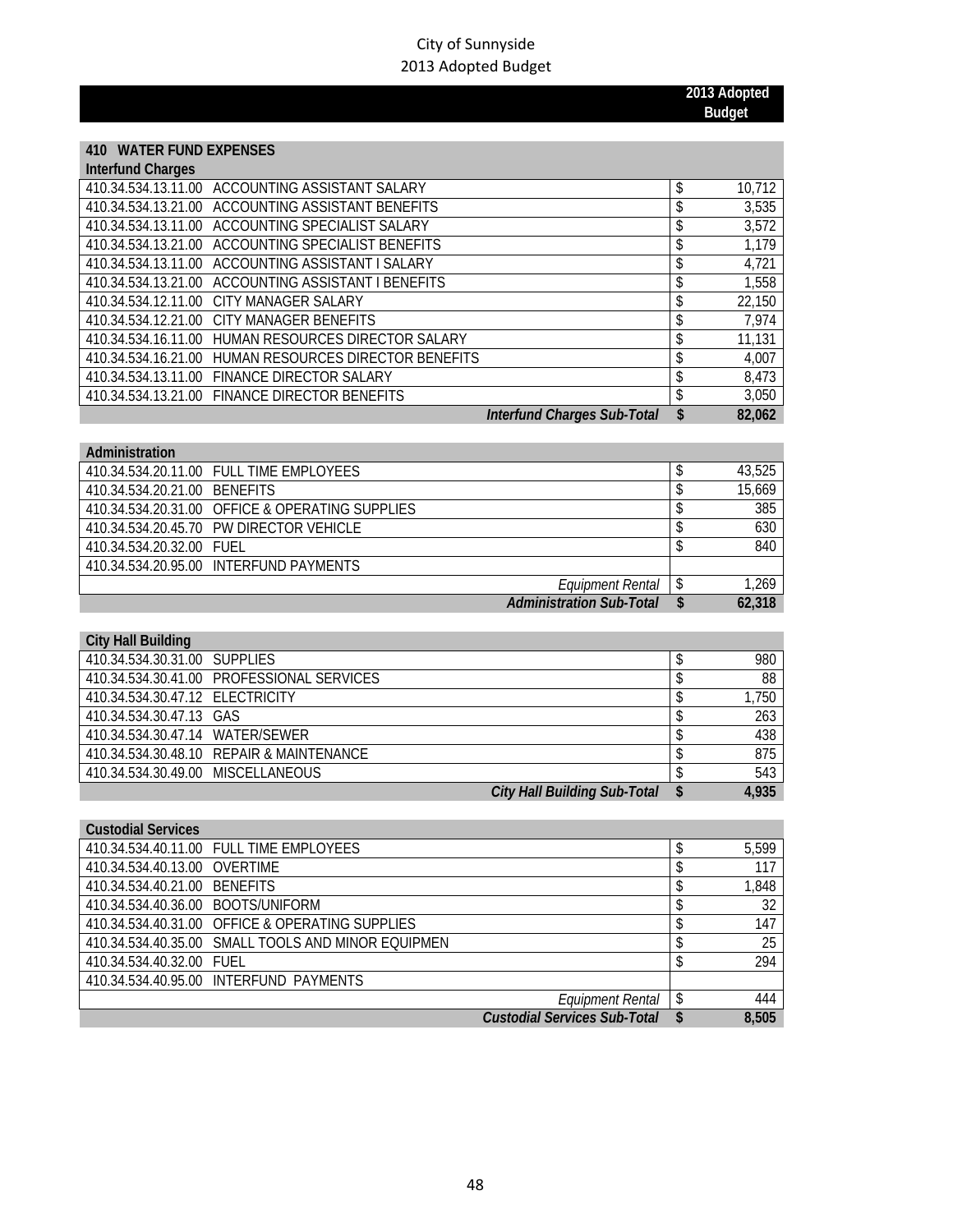**2013 Adopted Budget** 

| <b>Administration - General</b>           |                                           |    |         |
|-------------------------------------------|-------------------------------------------|----|---------|
| 410.34.534.10.41.00 PROFESSIONAL SERVICES |                                           |    | 15,000  |
| 410.34.534.10.42.09 TELEPHONE             |                                           | P  | 4,537   |
| 410.34.534.10.42.10 CELL PHONE            |                                           |    | 400     |
| 410.34.534.10.43.00 TRAVEL & TRAINING     |                                           |    | 1.500   |
| 410.34.534.10.44.00 ADVERTISING           |                                           |    | 800     |
| 410.34.534.10.46.00 INSURANCE             |                                           |    | 45,479  |
| 410.34.534.10.48.00 REPAIRS & MAINTENANCE |                                           |    | 100     |
| 410.34.534.10.49.40 EXCISE TAXES          |                                           |    | 111,000 |
|                                           | <b>Administration - General Sub-Total</b> | \$ | 178,816 |

| Maintenance         |                                                          |               |
|---------------------|----------------------------------------------------------|---------------|
| 410.34.534.50.11.00 | <b>FULL TIME EMPLOYEES</b>                               | \$<br>95,681  |
| 410.34.534.50.12.00 | PART TIME EMPLOYEES                                      | \$<br>17,000  |
| 410.34.534.50.21.00 | <b>BENEFITS</b>                                          | \$<br>34,445  |
| 410.34.534.50.28.00 | UNEMPLOYMENT COMP                                        | \$<br>5,000   |
| 410.34.534.50.31.31 | R/R MXU MAINTENANCE                                      | \$<br>20,000  |
| 410.34.534.50.31.32 | R/R PARTS-WELLS, PUMPS, GENERATORS, CHLORIN              | \$<br>2,000   |
| 410.34.534.50.31.33 | R/R PARTS FOR MAINS & HYDRANTS                           | \$<br>9,100   |
|                     | 410.34.534.50.31.34 PAVING MATERIALS/CRUSHED ROCK        | \$<br>5,900   |
| 410.34.534.50.31.35 | METER MAINTENANCE PROGRAM                                | \$<br>95,300  |
|                     | 410.34.534.50.31.36 PAINT/REPAIR FOR SITES               | \$<br>1,600   |
| 410.34.534.50.31.37 | BACKFLOW PREVENTOR MAINTENANCE                           | \$<br>2,600   |
| 410.34.534.50.35.31 | ASPHALT & CONCRETE SAW BLADES & BITS                     | \$<br>2,000   |
| 410.34.534.50.35.33 | <b>SAFETY EQUIPMENT</b>                                  | \$<br>1,900   |
|                     | 410.34.534.50.35.34 MISC SMALL TOOLS                     | \$<br>2,500   |
| 410.34.534.50.41.48 | SENSUS AUTOREAD SOFTWARE TECH SUPPORT                    | \$<br>2,000   |
| 410.34.534.50.48.20 | <b>BUILDING MAINTENANCE</b>                              | \$<br>2,000   |
| 410.34.534.50.48.31 | <b>ELECTRIC REPAIRS</b>                                  | \$<br>4,000   |
| 410.34.534.50.48.32 | PANEL MAINT & INFRARED PHOTO IMAGING                     | \$<br>2,000   |
| 410.34.534.50.48.33 | GENERATOR-SET PREVENTATIVE MAINT PROGRAM                 | \$<br>8,000   |
|                     | 410.34.534.50.48.34 CHLORINATOR PREVENTATIVE MAINTENANCE | \$<br>7,000   |
| 410.34.534.50.48.35 | P.R.V. PREVENTATIVE MAINTENANCE PROGRAM                  | \$<br>10,000  |
| 410.34.534.50.48.36 | METER BOX REPLACEMENT IN SIDEWALK                        | \$<br>5,000   |
|                     | 410.34.534.50.48.37 PUMP & MOTOR MAINTENANCE REPAIR      | \$<br>3,700   |
| 410.34.534.50.48.38 | REPAIR OF SMALL TOOLS                                    | \$<br>1,400   |
| 410.34.534.50.48.39 | METER TESTING/REPAIR                                     | \$<br>12,000  |
|                     | 410.34.534.50.48.48 SCADA/TELEMETRY MAINTENANCE          | \$<br>5,000   |
|                     | 410.34.534.50.95.31 SHARE OF OPERATING COST-PWSC         |               |
|                     | <b>Public Works Service Center</b>                       | \$<br>25,413  |
|                     | Maintenance Sub-Total                                    | \$<br>382,539 |

| <b>Oper-Cust Serv &amp; Marketing</b>                |        |
|------------------------------------------------------|--------|
| 410.34.534.70.11.00 FULL TIME EMPLOYEES              | 25,845 |
| 410.34.534.70.21.00 BENEFITS                         | 9,305  |
| 410.34.534.70.31.00 OFFICE & OPERATING SUPPLIES      | 800    |
| 410.34.534.70.31.31 MISC OFFICE SUPPLIES FOR BILLING | 4,900  |
| 410.34.534.70.31.32 MISC SUPPLIES FOR METER READING  | 300    |
| 410.34.534.70.42.11 POSTAGE                          | 5,880  |
| 410.34.534.70.45.00 RENTALS & LEASES                 | 200    |
| 410.34.534.70.48.00 REPAIRS & MAINTENANCE            | 300    |
| <b>Oper-Cust Serv &amp; Marketing Sub-Total</b>      | 47,530 |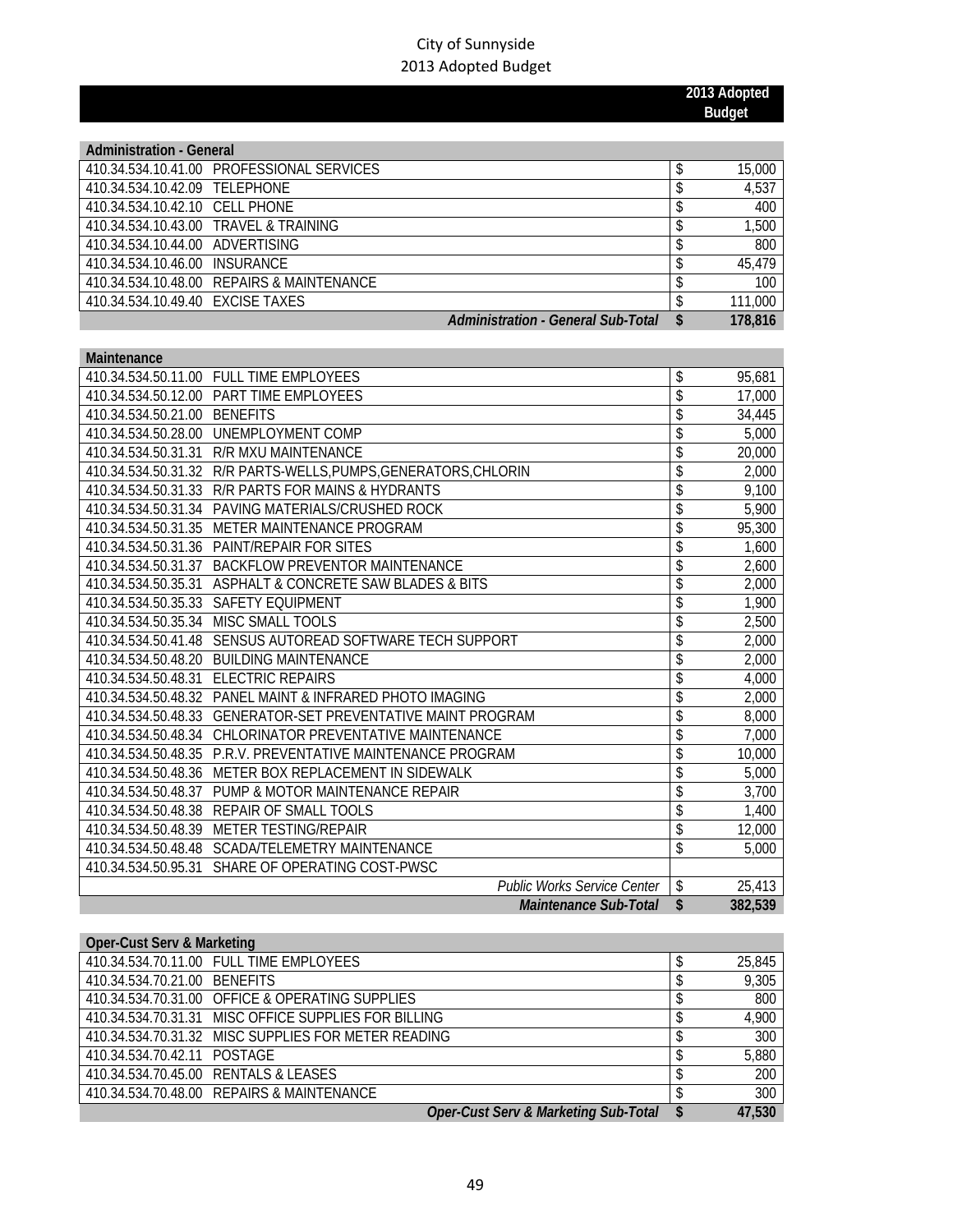**2013 Adopted Budget** 

| <b>Operations - General</b>                                  |                                                               |                          |         |  |
|--------------------------------------------------------------|---------------------------------------------------------------|--------------------------|---------|--|
|                                                              | 410.34.534.80.11.00 FULL TIME EMPLOYEES                       | \$                       | 99,999  |  |
| 410.34.534.80.21.00 BENEFITS                                 |                                                               | \$                       | 36,000  |  |
|                                                              | 410.34.534.80.31.22 CLEANING SUPPLIES                         | \$<br>\$                 | 500     |  |
|                                                              | 410.34.534.80.31.31 CHLORINE                                  |                          |         |  |
| 410.34.534.80.31.32 SUPPLIES/MATERIALS-GROUNDS MAINT(CASORON | \$                                                            | 1,200                    |         |  |
| 410.34.534.80.31.33 MARKING PAINT                            |                                                               | \$                       | 600     |  |
|                                                              | 410.34.534.80.31.34 BATTERIES FOR BARRICADES, TEST EQUIPMENT  | \$                       | 500     |  |
|                                                              | 410.34.534.80.31.35 INSULATION FOR METERS                     | \$                       | 700     |  |
|                                                              | 410.34.534.80.31.36 MISC CONES & BARRICADE EQUIPMENT          | \$                       | 500     |  |
|                                                              | 410.34.534.80.31.37 TREAD EZE, PENTRTING, HYDNT, TURBINE OIL  | \$                       | 3,000   |  |
|                                                              | 410.34.534.80.31.38 SALT FOR WELLS 10 & 11                    | \$                       | 2,000   |  |
|                                                              | 410.34.534.80.31.39 COOLER/POWERDER PKT                       | \$                       | 500     |  |
|                                                              | 410.34.534.80.32.31 FUEL- SMALL WATER PUMPS, DIESEL GENERATOR | \$                       | 500     |  |
| 410.34.534.80.36.01 CLOTHING                                 |                                                               | \$                       | 3,000   |  |
| 410.34.534.80.36.02 BOOTS                                    |                                                               | \$                       | 1,000   |  |
| 410.34.534.80.36.03 SAFETY GEAR                              |                                                               | \$                       | 800     |  |
| 410.34.534.80.41.00 WATER SAMPLES                            |                                                               | \$                       | 5,000   |  |
| 410.34.534.80.41.27 HEARING TESTS                            |                                                               | \$                       | 100     |  |
|                                                              | 410.34.534.80.41.28 DOT RANDOM DRUG TESTING                   | \$                       | 100     |  |
| 410.34.534.80.41.31 BMI CC PRG                               |                                                               | \$                       | 20,000  |  |
| 410.34.534.80.42.10 CELL PHONE                               |                                                               | \$                       | 1,000   |  |
| 410.34.534.80.43.31 TRAVEL/TRAINING                          |                                                               | \$                       | 2,000   |  |
|                                                              | 410.34.534.80.43.32 SUB-SECTION MEETINGS (EASTERN WASH)       | \$                       | 200     |  |
|                                                              | 410.34.534.80.43.33 TRAINING FOR CERTIFICATION (C.E.U.'S)     | \$                       | 900     |  |
|                                                              | 410.34.534.80.44.31 REQUIRED PUBLIC NOTIFICATIONS             | \$                       | 100     |  |
| 410.34.534.80.47.12 ELECTRICITY                              |                                                               | \$                       | 162,500 |  |
| 410.34.534.80.47.14 WATER/SEWER                              |                                                               | $\overline{\$}$          | 4,800   |  |
|                                                              | 410.34.534.80.48.00 REPAIRS & MAINTENANCE                     | $\overline{\mathcal{S}}$ | 600     |  |
| 410.34.534.80.49.00 MISCELLANEOUS                            |                                                               | \$                       | 3,400   |  |
|                                                              | 410.34.534.80.49.15 DUES/SUBSCRIPTIONS                        | \$                       | 900     |  |
|                                                              | 410.34.534.80.49.17 REGISTRATION FEES                         | \$                       | 2,000   |  |
|                                                              | 410.34.534.80.49.32 UTILITY NOTIFICATIONS                     | \$                       | 300     |  |
|                                                              | 410.34.534.80.49.33 MAINTENANCE FOR WIN-911 SPECTOR           | \$                       | 400     |  |
|                                                              | 410.34.534.80.51.31 WATER PERMIT - DEPT OF HEALTH             | \$                       | 5,500   |  |
|                                                              | 410.34.534.80.51.32 SVID IRRIGATION ASSESSMENTS               | \$                       | 51,792  |  |
|                                                              | 410.34.534.80.51.33 WATER TESTING WAIVERS TO D.O.H.           | \$                       | 800     |  |
| 410.34.534.80.32.00 FUEL                                     |                                                               | \$                       | 13,296  |  |
|                                                              | 410.34.534.80.95.00 INTERFUND PAYMENTS                        |                          |         |  |
|                                                              | Information Technology Equipment Replacement                  | \$                       | 1,889   |  |
|                                                              | Information Technology M&O                                    | \$                       | 23,328  |  |
|                                                              | <b>Equipment Rental</b>                                       | \$                       | 20,083  |  |
|                                                              | <b>Operations - General Sub-Total</b>                         | \$                       | 485,587 |  |

| , SIED LOANS PRINC-NEW HOLLAND & POWELL<br>410.34.582.01.78.00 | 30.509 |
|----------------------------------------------------------------|--------|
| 410.34.582.01.81.00 SIED LOANS INT-NEW HOLLAND & POWELL        | .120   |
| <b>SIED Loans Sub-Total</b>                                    | 34.628 |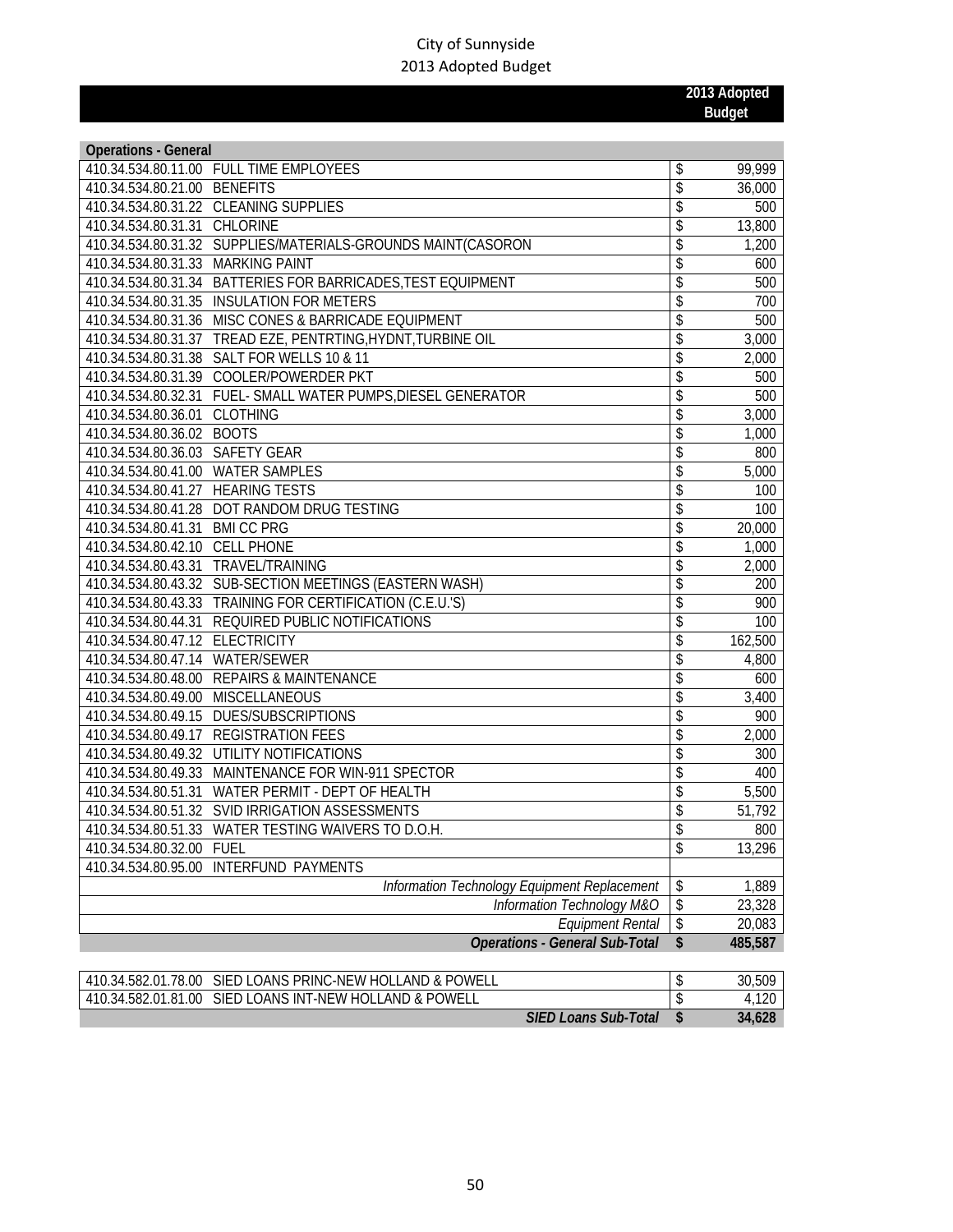|                                                                |    | 2013 Adopted  |
|----------------------------------------------------------------|----|---------------|
|                                                                |    | <b>Budget</b> |
|                                                                |    |               |
| 410.34.582.05.72.00<br>2005 REFUNDING REVENUE BONDS            | \$ | 126,107       |
| INT ON 2005 REFUNDING REVENUE BONDS<br>410.34.582.05.83.00     | \$ | 30,930        |
| <b>DWSRF LOAN PRINCIPAL</b><br>410.34.582.34.78.00             | \$ | 144,186       |
| DRINKING WATER STATE REVOLVING LOAN INT<br>410.34.582.79.83.00 | \$ | 9,372         |
| <b>DWSRF LOAN INTEREST</b><br>410.34.592.34.83.00              | \$ | 7,800         |
| 410.34.594.34.64.00<br><b>MACHINERY &amp; EQUIPMENT</b>        | \$ | 6,000         |
| 410.34.594.37.65.00<br><b>CONSTRUCTION PROJECTS</b>            | \$ | 75,000        |
| 410.34.594.39.65.00<br>CONSTRUCTION PROJECTS                   | \$ | 150,000       |
| TIB - 50% OF INTERSECTION PROJECT MATCH<br>410.34.595.30.65.33 | \$ | 91,010        |
| LT Debt/Capital Outlay Sub-Total                               | \$ | 640,404       |
|                                                                |    |               |
| 410.34.597.00.00.00 OPERATING TRANSFERS (OUT)                  | \$ | 70,200        |
| <b>Transfers Out Sub-Total</b>                                 | \$ | 70,200        |
|                                                                |    |               |
| Total MATED FIIND EVDENCES                                     | ¢  | 1 007 524     |

| Total WATER FUND EXPENSES    | 1.997.524 |
|------------------------------|-----------|
|                              |           |
| Water Fund Revenues-Expenses | 245,504   |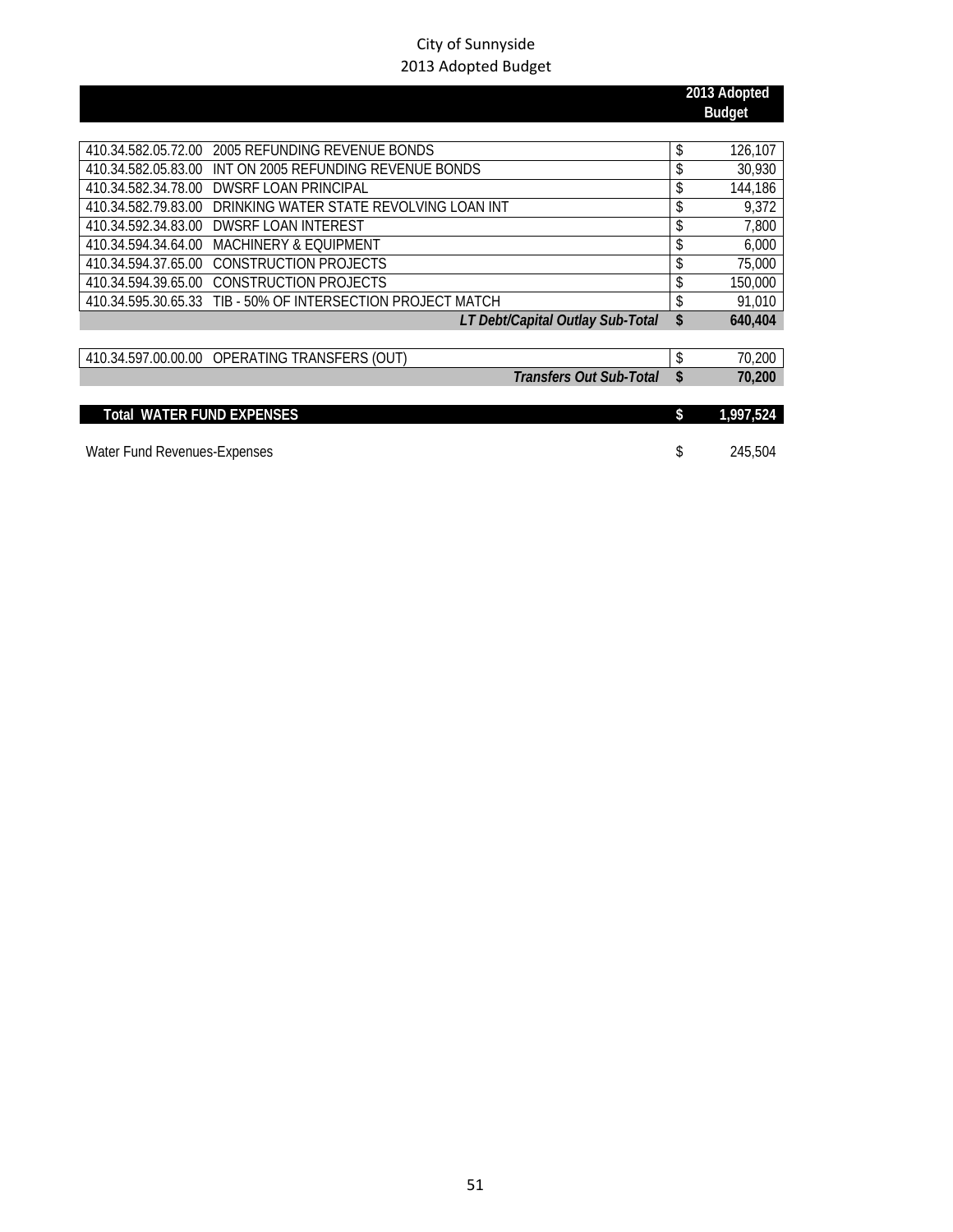|                                                 | 2013 Adopted<br><b>Budget</b> |         |
|-------------------------------------------------|-------------------------------|---------|
|                                                 |                               |         |
| <b>WATER/SEWER REVENUE BOND</b><br>415          |                               |         |
| 415.397.00.00 OPERATING TRANSFERS IN            | \$                            | 117,000 |
| <b>Transfers In Sub-Total</b>                   | \$                            | 117,000 |
|                                                 |                               |         |
| <b>WATER/SEWER REVENUE BOND</b><br><b>Total</b> | \$                            | 117,000 |
|                                                 |                               |         |
| <b>WATER/SEWER REVENUE BOND EXPENSES</b><br>415 |                               |         |
| 415.19.592.35.83.00 INTEREST ON LOAN TERM DEBT  | \$                            | 117,000 |
| <b>Total WATER/SEWER REVENUE BOND EXPENSES</b>  | \$                            | 117,000 |
|                                                 |                               |         |
| Water/Sewer Revenue Bond Fund Revenues-Expenses | \$                            |         |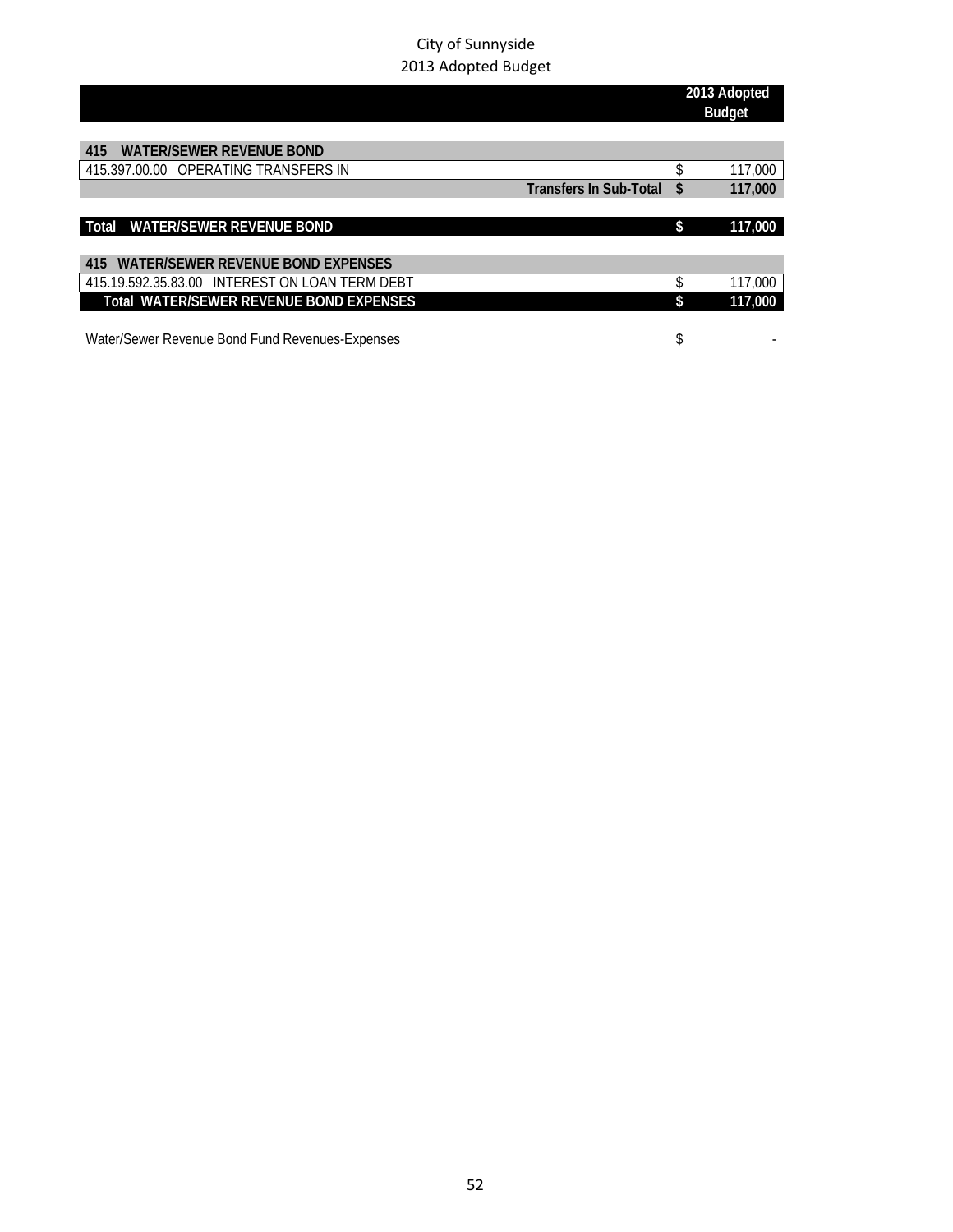|                                              | 2013 Adopted<br><b>Budget</b> |
|----------------------------------------------|-------------------------------|
|                                              |                               |
| <b>W/S CAPITAL PROJECTS REVENUES</b><br>416  |                               |
| 416.361.11.00 INVESTMENT INTEREST            | \$.                           |
| Interest Income Sub-Total                    |                               |
|                                              |                               |
| Total W/S CAPITAL PROJECTS REVENUES          |                               |
|                                              |                               |
| <b>416 W/S CAPITAL PROJECTS EXPENSES</b>     |                               |
| 416.19.592.19.89.00 OTHER DEBT SERVICE COSTS | S                             |
| 416.19.594.35.64.00 MACHINERY & EQUIPMENT    | \$                            |
| 416.19.594.35.65.00 CONSTRUCTION PROJECTS    |                               |
| Total W/S CAPITAL PROJECTS EXPENSES          |                               |
|                                              |                               |

W/S Capital Projects Fund Revenues-Expenses and the state of the state of the state of the state of the state of the state of the state of the state of the state of the state of the state of the state of the state of the s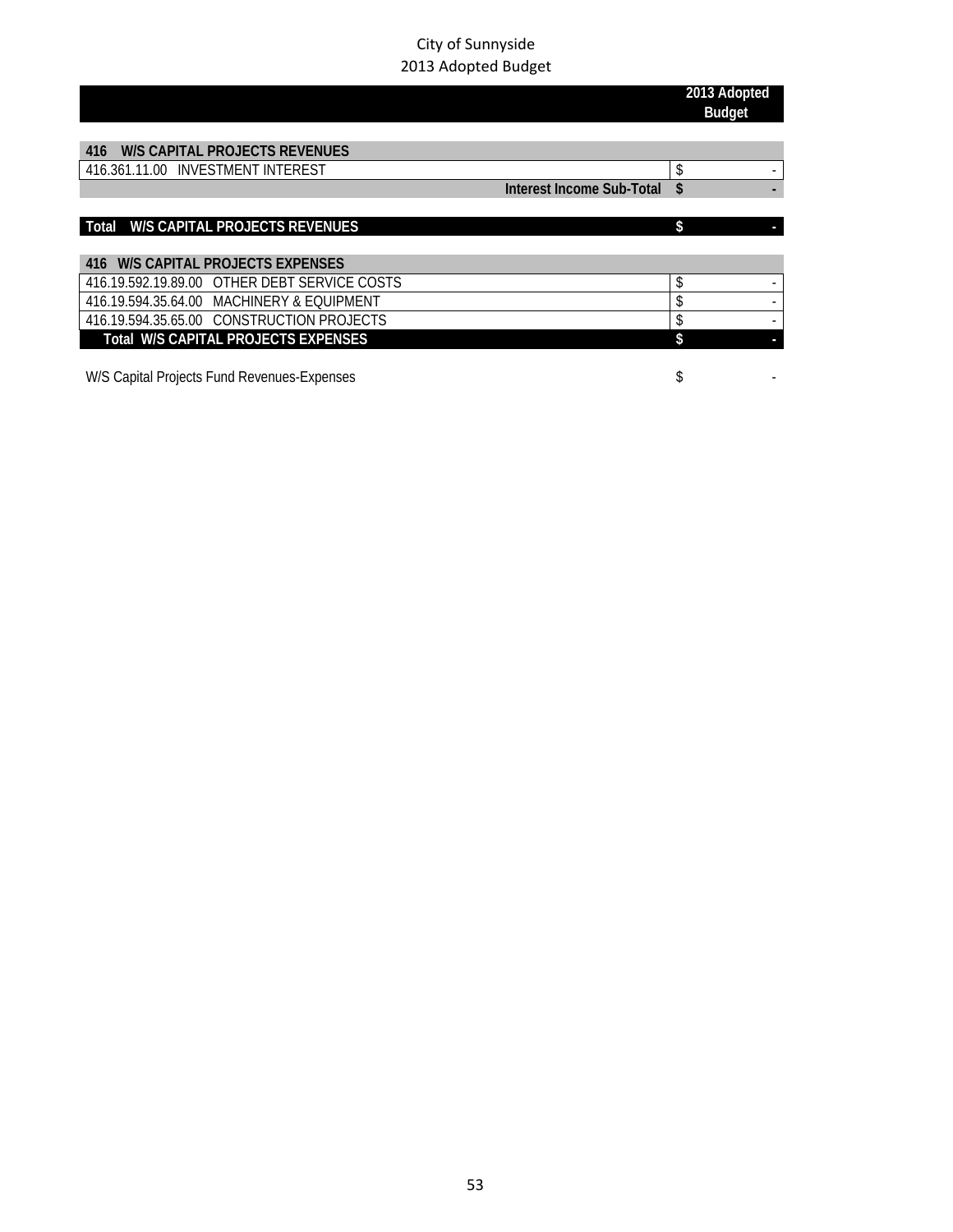|                                              | 2013 Adopted<br><b>Budget</b> |
|----------------------------------------------|-------------------------------|
|                                              |                               |
| <b>SEWER FUND REVENUES</b><br>420            |                               |
| 420.343.50.21 SALES TO GEN CUSTOMERS-RES     | 2,321,364                     |
| 420.343.50.22 SALES TO GEN CUSTOMERS-COMM    | 560,320                       |
| 420.343.50.95 CONT AID OF CONST/FUTURE SEWER | 8,200                         |
| 420.343.50.96 SALE OF LABOR & SUPPLIES       | 380                           |
| 420.343.50.97 PENALTIES                      | 21,000                        |
| <b>SEWER FUND REVENUES</b><br>Total          | 2,911,264                     |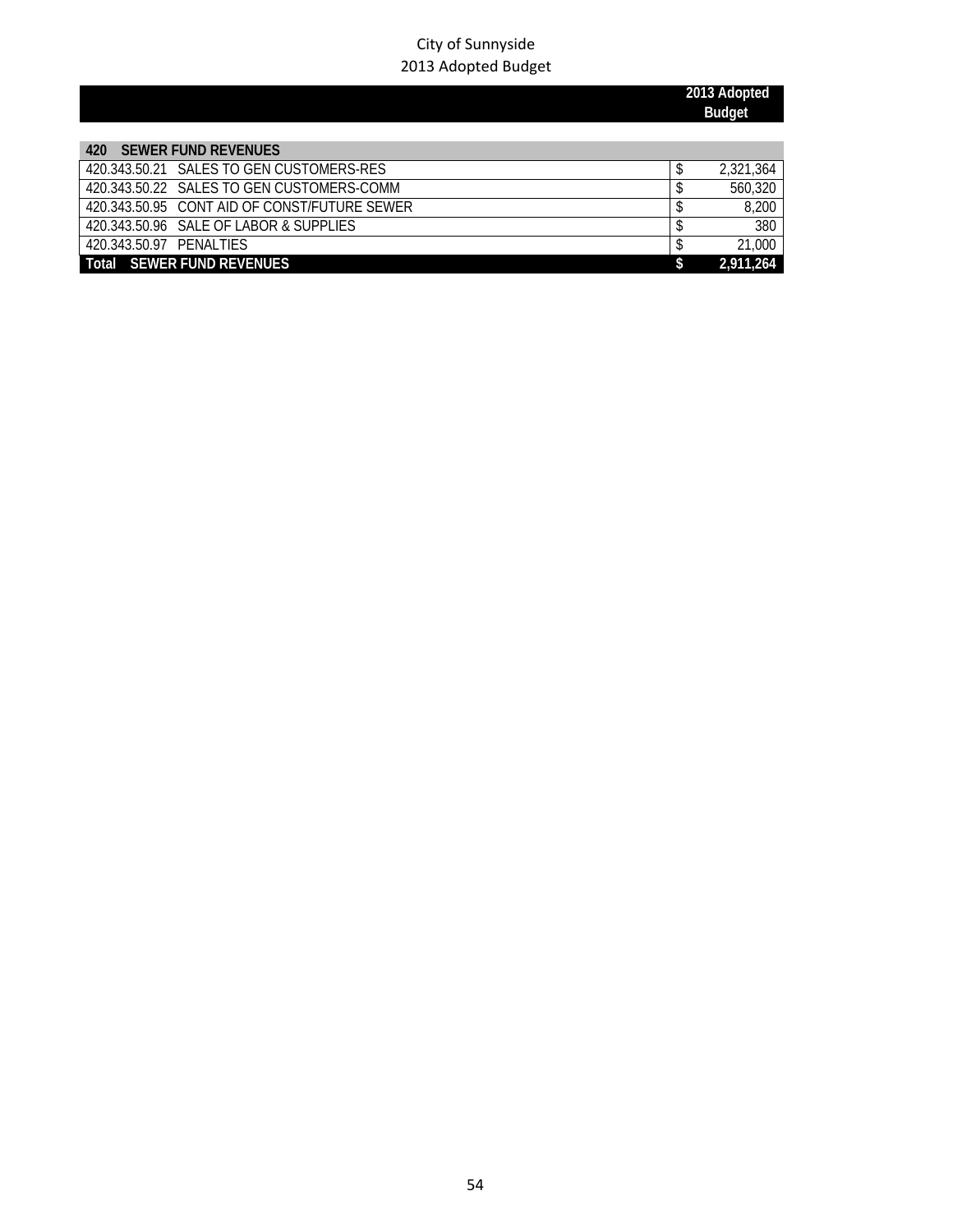|                                  |                                                 |                                    | 2013 Adopted<br><b>Budget</b> |        |
|----------------------------------|-------------------------------------------------|------------------------------------|-------------------------------|--------|
| <b>SEWER FUND EXENSES</b><br>420 |                                                 |                                    |                               |        |
| <b>Interfund Charges</b>         |                                                 |                                    |                               |        |
|                                  | 420.35.535.13.11.00 ACCOUNTING ASSISTANT SALARY |                                    | \$                            | 10,712 |
| 420.35.535.13.21.00              | ACCOUNTING ASSISTANT BENEFITS                   |                                    | \$                            | 3,535  |
| 420.35.535.13.11.00              | ACCOUNTING SPECIALIST SALARY                    |                                    | \$                            | 3,912  |
| 420.35.535.13.21.00              | ACCOUNTING SPECIALIST BENEFITS                  |                                    | \$                            | 1,291  |
| 420.35.535.13.11.00              | ACCOUNTING ASSISTANT I SALARY                   |                                    | \$                            | 4,721  |
| 420.35.535.13.21.00              | ACCOUNTING ASSISTANT I BENEFITS                 |                                    | \$                            | 1,558  |
| 420.35.535.12.11.00              | CITY MANAGER SALARY                             |                                    | \$                            | 22,150 |
| 420.35.535.12.21.00              | CITY MANAGER BENEFITS                           |                                    | \$                            | 7,974  |
| 420.35.535.16.11.00              | HUMAN RESOURCES DIRECTOR SALARY                 |                                    | \$                            | 11,131 |
| 420.35.535.16.21.00              | HUMAN RESOURCES DIRECTOR BENEFITS               |                                    | \$                            | 4,007  |
| 420.35.535.13.11.00              | <b>FINANCE DIRECTOR SALARY</b>                  |                                    | \$                            | 9,280  |
|                                  | 420.35.535.13.21.00 FINANCE DIRECTOR BENEFITS   |                                    | \$                            | 3,341  |
|                                  |                                                 | <b>Interfund Charges Sub-Total</b> | \$                            | 83,612 |

| Administration               |                                                 |        |
|------------------------------|-------------------------------------------------|--------|
|                              | 420.35.535.20.11.00 FULL TIME EMPLOYEES         | 43,525 |
| 420.35.535.20.21.00 BENEFITS |                                                 | 15,669 |
|                              | 420.35.535.20.31.00 OFFICE & OPERATING SUPPLIES | 385    |
|                              | 420.35.535.20.45.70 PW DIRECTOR VEHICLE         | 630    |
| 420.35.535.20.32.00 FUEL     |                                                 | 840    |
|                              | 420.35.535.20.95.00 INTERFUND PAYMENTS          |        |
|                              | Equipment Rental                                | 1,269  |
|                              | <b>Administration Sub-Total</b>                 | 62,318 |

| <b>City Hall Building</b>         |                                           |                                     |       |
|-----------------------------------|-------------------------------------------|-------------------------------------|-------|
| 420.35.535.30.31.00 SUPPLIES      |                                           |                                     | 980   |
|                                   | 420.35.535.30.41.00 PROFESSIONAL SERVICES |                                     | 88    |
| 420.35.535.30.47.12 ELECTRICITY   |                                           |                                     | 1,750 |
| 420.35.535.30.47.13 GAS           |                                           |                                     | 263   |
| 420.35.535.30.47.14 WATER/SEWER   |                                           |                                     | 438   |
|                                   | 420.35.535.30.48.10 REPAIR & MAINTENANCE  |                                     | 875   |
| 420.35.535.30.49.00 MISCELLANEOUS |                                           |                                     | 543   |
|                                   |                                           | <b>City Hall Building Sub-Total</b> | 4,935 |

| <b>Custodial Services</b>         |                                                     |                                     |       |
|-----------------------------------|-----------------------------------------------------|-------------------------------------|-------|
|                                   | 420.35.535.40.11.00 FULL TIME EMPLOYEES             |                                     | 5.599 |
| 420.35.535.40.13.00 OVERTIME      |                                                     |                                     | 117   |
| 420.35.535.40.21.00 BENEFITS      |                                                     |                                     | 1,848 |
| 420.35.535.40.36.00 BOOTS/UNIFORM |                                                     |                                     | 32    |
|                                   | 420.35.535.40.31.00 OFFICE & OPERATING SUPPLIES     |                                     | 147   |
|                                   | 420.35.535.40.35.00 SMALL TOOLS AND MINOR EQUIPMENT |                                     | 25    |
| 420.35.535.40.32.00 FUEL          |                                                     |                                     | 294   |
|                                   | 420.35.535.40.95.00 INTERFUND PAYMENTS              |                                     |       |
|                                   |                                                     | Equipment Rental                    | 444   |
|                                   |                                                     | <b>Custodial Services Sub-Total</b> | 8,505 |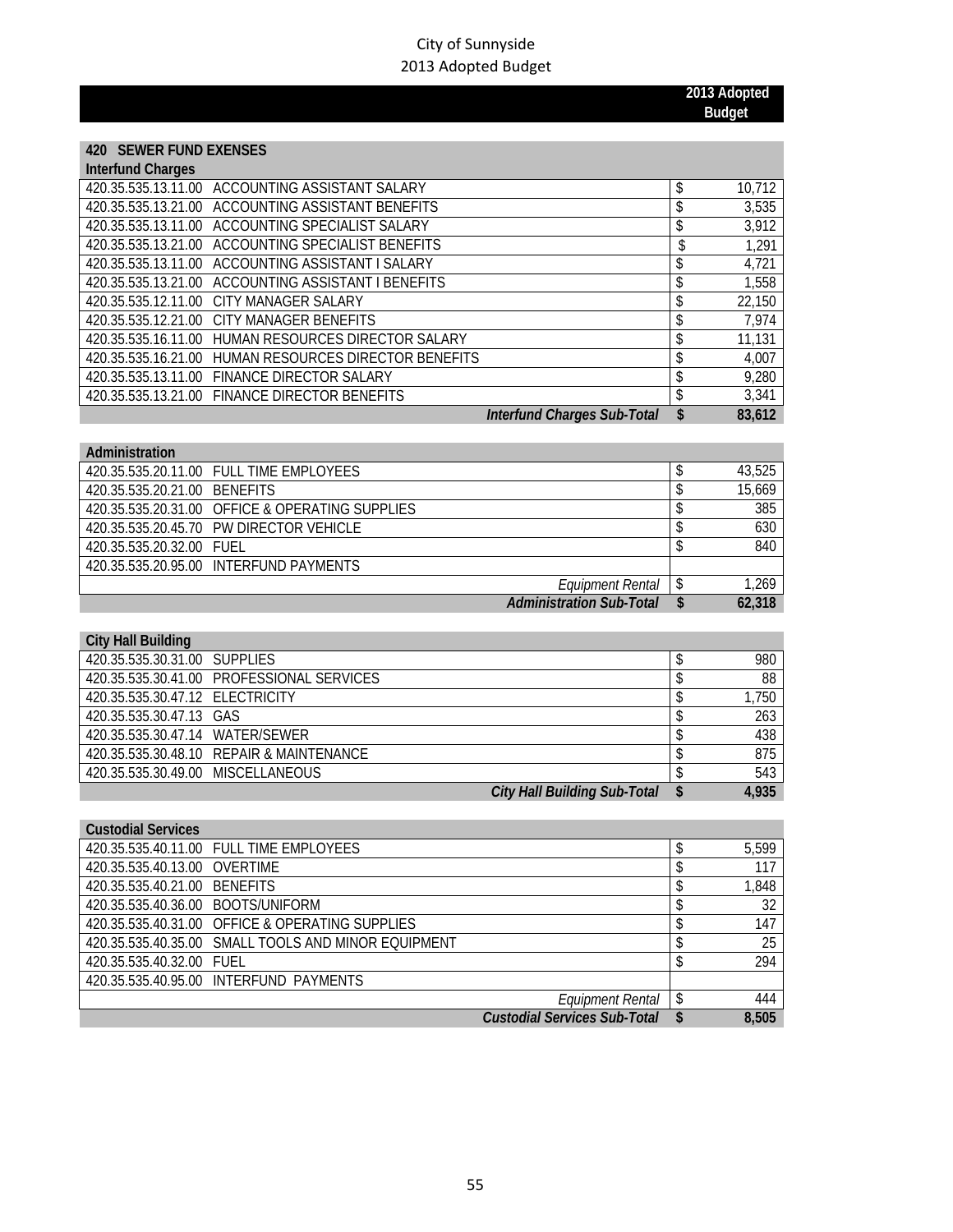**2013 Adopted Budget** 

| <b>Administration - General</b>                 |  |         |
|-------------------------------------------------|--|---------|
| 420.35.535.10.31.00 OFFICE & OPERATING SUPPLIES |  | 300     |
| 420.35.535.10.41.00 PROFESSIONAL SERVICES       |  | 165,300 |
| 420.35.535.10.42.09 TELEPHONE                   |  | 4,537   |
| 420.35.535.10.42.10 CELL PHONE                  |  | 400     |
| 420.35.535.10.43.00 TRAVEL & TRAINING           |  | 1,000   |
| 420.35.535.10.44.00 ADVERTISING                 |  | 300     |
| 420.35.535.10.46.00 INSURANCE                   |  | 83,960  |
| 420.35.535.10.48.00 REPAIRS & MAINTENANCE       |  | 100     |
| 420.35.535.10.49.00 MISCELLANEOUS               |  | 2,400   |
| 420.35.535.10.49.40 EXCISE TAXES                |  | 53,300  |
| <b>Administration - General Sub-Total</b>       |  | 311,597 |

| Maintenance                      |                                        |                       |                    |         |
|----------------------------------|----------------------------------------|-----------------------|--------------------|---------|
| 420.35.535.50.11.00              | <b>FULL TIME EMPLOYEES</b>             |                       | \$                 | 62,886  |
| 420.35.535.50.12.00              | PART TIME EMPLOYEES                    |                       | \$                 | 6,500   |
| 420.35.535.50.13.00              | OVERTIME                               |                       | \$                 | 1,200   |
| 420.35.535.50.21.00              | <b>BENEFITS</b>                        |                       | \$                 | 22,639  |
| 420.35.535.50.31.00              | <b>OFFICE &amp; OPERATING SUPPLIES</b> |                       | \$                 | 200     |
| 420.35.535.50.31.22              | <b>CLEANING SUPPLIES</b>               |                       | \$                 | 600     |
| 420.35.535.50.31.23              | <b>COMPUTER SUPPLIES</b>               |                       | \$                 | 300     |
| 420.35.535.50.31.31              | <b>MANHOLES</b>                        |                       | \$                 | 1,000   |
| 420.35.535.50.31.32              | <b>PIPF</b>                            |                       | \$                 | 900     |
| 420.35.535.50.31.33              | <b>COUPLERS</b>                        |                       | \$                 | 400     |
| 420.35.535.50.31.34              | <b>MANHOLE RISERS</b>                  |                       | \$                 | 100     |
| 420.35.535.50.31.35              | <b>RING &amp; LIDS</b>                 |                       | \$                 | 500     |
| 420.35.535.50.31.36              | SAFETY MATERIALS                       |                       | \$                 | 700     |
| 420.35.535.50.31.38 CRUSHED ROCK |                                        |                       | \$                 | 5,900   |
| 420.35.535.50.31.39              | <b>REPAIR PARTS/SUPPLIES</b>           |                       | \$                 | 4,100   |
| 420.35.535.50.31.49              | MISCELLANEOUS SUPPLIES                 |                       | \$                 | 500     |
| 420.35.535.50.35.31              | <b>PUMP R/R</b>                        |                       | \$                 | 9,300   |
| 420.35.535.50.35.32              | <b>NOZZLES &amp; TOOLS</b>             |                       | \$                 | 2,400   |
| 420.35.535.50.36.02              | <b>BOOTS</b>                           |                       | \$                 | 100     |
| 420.35.535.50.36.03              | SAFETY GEAR                            |                       | \$                 | 300     |
| 420.35.535.50.41.41              | LIFT STATION MONITORING & TECH SUPPORT |                       | \$                 | 5,000   |
| 420.35.535.50.48.00              | <b>REPAIRS &amp; MAINTENANCE</b>       |                       | \$                 | 10,000  |
| 420.35.535.50.48.20              | <b>BUILDING MAINTENANCE</b>            |                       | \$                 | 100     |
| 420.35.535.50.48.31              | ELECTRICAL REPAIR FOR LIFT STATION     |                       | \$                 | 1,700   |
| 420.35.535.50.48.32              | MISC COLLECTION SYSTEM REPAIRS/MAINT   |                       | \$                 | 5,400   |
| 420.35.535.50.48.33              | <b>GAS DETECTION METER CALIBRATION</b> |                       | \$                 | 300     |
| 420.35.535.50.49.00              | <b>MISCELLANEOUS</b>                   |                       | \$                 | 100     |
|                                  |                                        | Maintenance Sub-Total | $\mathbf{\hat{z}}$ | 143,125 |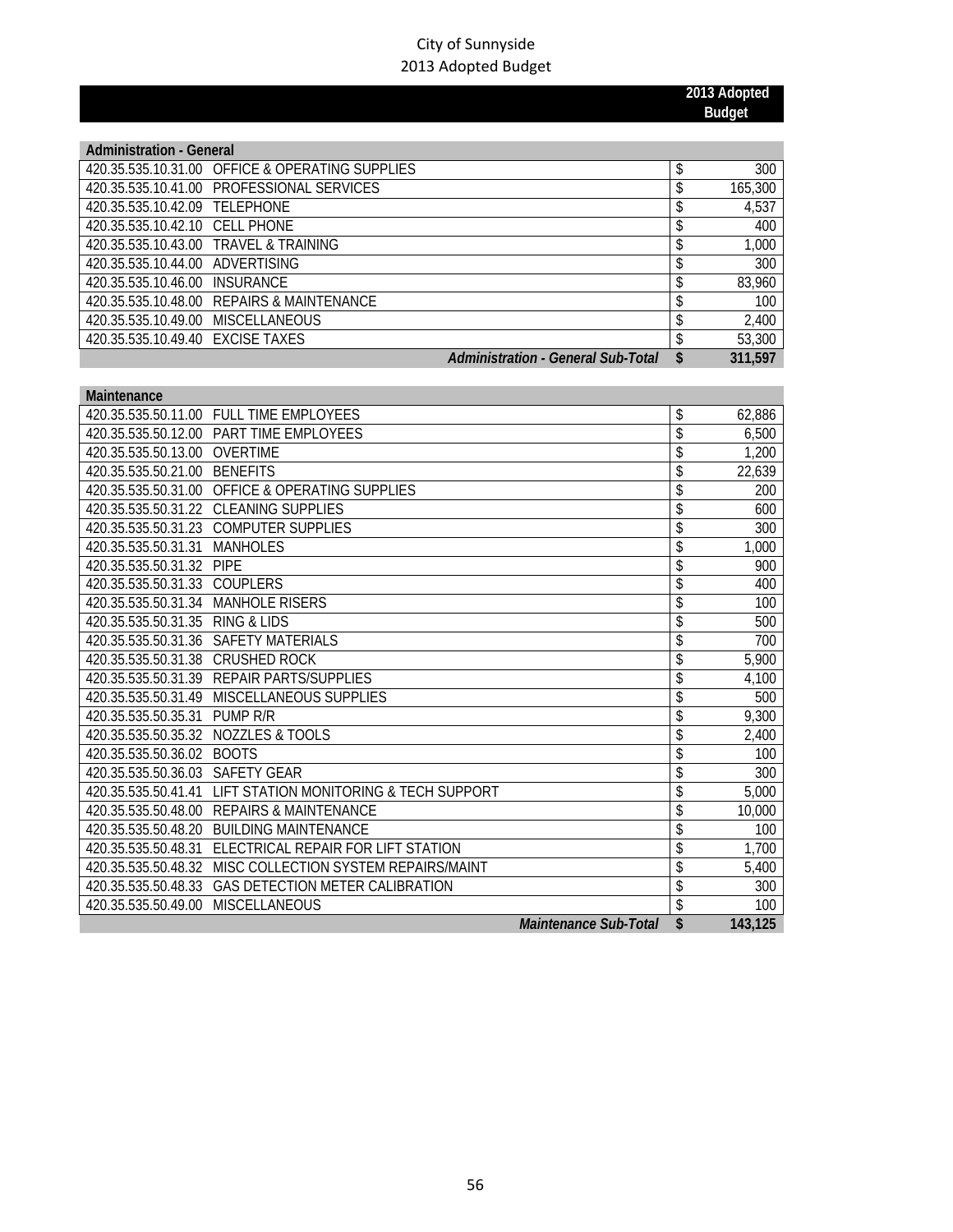**2013 Adopted Budget** 

| <b>Oper-Cust Serv &amp; Marketing</b>           |                                                 |   |        |
|-------------------------------------------------|-------------------------------------------------|---|--------|
| 420.35.535.70.11.00 FULL TIME EMPLOYEES         |                                                 |   | 16,526 |
| 420.35.535.70.13.00 OVERTIME                    |                                                 |   | 200    |
| 420.35.535.70.21.00 BENEFITS                    |                                                 |   | 5,950  |
| 420.35.535.70.31.00 OFFICE & OPERATING SUPPLIES |                                                 |   | 2,400  |
| 420.35.535.70.31.31 OFFICE SUPPLIES FOR BILLING |                                                 |   | 1,900  |
| 420.35.535.70.41.00 PROFESSIONAL SERVICES       |                                                 |   | 200    |
| 420.35.535.70.42.11 POSTAGE                     |                                                 |   | 5,880  |
| 420.35.535.70.45.00 RENTALS & LEASES            |                                                 |   | 200    |
| 420.35.535.70.48.00 REPAIRS & MAINTENANCE       |                                                 |   | 300    |
| 420.35.535.70.49.00 MISCELLANEOUS               |                                                 |   | 100    |
|                                                 | <b>Oper-Cust Serv &amp; Marketing Sub-Total</b> | S | 33.656 |

| <b>Operations - General</b>       |                                                               |               |
|-----------------------------------|---------------------------------------------------------------|---------------|
|                                   | 420.35.535.80.11.00 FULL TIME EMPLOYEES                       | \$<br>209,066 |
| 420.35.535.80.13.00 OVERTIME      |                                                               | \$<br>11,000  |
| 420.35.535.80.21.00 BENEFITS      |                                                               | \$<br>75,262  |
|                                   | 420.35.535.80.31.22 CLEANING SUPPLIES                         | \$<br>1,400   |
|                                   | 420.35.535.80.31.23 COMPUTER SUPPLIES                         | \$<br>600     |
|                                   | 420.35.535.80.31.31 SODIUM HYPOCHLORITE SYSTEM                | \$<br>1,300   |
|                                   | 420.35.535.80.31.32 MAINTENANCE SUPPLIES                      | \$<br>4,000   |
| 420.35.535.80.31.33 LAB SUPPLIES  |                                                               | \$<br>5,800   |
| 420.35.535.80.31.34 POLYMER       |                                                               | \$<br>6,200   |
| 420.35.535.80.31.35 GREASE & OIL  |                                                               | \$<br>1,600   |
| 420.35.535.80.31.36 PAINT         |                                                               | \$<br>300     |
| 420.35.535.80.31.37 MISC GRATING  |                                                               | \$<br>1,000   |
|                                   | 420.35.535.80.31.38 COOLER/POWDER PKTS                        | \$<br>800     |
|                                   | 420.35.535.80.31.39 NPDES TESTING EQUIPMENT                   | \$<br>15,100  |
| 420.35.535.80.31.40 UV R/R        |                                                               | \$<br>14,600  |
| 420.35.535.80.31.41 PUMP PARTS    |                                                               | \$<br>8,100   |
|                                   | 420.35.535.80.31.42 GBT PARTS/SUPPLIES                        | \$<br>1,200   |
|                                   | 420.35.535.80.31.71 GROUNDS MAINTENANCE SUPPLIES              | \$<br>300     |
| 420.35.535.80.31.72 A/C FILTERS   |                                                               | \$<br>1,100   |
|                                   | 420.35.535.80.31.74 WEED CONTROL/LANDSCAPE SUPPLIES           | \$<br>1,300   |
|                                   | 420.35.535.80.32.31 FUEL FOR PORTABL EQUIPMENT                | \$<br>1,000   |
| 420.35.535.80.35.32 SMALL TOOLS   |                                                               | \$<br>600     |
|                                   | 420.35.535.80.35.33 MEGOH METER/INSULATION TESTER             | \$<br>500     |
|                                   | 420.35.535.80.35.34 MISCELLANEOUS TOOLS                       | \$<br>800     |
|                                   | 420.35.535.80.35.35 SLUDGE/DREDGE R/R                         | \$<br>6,100   |
| 420.35.535.80.36.01 CLOTHING      |                                                               | \$<br>1,000   |
| 420.35.535.80.36.02 BOOTS         |                                                               | \$<br>900     |
| 420.35.535.80.36.03 SAFETY GEAR   |                                                               | \$<br>400     |
|                                   | 420.35.535.80.41.00 PROFESSIONAL SERVICES                     | \$<br>100     |
| 420.35.535.80.41.08 CONSULTING    |                                                               | \$<br>1,300   |
|                                   | 420.35.535.80.41.24 PRE-EMPLOYMENT DRUG SCREEN                | \$<br>100     |
| 420.35.535.80.41.27 HEARING TESTS |                                                               | \$<br>200     |
|                                   | 420.35.535.80.41.28 DOT RANDOM DRUG TESTING                   | \$<br>100     |
|                                   | 420.35.535.80.41.31 NPDES TESTING PERMIT                      | \$<br>8,800   |
|                                   | 420.35.535.80.41.39 CH2M MAINTENANCE CONTRACT                 | \$<br>18,200  |
| 420.35.535.80.42.10 CELL PHONE    |                                                               | \$<br>1,100   |
|                                   | 420.35.535.80.43.31 WASTEWATER PERSONNEL TRVL LODGNG/PER DIEM | \$<br>1,000   |
|                                   | 420.35.535.80.43.32 D.O.E. REGULATIONS                        | \$<br>400     |
|                                   | 420.35.535.80.43.33 EARN C.E.U.'S REQUIRED TO MAINTAIN CERT   | \$<br>500     |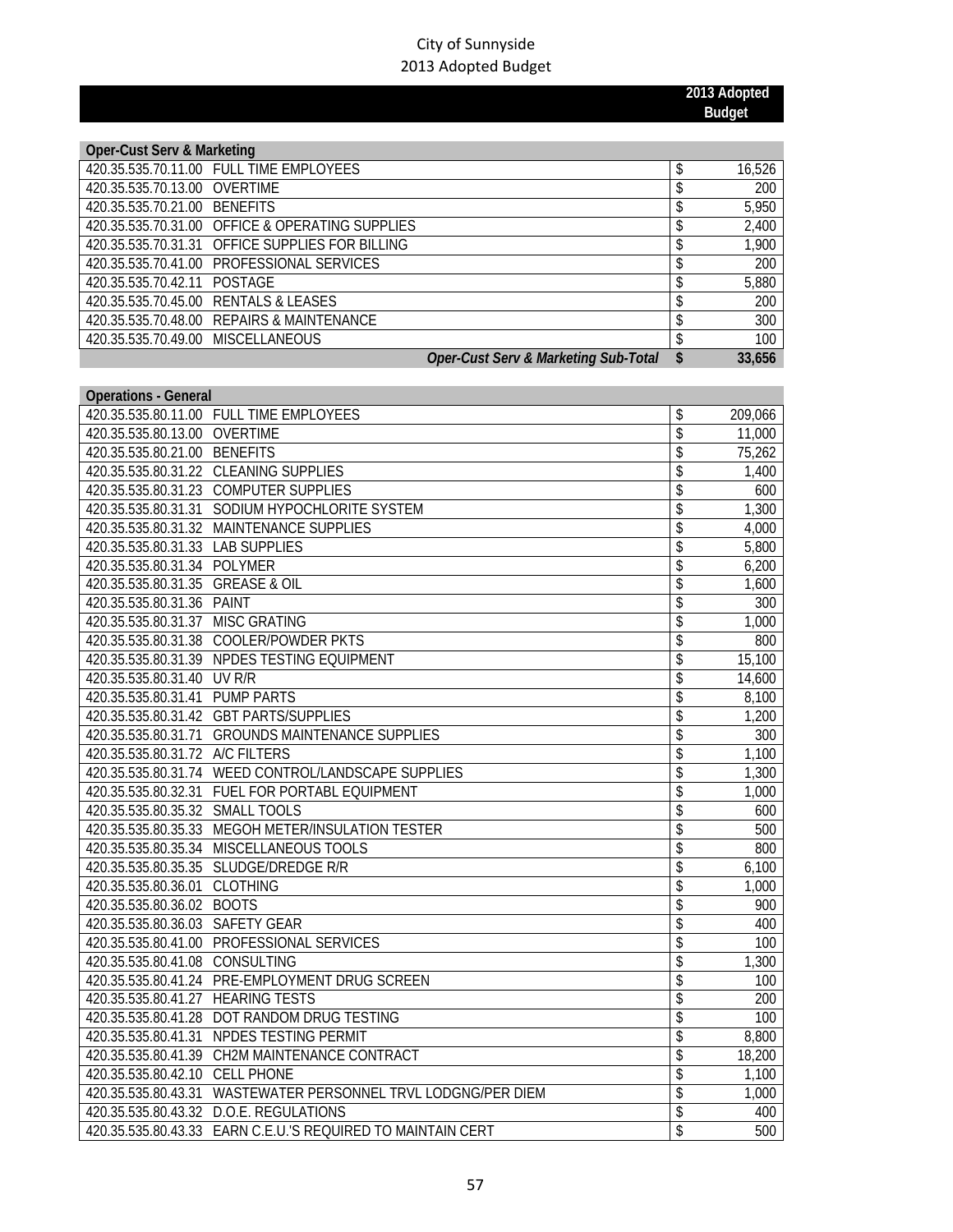|                                         |                                                              |                         | 2013 Adopted<br><b>Budget</b> |
|-----------------------------------------|--------------------------------------------------------------|-------------------------|-------------------------------|
| <b>Operations - General (Continued)</b> |                                                              |                         |                               |
| 420.35.535.80.44.31                     | PUBLIC AWARENESS WASTEWATER REG-MCL COMP                     | \$                      | 100                           |
|                                         | 420.35.535.80.44.32 PUBLIC NOTICES REQUIRED- ANY NEW COMPLIA | \$                      | 100                           |
|                                         | 420.35.535.80.45.31 PROPERTY LEASE-9TH & LINCOLN STATION     | \$                      | 800                           |
|                                         | 420.35.535.80.45.32 TANK RENTAL (LAB)                        | \$                      | 900                           |
| 420.35.535.80.47.12 ELECTRICITY         |                                                              | \$                      | 160,000                       |
| 420.35.535.80.47.13 GAS                 |                                                              | \$                      | 36,600                        |
| 420.35.535.80.47.14 WATER/SEWER         |                                                              | \$                      | 6,500                         |
|                                         | 420.35.535.80.48.20 BUILDING MAINTENANCE                     | \$                      | 300                           |
|                                         | 420.35.535.80.48.31 ELECTRICAL SERVICES                      | \$                      | 5,400                         |
|                                         | 420.35.535.80.48.33 GENERATOR CONTRACT                       | \$                      | 1,400                         |
|                                         | 420.35.535.80.48.34 SLUDGE HAULING (CONTRACT)                | \$                      | 75,000                        |
|                                         | 420.35.535.80.48.36 BOILER MAINTENANCE                       | \$                      | 3,000                         |
|                                         | 420.35.535.80.48.37 BACKFLOW PREVENTER TESTING               | \$                      | 300                           |
|                                         | 420.35.535.80.48.38 FIRE EXTINGUISHER MAINTENANCE            | $\overline{\$}$         | 300                           |
|                                         |                                                              | \$                      | 1,400                         |
| 420.35.535.80.48.40 LANDSCAPING         |                                                              | \$                      | 100                           |
| 420.35.535.80.48.41                     | <b>HVAC MAINTENANCE</b>                                      | \$                      | 10,500                        |
| 420.35.535.80.48.43                     | <b>LAB METER CALIBRATION</b>                                 | \$                      | 1,000                         |
| 420.35.535.80.49.00 MISCELLANEOUS       |                                                              | \$                      | 1,700                         |
|                                         | 420.35.535.80.49.15 DUES/SUBSCRIPTIONS                       | $\overline{\mathsf{s}}$ | 400                           |
| 420.35.535.80.49.17                     | <b>REGISTRATION FEES</b>                                     | \$                      | 800                           |
| 420.35.535.80.49.55                     | SVID IRRIGATION ASSESSMENT                                   | \$                      | 1,388                         |
| 420.35.535.80.49.57                     | LAB ACCREDITATION FEE PT SAMPLES                             | \$                      | 1,100                         |
|                                         | 420.35.535.80.49.59 UTILITY NOTIFICATIONS                    | \$                      | 200                           |
| 420.35.535.80.51.31                     | YAKIMA COUNTY LANDFILL FEES                                  | \$                      | 500                           |
| 420.35.535.80.51.32                     | SEMI-ANNUAL FEE- DOE FOR WWTP OPERATING                      | \$                      | 6,200                         |
| 420.35.535.80.51.33                     | BIOSOLIDS REMOVAL PROGRAM FEE-KING CONT                      | \$                      | 1,000                         |
| 420.35.535.80.51.34                     | YAKIMA CLEAN AIR AUTHORITY PERMIT                            | \$                      | 500                           |
| 420.35.535.80.51.35                     | BIOSOLIDS REMOVAL PROGRAM-PERMIT FEE DOE                     | \$                      | 1,500                         |
|                                         | 420.35.535.80.51.36 YAKIMA COUNTY BIOSOLIDS PERMIT FEE       | $\overline{\$}$         | 400                           |
|                                         | 420.35.535.80.51.37 LAB ACCREDITATION PERMIT FEE             | $\overline{\$}$         | 1,000                         |
|                                         | 420.35.535.80.51.39 BOILER PERMIT FEES                       | \$                      | 300                           |
| 420.35.535.80.32.00 FUEL                |                                                              | \$                      | 18,096                        |
|                                         | 420.35.535.80.95.00 INTERFUND PAYMENTS                       |                         |                               |
|                                         | Information Technology Equipment Replacement                 | \$                      | 1,889                         |
|                                         | Information Technology M&O                                   | \$                      | 23,328                        |
|                                         | <b>Equipment Rental</b>                                      | \$                      | 27,333                        |
|                                         | <b>Operations - General Sub-Total</b>                        | \$                      | 794,462                       |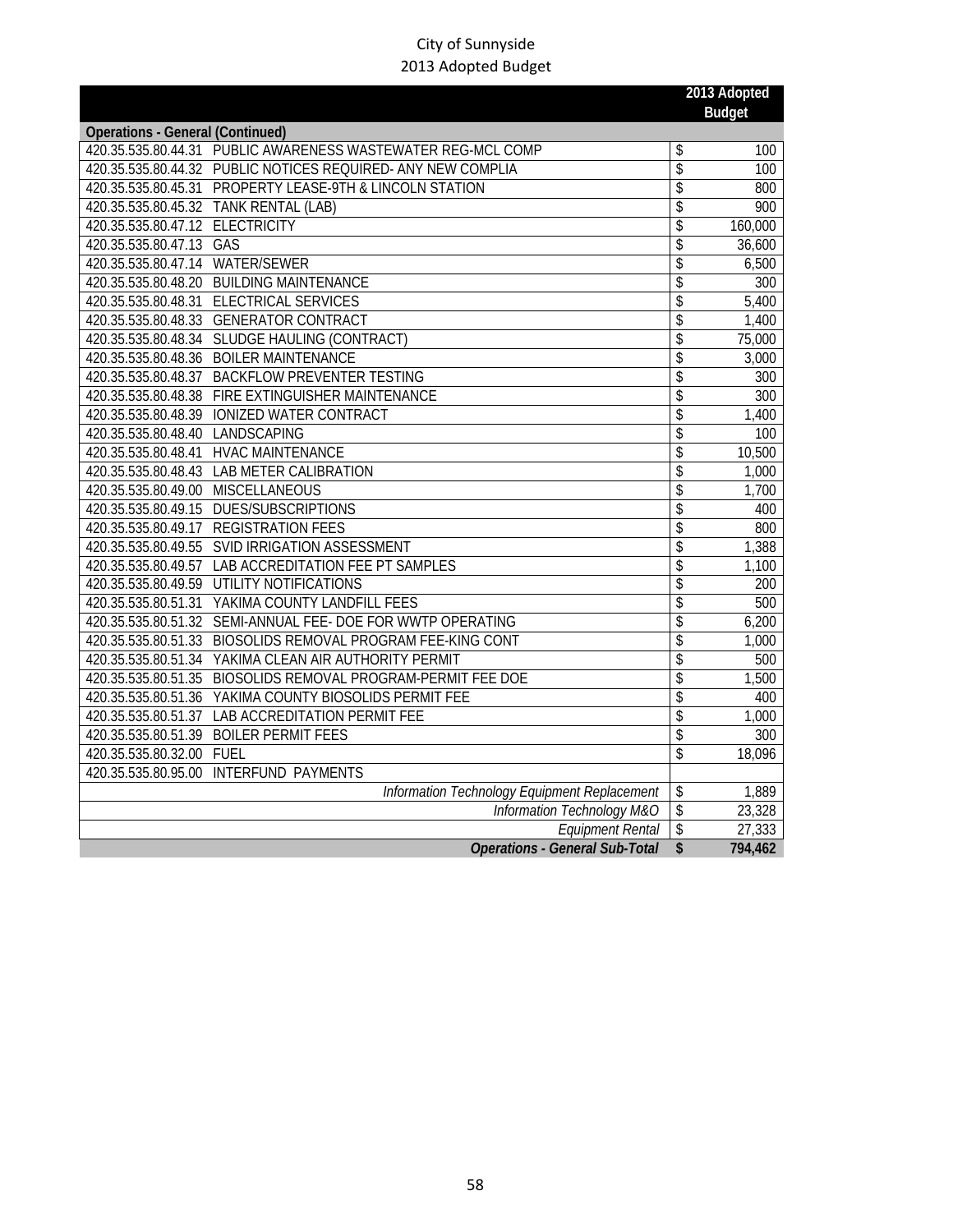|                                  |                                                             | 2013 Adopted    |
|----------------------------------|-------------------------------------------------------------|-----------------|
|                                  |                                                             | <b>Budget</b>   |
|                                  |                                                             |                 |
|                                  | 420.35.582.05.72.00 2005 REFUNDING REVENUE BONDS            | \$<br>68,894    |
|                                  | 420.35.582.05.83.00 2005 REFUNDING REVENUE BOND INTEREST    | \$<br>16,897    |
|                                  | <b>Debt Payments Sub-Total</b>                              | \$<br>85,791    |
|                                  |                                                             |                 |
|                                  | 420.35.582.35.78.00 INTERGOVERNMENTAL LOANS-SRF             | \$<br>634,700   |
|                                  | Intergovernmental Loans - SRF Sub-Total                     | \$<br>634,700   |
|                                  |                                                             |                 |
|                                  | 420.35.594.35.64.00 MACHINERY & EQUIPMENT                   | \$<br>150,000   |
|                                  | 420.35.595.30.65.33 TIB - 50% OF INTERSECTION PROJECT MATCH | \$<br>91,010    |
|                                  | Interfund Payments/Capital Outlay Sub-Total                 | \$<br>241,010   |
|                                  |                                                             |                 |
| 420.35.597.00.00.00              | OPERATING TRANSFERS (OUT)                                   | \$<br>46,800    |
| 420.35.597.00.00.01              | OPERATING TRANSFERS TO STORMWATER                           | \$<br>27,539    |
|                                  | <b>Transfers Out Sub-Total</b>                              | \$<br>74,339    |
|                                  |                                                             |                 |
| <b>Total SEWER FUND EXPENSES</b> |                                                             | \$<br>2,478,050 |
|                                  |                                                             |                 |
| Sewer Fund Revenues-Expenses     |                                                             | \$<br>433.213   |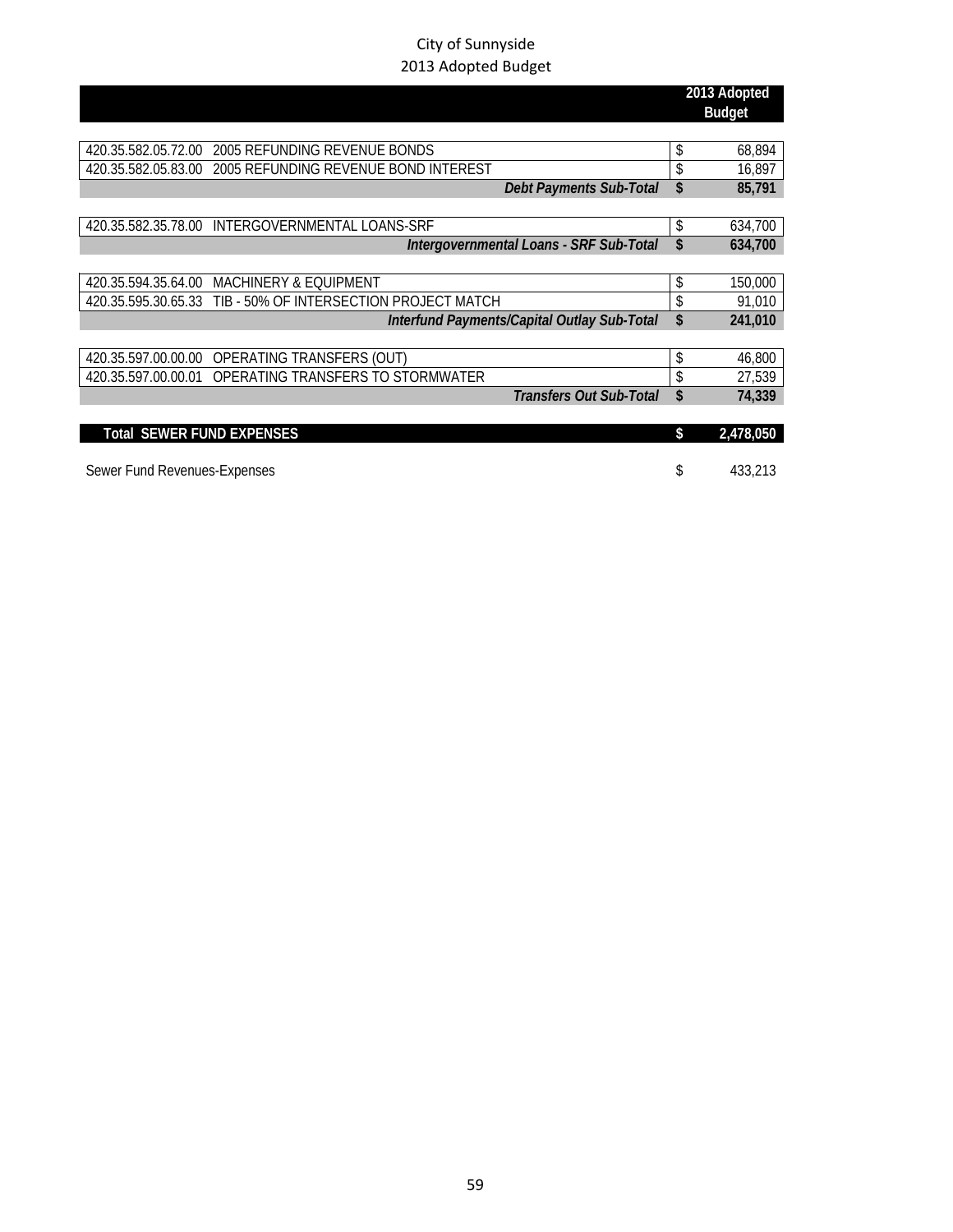|                                         | 2013 Adopted<br><b>Budget</b> |
|-----------------------------------------|-------------------------------|
| <b>GARBAGE REVENUES</b><br>430          |                               |
| 430.343.70.21 COLLECTION RECEIPTS-RES   | 600,000                       |
| 430.343.70.22 COLLECTION RECEIPTS-COMM  | 375,000                       |
| 430.343.70.97 PFNALTIFS                 | 20,000                        |
| <b>GARBAGE REVENUES</b><br><b>Total</b> | 995,000                       |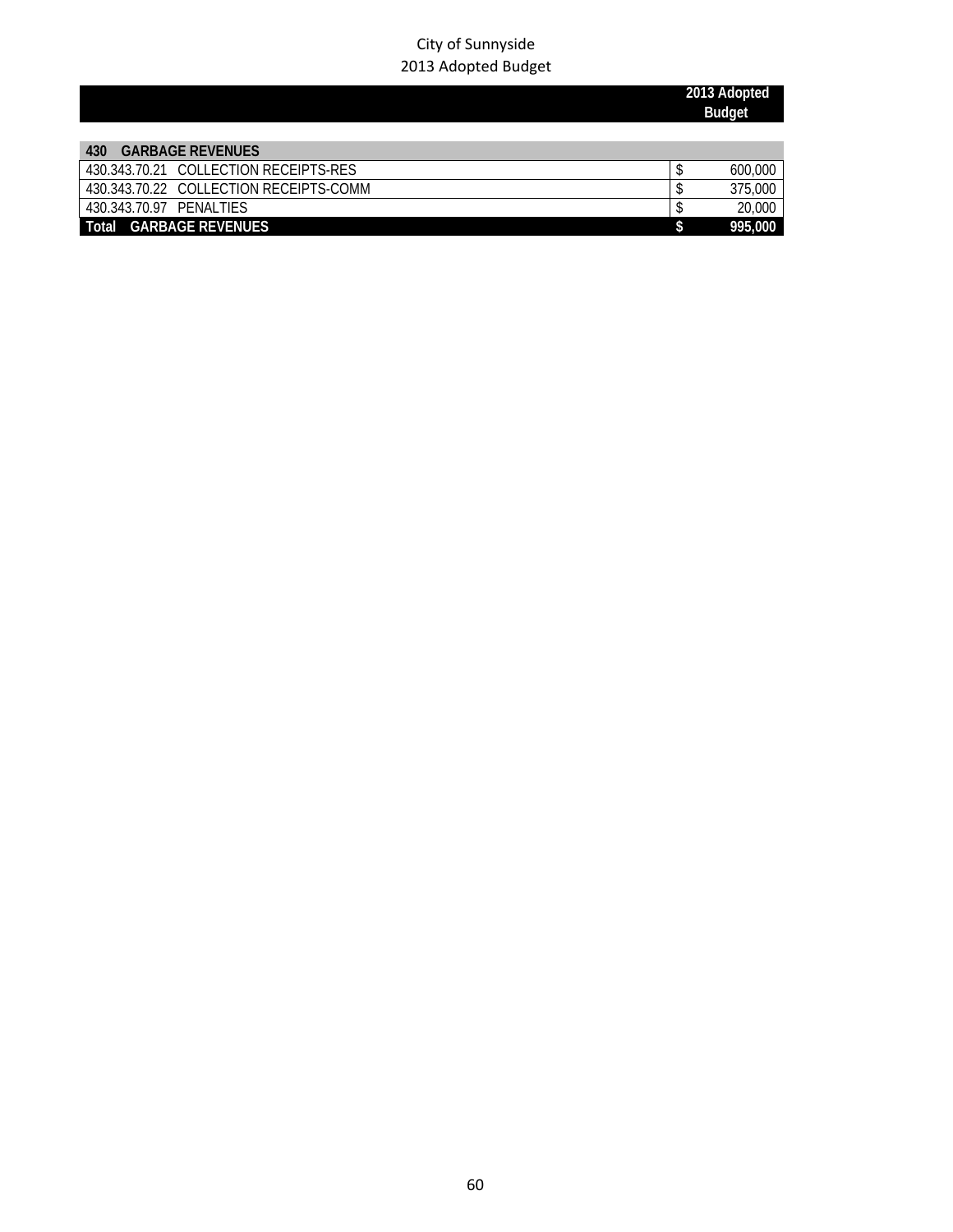|                             |                                                 |                                    | 2013 Adopted<br><b>Budget</b> |        |
|-----------------------------|-------------------------------------------------|------------------------------------|-------------------------------|--------|
|                             |                                                 |                                    |                               |        |
| <b>430 GARBAGE EXPENSES</b> |                                                 |                                    |                               |        |
| <b>Interfund Charges</b>    |                                                 |                                    |                               |        |
|                             | 430.37.537.13.11.00 ACCOUNTING ASSISTANT SALARY |                                    | \$                            | 5,142  |
| 430.37.537.13.21.00         | ACCOUNTING ASSISTANT BENEFITS                   |                                    | \$                            | 1,697  |
| 430.37.537.13.11.00         | ACCOUNTING SPECIALIST SALARY                    |                                    | \$                            | 1,701  |
| 430.37.537.13.21.00         | ACCOUNTING SPECIALIST BENEFITS                  |                                    | \$                            | 561    |
| 430.37.537.13.11.00         | ACCOUNTING ASSISTANT I SALARY                   |                                    | \$                            | 2,698  |
| 430.37.537.13.21.00         | ACCOUNTING ASSISTANT I BENEFITS                 |                                    | \$                            | 890    |
| 430.37.537.12.11.00         | CITY MANAGER SALARY                             |                                    | \$                            | 5,538  |
| 430.37.537.12.21.00         | CITY MANAGER BENEFITS                           |                                    | \$                            | 1,994  |
| 430.37.537.16.11.00         | HUMAN RESOURCES DIRECTOR SALARY                 |                                    | \$                            | 3,710  |
| 430.37.537.16.21.00         | HUMAN RESOURCES DIRECTOR BENEFITS               |                                    | \$                            | 1,336  |
| 430.37.537.13.11.00         | <b>FINANCE DIRECTOR SALARY</b>                  |                                    | \$                            | 4,035  |
| 430.37.537.13.21.00         | <b>FINANCE DIRECTOR BENEFITS</b>                |                                    | \$                            | 1,453  |
|                             |                                                 | <b>Interfund Charges Sub-Total</b> | \$                            | 30,753 |

| Administration                                  |        |
|-------------------------------------------------|--------|
| 430.37.537.20.11.00 FULL TIME EMPLOYEES         | 24,872 |
| 430.37.537.20.21.00 BENEFITS                    | 8,954  |
| 430.37.537.20.31.00 OFFICE & OPERATING SUPPLIES | 220    |
| 430.37.537.20.45.70 PW DIRECTOR VEHICLE         | 360    |
| 430.37.537.20.32.00 FUEL                        | 480    |
| 430.37.537.20.95.00 INTERFUND PAYMENTS          |        |
| Equipment Rental                                | 725    |
| <b>Administration Sub-Total</b>                 | 35,611 |

| <b>City Hall Building</b>         |                                           |  |       |
|-----------------------------------|-------------------------------------------|--|-------|
| 430.37.537.30.31.00 SUPPLIES      |                                           |  | 560   |
|                                   | 430.37.537.30.41.00 PROFESSIONAL SERVICES |  | 50    |
| 430.37.537.30.47.12 ELECTRICITY   |                                           |  | 1,000 |
| 430.37.537.30.47.13 GAS           |                                           |  | 150   |
| 430.37.537.30.47.14 WATER/SEWER   |                                           |  | 250   |
|                                   | 430.37.537.30.48.10 REPAIR & MAINTENANCE  |  | 500   |
| 430.37.537.30.49.00 MISCELLANEOUS |                                           |  | 310   |
|                                   | <b>City Hall Building Sub-Total</b>       |  | 2,820 |

| <b>Custodial Services</b>         |                                                    |                                     |       |
|-----------------------------------|----------------------------------------------------|-------------------------------------|-------|
|                                   | 430.37.537.40.11.00 FULL TIME EMPLOYEES            |                                     | 3,199 |
| 430.37.537.40.13.00 OVERTIME      |                                                    |                                     | 67    |
| 430.37.537.40.21.00 BENEFITS      |                                                    |                                     | 1,056 |
| 430.37.537.40.36.00 BOOTS/UNIFORM |                                                    |                                     | 18    |
|                                   | 430.37.537.40.31.00 OFFICE & OPERATING SUPPLIES    |                                     | 84    |
|                                   | 430.37.537.40.35.00 SMALL TOOLS AND MINOR EQUIPMEN |                                     | 14    |
| 430.37.537.40.32.00 FUEL          |                                                    |                                     | 168   |
|                                   | 430.37.537.40.95.00 INTERFUND PAYMENTS             |                                     |       |
|                                   |                                                    | Equipment Rental                    | 254   |
|                                   |                                                    | <b>Custodial Services Sub-Total</b> | 4,860 |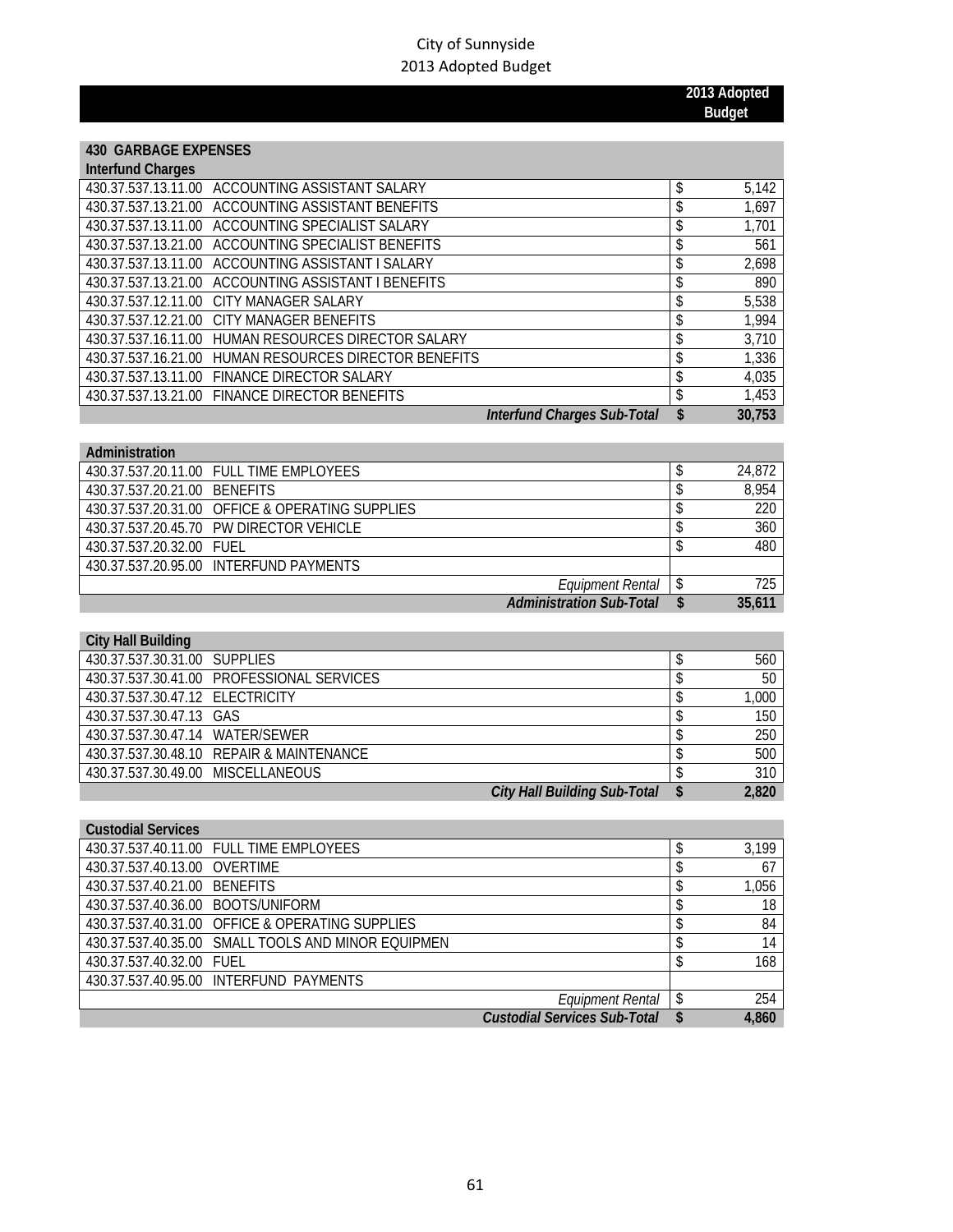|                     |                                              | 2013 Adopted  |
|---------------------|----------------------------------------------|---------------|
|                     |                                              | <b>Budget</b> |
|                     |                                              |               |
| 430.37.537.70.31.00 | <b>OFFICE &amp; OPERATING SUPPLIES</b>       | \$<br>2,100   |
| 430.37.537.70.41.00 | PROFESSIONAL SERVICES                        | \$<br>800,000 |
| 430.37.537.70.42.11 | <b>POSTAGE</b>                               | \$<br>4,810   |
| 430.37.537.70.42.09 | <b>TELEPHONE</b>                             | \$<br>2,707   |
| 430.37.537.70.44.00 | ADVERTISING                                  | \$<br>500     |
| 430.37.537.70.45.00 | <b>RENTALS &amp; LEASES</b>                  | \$<br>500     |
| 430.37.537.70.49.00 | <b>MISCELLANEOUS</b>                         | \$<br>22,000  |
| 430.37.537.70.51.00 | YAK CO SANITARY LAND FILL FEES               | \$<br>3,500   |
| 430.37.537.70.32.00 | <b>FUEL</b>                                  | \$<br>96      |
| 430.37.537.70.95.00 | INTERFUND PAYMENTS                           |               |
|                     | Information Technology Equipment Replacement | \$<br>175     |
|                     | Information Technology M&O                   | \$<br>2,402   |
|                     | <b>Equipment Rental</b>                      | \$<br>125     |
| 430.37.597.00.00.00 | TRANSFER OUT TO GENERAL FUND                 | \$<br>82,000  |
|                     | <b>Operating Sub-Total</b>                   | \$<br>920,915 |
|                     |                                              |               |
|                     | <b>Total GARBAGE/SOLID WASTE EXPENSES</b>    | \$<br>994,958 |

Garbage Fund Revenues-Expenses 42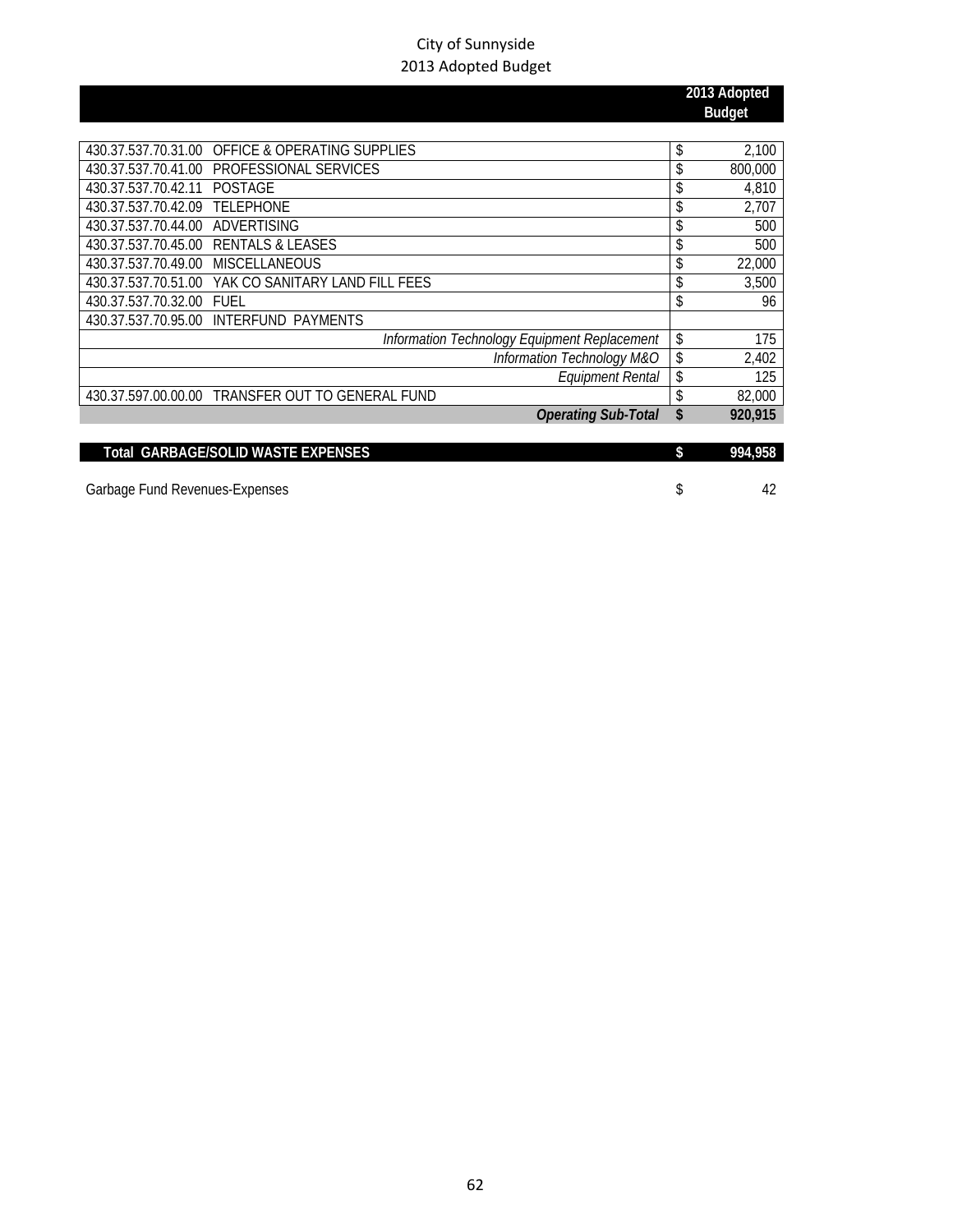#### **2013 Adopted Budget**

| AMBULANCE/EMS REVENUES<br>440              |           |
|--------------------------------------------|-----------|
| 440.311.11.00 FMS LFVY                     | 170,200   |
| 440.317.44.00 AMBULANCE UTILITY FEE        | 596,160   |
| 440.334.04.90 DEPT OF HEALTH               | 1.500     |
| 440.342.60.00 AMBULANCE/EMERGENCY AID FEES | 440,000   |
| 440.367.00.00 CONTRIB FROM PRIVATE SOURCES | 50,000    |
| 440.369.95.00 COLLECTION PROCEEDS          | 7,000     |
| Total AMBULANCE/FMS REVENUES               | 1.264.860 |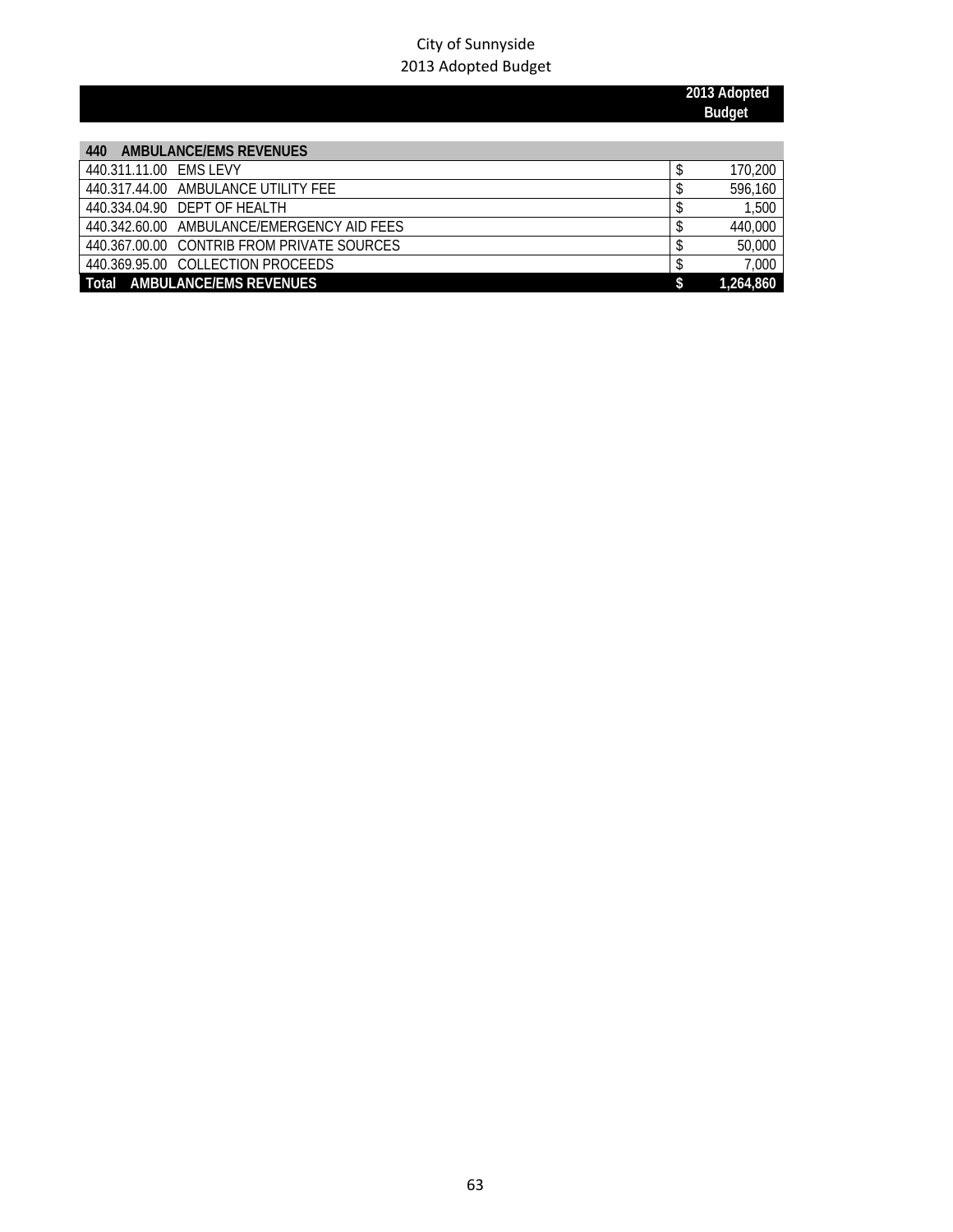|                            |                                                       | 2013 Adopted<br><b>Budget</b> |
|----------------------------|-------------------------------------------------------|-------------------------------|
|                            |                                                       |                               |
| 440 AMBULANCE/EMS EXPENSES |                                                       |                               |
| <b>Interfund Charges</b>   |                                                       |                               |
|                            | 440.26.526.13.11.00 ACCOUNTING ASSISTANT SALARY       | 5,142                         |
|                            | 440.26.526.13.21.00 ACCOUNTING ASSISTANT BENEFITS     | 1,697                         |
|                            | 440.26.526.13.11.00 ACCOUNTING SPECIALIST SALARY      | 2,211                         |
|                            | 440.26.526.13.21.00 ACCOUNTING SPECIALIST BENEFITS    | 730                           |
|                            | 440.26.526.12.11.00 CITY MANAGER SALARY               | 16,613                        |
|                            | 440.26.526.12.21.00 CITY MANAGER BENEFITS             | 5,981                         |
|                            | 440.26.526.16.11.00 HUMAN RESOURCES DIRECTOR SALARY   | 7,421                         |
|                            | 440.26.526.16.21.00 HUMAN RESOURCES DIRECTOR BENEFITS | 2,671                         |

|                                 | 440.26.526.13.11.00 FINANCE DIRECTOR SALARY   | \$ | 5,245  |
|---------------------------------|-----------------------------------------------|----|--------|
|                                 | 440.26.526.13.21.00 FINANCE DIRECTOR BENEFITS |    | 1,888  |
|                                 | <b>Interfund Charges Sub-Total</b>            | S  | 49,598 |
|                                 |                                               |    |        |
| <b>Fire Department Building</b> |                                               |    |        |
|                                 | 440.26.526.20.31.22 CLEANING SUPPLIES         | \$ | 900    |
|                                 | 440.26.526.20.31.31 MISCELLANEOUS SUPPLIES    |    | 300    |
|                                 | 440.26.526.20.41.00 PROFESSIONAL SERVICES     |    | 120    |
|                                 | 440.26.526.20.36.45 RENTALS & LEASES          |    | 300    |
| 440.26.526.20.47.12 ELECTRICITY |                                               |    | 2,200  |
| 440.26.526.20.47.13 GAS         |                                               |    | 1,750  |
| 440.26.526.20.47.14 WATER/SEWER |                                               | \$ | 1,100  |
|                                 | 440.26.526.20.48.10 REPAIR & MAINTENANCE      | \$ | 120    |
|                                 | 440.26.526.20.48.20 BUILDING MAINTENANCE      |    | 3,000  |
|                                 | 440.26.526.20.48.30 MISCELLANEOUS MAINTENANCE | \$ | 300    |

440.26.526.20.49.00 MISCELLANEOUS | \$ 1,080

*Fire Department Building Sub-Total* **\$ 11,170**

440.26.526.16.21.00 HUMAN RESOURCES DIRECTOR BENEFITS \$ 2,671

| Administration      |                                 |               |
|---------------------|---------------------------------|---------------|
| 440.26.526.10.11.00 | <b>FULL TIME EMPLOYEES</b>      | \$<br>147,679 |
| 440.26.526.10.21.00 | <b>BENEFITS</b>                 | \$<br>52,021  |
| 440.26.526.10.31.00 | OFFICE & OPERATING SUPPLIES     | \$<br>4,000   |
| 440.26.526.10.31.32 | <b>BILLING OFFICE SUPPLIES</b>  | \$<br>500     |
| 440.26.526.10.31.33 | BILLING CODE BOOKS              | \$<br>200     |
| 440.26.526.10.35.31 | PORTABLE/MOBILE RADIOS          | \$<br>800     |
| 440.26.526.10.41.00 | <b>PROFESSIONAL SERVICES</b>    | \$<br>1,000   |
| 440.26.526.10.41.31 | <b>DISPATCH FEES</b>            | \$<br>33,000  |
| 440.26.526.10.41.32 | <b>FIREFIGHTER TESTING</b>      | \$<br>400     |
| 440.26.526.10.41.33 | OTHER SERVICE-SHREDDING         | \$<br>500     |
| 440.26.526.10.42.09 | TELEPHONE                       | \$<br>300     |
| 440.26.526.10.42.10 | <b>CELL PHONE</b>               | \$<br>1,700   |
| 440.26.526.10.42.11 | <b>POSTAGE</b>                  | \$<br>3,206   |
| 440.26.526.10.42.19 | <b>PAGERS</b>                   | \$<br>400     |
| 440.26.526.10.45.00 | <b>RENTALS &amp; LEASES</b>     | \$<br>200     |
| 440.26.526.10.46.00 | <b>INSURANCE</b>                | \$<br>17,492  |
| 440.26.526.10.48.31 | RADIO MAINTENANCE CONTRACT      | \$<br>1,000   |
| 440.26.526.10.49.00 | <b>MISCELLANEOUS</b>            | \$<br>200     |
| 440.26.526.10.49.51 | USE TAX                         | \$<br>10,200  |
|                     | <b>Administration Sub-Total</b> | \$<br>274,797 |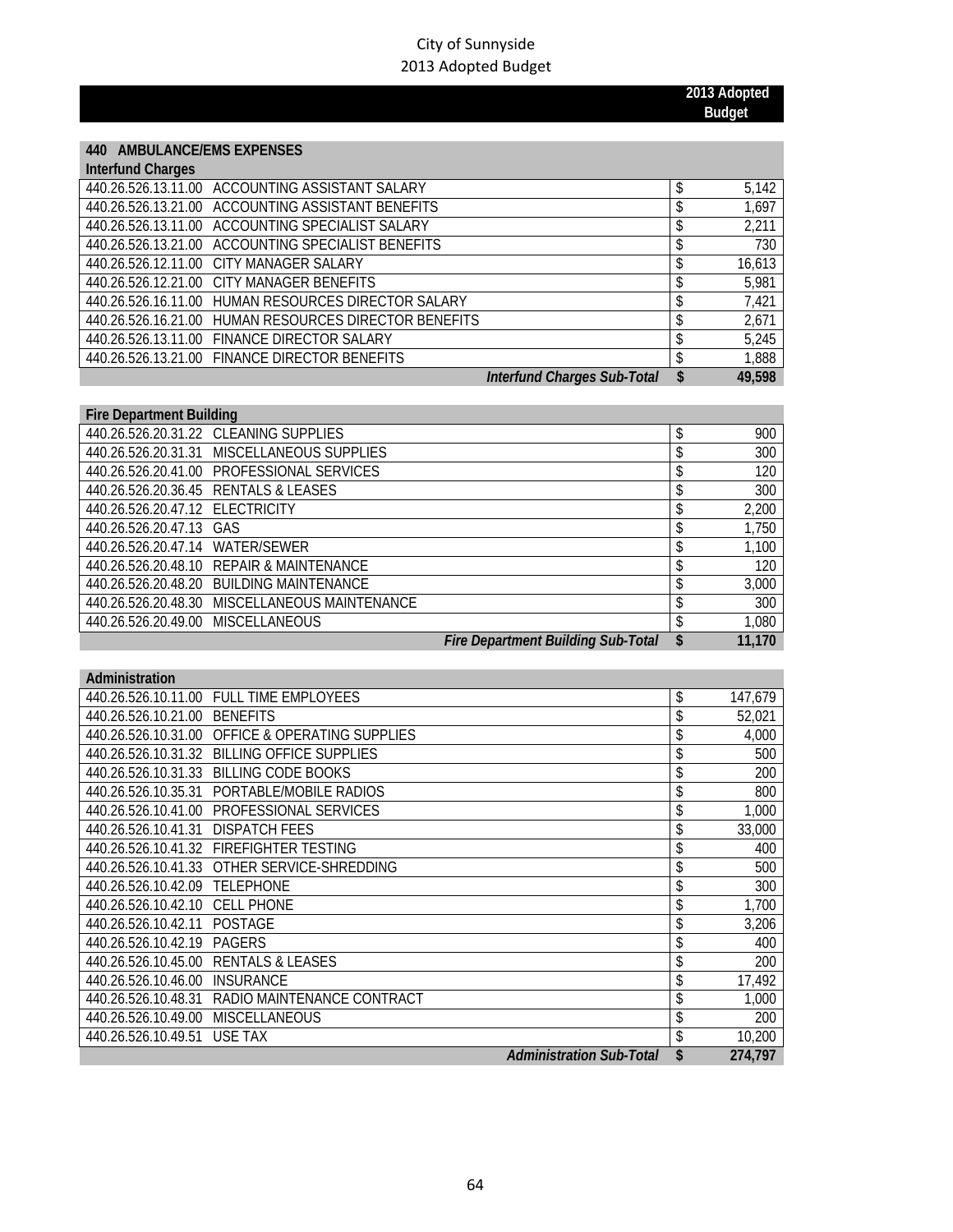**2013 Adopted Budget** 

| <b>Training</b>                   |                                                 |   |         |
|-----------------------------------|-------------------------------------------------|---|---------|
|                                   | 440.26.526.40.11.00 FULL TIME EMPLOYEES         |   | 104.641 |
|                                   | 440.26.526.40.12.00 PART TIME EMPLOYEES         |   | 3,500   |
| 440.26.526.40.13.00 OVERTIME      |                                                 |   | 8,000   |
| 440.26.526.40.21.00 BENEFITS      |                                                 |   | 37,670  |
|                                   | 440.26.526.40.31.00 OFFICE & OPERATING SUPPLIES |   | 500     |
|                                   | 440.26.526.40.31.31 EMS TRAINING MATERIAL       |   | 500     |
|                                   | 440.26.526.40.43.00 TRAVEL & TRAINING           |   | 1,500   |
|                                   | 440.26.526.40.49.15 DUES/SUBSCRIPTIONS          |   | 100     |
|                                   | 440.26.526.40.49.17 REGISTRATION FEES           |   | 2,000   |
| 440.26.526.40.49.31 PARAMEDIC CME |                                                 |   | 2,000   |
|                                   | <b>Training Sub-Total</b>                       | S | 160.411 |

| <b>FULL TIME EMPLOYEES</b><br>440.26.526.80.11.00<br>440.26.526.80.12.00<br>PART TIME EMPLOYEES<br>440.26.526.80.13.00<br><b>OVERTIME</b><br>440.26.526.80.21.00<br><b>BENEFITS</b><br><b>OFFICE &amp; OPERATING SUPPLIES</b><br>440.26.526.80.31.00<br>440.26.526.80.31.31<br>AMBULANCE EQUIPMENT<br><b>MEDICAL SUPPLIES</b><br>440.26.526.80.31.32<br>440.26.526.80.36.01<br><b>CLOTHING</b><br>440.26.526.80.36.02<br><b>BOOTS</b><br><b>SAFETY GEAR</b><br>440.26.526.80.36.03<br><b>ANNUAL PHYSICALS</b><br>440.26.526.80.41.31<br>\$<br>440.26.526.80.41.32<br>PHYSICALS-NEW HIRES | \$<br>448,855<br>\$<br>20,000<br>\$<br>45,000<br>\$<br>161,582<br>\$<br>700<br>\$<br>3,000<br>\$<br>10,000<br>\$<br>5,000<br>\$<br>1,000<br>\$<br>1,000<br>\$<br>2,000 |
|------------------------------------------------------------------------------------------------------------------------------------------------------------------------------------------------------------------------------------------------------------------------------------------------------------------------------------------------------------------------------------------------------------------------------------------------------------------------------------------------------------------------------------------------------------------------------------------|------------------------------------------------------------------------------------------------------------------------------------------------------------------------|
|                                                                                                                                                                                                                                                                                                                                                                                                                                                                                                                                                                                          |                                                                                                                                                                        |
|                                                                                                                                                                                                                                                                                                                                                                                                                                                                                                                                                                                          |                                                                                                                                                                        |
|                                                                                                                                                                                                                                                                                                                                                                                                                                                                                                                                                                                          |                                                                                                                                                                        |
|                                                                                                                                                                                                                                                                                                                                                                                                                                                                                                                                                                                          |                                                                                                                                                                        |
|                                                                                                                                                                                                                                                                                                                                                                                                                                                                                                                                                                                          |                                                                                                                                                                        |
|                                                                                                                                                                                                                                                                                                                                                                                                                                                                                                                                                                                          |                                                                                                                                                                        |
|                                                                                                                                                                                                                                                                                                                                                                                                                                                                                                                                                                                          |                                                                                                                                                                        |
|                                                                                                                                                                                                                                                                                                                                                                                                                                                                                                                                                                                          |                                                                                                                                                                        |
|                                                                                                                                                                                                                                                                                                                                                                                                                                                                                                                                                                                          |                                                                                                                                                                        |
|                                                                                                                                                                                                                                                                                                                                                                                                                                                                                                                                                                                          |                                                                                                                                                                        |
|                                                                                                                                                                                                                                                                                                                                                                                                                                                                                                                                                                                          |                                                                                                                                                                        |
|                                                                                                                                                                                                                                                                                                                                                                                                                                                                                                                                                                                          | 800                                                                                                                                                                    |
| 440.26.526.80.41.35<br><b>CONTAMINATION TEST</b>                                                                                                                                                                                                                                                                                                                                                                                                                                                                                                                                         | \$<br>400                                                                                                                                                              |
| <b>TRAVEL &amp; TRAINING</b><br>440.26.526.80.43.00                                                                                                                                                                                                                                                                                                                                                                                                                                                                                                                                      | \$<br>200                                                                                                                                                              |
| 440.26.526.80.48.00<br><b>REPAIRS &amp; MAINTENANCE</b>                                                                                                                                                                                                                                                                                                                                                                                                                                                                                                                                  | \$<br>3,500                                                                                                                                                            |
| <b>MISCELLANEOUS</b><br>440.26.526.80.49.00                                                                                                                                                                                                                                                                                                                                                                                                                                                                                                                                              | 700<br>\$                                                                                                                                                              |
| 440.26.526.80.49.18<br>UNIFORM CLEANING                                                                                                                                                                                                                                                                                                                                                                                                                                                                                                                                                  | \$<br>2,600                                                                                                                                                            |
| 440.26.526.80.32.00<br><b>FUEL</b>                                                                                                                                                                                                                                                                                                                                                                                                                                                                                                                                                       | \$<br>20,256                                                                                                                                                           |
| 440.26.526.80.95.00<br>INTERFUND PAYMENTS                                                                                                                                                                                                                                                                                                                                                                                                                                                                                                                                                |                                                                                                                                                                        |
| Information Technology Equipment Replacement                                                                                                                                                                                                                                                                                                                                                                                                                                                                                                                                             | \$<br>840                                                                                                                                                              |
| Information Technology M&O                                                                                                                                                                                                                                                                                                                                                                                                                                                                                                                                                               | \$<br>10,282                                                                                                                                                           |
| Equipment Rental                                                                                                                                                                                                                                                                                                                                                                                                                                                                                                                                                                         | \$<br>30,595                                                                                                                                                           |
| Rescue & Emergency Aid Sub-Total                                                                                                                                                                                                                                                                                                                                                                                                                                                                                                                                                         | \$<br>768,310                                                                                                                                                          |
|                                                                                                                                                                                                                                                                                                                                                                                                                                                                                                                                                                                          |                                                                                                                                                                        |
| <b>Total AMBULANCE/EMS EXPENSES</b>                                                                                                                                                                                                                                                                                                                                                                                                                                                                                                                                                      | \$<br>1,264,287                                                                                                                                                        |

Ambulance/EMS Fund Revenues-Expenses 6 and the state of the state  $\frac{1}{2}$  573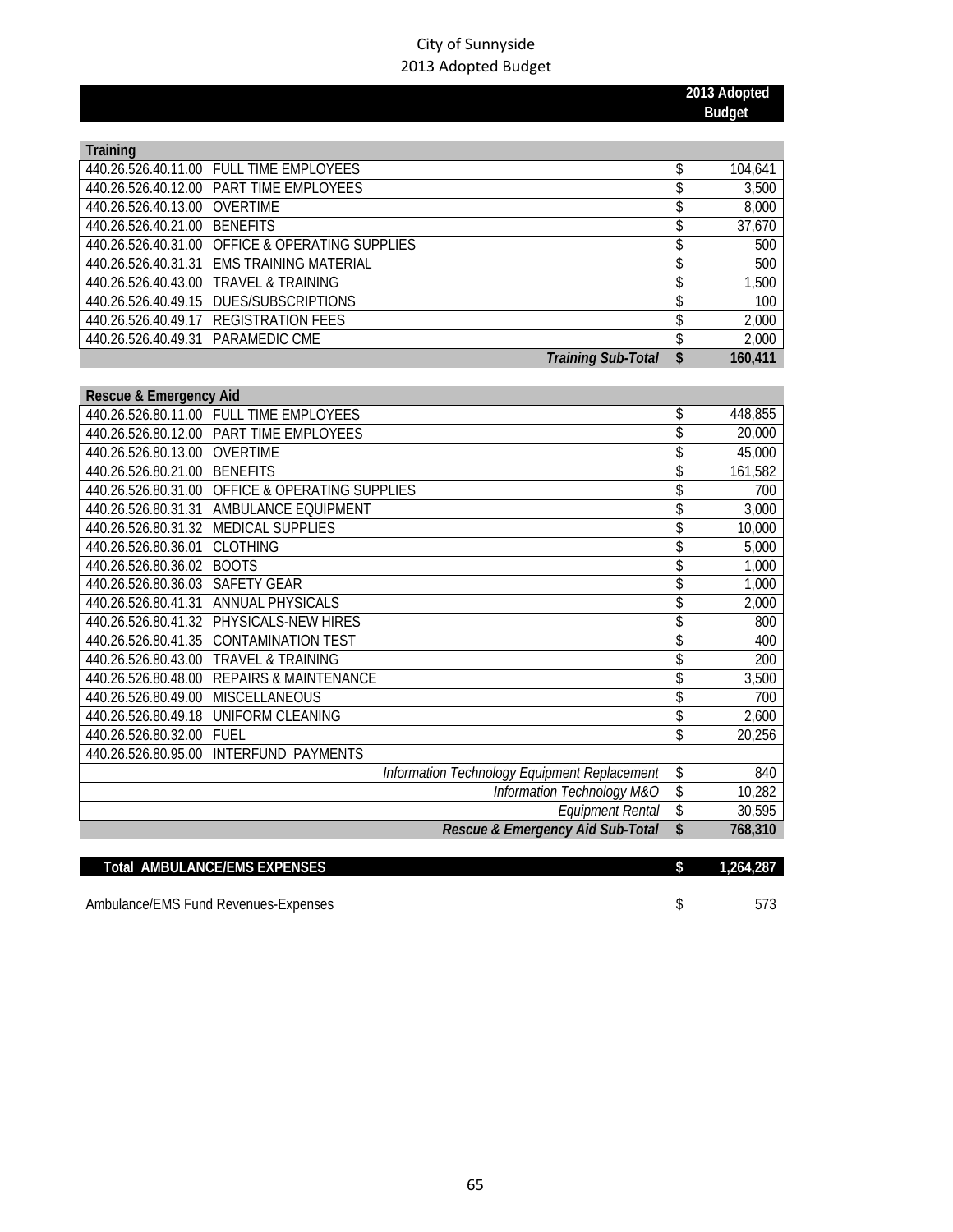|                                              |    | 2013 Adopted<br><b>Budget</b> |
|----------------------------------------------|----|-------------------------------|
|                                              |    |                               |
| <b>STORMWATER REVENUES</b><br>450            |    |                               |
| 450.334.03.10 DEPARTMENT OF ECOLOGY          | \$ | 50,000                        |
| Department of Ecology Grants Sub-Total       | \$ | 50,000                        |
|                                              |    |                               |
| STORMWATER FEES-RESIDENTIAL<br>450.343.83.21 |    | 139,000                       |
| 450.343.83.22 STORMWATER FEES-COMMERCIAL     |    | 22,000                        |
| <b>Operating Income Sub-Total</b>            | S. | 161,000                       |
|                                              |    |                               |
| 450.397.00.00 TRANSFER IN FROM SEWER         | \$ | 27,539                        |
| Miscellaneous Revenue Sub-Total              | \$ | 27,539                        |
|                                              |    |                               |
| Total<br><b>STORMWATER REVENUES</b>          |    | 238,539                       |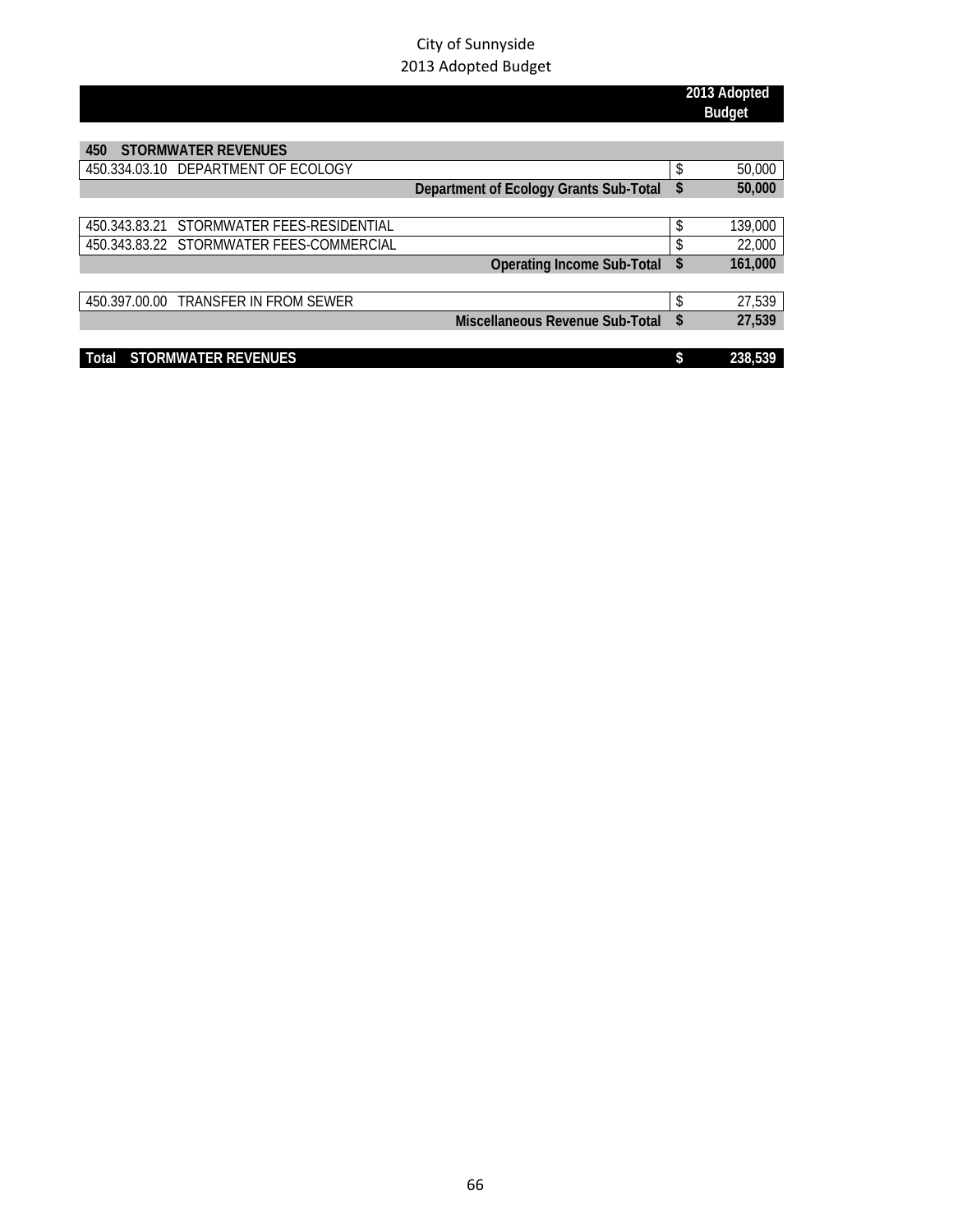|                                  |                                                       | 2013 Adopted<br><b>Budget</b> |
|----------------------------------|-------------------------------------------------------|-------------------------------|
|                                  |                                                       |                               |
| <b>450 STORMWATER EXPENSES</b>   |                                                       |                               |
| <b>Interfund Charges</b>         |                                                       |                               |
| 450.38.538.13.11.00              | ACCOUNTING ASSISTANT SALARY                           | \$<br>10,712                  |
|                                  | 450.38.538.13.21.00 ACCOUNTING ASSISTANT BENEFITS     | \$<br>3,535                   |
|                                  | 450.38.538.13.11.00 ACCOUNTING SPECIALIST SALARY      | \$<br>340                     |
|                                  | 450.38.538.13.21.00 ACCOUNTING SPECIALIST BENEFITS    | \$<br>112                     |
|                                  | 450.38.538.12.11.00 CITY MANAGER SALARY               | \$<br>22,150                  |
|                                  | 450.38.538.12.21.00 CITY MANAGER BENEFITS             | \$<br>7,974                   |
|                                  | 450.38.538.16.11.00 HUMAN RESOURCES DIRECTOR SALARY   | \$<br>3,710                   |
|                                  | 450.38.538.16.21.00 HUMAN RESOURCES DIRECTOR BENEFITS | \$<br>1,336                   |
|                                  | 450.38.538.13.11.00 FINANCE DIRECTOR SALARY           | \$<br>807                     |
| 450.38.538.13.21.00              | <b>FINANCE DIRECTOR BENEFITS</b>                      | \$<br>291                     |
|                                  | <b>Interfund Charges Sub-Total</b>                    | \$<br>50,966                  |
|                                  |                                                       |                               |
|                                  | 450.38.538.30.11.00 FULL TIME EMPLOYEES               | \$<br>91,468                  |
| 450.38.538.30.21.00              | <b>BENEFITS</b>                                       | \$<br>32,928                  |
| 450.38.538.30.42.09              | TELEPHONE                                             | \$<br>366                     |
| 450.38.538.30.42.11              | <b>POSTAGE</b>                                        | \$<br>4,100                   |
| 450.38.538.30.31.00              | <b>OFFICE &amp; OPERATING SUPPLIES</b>                | \$<br>2,100                   |
| 450.38.538.30.35.00              | MINOR EQUIPMENT                                       | \$<br>1,300                   |
| 450.38.538.30.36.03              | <b>SAFETY GEAR</b>                                    | \$<br>800                     |
| 450.38.538.30.41.00              | PROFESSIONAL SERVICES                                 | \$<br>1,800                   |
| 450.38.538.30.43.00              | <b>TRAVEL &amp; TRAINING</b>                          | \$<br>1,000                   |
| 450.38.538.30.45.00              | <b>RENTALS &amp; LEASES</b>                           | \$<br>1,100                   |
| 450.38.538.30.49.00              | <b>MISCELLANEOUS</b>                                  | \$<br>1,800                   |
| 450.38.538.30.49.40 EXCISE TAXES |                                                       | \$<br>3,000                   |
|                                  | 450.38.538.30.51.00 INTERGOVERNMENTAL SERVICES        | \$<br>10,000                  |
| 450.38.538.30.32.00 FUEL         |                                                       | \$<br>4,896                   |
| 450.38.538.30.95.00              | <b>INTERFUND RENTALS</b>                              |                               |
|                                  | Information Technology Equipment Replacement          | \$<br>200                     |
|                                  | Information Technology M&O                            | \$<br>2,362                   |
|                                  | <b>Equipment Rental</b>                               | \$<br>7,395                   |
|                                  | <b>Operating Sub-Total</b>                            | \$<br>166,615                 |
|                                  |                                                       |                               |

| 450.38.581.20.00.00 | INTERFUND LOAN REPAYMENT   |        |
|---------------------|----------------------------|--------|
| 450.38.592.38.82.00 | INTEREST ON INTERFUND DEBT | ィっへ    |
|                     | Interfund Loan Sub-Total   | 20.957 |
|                     |                            |        |

| <b>Total STORMWATER UTILITY EXPENSES</b> | 238.539 |
|------------------------------------------|---------|
| Stormwater Fund Revenues-Expenditures    |         |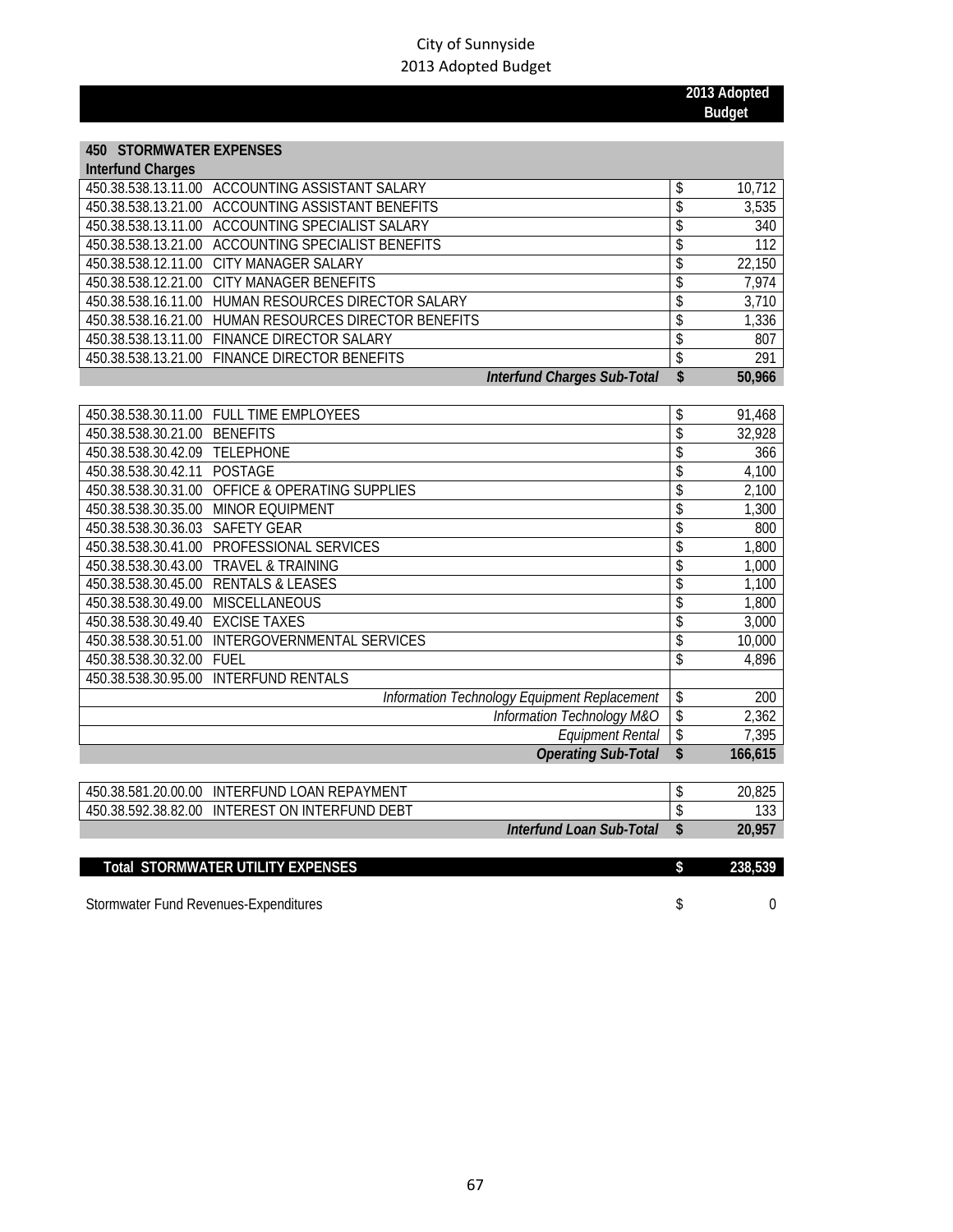|                                                      | 2013 Adopted<br><b>Budget</b> |
|------------------------------------------------------|-------------------------------|
| <b>EQUIPMENT RENTAL REVENUES</b><br>501              |                               |
| 501.365.90.02 EQUIPMENT MAINTENANCE & REPAIRS INCOME | 286,390                       |
| 501.365.20.02 EOUIPMENT LEASE PAYMENTS               | 96,166                        |
| Interfund Revenues Sub-Total                         | 382,556                       |
|                                                      |                               |
| <b>EQUIPMENT RENTAL REVENUES</b><br>Total            | 382,556                       |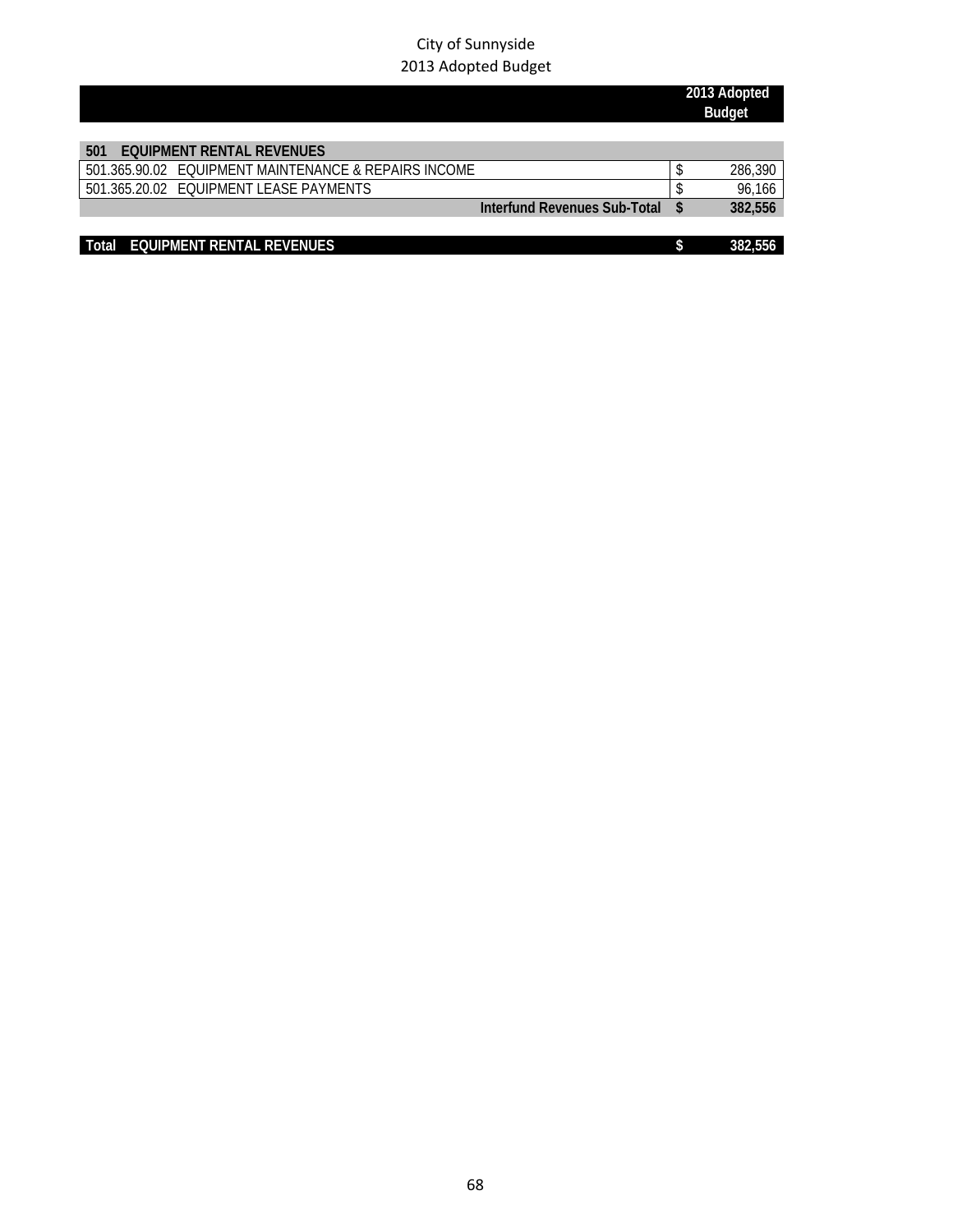|                                                       | 2013 Adopted<br><b>Budget</b> |
|-------------------------------------------------------|-------------------------------|
|                                                       |                               |
| 501 EQUIPMENT RENTAL EXPENDITURES                     |                               |
| <b>Interfund Charges</b>                              |                               |
| 501.48.548.13.11.00 ACCOUNTING SPECIALIST SALARY      | \$<br>1.701                   |
| 501.48.548.13.21.00 ACCOUNTING SPECIALIST BENEFITS    | \$<br>561                     |
| 501.48.548.16.11.00 HUMAN RESOURCES DIRECTOR SALARY   | \$<br>3,710                   |
| 501.48.548.16.21.00 HUMAN RESOURCES DIRECTOR BENEFITS | \$<br>1,336                   |
|                                                       | \$<br>4,035                   |
| 501.48.548.13.21.00 FINANCE DIRECTOR BENEFITS         | \$<br>1,453                   |
| <b>Interfund Charges Sub-Total</b>                    | \$<br>12,796                  |
|                                                       |                               |

| Administration |
|----------------|
|                |
|                |

|                                   | 501.48.548.10.31.00 OFFICE & OPERATING SUPPLIES  | 500    |
|-----------------------------------|--------------------------------------------------|--------|
|                                   | 501.48.548.10.41.41 COLLECTIVE DATA TECH SUPPORT | 1,500  |
| 501.48.548.10.42.11 POSTAGE       |                                                  | 895    |
| 501 48 548 10 42 09 TELEPHONE     |                                                  | 292    |
| 501.48.548.10.44.00 ADVERTISING   |                                                  | 200    |
| 501.48.548.10.46.00 INSURANCE     |                                                  | 20,990 |
| 501.48.548.10.49.00 MISCELLANEOUS |                                                  | 100    |
|                                   | <b>Administration Sub-Total</b>                  | 24,477 |

| <b>Maint of Facilities &amp; Equipment</b>           |               |         |
|------------------------------------------------------|---------------|---------|
| 501.48.548.65.11.00 FULL TIME EMPLOYEES              |               | 33,056  |
| 501.48.548.65.21.00 BENEFITS                         |               | 11,900  |
| 501.48.548.65.31.31 INTERNAL REPAIRS                 |               | 49,400  |
| 501.48.548.65.32.00 FUEL                             |               | 2,400   |
| 501.48.548.65.34.00 ITEMS PURCHASED FOR INVENTORY    |               | 16,600  |
| 501.48.548.65.35.00 MINOR EQUIPMENT                  |               | 1,300   |
| 501.48.548.65.46.00 INSURANCE                        |               | 29,622  |
| 501.48.548.65.48.42 EXTERNAL REPAIRS                 |               | 45,000  |
| 501.48.548.65.95.00 INTERFUND PAYMENTS               |               |         |
| <b>Public Works Service Center</b>                   | <sup>\$</sup> | 8,471   |
| Equipment Rental                                     | S             | 3,625   |
| <b>Maint of Facilities &amp; Equipment Sub-Total</b> | <b>S</b>      | 201,374 |

| <b>Operations - General</b>                 |    |         |
|---------------------------------------------|----|---------|
| 501.48.548.68.11.00 FULL TIME EMPLOYEES     |    | 22,037  |
| 501.48.548.68.21.00 BENEFITS                |    | 7,933   |
| 501.48.548.68.31.31 INTERNAL SHOP SUPPLIES  |    | 17,200  |
| <b>Operations - General Sub-Total</b>       | S  | 47,170  |
|                                             |    |         |
| 501.48.591.48.66.00 LEASES - PRINCIPAL      |    | 92,202  |
| 501.48.592.48.66.00 LEASES - INTEREST       |    | 3,964   |
| Debt/Capital Outlay Sub-Total               | -S | 96,166  |
|                                             |    |         |
| <b>Total EQUIPMENT RENTAL EXPENDITURES</b>  |    | 381,983 |
| Equipment Rental Fund Revenues-Expenditures |    | 573     |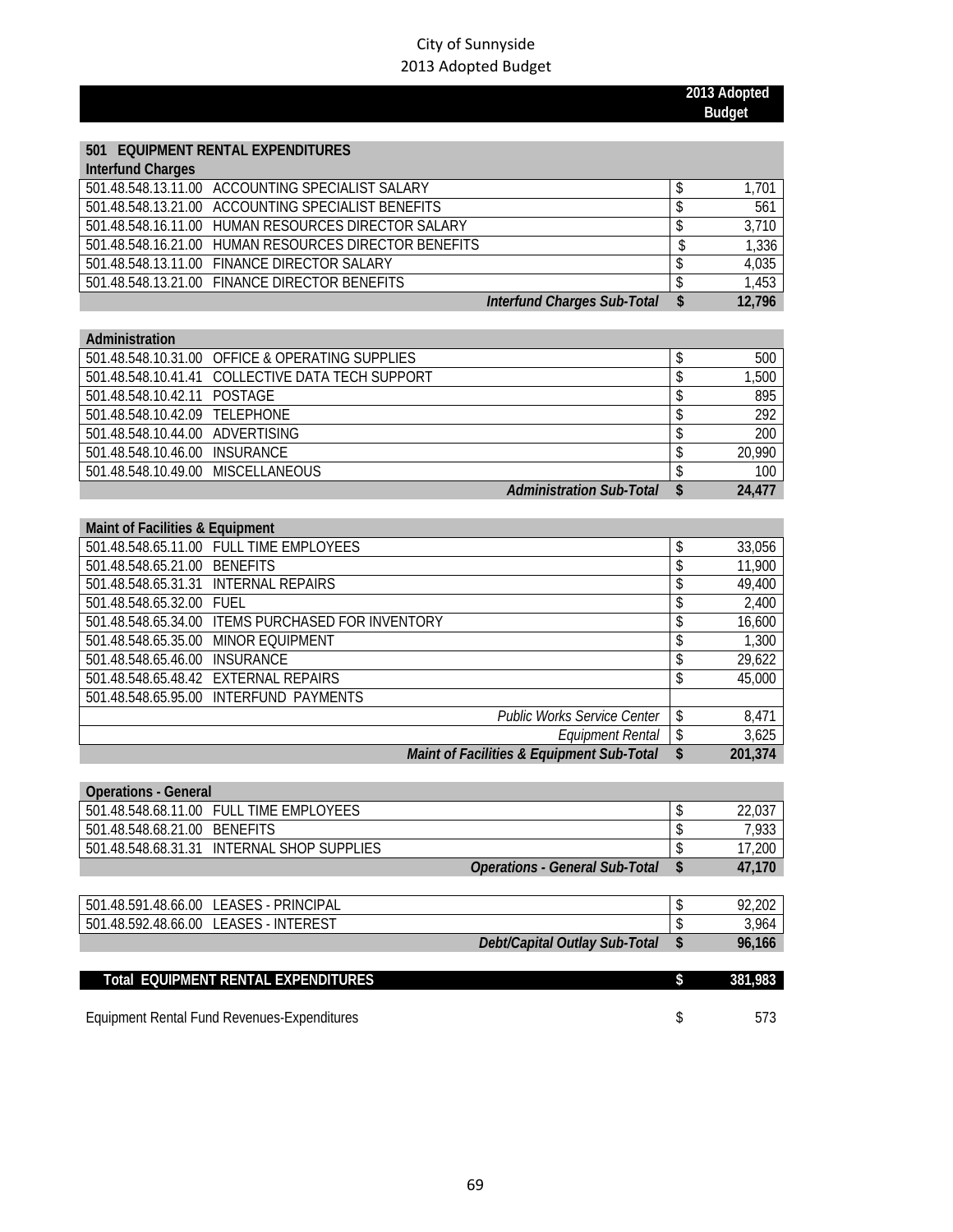|                                                                   | 2013 Adopted<br><b>Budget</b> |        |
|-------------------------------------------------------------------|-------------------------------|--------|
|                                                                   |                               |        |
| PUBLIC WORKS SERVICE CENTER REVENUES<br>503                       |                               |        |
| <b>INTERFUND RENTAL</b><br>503.365.50.00                          | \$                            | 42,355 |
| <b>Interfund Revenue Sub-Total</b>                                | $\mathbf{\hat{S}}$            | 42,355 |
|                                                                   |                               |        |
| PUBLIC WORKS SERVICE CENTER REVENUES<br>Total                     | \$                            | 42,355 |
|                                                                   |                               |        |
| 503 PUBLIC WORKS SERVICE CENTER EXPENDITURES                      |                               |        |
| 503.30.548.35.31.22<br><b>CLEANING SUPPLIES</b>                   | \$                            | 1,000  |
| <b>OPERATION &amp; MISC MAINT SUPPLIES</b><br>503.30.548.35.31.31 | \$                            | 2,000  |
| 503.30.548.35.41.00 PROFESSIONAL SERVICES                         | \$                            | 200    |
| 503.30.548.35.42.09<br><b>TELEPHONE</b>                           | \$                            | 200    |
| 503.30.548.35.46.31<br>PWSC SHARE OF INSURANCE                    | \$                            | 8,746  |
| 503.30.548.35.47.12<br><b>ELECTRICITY</b>                         | \$                            | 12,000 |
| 503.30.548.35.47.13<br>GAS                                        | \$                            | 3,100  |
| 503.30.548.35.47.14<br><b>WATER/SEWER</b>                         | \$                            | 5,000  |
| 503.30.548.35.48.20<br><b>BUILDING MAINTENANCE</b>                | \$                            | 300    |
| ELECTRICAL IMPROVEMENTS/REPAIRS<br>503.30.548.35.48.31            | \$                            | 300    |
| 503.30.548.35.48.32<br>ALARM SYSTEM IMPROVEMENTS/REPAIRS          | \$                            | 300    |
| 503.30.548.35.48.33<br><b>OVER HEAD MAINTENANCE</b>               | \$                            | 500    |
| 503.30.548.35.49.31<br><b>SVID ASSESSMENTS</b>                    | \$                            | 795    |
| 503.30.548.35.49.32<br><b>MAT/MOP SERVICE</b>                     | \$                            | 2,000  |
| <b>Total PUBLIC WORKS SERVICE CENTER EXPENDITURES</b>             | \$                            | 36,441 |

Public Works Service Center Fund Revenues-Expenditures 5,914 \$ 5,914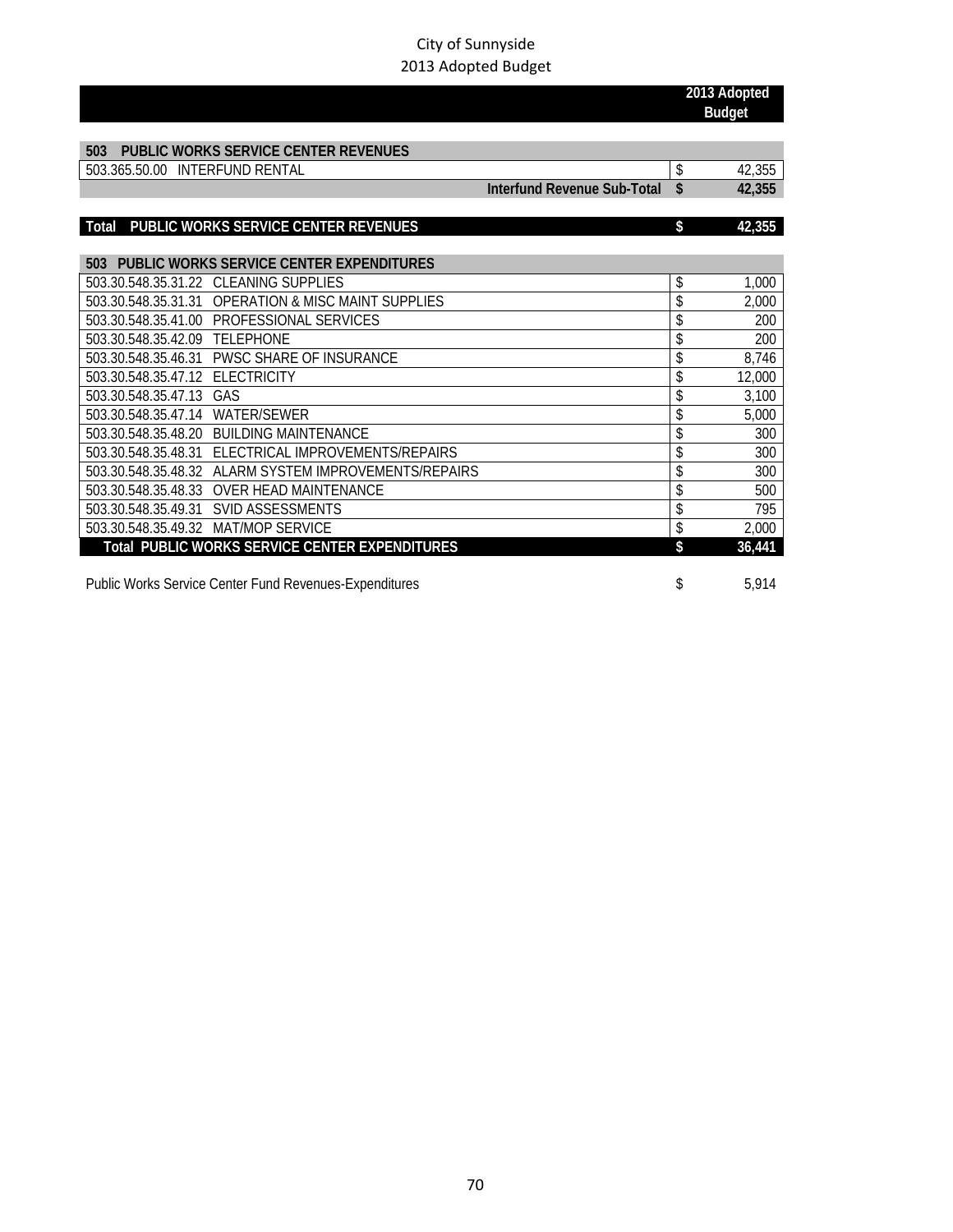|                                                         |                 | 2013 Adopted<br><b>Budget</b> |
|---------------------------------------------------------|-----------------|-------------------------------|
|                                                         |                 |                               |
| <b>INFORMATION TECHNOLOGY REVENUES</b><br>504           |                 |                               |
| 504.365.30.00 EQUIPMENT REPLACEMENT                     | \$              | 22,800                        |
| 504.365.20.00 MAINTENANCE                               | \$              | 257,513                       |
| <b>Interfund Revenues Sub-Total</b>                     | \$              | 280,313                       |
| <b>INFORMATION TECHNOLOGY REVENUES</b><br>Total         | \$              | 280,313                       |
|                                                         |                 |                               |
| <b>INFORMATION TECHNOLOGY EXPENDITURES</b><br>504       |                 |                               |
| <b>Interfund Charges</b>                                |                 |                               |
| ACCOUNTING SPECIALIST SALARY<br>504.83.518.13.11.00     | \$              | 680                           |
| 504.83.518.13.21.00<br>ACCOUNTING SPECIALIST BENEFITS   | \$              | 225                           |
| 504.83.518.13.11.00<br>FINANCE DIRECTOR SALARY          | \$              | 1,614                         |
| 504.83.518.13.21.00<br><b>FINANCE DIRECTOR BENEFITS</b> | \$              | 581                           |
| <b>Interfund Charges Sub-Total</b>                      | \$              | 3,100                         |
|                                                         |                 |                               |
| <b>Misc General Government</b>                          |                 |                               |
| 504.83.518.19.45.00 RENTALS & LEASES                    | \$              | 65,200                        |
| 504.83.518.19.45.01 BIAS ANNUAL SERVICE                 | \$              | 8,134                         |
| 504.83.518.19.45.02 BARRACUDA                           | \$              | 6,000                         |
| 504.83.518.19.48.00 REPAIRS & MAINTENANCE               | \$              | 50,000                        |
| Sub-Total                                               | \$              | 129,334                       |
|                                                         |                 |                               |
| Administration                                          |                 |                               |
| 504.83.518.81.31.00 OFFICE & OPERATING SUPPLIES         | \$              | 500                           |
| <b>POSTAGE</b><br>504.83.518.81.42.11                   | \$              | 360                           |
| 504.83.518.81.41.00 PROFESSIONAL SERVICES               | \$              | 115,500                       |
| 504.83.518.81.42.09 TELEPHONE                           | $\overline{\$}$ | 400                           |
| 504.83.518.81.32.00 FUEL                                | \$              | 576                           |
| 504.83.518.81.95.00<br><b>INTERFUND PAYMENTS</b>        |                 |                               |
| Information Technology Equipment Replacement            | \$              | 400                           |
| Information Technology M&O                              | \$              | 4,561                         |
| <b>Equipment Rental</b>                                 | $\overline{\$}$ | 870                           |
| Sub-Total                                               | \$              | 123,167                       |
| <b>Total INFORMATION TECHNOLOGY EXPENDITURES</b>        | \$              | 255,601                       |
|                                                         |                 |                               |
| Information Technology Fund Revenues-Expenditures       | \$              | 24,712                        |
|                                                         |                 |                               |
| <b>Total Revenues</b>                                   | \$              | 22,641,425                    |
| <b>Total Expenditures</b>                               | \$              | 21,841,929                    |

**Difference \$ 799,496**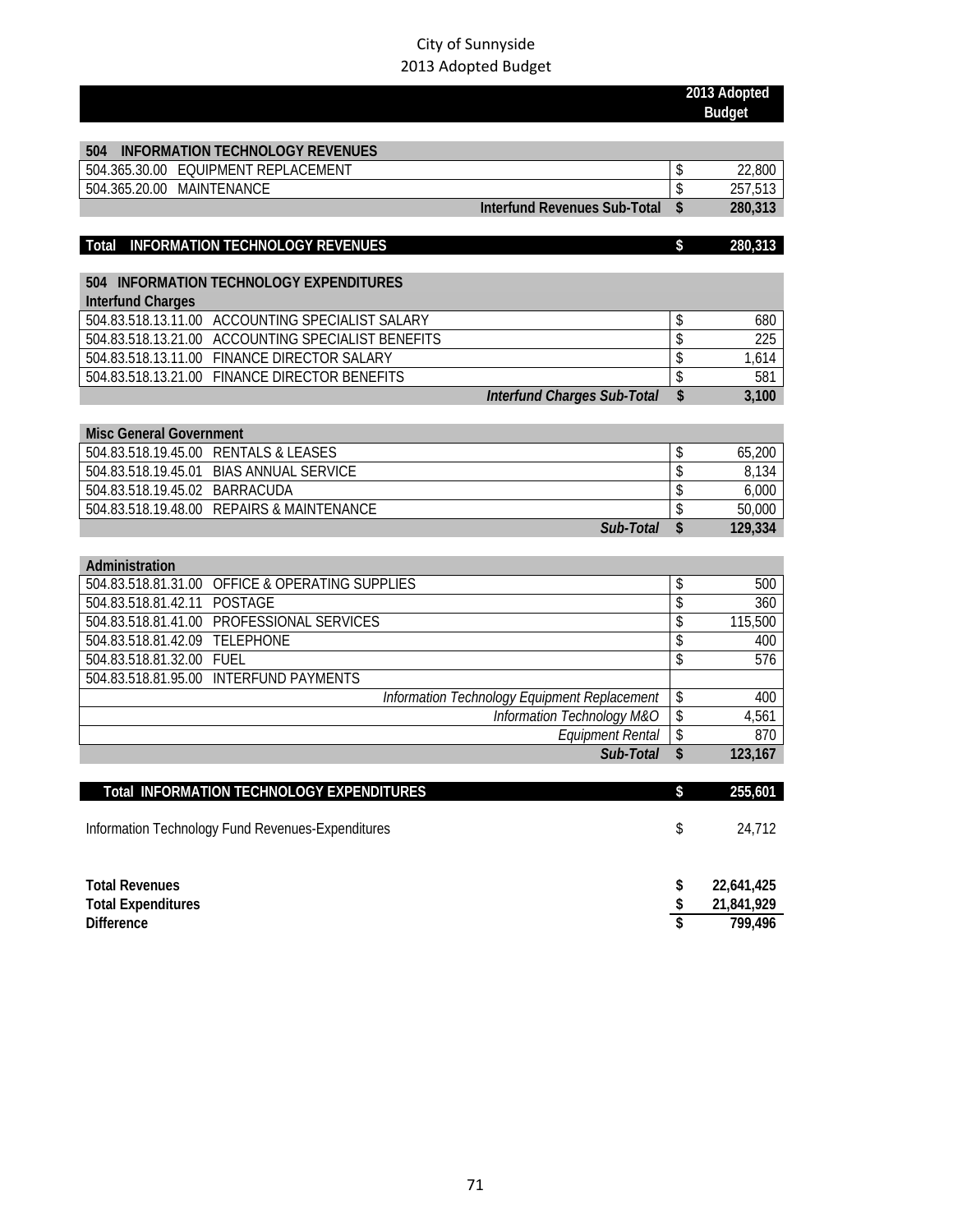|                              |                     |                           | Total           |    | <b>Total</b> |                                |               | Allocated                                    | Allocated                        |
|------------------------------|---------------------|---------------------------|-----------------|----|--------------|--------------------------------|---------------|----------------------------------------------|----------------------------------|
| <b>Position Title</b>        | <b>Total Salary</b> |                           | <b>Benefits</b> |    | Payroll      | Code                           | $\%$          | Payroll                                      | <b>Benefits</b>                  |
|                              |                     |                           |                 |    |              |                                |               |                                              |                                  |
| <b>ACCOUNTING ASSISTANT</b>  | \$<br>42,846        | \$                        | 14,139          | \$ | 56,985       |                                |               |                                              |                                  |
|                              |                     |                           |                 |    |              | 410.34.534.13                  | 25.0%         | \$10,712                                     | 3,535<br>\$                      |
|                              |                     |                           |                 |    |              | 420.35.535.13                  | 25.0%         | \$10,712                                     | \$<br>3,535                      |
|                              |                     |                           |                 |    |              | 450.38.538.13                  | 25.0%         | $\overline{$}10,712$                         | \$<br>3,535                      |
|                              |                     |                           |                 |    |              | 430.37.537.13                  | 12.0%         | $\overline{\mathcal{S}}$<br>5,142            | \$<br>1,697                      |
|                              |                     |                           |                 |    |              | 440.26.526.13                  | 12.0%         | $\overline{5,142}$<br>$\sqrt[6]{}$           | \$<br>1,697                      |
|                              |                     |                           |                 |    |              | 001.14.514.10                  | 1.0%          | $\sqrt{2}$<br>428                            | \$<br>$\overline{141}$           |
| <b>ACCOUNT CLERK/</b>        |                     |                           |                 |    |              |                                |               |                                              |                                  |
| AMBULANCE                    | \$<br>50,802        | \$                        | 16,765          | \$ | 67,566       |                                |               |                                              |                                  |
|                              |                     |                           |                 |    |              | 001.22.522.10                  | 25.0%         | $\overline{\$}$ 12,700                       | \$<br>4,191                      |
| ASST. COURT                  |                     |                           |                 |    |              | 440.26.526.10                  | 75.0%         | \$38,101                                     | $\sqrt{12,573}$                  |
| ADMINISTRATOR                |                     |                           |                 |    |              |                                |               |                                              |                                  |
| <b>COURT CLERK</b>           | \$<br>49,625        | \$                        | 16,376          | \$ | 66,002       | 001.12.512.50                  | 100.0%        | \$49,625                                     | \$16,376                         |
| <b>COURT CLERK</b>           | \$<br>41,451        | \$                        | 13,679          | \$ | 55,130       | 001.12.512.50<br>001.12.512.50 | 100.0%        | \$41,451                                     | \$13,679                         |
|                              | \$<br>41,451        | \$                        | 13,679          | \$ | 55,130       |                                | 100.0%        | \$41,451                                     | \$13,679                         |
| <b>ACCOUNTING SPECIALIST</b> | \$<br>34,019        | \$                        | 11,226          | \$ | 45,245       | 001.14.514.10                  |               |                                              |                                  |
| 9 months                     |                     |                           |                 |    |              | 101.40.543.13                  | 53.5%<br>5.0% | \$18,200<br>$\sqrt[6]{\frac{1}{2}}$<br>1,701 | \$<br>6,006<br>\$<br>561         |
|                              |                     |                           |                 |    |              | 410.34.534.13                  | 10.5%         | $\sqrt[6]{}$<br>3,572                        | \$<br>1,179                      |
|                              |                     |                           |                 |    |              | 420.35.535.13                  | 11.5%         | $\overline{\mathcal{S}}$<br>3,912            | $\overline{\mathsf{S}}$<br>1,291 |
|                              |                     |                           |                 |    |              | 430.37.537.13                  | 5.0%          | $\sqrt[6]{}$<br>1,701                        | \$<br>561                        |
|                              |                     |                           |                 |    |              | 440.26.526.13                  | 6.5%          | \$<br>2,211                                  | \$<br>730                        |
|                              |                     |                           |                 |    |              | 450.38.538.13                  | 1.0%          | \$<br>340                                    | \$<br>112                        |
|                              |                     |                           |                 |    |              | 501.48.548.13                  | 5.0%          | $\sqrt{2}$<br>1,701                          | \$<br>561                        |
|                              |                     |                           |                 |    |              | 504.18.518.13                  | 2.0%          | \$<br>680                                    | $\overline{225}$<br>\$           |
| <b>ACCOUNTING ASSISTANT</b>  | \$<br>38,540        | \$                        | 12,718          | \$ | 51,258       |                                |               |                                              |                                  |
|                              |                     |                           |                 |    |              | 001.14.514.10                  | 65.0%         | \$25,051                                     | 8,267<br>\$                      |
|                              |                     |                           |                 |    |              | 410.34.534.13                  | 12.3%         | \$<br>4,721                                  | \$<br>1,558                      |
|                              |                     |                           |                 |    |              | 420.35.535.13                  | 12.3%         | $\sqrt{2}$<br>4,721                          | \$<br>1,558                      |
|                              |                     |                           |                 |    |              | 101.40.543.13                  | 3.5%          | $\sqrt[6]{}$<br>1,349                        | \$<br>445                        |
|                              |                     |                           |                 |    |              | 430.37.537.13                  | 7.0%          | \$<br>2,698                                  | 890<br>\$                        |
| <b>CUSTODIAN</b>             | \$<br>45,706        | \$                        | 15,083          | \$ | 60,789       | 006.70.518.20                  | 26.3%         | 11,998<br>\$                                 | 3,959<br>\$                      |
|                              |                     |                           |                 |    |              | 001.17.517.20                  | 20.0%         | 9,141<br>\$                                  | \$<br>3,017                      |
|                              |                     |                           |                 |    |              | 410.34.534.40                  | 12.3% \$      | 5,599                                        | 1,848<br>\$                      |
|                              |                     |                           |                 |    |              | 420.35.535.40                  | 12.3%         | $\sqrt{3}$<br>5,599                          | \$<br>1,848                      |
|                              |                     |                           |                 |    |              | 101.40.543.40                  | $3.5\%$ \$    | 1,600                                        | \$<br>528                        |
|                              |                     |                           |                 |    |              | 430.37.537.40                  | $7.0\%$ \$    | 3,199                                        | \$<br>1,056                      |
|                              |                     |                           |                 |    |              | 001.12.512.10                  | 12.5% \$      | $\overline{5}$ , 713                         | \$<br>1,885                      |
|                              |                     |                           |                 |    |              | 001.21.521.02                  | $6.3\%$ \$    | 2,857                                        | \$<br>943                        |
| <b>HOSPITAL SECURITY</b>     | \$<br>38,548        | \$                        | 13,877          | \$ | 52,425       | 001.21.521.96                  | 100.0%        | \$38,548                                     | \$13,877                         |
| <b>POLICE RECORDS CLERK</b>  | \$<br>39,742        | \$                        | 14,307          | \$ | 54,049       | 001.21.521.93                  | 100.0%        | \$39,742                                     | \$14,307                         |
| <b>HOSPITAL SECURITY</b>     | \$<br>38,548        | $\boldsymbol{\mathsf{S}}$ | 13,877          | \$ | 52,425       | 001.21.521.96                  |               | 100.0% \$ 38,548                             | \$13,877                         |
| <b>HOSPITAL SECURITY</b>     | \$<br>38,548        | \$                        | 13,877          | \$ | 52,425       | 001.21.521.96                  |               | 100.0% \$ 38,548                             | \$13,877                         |
| <b>POLICE RECEPTIONIST</b>   | \$<br>43,891        | \$                        | 15,801          | \$ | 59,692       | 001.21.521.10                  | 100.0%        | \$43,891                                     | \$15,801                         |
| <b>HOSPITAL SECURITY</b>     |                     |                           |                 |    |              |                                |               |                                              |                                  |
| <b>OFFICER</b>               | \$<br>38,548        | \$                        | 13,877          | \$ | 52,425       | 001.21.521.96                  |               | 100.0% \$38,548                              | \$13,877                         |
| PATROL OFFICER               | \$<br>56,105        | \$                        | 20,198          | S  | 76,303       | 001.21.521.22                  |               | 100.0% \$ 56,105                             | \$20,198                         |
| PATROL OFFICER               | \$<br>56,609        | $\overline{\mathcal{S}}$  | 20,379          | \$ | 76,988       | 140.21.521.22                  |               | 100.0% \$ 56,609                             | \$20,379                         |
| PATROL OFFICER               | \$<br>61,677        | \$                        | 22,204          | \$ | 83,880       | 001.21.521.22                  |               | 100.0% \$ 61,677                             | \$22,204                         |
| PATROL OFFICER               | \$<br>61,677        | \$                        | 22,204          | \$ | 83,880       | 001.21.521.22                  |               | 100.0% \$ 61,677                             | \$22,204                         |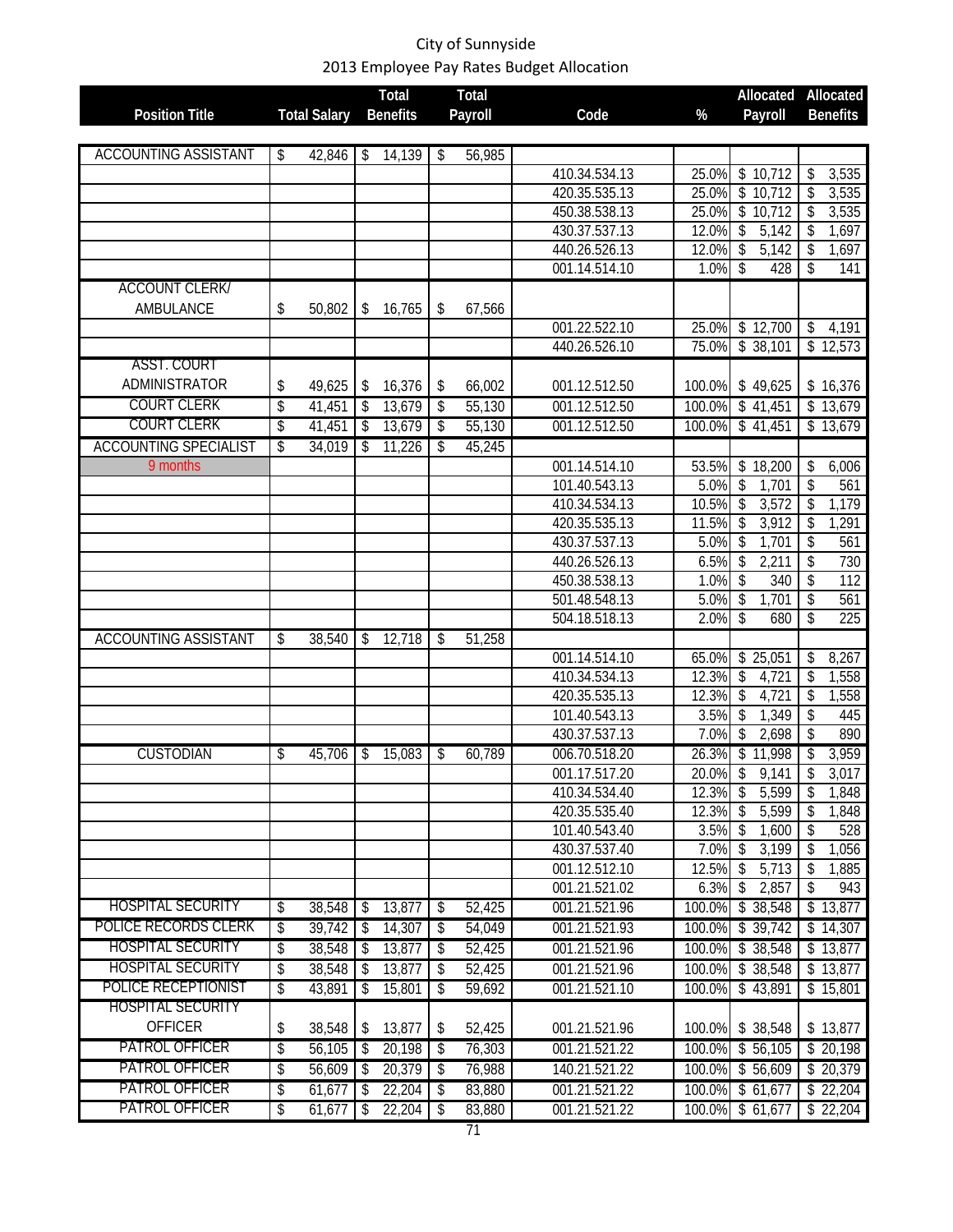| <b>Total Salary</b><br>$\%$<br><b>Position Title</b><br><b>Benefits</b><br>Payroll<br>Code<br>Payroll<br><b>Benefits</b><br>PATROL OFFICER<br>91,152<br>001.21.521.22<br>\$<br>67,023<br>$\boldsymbol{\mathsf{s}}$<br>24,128<br>\$<br>100.0% \$ 67,023<br>\$24,128<br>PATROL OFFICER<br>60,893<br>21,921<br>82,814<br>001.21.521.22<br>\$<br>\$<br>\$<br>100.0%<br>\$60,893<br>\$21,921<br><b>DETECTIVE</b><br>72,308<br>26,031<br>98,339<br>001.21.521.21<br>100.0% \$72,308<br>\$26,031<br>\$<br>\$<br>\$<br>PATROL OFFICER<br>24,595<br>001.21.521.31<br>\$24,595<br>68,319<br>\$<br>92,914<br>100.0%<br>\$68,319<br>\$<br>\$<br>PATROL OFFICER<br>22,874<br>63,539<br>001.21.521.22<br>100.0% \$ 63,539<br>\$22,874<br>\$<br>\$<br>\$<br>86,413<br>PATROL OFFICER<br>\$25,644<br>\$<br>71,234<br>25,644<br>96,878<br>001.21.521.22<br>100.0% \$71,234<br>\$<br>S<br>PATROL OFFICER<br>59,913<br>21,569<br>81,481<br>140.21.521.22<br>\$59,913<br>\$21,569<br>\$<br>\$<br>\$<br>100.0%<br><b>DETECTIVE</b><br>25,681<br>97,017<br>001.21.521.21<br>\$25,681<br>71,336<br>\$<br>100.0%<br>\$71,336<br>\$<br>\$<br>SRO<br>001.21.521.94<br>\$25,178<br>69,938<br>25,178<br>95,116<br>100.0%<br>\$69,938<br>\$<br>\$<br>\$<br>PATROL OFFICER<br>57,422<br>20,672<br>78,094<br>140.21.521.22<br>100.0% \$ 57,422<br>\$20,672<br>\$<br>\$<br>\$<br>PATROL OFFICER<br>\$<br>22,278<br>001.21.521.22<br>$\sqrt{22,278}$<br>61,883<br>\$<br>\$<br>84,160<br>100.0%<br>\$61,883<br>SRO<br>69,938<br>95,116<br>001.21.521.94<br>\$25,178<br>\$<br>25,178<br>100.0%<br>\$69,938<br>\$<br>S<br>HUD<br>24,478<br>92,473<br>001.21.521.95<br>\$<br>67,995<br>\$<br>\$<br>100.0%<br>\$67,995<br>\$24,478<br>PATROL OFFICER<br>001.21.521.22<br>68,967<br>24,828<br>93,795<br>100.0% \$68,967<br>\$24,828<br>\$<br>\$<br>\$<br>PATROL OFFICER<br>23,605<br>89,173<br>001.21.521.22<br>\$23,605<br>65,568<br>100.0%<br>\$65,568<br>\$<br>\$<br>\$<br><b>LEAD TASK FORCE</b><br>68,745<br>24,748<br>93,493<br>001.21.521.21<br>\$24,748<br>\$<br>\$<br>\$<br>100.0%<br>\$68,745<br>PATROL OFFICER<br>001.21.521.22<br>\$<br>67,023<br>24,128<br>91,152<br>100.0% \$ 67,023<br>\$24,128<br>\$<br>\$<br>PATROL OFFICER<br>73,790<br>\$<br>54,258<br>19,533<br>001.21.521.22<br>100.0%<br>\$54,258<br>\$19,533<br>\$<br>\$<br>POLICE CHIEF<br>001.21.521.10<br>$\overline{$}32,072$<br>89,089<br>32,072<br>121,160<br>100.0%<br>\$89,089<br>\$<br>\$<br>\$<br>11 months<br><b>DEPUTY POLICE CHIEF</b><br>001.21.521.10<br>33,936<br>128,203<br>100.0%<br>\$94,267<br>\$33,936<br>94,267<br>\$<br>\$<br>\$<br>3 months - 5% increase<br>1/2 ADMIN ASST/ 1/2 CRIME<br>001.21.521.10<br>ANALYST<br>\$<br>\$42,010<br>\$<br>42,010<br>\$<br>15,124<br>57,133<br>100.0%<br>\$15,124<br>POLICE SERGEANT<br>29,555<br>001.21.521.22<br>100.0% \$82,097<br>\$29,555<br>\$<br>82,097<br>\$<br>111,652<br>\$<br>POLICE SERGEANT<br>90,333<br>32,520<br>122,853<br>001.21.521.21<br>\$90,333<br>\$32,520<br>\$<br>\$<br>\$<br>100.0%<br>POLICE SERGEANT<br>32,250<br>121,833<br>001.21.521.22<br>\$32,250<br>89,583<br>100.0% \$89,583<br>\$<br>\$<br>\$<br>POLICE SERGEANT<br>001.21.521.22<br>\$32,250<br>89,583<br>32,250<br>121,833<br>100.0%<br>\$89,583<br>\$<br>\$<br>\$<br>POLICE SERGEANT<br>87,930<br>31,655<br>119,584<br>001.21.521.22<br>100.0% \$87,930<br>\$31,655<br>\$<br>\$<br>\$<br>POLICE SERGEANT<br>001.21.521.22<br>\$85,450<br>\$30,762<br>\$<br>85,450<br>30,762<br>\$<br>116,212<br>100.0%<br>\$<br><b>CORRECTIONS OFFICER</b><br>65,759<br>005.23.523.60<br>43,517<br>15,666<br>\$<br>48,352<br>17,407<br>\$<br>90.0%<br>\$<br>\$<br>\$<br>10.0% \$<br>4,835<br>\$<br>001.28.528.80<br>1,741<br><b>CORRECTIONS OFFICER</b><br>47,188<br>16,988<br>64,176<br>005.23.523.60<br>90.0%<br>\$42,469<br>\$15,289<br>\$<br>\$<br>\$<br>10.0%<br>001.28.528.80<br>\$<br>4,719<br>1,699<br>\$<br><b>CORRECTIONS OFFICER</b><br>46,740<br>16,826<br>\$<br>63,566<br>005.23.523.60<br>$90.0\%$ \$ 42,066<br>\$15,143<br>\$<br>\$<br>001.28.528.80<br>10.0% \$<br>4,674<br>\$<br>1,683<br><b>CORRECTIONS OFFICER</b><br>68,778<br>005.23.523.60<br>90.0% \$45,515<br>50,572<br>18,206<br>16,385<br>\$<br>\$<br>\$<br>\$<br>001.28.528.80<br>10.0%<br>\$<br>5,057<br>\$<br>1,821<br>SR CORRECTIONS OFFICER<br>\$<br>53,022<br>\$<br>19,088<br>\$<br>72,109<br>005.23.523.60<br>90.0% \$47,719<br>\$17,179<br>001.28.528.80<br>\$<br>\$<br>10.0%<br>5,302<br>1,909<br>SR CORRECTIONS OFFICER<br>\$<br>1,872<br>52,014<br>18,725<br>\$<br>70,739<br>005.23.523.60<br>10.0%<br>5,201<br>\$<br>\$<br>\$<br>001.28.528.80<br>90.0%<br>\$46,812<br>\$<br>16,852<br><b>JAIL ADMINISTRATOR</b><br>32,070<br>89,083<br>121,152<br>005.23.523.60<br>75.0%<br>\$66,812<br>\$24,052<br>\$<br>\$<br>\$<br>001.28.528.80<br>25.0%<br>\$22,271<br>8,017<br>\$<br><b>DISPATCHER</b><br>18,206<br>68,778<br>005.23.523.60<br>\$<br>50,572<br>$\overline{\mathcal{S}}$<br>10.0%<br>$\boldsymbol{\mathsf{s}}$<br>5,057<br>1,821<br>\$<br>\$<br>45,515<br>001.28.528.80<br>\$<br>$\overline{16,385}$<br>90.0% |  |  | Total | Total |  | Allocated Allocated |
|----------------------------------------------------------------------------------------------------------------------------------------------------------------------------------------------------------------------------------------------------------------------------------------------------------------------------------------------------------------------------------------------------------------------------------------------------------------------------------------------------------------------------------------------------------------------------------------------------------------------------------------------------------------------------------------------------------------------------------------------------------------------------------------------------------------------------------------------------------------------------------------------------------------------------------------------------------------------------------------------------------------------------------------------------------------------------------------------------------------------------------------------------------------------------------------------------------------------------------------------------------------------------------------------------------------------------------------------------------------------------------------------------------------------------------------------------------------------------------------------------------------------------------------------------------------------------------------------------------------------------------------------------------------------------------------------------------------------------------------------------------------------------------------------------------------------------------------------------------------------------------------------------------------------------------------------------------------------------------------------------------------------------------------------------------------------------------------------------------------------------------------------------------------------------------------------------------------------------------------------------------------------------------------------------------------------------------------------------------------------------------------------------------------------------------------------------------------------------------------------------------------------------------------------------------------------------------------------------------------------------------------------------------------------------------------------------------------------------------------------------------------------------------------------------------------------------------------------------------------------------------------------------------------------------------------------------------------------------------------------------------------------------------------------------------------------------------------------------------------------------------------------------------------------------------------------------------------------------------------------------------------------------------------------------------------------------------------------------------------------------------------------------------------------------------------------------------------------------------------------------------------------------------------------------------------------------------------------------------------------------------------------------------------------------------------------------------------------------------------------------------------------------------------------------------------------------------------------------------------------------------------------------------------------------------------------------------------------------------------------------------------------------------------------------------------------------------------------------------------------------------------------------------------------------------------------------------------------------------------------------------------------------------------------------------------------------------------------------------------------------------------------------------------------------------------------------------------------------------------------------------------------------------------------------------------------------------------------------------------------------------------------------------------------------------------------------------------------------------------------------------------------------------------------------------------------------------------------------------------------------------------------------------------------------------------------------------------------------------------------------------------------------------------------------------------------------|--|--|-------|-------|--|---------------------|
|                                                                                                                                                                                                                                                                                                                                                                                                                                                                                                                                                                                                                                                                                                                                                                                                                                                                                                                                                                                                                                                                                                                                                                                                                                                                                                                                                                                                                                                                                                                                                                                                                                                                                                                                                                                                                                                                                                                                                                                                                                                                                                                                                                                                                                                                                                                                                                                                                                                                                                                                                                                                                                                                                                                                                                                                                                                                                                                                                                                                                                                                                                                                                                                                                                                                                                                                                                                                                                                                                                                                                                                                                                                                                                                                                                                                                                                                                                                                                                                                                                                                                                                                                                                                                                                                                                                                                                                                                                                                                                                                                                                                                                                                                                                                                                                                                                                                                                                                                                                                                                                                            |  |  |       |       |  |                     |
|                                                                                                                                                                                                                                                                                                                                                                                                                                                                                                                                                                                                                                                                                                                                                                                                                                                                                                                                                                                                                                                                                                                                                                                                                                                                                                                                                                                                                                                                                                                                                                                                                                                                                                                                                                                                                                                                                                                                                                                                                                                                                                                                                                                                                                                                                                                                                                                                                                                                                                                                                                                                                                                                                                                                                                                                                                                                                                                                                                                                                                                                                                                                                                                                                                                                                                                                                                                                                                                                                                                                                                                                                                                                                                                                                                                                                                                                                                                                                                                                                                                                                                                                                                                                                                                                                                                                                                                                                                                                                                                                                                                                                                                                                                                                                                                                                                                                                                                                                                                                                                                                            |  |  |       |       |  |                     |
|                                                                                                                                                                                                                                                                                                                                                                                                                                                                                                                                                                                                                                                                                                                                                                                                                                                                                                                                                                                                                                                                                                                                                                                                                                                                                                                                                                                                                                                                                                                                                                                                                                                                                                                                                                                                                                                                                                                                                                                                                                                                                                                                                                                                                                                                                                                                                                                                                                                                                                                                                                                                                                                                                                                                                                                                                                                                                                                                                                                                                                                                                                                                                                                                                                                                                                                                                                                                                                                                                                                                                                                                                                                                                                                                                                                                                                                                                                                                                                                                                                                                                                                                                                                                                                                                                                                                                                                                                                                                                                                                                                                                                                                                                                                                                                                                                                                                                                                                                                                                                                                                            |  |  |       |       |  |                     |
|                                                                                                                                                                                                                                                                                                                                                                                                                                                                                                                                                                                                                                                                                                                                                                                                                                                                                                                                                                                                                                                                                                                                                                                                                                                                                                                                                                                                                                                                                                                                                                                                                                                                                                                                                                                                                                                                                                                                                                                                                                                                                                                                                                                                                                                                                                                                                                                                                                                                                                                                                                                                                                                                                                                                                                                                                                                                                                                                                                                                                                                                                                                                                                                                                                                                                                                                                                                                                                                                                                                                                                                                                                                                                                                                                                                                                                                                                                                                                                                                                                                                                                                                                                                                                                                                                                                                                                                                                                                                                                                                                                                                                                                                                                                                                                                                                                                                                                                                                                                                                                                                            |  |  |       |       |  |                     |
|                                                                                                                                                                                                                                                                                                                                                                                                                                                                                                                                                                                                                                                                                                                                                                                                                                                                                                                                                                                                                                                                                                                                                                                                                                                                                                                                                                                                                                                                                                                                                                                                                                                                                                                                                                                                                                                                                                                                                                                                                                                                                                                                                                                                                                                                                                                                                                                                                                                                                                                                                                                                                                                                                                                                                                                                                                                                                                                                                                                                                                                                                                                                                                                                                                                                                                                                                                                                                                                                                                                                                                                                                                                                                                                                                                                                                                                                                                                                                                                                                                                                                                                                                                                                                                                                                                                                                                                                                                                                                                                                                                                                                                                                                                                                                                                                                                                                                                                                                                                                                                                                            |  |  |       |       |  |                     |
|                                                                                                                                                                                                                                                                                                                                                                                                                                                                                                                                                                                                                                                                                                                                                                                                                                                                                                                                                                                                                                                                                                                                                                                                                                                                                                                                                                                                                                                                                                                                                                                                                                                                                                                                                                                                                                                                                                                                                                                                                                                                                                                                                                                                                                                                                                                                                                                                                                                                                                                                                                                                                                                                                                                                                                                                                                                                                                                                                                                                                                                                                                                                                                                                                                                                                                                                                                                                                                                                                                                                                                                                                                                                                                                                                                                                                                                                                                                                                                                                                                                                                                                                                                                                                                                                                                                                                                                                                                                                                                                                                                                                                                                                                                                                                                                                                                                                                                                                                                                                                                                                            |  |  |       |       |  |                     |
|                                                                                                                                                                                                                                                                                                                                                                                                                                                                                                                                                                                                                                                                                                                                                                                                                                                                                                                                                                                                                                                                                                                                                                                                                                                                                                                                                                                                                                                                                                                                                                                                                                                                                                                                                                                                                                                                                                                                                                                                                                                                                                                                                                                                                                                                                                                                                                                                                                                                                                                                                                                                                                                                                                                                                                                                                                                                                                                                                                                                                                                                                                                                                                                                                                                                                                                                                                                                                                                                                                                                                                                                                                                                                                                                                                                                                                                                                                                                                                                                                                                                                                                                                                                                                                                                                                                                                                                                                                                                                                                                                                                                                                                                                                                                                                                                                                                                                                                                                                                                                                                                            |  |  |       |       |  |                     |
|                                                                                                                                                                                                                                                                                                                                                                                                                                                                                                                                                                                                                                                                                                                                                                                                                                                                                                                                                                                                                                                                                                                                                                                                                                                                                                                                                                                                                                                                                                                                                                                                                                                                                                                                                                                                                                                                                                                                                                                                                                                                                                                                                                                                                                                                                                                                                                                                                                                                                                                                                                                                                                                                                                                                                                                                                                                                                                                                                                                                                                                                                                                                                                                                                                                                                                                                                                                                                                                                                                                                                                                                                                                                                                                                                                                                                                                                                                                                                                                                                                                                                                                                                                                                                                                                                                                                                                                                                                                                                                                                                                                                                                                                                                                                                                                                                                                                                                                                                                                                                                                                            |  |  |       |       |  |                     |
|                                                                                                                                                                                                                                                                                                                                                                                                                                                                                                                                                                                                                                                                                                                                                                                                                                                                                                                                                                                                                                                                                                                                                                                                                                                                                                                                                                                                                                                                                                                                                                                                                                                                                                                                                                                                                                                                                                                                                                                                                                                                                                                                                                                                                                                                                                                                                                                                                                                                                                                                                                                                                                                                                                                                                                                                                                                                                                                                                                                                                                                                                                                                                                                                                                                                                                                                                                                                                                                                                                                                                                                                                                                                                                                                                                                                                                                                                                                                                                                                                                                                                                                                                                                                                                                                                                                                                                                                                                                                                                                                                                                                                                                                                                                                                                                                                                                                                                                                                                                                                                                                            |  |  |       |       |  |                     |
|                                                                                                                                                                                                                                                                                                                                                                                                                                                                                                                                                                                                                                                                                                                                                                                                                                                                                                                                                                                                                                                                                                                                                                                                                                                                                                                                                                                                                                                                                                                                                                                                                                                                                                                                                                                                                                                                                                                                                                                                                                                                                                                                                                                                                                                                                                                                                                                                                                                                                                                                                                                                                                                                                                                                                                                                                                                                                                                                                                                                                                                                                                                                                                                                                                                                                                                                                                                                                                                                                                                                                                                                                                                                                                                                                                                                                                                                                                                                                                                                                                                                                                                                                                                                                                                                                                                                                                                                                                                                                                                                                                                                                                                                                                                                                                                                                                                                                                                                                                                                                                                                            |  |  |       |       |  |                     |
|                                                                                                                                                                                                                                                                                                                                                                                                                                                                                                                                                                                                                                                                                                                                                                                                                                                                                                                                                                                                                                                                                                                                                                                                                                                                                                                                                                                                                                                                                                                                                                                                                                                                                                                                                                                                                                                                                                                                                                                                                                                                                                                                                                                                                                                                                                                                                                                                                                                                                                                                                                                                                                                                                                                                                                                                                                                                                                                                                                                                                                                                                                                                                                                                                                                                                                                                                                                                                                                                                                                                                                                                                                                                                                                                                                                                                                                                                                                                                                                                                                                                                                                                                                                                                                                                                                                                                                                                                                                                                                                                                                                                                                                                                                                                                                                                                                                                                                                                                                                                                                                                            |  |  |       |       |  |                     |
|                                                                                                                                                                                                                                                                                                                                                                                                                                                                                                                                                                                                                                                                                                                                                                                                                                                                                                                                                                                                                                                                                                                                                                                                                                                                                                                                                                                                                                                                                                                                                                                                                                                                                                                                                                                                                                                                                                                                                                                                                                                                                                                                                                                                                                                                                                                                                                                                                                                                                                                                                                                                                                                                                                                                                                                                                                                                                                                                                                                                                                                                                                                                                                                                                                                                                                                                                                                                                                                                                                                                                                                                                                                                                                                                                                                                                                                                                                                                                                                                                                                                                                                                                                                                                                                                                                                                                                                                                                                                                                                                                                                                                                                                                                                                                                                                                                                                                                                                                                                                                                                                            |  |  |       |       |  |                     |
|                                                                                                                                                                                                                                                                                                                                                                                                                                                                                                                                                                                                                                                                                                                                                                                                                                                                                                                                                                                                                                                                                                                                                                                                                                                                                                                                                                                                                                                                                                                                                                                                                                                                                                                                                                                                                                                                                                                                                                                                                                                                                                                                                                                                                                                                                                                                                                                                                                                                                                                                                                                                                                                                                                                                                                                                                                                                                                                                                                                                                                                                                                                                                                                                                                                                                                                                                                                                                                                                                                                                                                                                                                                                                                                                                                                                                                                                                                                                                                                                                                                                                                                                                                                                                                                                                                                                                                                                                                                                                                                                                                                                                                                                                                                                                                                                                                                                                                                                                                                                                                                                            |  |  |       |       |  |                     |
|                                                                                                                                                                                                                                                                                                                                                                                                                                                                                                                                                                                                                                                                                                                                                                                                                                                                                                                                                                                                                                                                                                                                                                                                                                                                                                                                                                                                                                                                                                                                                                                                                                                                                                                                                                                                                                                                                                                                                                                                                                                                                                                                                                                                                                                                                                                                                                                                                                                                                                                                                                                                                                                                                                                                                                                                                                                                                                                                                                                                                                                                                                                                                                                                                                                                                                                                                                                                                                                                                                                                                                                                                                                                                                                                                                                                                                                                                                                                                                                                                                                                                                                                                                                                                                                                                                                                                                                                                                                                                                                                                                                                                                                                                                                                                                                                                                                                                                                                                                                                                                                                            |  |  |       |       |  |                     |
|                                                                                                                                                                                                                                                                                                                                                                                                                                                                                                                                                                                                                                                                                                                                                                                                                                                                                                                                                                                                                                                                                                                                                                                                                                                                                                                                                                                                                                                                                                                                                                                                                                                                                                                                                                                                                                                                                                                                                                                                                                                                                                                                                                                                                                                                                                                                                                                                                                                                                                                                                                                                                                                                                                                                                                                                                                                                                                                                                                                                                                                                                                                                                                                                                                                                                                                                                                                                                                                                                                                                                                                                                                                                                                                                                                                                                                                                                                                                                                                                                                                                                                                                                                                                                                                                                                                                                                                                                                                                                                                                                                                                                                                                                                                                                                                                                                                                                                                                                                                                                                                                            |  |  |       |       |  |                     |
|                                                                                                                                                                                                                                                                                                                                                                                                                                                                                                                                                                                                                                                                                                                                                                                                                                                                                                                                                                                                                                                                                                                                                                                                                                                                                                                                                                                                                                                                                                                                                                                                                                                                                                                                                                                                                                                                                                                                                                                                                                                                                                                                                                                                                                                                                                                                                                                                                                                                                                                                                                                                                                                                                                                                                                                                                                                                                                                                                                                                                                                                                                                                                                                                                                                                                                                                                                                                                                                                                                                                                                                                                                                                                                                                                                                                                                                                                                                                                                                                                                                                                                                                                                                                                                                                                                                                                                                                                                                                                                                                                                                                                                                                                                                                                                                                                                                                                                                                                                                                                                                                            |  |  |       |       |  |                     |
|                                                                                                                                                                                                                                                                                                                                                                                                                                                                                                                                                                                                                                                                                                                                                                                                                                                                                                                                                                                                                                                                                                                                                                                                                                                                                                                                                                                                                                                                                                                                                                                                                                                                                                                                                                                                                                                                                                                                                                                                                                                                                                                                                                                                                                                                                                                                                                                                                                                                                                                                                                                                                                                                                                                                                                                                                                                                                                                                                                                                                                                                                                                                                                                                                                                                                                                                                                                                                                                                                                                                                                                                                                                                                                                                                                                                                                                                                                                                                                                                                                                                                                                                                                                                                                                                                                                                                                                                                                                                                                                                                                                                                                                                                                                                                                                                                                                                                                                                                                                                                                                                            |  |  |       |       |  |                     |
|                                                                                                                                                                                                                                                                                                                                                                                                                                                                                                                                                                                                                                                                                                                                                                                                                                                                                                                                                                                                                                                                                                                                                                                                                                                                                                                                                                                                                                                                                                                                                                                                                                                                                                                                                                                                                                                                                                                                                                                                                                                                                                                                                                                                                                                                                                                                                                                                                                                                                                                                                                                                                                                                                                                                                                                                                                                                                                                                                                                                                                                                                                                                                                                                                                                                                                                                                                                                                                                                                                                                                                                                                                                                                                                                                                                                                                                                                                                                                                                                                                                                                                                                                                                                                                                                                                                                                                                                                                                                                                                                                                                                                                                                                                                                                                                                                                                                                                                                                                                                                                                                            |  |  |       |       |  |                     |
|                                                                                                                                                                                                                                                                                                                                                                                                                                                                                                                                                                                                                                                                                                                                                                                                                                                                                                                                                                                                                                                                                                                                                                                                                                                                                                                                                                                                                                                                                                                                                                                                                                                                                                                                                                                                                                                                                                                                                                                                                                                                                                                                                                                                                                                                                                                                                                                                                                                                                                                                                                                                                                                                                                                                                                                                                                                                                                                                                                                                                                                                                                                                                                                                                                                                                                                                                                                                                                                                                                                                                                                                                                                                                                                                                                                                                                                                                                                                                                                                                                                                                                                                                                                                                                                                                                                                                                                                                                                                                                                                                                                                                                                                                                                                                                                                                                                                                                                                                                                                                                                                            |  |  |       |       |  |                     |
|                                                                                                                                                                                                                                                                                                                                                                                                                                                                                                                                                                                                                                                                                                                                                                                                                                                                                                                                                                                                                                                                                                                                                                                                                                                                                                                                                                                                                                                                                                                                                                                                                                                                                                                                                                                                                                                                                                                                                                                                                                                                                                                                                                                                                                                                                                                                                                                                                                                                                                                                                                                                                                                                                                                                                                                                                                                                                                                                                                                                                                                                                                                                                                                                                                                                                                                                                                                                                                                                                                                                                                                                                                                                                                                                                                                                                                                                                                                                                                                                                                                                                                                                                                                                                                                                                                                                                                                                                                                                                                                                                                                                                                                                                                                                                                                                                                                                                                                                                                                                                                                                            |  |  |       |       |  |                     |
|                                                                                                                                                                                                                                                                                                                                                                                                                                                                                                                                                                                                                                                                                                                                                                                                                                                                                                                                                                                                                                                                                                                                                                                                                                                                                                                                                                                                                                                                                                                                                                                                                                                                                                                                                                                                                                                                                                                                                                                                                                                                                                                                                                                                                                                                                                                                                                                                                                                                                                                                                                                                                                                                                                                                                                                                                                                                                                                                                                                                                                                                                                                                                                                                                                                                                                                                                                                                                                                                                                                                                                                                                                                                                                                                                                                                                                                                                                                                                                                                                                                                                                                                                                                                                                                                                                                                                                                                                                                                                                                                                                                                                                                                                                                                                                                                                                                                                                                                                                                                                                                                            |  |  |       |       |  |                     |
|                                                                                                                                                                                                                                                                                                                                                                                                                                                                                                                                                                                                                                                                                                                                                                                                                                                                                                                                                                                                                                                                                                                                                                                                                                                                                                                                                                                                                                                                                                                                                                                                                                                                                                                                                                                                                                                                                                                                                                                                                                                                                                                                                                                                                                                                                                                                                                                                                                                                                                                                                                                                                                                                                                                                                                                                                                                                                                                                                                                                                                                                                                                                                                                                                                                                                                                                                                                                                                                                                                                                                                                                                                                                                                                                                                                                                                                                                                                                                                                                                                                                                                                                                                                                                                                                                                                                                                                                                                                                                                                                                                                                                                                                                                                                                                                                                                                                                                                                                                                                                                                                            |  |  |       |       |  |                     |
|                                                                                                                                                                                                                                                                                                                                                                                                                                                                                                                                                                                                                                                                                                                                                                                                                                                                                                                                                                                                                                                                                                                                                                                                                                                                                                                                                                                                                                                                                                                                                                                                                                                                                                                                                                                                                                                                                                                                                                                                                                                                                                                                                                                                                                                                                                                                                                                                                                                                                                                                                                                                                                                                                                                                                                                                                                                                                                                                                                                                                                                                                                                                                                                                                                                                                                                                                                                                                                                                                                                                                                                                                                                                                                                                                                                                                                                                                                                                                                                                                                                                                                                                                                                                                                                                                                                                                                                                                                                                                                                                                                                                                                                                                                                                                                                                                                                                                                                                                                                                                                                                            |  |  |       |       |  |                     |
|                                                                                                                                                                                                                                                                                                                                                                                                                                                                                                                                                                                                                                                                                                                                                                                                                                                                                                                                                                                                                                                                                                                                                                                                                                                                                                                                                                                                                                                                                                                                                                                                                                                                                                                                                                                                                                                                                                                                                                                                                                                                                                                                                                                                                                                                                                                                                                                                                                                                                                                                                                                                                                                                                                                                                                                                                                                                                                                                                                                                                                                                                                                                                                                                                                                                                                                                                                                                                                                                                                                                                                                                                                                                                                                                                                                                                                                                                                                                                                                                                                                                                                                                                                                                                                                                                                                                                                                                                                                                                                                                                                                                                                                                                                                                                                                                                                                                                                                                                                                                                                                                            |  |  |       |       |  |                     |
|                                                                                                                                                                                                                                                                                                                                                                                                                                                                                                                                                                                                                                                                                                                                                                                                                                                                                                                                                                                                                                                                                                                                                                                                                                                                                                                                                                                                                                                                                                                                                                                                                                                                                                                                                                                                                                                                                                                                                                                                                                                                                                                                                                                                                                                                                                                                                                                                                                                                                                                                                                                                                                                                                                                                                                                                                                                                                                                                                                                                                                                                                                                                                                                                                                                                                                                                                                                                                                                                                                                                                                                                                                                                                                                                                                                                                                                                                                                                                                                                                                                                                                                                                                                                                                                                                                                                                                                                                                                                                                                                                                                                                                                                                                                                                                                                                                                                                                                                                                                                                                                                            |  |  |       |       |  |                     |
|                                                                                                                                                                                                                                                                                                                                                                                                                                                                                                                                                                                                                                                                                                                                                                                                                                                                                                                                                                                                                                                                                                                                                                                                                                                                                                                                                                                                                                                                                                                                                                                                                                                                                                                                                                                                                                                                                                                                                                                                                                                                                                                                                                                                                                                                                                                                                                                                                                                                                                                                                                                                                                                                                                                                                                                                                                                                                                                                                                                                                                                                                                                                                                                                                                                                                                                                                                                                                                                                                                                                                                                                                                                                                                                                                                                                                                                                                                                                                                                                                                                                                                                                                                                                                                                                                                                                                                                                                                                                                                                                                                                                                                                                                                                                                                                                                                                                                                                                                                                                                                                                            |  |  |       |       |  |                     |
|                                                                                                                                                                                                                                                                                                                                                                                                                                                                                                                                                                                                                                                                                                                                                                                                                                                                                                                                                                                                                                                                                                                                                                                                                                                                                                                                                                                                                                                                                                                                                                                                                                                                                                                                                                                                                                                                                                                                                                                                                                                                                                                                                                                                                                                                                                                                                                                                                                                                                                                                                                                                                                                                                                                                                                                                                                                                                                                                                                                                                                                                                                                                                                                                                                                                                                                                                                                                                                                                                                                                                                                                                                                                                                                                                                                                                                                                                                                                                                                                                                                                                                                                                                                                                                                                                                                                                                                                                                                                                                                                                                                                                                                                                                                                                                                                                                                                                                                                                                                                                                                                            |  |  |       |       |  |                     |
|                                                                                                                                                                                                                                                                                                                                                                                                                                                                                                                                                                                                                                                                                                                                                                                                                                                                                                                                                                                                                                                                                                                                                                                                                                                                                                                                                                                                                                                                                                                                                                                                                                                                                                                                                                                                                                                                                                                                                                                                                                                                                                                                                                                                                                                                                                                                                                                                                                                                                                                                                                                                                                                                                                                                                                                                                                                                                                                                                                                                                                                                                                                                                                                                                                                                                                                                                                                                                                                                                                                                                                                                                                                                                                                                                                                                                                                                                                                                                                                                                                                                                                                                                                                                                                                                                                                                                                                                                                                                                                                                                                                                                                                                                                                                                                                                                                                                                                                                                                                                                                                                            |  |  |       |       |  |                     |
|                                                                                                                                                                                                                                                                                                                                                                                                                                                                                                                                                                                                                                                                                                                                                                                                                                                                                                                                                                                                                                                                                                                                                                                                                                                                                                                                                                                                                                                                                                                                                                                                                                                                                                                                                                                                                                                                                                                                                                                                                                                                                                                                                                                                                                                                                                                                                                                                                                                                                                                                                                                                                                                                                                                                                                                                                                                                                                                                                                                                                                                                                                                                                                                                                                                                                                                                                                                                                                                                                                                                                                                                                                                                                                                                                                                                                                                                                                                                                                                                                                                                                                                                                                                                                                                                                                                                                                                                                                                                                                                                                                                                                                                                                                                                                                                                                                                                                                                                                                                                                                                                            |  |  |       |       |  |                     |
|                                                                                                                                                                                                                                                                                                                                                                                                                                                                                                                                                                                                                                                                                                                                                                                                                                                                                                                                                                                                                                                                                                                                                                                                                                                                                                                                                                                                                                                                                                                                                                                                                                                                                                                                                                                                                                                                                                                                                                                                                                                                                                                                                                                                                                                                                                                                                                                                                                                                                                                                                                                                                                                                                                                                                                                                                                                                                                                                                                                                                                                                                                                                                                                                                                                                                                                                                                                                                                                                                                                                                                                                                                                                                                                                                                                                                                                                                                                                                                                                                                                                                                                                                                                                                                                                                                                                                                                                                                                                                                                                                                                                                                                                                                                                                                                                                                                                                                                                                                                                                                                                            |  |  |       |       |  |                     |
|                                                                                                                                                                                                                                                                                                                                                                                                                                                                                                                                                                                                                                                                                                                                                                                                                                                                                                                                                                                                                                                                                                                                                                                                                                                                                                                                                                                                                                                                                                                                                                                                                                                                                                                                                                                                                                                                                                                                                                                                                                                                                                                                                                                                                                                                                                                                                                                                                                                                                                                                                                                                                                                                                                                                                                                                                                                                                                                                                                                                                                                                                                                                                                                                                                                                                                                                                                                                                                                                                                                                                                                                                                                                                                                                                                                                                                                                                                                                                                                                                                                                                                                                                                                                                                                                                                                                                                                                                                                                                                                                                                                                                                                                                                                                                                                                                                                                                                                                                                                                                                                                            |  |  |       |       |  |                     |
|                                                                                                                                                                                                                                                                                                                                                                                                                                                                                                                                                                                                                                                                                                                                                                                                                                                                                                                                                                                                                                                                                                                                                                                                                                                                                                                                                                                                                                                                                                                                                                                                                                                                                                                                                                                                                                                                                                                                                                                                                                                                                                                                                                                                                                                                                                                                                                                                                                                                                                                                                                                                                                                                                                                                                                                                                                                                                                                                                                                                                                                                                                                                                                                                                                                                                                                                                                                                                                                                                                                                                                                                                                                                                                                                                                                                                                                                                                                                                                                                                                                                                                                                                                                                                                                                                                                                                                                                                                                                                                                                                                                                                                                                                                                                                                                                                                                                                                                                                                                                                                                                            |  |  |       |       |  |                     |
|                                                                                                                                                                                                                                                                                                                                                                                                                                                                                                                                                                                                                                                                                                                                                                                                                                                                                                                                                                                                                                                                                                                                                                                                                                                                                                                                                                                                                                                                                                                                                                                                                                                                                                                                                                                                                                                                                                                                                                                                                                                                                                                                                                                                                                                                                                                                                                                                                                                                                                                                                                                                                                                                                                                                                                                                                                                                                                                                                                                                                                                                                                                                                                                                                                                                                                                                                                                                                                                                                                                                                                                                                                                                                                                                                                                                                                                                                                                                                                                                                                                                                                                                                                                                                                                                                                                                                                                                                                                                                                                                                                                                                                                                                                                                                                                                                                                                                                                                                                                                                                                                            |  |  |       |       |  |                     |
|                                                                                                                                                                                                                                                                                                                                                                                                                                                                                                                                                                                                                                                                                                                                                                                                                                                                                                                                                                                                                                                                                                                                                                                                                                                                                                                                                                                                                                                                                                                                                                                                                                                                                                                                                                                                                                                                                                                                                                                                                                                                                                                                                                                                                                                                                                                                                                                                                                                                                                                                                                                                                                                                                                                                                                                                                                                                                                                                                                                                                                                                                                                                                                                                                                                                                                                                                                                                                                                                                                                                                                                                                                                                                                                                                                                                                                                                                                                                                                                                                                                                                                                                                                                                                                                                                                                                                                                                                                                                                                                                                                                                                                                                                                                                                                                                                                                                                                                                                                                                                                                                            |  |  |       |       |  |                     |
|                                                                                                                                                                                                                                                                                                                                                                                                                                                                                                                                                                                                                                                                                                                                                                                                                                                                                                                                                                                                                                                                                                                                                                                                                                                                                                                                                                                                                                                                                                                                                                                                                                                                                                                                                                                                                                                                                                                                                                                                                                                                                                                                                                                                                                                                                                                                                                                                                                                                                                                                                                                                                                                                                                                                                                                                                                                                                                                                                                                                                                                                                                                                                                                                                                                                                                                                                                                                                                                                                                                                                                                                                                                                                                                                                                                                                                                                                                                                                                                                                                                                                                                                                                                                                                                                                                                                                                                                                                                                                                                                                                                                                                                                                                                                                                                                                                                                                                                                                                                                                                                                            |  |  |       |       |  |                     |
|                                                                                                                                                                                                                                                                                                                                                                                                                                                                                                                                                                                                                                                                                                                                                                                                                                                                                                                                                                                                                                                                                                                                                                                                                                                                                                                                                                                                                                                                                                                                                                                                                                                                                                                                                                                                                                                                                                                                                                                                                                                                                                                                                                                                                                                                                                                                                                                                                                                                                                                                                                                                                                                                                                                                                                                                                                                                                                                                                                                                                                                                                                                                                                                                                                                                                                                                                                                                                                                                                                                                                                                                                                                                                                                                                                                                                                                                                                                                                                                                                                                                                                                                                                                                                                                                                                                                                                                                                                                                                                                                                                                                                                                                                                                                                                                                                                                                                                                                                                                                                                                                            |  |  |       |       |  |                     |
|                                                                                                                                                                                                                                                                                                                                                                                                                                                                                                                                                                                                                                                                                                                                                                                                                                                                                                                                                                                                                                                                                                                                                                                                                                                                                                                                                                                                                                                                                                                                                                                                                                                                                                                                                                                                                                                                                                                                                                                                                                                                                                                                                                                                                                                                                                                                                                                                                                                                                                                                                                                                                                                                                                                                                                                                                                                                                                                                                                                                                                                                                                                                                                                                                                                                                                                                                                                                                                                                                                                                                                                                                                                                                                                                                                                                                                                                                                                                                                                                                                                                                                                                                                                                                                                                                                                                                                                                                                                                                                                                                                                                                                                                                                                                                                                                                                                                                                                                                                                                                                                                            |  |  |       |       |  |                     |
|                                                                                                                                                                                                                                                                                                                                                                                                                                                                                                                                                                                                                                                                                                                                                                                                                                                                                                                                                                                                                                                                                                                                                                                                                                                                                                                                                                                                                                                                                                                                                                                                                                                                                                                                                                                                                                                                                                                                                                                                                                                                                                                                                                                                                                                                                                                                                                                                                                                                                                                                                                                                                                                                                                                                                                                                                                                                                                                                                                                                                                                                                                                                                                                                                                                                                                                                                                                                                                                                                                                                                                                                                                                                                                                                                                                                                                                                                                                                                                                                                                                                                                                                                                                                                                                                                                                                                                                                                                                                                                                                                                                                                                                                                                                                                                                                                                                                                                                                                                                                                                                                            |  |  |       |       |  |                     |
|                                                                                                                                                                                                                                                                                                                                                                                                                                                                                                                                                                                                                                                                                                                                                                                                                                                                                                                                                                                                                                                                                                                                                                                                                                                                                                                                                                                                                                                                                                                                                                                                                                                                                                                                                                                                                                                                                                                                                                                                                                                                                                                                                                                                                                                                                                                                                                                                                                                                                                                                                                                                                                                                                                                                                                                                                                                                                                                                                                                                                                                                                                                                                                                                                                                                                                                                                                                                                                                                                                                                                                                                                                                                                                                                                                                                                                                                                                                                                                                                                                                                                                                                                                                                                                                                                                                                                                                                                                                                                                                                                                                                                                                                                                                                                                                                                                                                                                                                                                                                                                                                            |  |  |       |       |  |                     |
|                                                                                                                                                                                                                                                                                                                                                                                                                                                                                                                                                                                                                                                                                                                                                                                                                                                                                                                                                                                                                                                                                                                                                                                                                                                                                                                                                                                                                                                                                                                                                                                                                                                                                                                                                                                                                                                                                                                                                                                                                                                                                                                                                                                                                                                                                                                                                                                                                                                                                                                                                                                                                                                                                                                                                                                                                                                                                                                                                                                                                                                                                                                                                                                                                                                                                                                                                                                                                                                                                                                                                                                                                                                                                                                                                                                                                                                                                                                                                                                                                                                                                                                                                                                                                                                                                                                                                                                                                                                                                                                                                                                                                                                                                                                                                                                                                                                                                                                                                                                                                                                                            |  |  |       |       |  |                     |
|                                                                                                                                                                                                                                                                                                                                                                                                                                                                                                                                                                                                                                                                                                                                                                                                                                                                                                                                                                                                                                                                                                                                                                                                                                                                                                                                                                                                                                                                                                                                                                                                                                                                                                                                                                                                                                                                                                                                                                                                                                                                                                                                                                                                                                                                                                                                                                                                                                                                                                                                                                                                                                                                                                                                                                                                                                                                                                                                                                                                                                                                                                                                                                                                                                                                                                                                                                                                                                                                                                                                                                                                                                                                                                                                                                                                                                                                                                                                                                                                                                                                                                                                                                                                                                                                                                                                                                                                                                                                                                                                                                                                                                                                                                                                                                                                                                                                                                                                                                                                                                                                            |  |  |       |       |  |                     |
|                                                                                                                                                                                                                                                                                                                                                                                                                                                                                                                                                                                                                                                                                                                                                                                                                                                                                                                                                                                                                                                                                                                                                                                                                                                                                                                                                                                                                                                                                                                                                                                                                                                                                                                                                                                                                                                                                                                                                                                                                                                                                                                                                                                                                                                                                                                                                                                                                                                                                                                                                                                                                                                                                                                                                                                                                                                                                                                                                                                                                                                                                                                                                                                                                                                                                                                                                                                                                                                                                                                                                                                                                                                                                                                                                                                                                                                                                                                                                                                                                                                                                                                                                                                                                                                                                                                                                                                                                                                                                                                                                                                                                                                                                                                                                                                                                                                                                                                                                                                                                                                                            |  |  |       |       |  |                     |
|                                                                                                                                                                                                                                                                                                                                                                                                                                                                                                                                                                                                                                                                                                                                                                                                                                                                                                                                                                                                                                                                                                                                                                                                                                                                                                                                                                                                                                                                                                                                                                                                                                                                                                                                                                                                                                                                                                                                                                                                                                                                                                                                                                                                                                                                                                                                                                                                                                                                                                                                                                                                                                                                                                                                                                                                                                                                                                                                                                                                                                                                                                                                                                                                                                                                                                                                                                                                                                                                                                                                                                                                                                                                                                                                                                                                                                                                                                                                                                                                                                                                                                                                                                                                                                                                                                                                                                                                                                                                                                                                                                                                                                                                                                                                                                                                                                                                                                                                                                                                                                                                            |  |  |       |       |  |                     |
|                                                                                                                                                                                                                                                                                                                                                                                                                                                                                                                                                                                                                                                                                                                                                                                                                                                                                                                                                                                                                                                                                                                                                                                                                                                                                                                                                                                                                                                                                                                                                                                                                                                                                                                                                                                                                                                                                                                                                                                                                                                                                                                                                                                                                                                                                                                                                                                                                                                                                                                                                                                                                                                                                                                                                                                                                                                                                                                                                                                                                                                                                                                                                                                                                                                                                                                                                                                                                                                                                                                                                                                                                                                                                                                                                                                                                                                                                                                                                                                                                                                                                                                                                                                                                                                                                                                                                                                                                                                                                                                                                                                                                                                                                                                                                                                                                                                                                                                                                                                                                                                                            |  |  |       |       |  |                     |
|                                                                                                                                                                                                                                                                                                                                                                                                                                                                                                                                                                                                                                                                                                                                                                                                                                                                                                                                                                                                                                                                                                                                                                                                                                                                                                                                                                                                                                                                                                                                                                                                                                                                                                                                                                                                                                                                                                                                                                                                                                                                                                                                                                                                                                                                                                                                                                                                                                                                                                                                                                                                                                                                                                                                                                                                                                                                                                                                                                                                                                                                                                                                                                                                                                                                                                                                                                                                                                                                                                                                                                                                                                                                                                                                                                                                                                                                                                                                                                                                                                                                                                                                                                                                                                                                                                                                                                                                                                                                                                                                                                                                                                                                                                                                                                                                                                                                                                                                                                                                                                                                            |  |  |       |       |  |                     |
|                                                                                                                                                                                                                                                                                                                                                                                                                                                                                                                                                                                                                                                                                                                                                                                                                                                                                                                                                                                                                                                                                                                                                                                                                                                                                                                                                                                                                                                                                                                                                                                                                                                                                                                                                                                                                                                                                                                                                                                                                                                                                                                                                                                                                                                                                                                                                                                                                                                                                                                                                                                                                                                                                                                                                                                                                                                                                                                                                                                                                                                                                                                                                                                                                                                                                                                                                                                                                                                                                                                                                                                                                                                                                                                                                                                                                                                                                                                                                                                                                                                                                                                                                                                                                                                                                                                                                                                                                                                                                                                                                                                                                                                                                                                                                                                                                                                                                                                                                                                                                                                                            |  |  |       |       |  |                     |
|                                                                                                                                                                                                                                                                                                                                                                                                                                                                                                                                                                                                                                                                                                                                                                                                                                                                                                                                                                                                                                                                                                                                                                                                                                                                                                                                                                                                                                                                                                                                                                                                                                                                                                                                                                                                                                                                                                                                                                                                                                                                                                                                                                                                                                                                                                                                                                                                                                                                                                                                                                                                                                                                                                                                                                                                                                                                                                                                                                                                                                                                                                                                                                                                                                                                                                                                                                                                                                                                                                                                                                                                                                                                                                                                                                                                                                                                                                                                                                                                                                                                                                                                                                                                                                                                                                                                                                                                                                                                                                                                                                                                                                                                                                                                                                                                                                                                                                                                                                                                                                                                            |  |  |       |       |  |                     |
|                                                                                                                                                                                                                                                                                                                                                                                                                                                                                                                                                                                                                                                                                                                                                                                                                                                                                                                                                                                                                                                                                                                                                                                                                                                                                                                                                                                                                                                                                                                                                                                                                                                                                                                                                                                                                                                                                                                                                                                                                                                                                                                                                                                                                                                                                                                                                                                                                                                                                                                                                                                                                                                                                                                                                                                                                                                                                                                                                                                                                                                                                                                                                                                                                                                                                                                                                                                                                                                                                                                                                                                                                                                                                                                                                                                                                                                                                                                                                                                                                                                                                                                                                                                                                                                                                                                                                                                                                                                                                                                                                                                                                                                                                                                                                                                                                                                                                                                                                                                                                                                                            |  |  |       |       |  |                     |
|                                                                                                                                                                                                                                                                                                                                                                                                                                                                                                                                                                                                                                                                                                                                                                                                                                                                                                                                                                                                                                                                                                                                                                                                                                                                                                                                                                                                                                                                                                                                                                                                                                                                                                                                                                                                                                                                                                                                                                                                                                                                                                                                                                                                                                                                                                                                                                                                                                                                                                                                                                                                                                                                                                                                                                                                                                                                                                                                                                                                                                                                                                                                                                                                                                                                                                                                                                                                                                                                                                                                                                                                                                                                                                                                                                                                                                                                                                                                                                                                                                                                                                                                                                                                                                                                                                                                                                                                                                                                                                                                                                                                                                                                                                                                                                                                                                                                                                                                                                                                                                                                            |  |  |       |       |  |                     |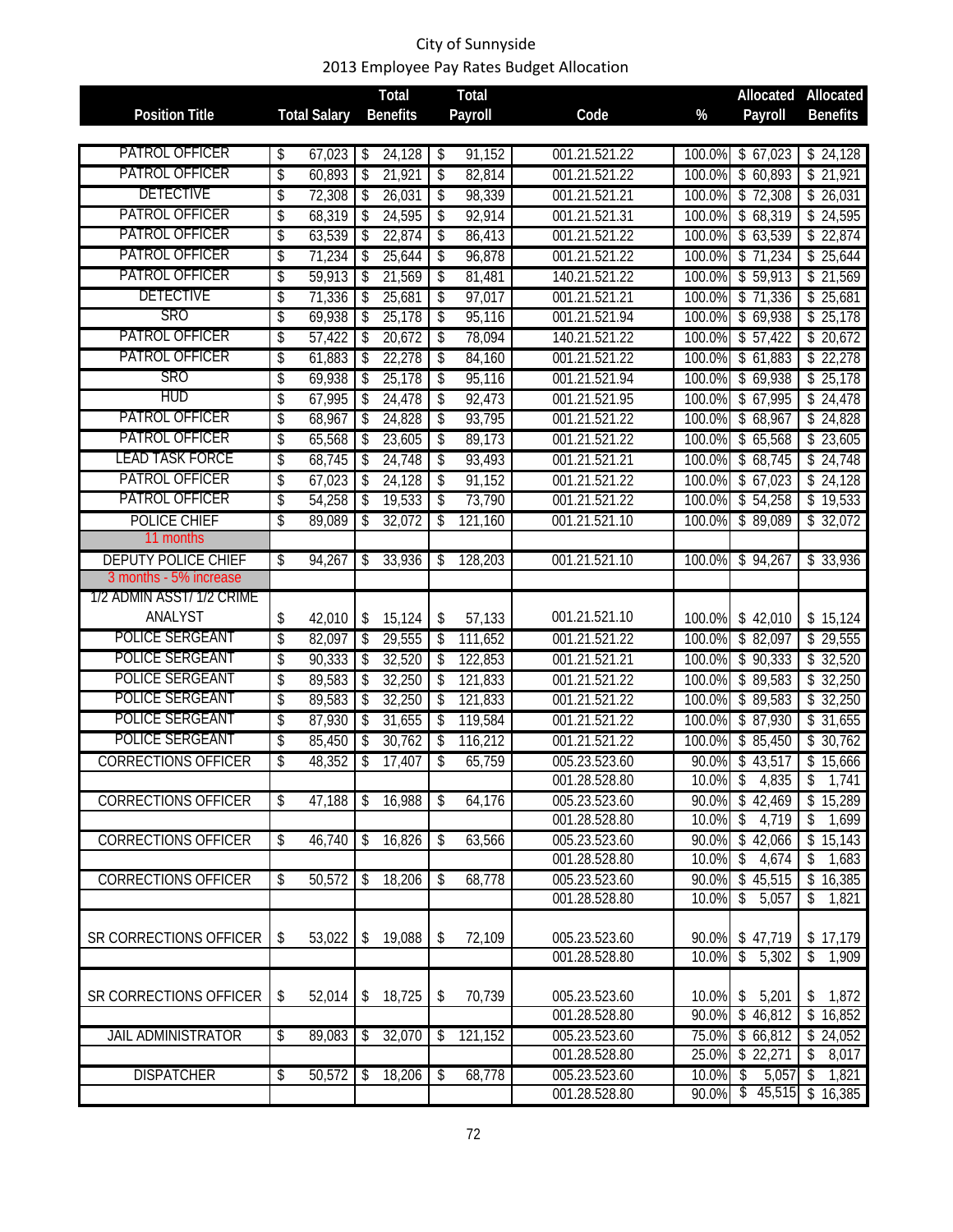|                           |                     | Total           | <b>Total</b> |               |            | Allocated              | Allocated        |
|---------------------------|---------------------|-----------------|--------------|---------------|------------|------------------------|------------------|
| <b>Position Title</b>     | <b>Total Salary</b> | <b>Benefits</b> | Payroll      | Code          | $\%$       | Payroll                | <b>Benefits</b>  |
|                           |                     |                 |              |               |            |                        |                  |
| <b>DISPATCHER</b>         | \$<br>50,572        | \$<br>18,206    | \$<br>68,778 | 005.23.523.60 | 10.0%      | 5,057<br>\$            | \$<br>1,821      |
|                           |                     |                 |              | 001.28.528.80 | 90.0%      | 45,515<br>\$           | \$<br>16,385     |
| <b>DISPATCHER</b>         | 51,283<br>\$        | 18,462<br>\$    | \$<br>69,745 | 005.23.523.60 | 10.0%      | 5,128<br>\$            | \$<br>1,846      |
|                           |                     |                 |              | 001.28.528.80 | 90.0%      | 46,155<br>\$           | \$16,616         |
| <b>DISPATCHER</b>         | 32,246<br>\$        | 11,609<br>\$    | \$<br>43,855 | 005.23.523.60 | 10.0%      | 3,225<br>\$            | 1,161<br>\$      |
| 9 months                  |                     |                 |              | 001.28.528.80 | 90.0%      | 29,021<br>\$           | \$<br>10,448     |
| <b>RECEPTIONIST</b>       | \$<br>45,777        | \$<br>16,480    | \$<br>62,257 | 005.23.523.60 | 50.0%      | \$22,889               | 8,240<br>\$      |
|                           |                     |                 |              | 001.28.528.80 | 50.0%      | $\sqrt{$}22,889$       | \$<br>8,240      |
| <b>EQUIPMENT SERVICES</b> |                     |                 |              |               |            |                        |                  |
| <b>SUPERVISOR</b>         | \$<br>55,094        | 19,834<br>\$    | \$<br>74,927 |               |            |                        |                  |
|                           |                     |                 |              | 501.48.548.68 | 40.0%      | \$22,037               | 7,933<br>\$      |
|                           |                     |                 |              | 501.48.548.65 | 60.0%      | \$33,056               | \$11,900         |
| PARKS MAINTENANCE         |                     |                 |              |               |            |                        |                  |
| <b>SUPERVISOR</b>         | \$<br>60,682        | 21,845<br>\$    | \$<br>82,527 | 006.70.576.80 | 100.0%     | \$60,682               | \$21,845         |
| <b>LEAD WW COLLECTION</b> | 52,485<br>\$        | 18,894<br>\$    | \$<br>71,379 |               |            |                        |                  |
|                           |                     |                 |              | 420.35.535.50 | 40.0%      | \$20,994               | 7,558<br>\$      |
|                           |                     |                 |              | 420.35.535.80 | 10.0%      | \$<br>5,248            | \$<br>1,889      |
|                           |                     |                 |              | 450.38.538.30 | 50.0%      | $\sqrt{$}$ 26,242      | \$<br>9,447      |
| <b>SEWER DIVISION</b>     |                     |                 |              |               |            |                        |                  |
| <b>SUPERVISOR</b>         | \$<br>62,400        | \$<br>22,464    | \$<br>84,864 |               |            |                        |                  |
|                           |                     |                 |              | 420.35.535.50 | 10.0%      | \$<br>6,240            | 2,246<br>\$      |
|                           |                     |                 |              | 420.35.535.80 | 90.0%      | $\overline{\$}$ 56,160 | $\sqrt{$}20,217$ |
| PW ASST. DIVISION         |                     |                 |              |               |            |                        |                  |
| <b>HEAD/SEWER</b>         | \$<br>56,673        | 20,402<br>\$    | \$<br>77,075 |               |            |                        |                  |
|                           |                     |                 |              | 420.35.535.50 | 10.0%      | \$<br>5,667            | 2,040<br>\$      |
|                           |                     |                 |              | 420.35.535.80 | 90.0%      | \$51,006               | \$18,362         |
| WASTE WATER LABORATORY    |                     |                 |              |               |            |                        |                  |
| <b>TECH</b>               | 50,946<br>\$        | 18,340<br>\$    | \$<br>69,286 | 420.35.535.80 | 100.0%     | \$50,946               | \$18,340         |
| <b>WW TREATMENT PLANT</b> |                     |                 |              |               |            |                        |                  |
| <b>OPERATOR</b>           | \$<br>50,946        | \$<br>18,340    | \$<br>69,286 |               |            |                        |                  |
|                           |                     |                 |              | 420.35.535.50 |            | 20.0% \$10,189         | 3,668<br>\$      |
|                           |                     |                 |              | 420.35.535.80 | 80.0%      | $\sqrt{$}40,757$       | \$<br>14,672     |
| MAINTENANCE WORKER        | 49,491<br>\$        | \$<br>17,817    | \$<br>67,307 |               |            |                        |                  |
|                           |                     |                 |              | 420.35.535.50 |            | 40.0% \$19,796         | 7,127<br>\$      |
|                           |                     |                 |              | 420.35.535.80 | 10.0% \$   | 4,949                  | 1,782<br>\$      |
|                           |                     |                 |              | 450.38.535.30 |            | 50.0% \$24,745         | \$<br>8,908      |
| <b>STREET DIVISION</b>    |                     |                 |              |               |            |                        |                  |
| <b>SUPERVISOR</b>         | \$<br>60,682        | \$21,845        | \$<br>82,527 |               |            |                        |                  |
|                           |                     |                 |              | 001.46.546.50 | $3.0\%$ \$ | 1,820                  | \$<br>655        |
|                           |                     |                 |              | 101.40.542.30 |            | 46.0% \$ 27,914        | \$10,049         |
|                           |                     |                 |              | 101.40.542.61 | 4.0%       | \$<br>2,427            | \$<br>874        |
|                           |                     |                 |              | 101.40.542.64 |            | 23.0% \$13,957         | 5,024<br>\$      |
|                           |                     |                 |              | 101.40.542.66 | $3.0\%$ \$ | 1,820                  | 655<br>\$        |
|                           |                     |                 |              | 101.40.542.70 | $1.0\%$ \$ | 607                    | \$<br>218        |
|                           |                     |                 |              | 101.40.542.90 | 20.0%      | \$12,136               | \$<br>4,369      |
| <b>MAINTENANCE WORKER</b> | 49,491<br>\$        | 17,817<br>\$    | \$<br>67,307 |               |            |                        |                  |
|                           |                     |                 |              | 101.40.542.30 |            | 50.0% \$ 24,745        | 8,908<br>\$      |
|                           |                     |                 |              | 450.38.538.30 |            | 50.0% \$ 24,745        | \$<br>8,908      |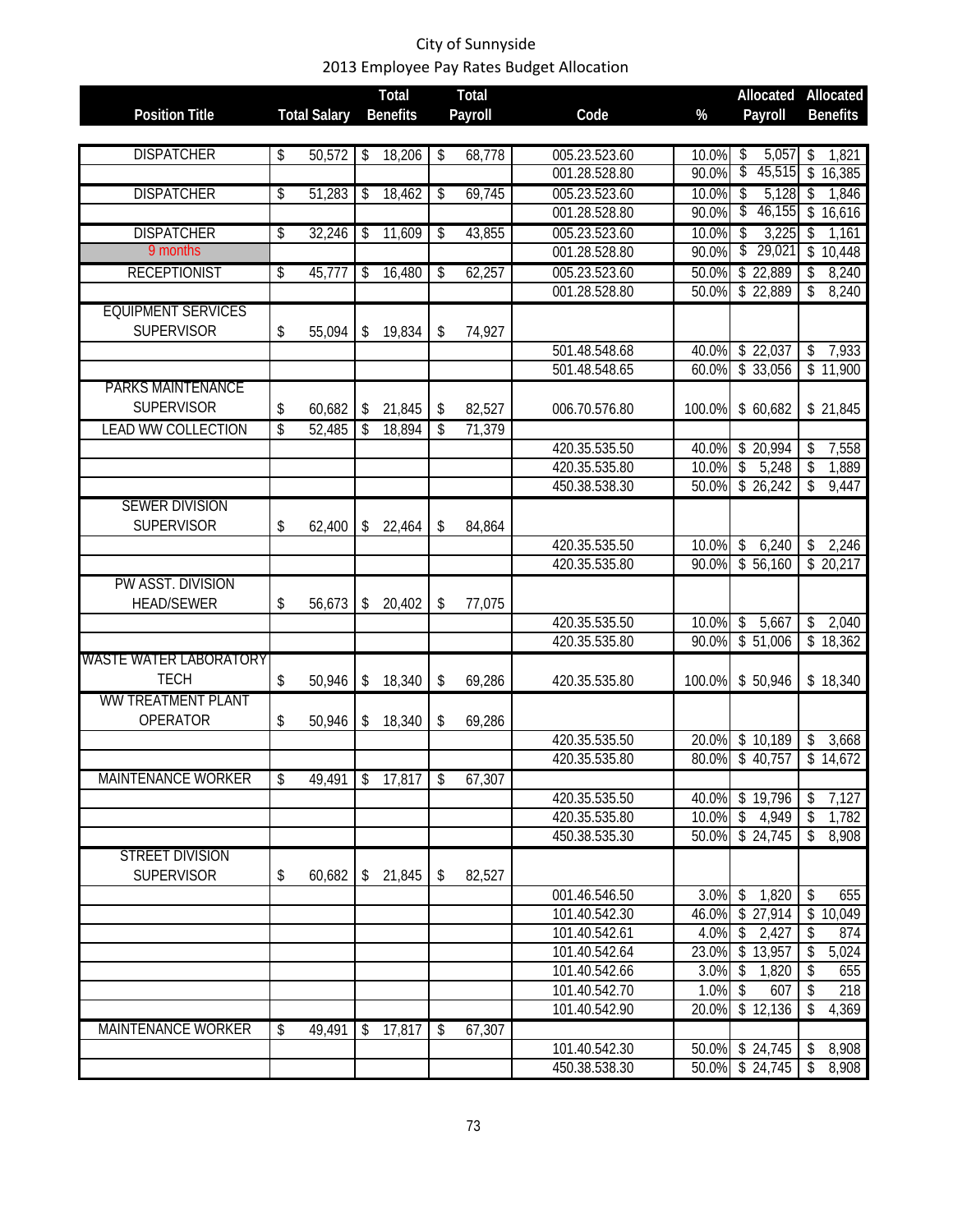|                           |    |                     | Total |                 | Total |         |               | Allocated   | Allocated                         |                         |                    |
|---------------------------|----|---------------------|-------|-----------------|-------|---------|---------------|-------------|-----------------------------------|-------------------------|--------------------|
| <b>Position Title</b>     |    | <b>Total Salary</b> |       | <b>Benefits</b> |       | Payroll | Code          | %           | Payroll                           |                         | <b>Benefits</b>    |
|                           |    |                     |       |                 |       |         |               |             |                                   |                         |                    |
| <b>MAINTENANCE WORKER</b> | \$ | 53,572              | \$    | 19,286          | \$    | 72,857  |               |             |                                   |                         |                    |
|                           |    |                     |       |                 |       |         | 001.46.546.50 | 3.0%        | \$<br>1,607                       | \$                      | 579                |
|                           |    |                     |       |                 |       |         | 101.40.542.30 | 54.0%       | \$<br>28,929                      | $\sqrt[6]{\frac{1}{2}}$ | 10,414             |
|                           |    |                     |       |                 |       |         | 101.40.542.61 | 4.0%        | \$<br>2,143                       | \$                      | 771                |
|                           |    |                     |       |                 |       |         | 101.40.542.64 | 20.0%       | \$<br>10,714                      | \$                      | 3,857              |
|                           |    |                     |       |                 |       |         | 101.40.542.66 | 3.0%        | \$<br>1,607                       | \$                      | 579                |
|                           |    |                     |       |                 |       |         | 101.40.542.70 | 1.0%        | \$<br>536                         | \$                      | 193                |
|                           |    |                     |       |                 |       |         | 101.40.542.90 | 15.0%       | 8,036<br>\$                       | \$                      | 2,893              |
| <b>MAINTENANCE WORKER</b> | \$ | 31,470              | \$    | 11,329          | \$    | 42,799  |               |             |                                   |                         |                    |
|                           |    |                     |       |                 |       |         | 101.40.542.30 | 50.0%       | \$15,735                          | \$                      | 5,665              |
|                           |    |                     |       |                 |       |         | 450.38.538.30 | 50.0%       | \$15,735                          | \$                      | 5,665              |
| <b>MAINTENANCE WORKER</b> | \$ | 49,393              | \$    | 17,781          | \$    | 67,175  |               |             |                                   |                         |                    |
|                           |    |                     |       |                 |       |         | 001.46.546.50 | 3.0%        | 1,482<br>\$                       | \$                      | 533                |
|                           |    |                     |       |                 |       |         | 101.40.542.30 | 45.0%       | $\sqrt{$22,227}$                  | \$                      | 8,002              |
|                           |    |                     |       |                 |       |         | 101.40.542.40 | 5.0%        | \$<br>2,470                       | \$                      | 889                |
|                           |    |                     |       |                 |       |         | 101.40.542.61 | 4.0%        | $\sqrt[6]{}$<br>1,976             | \$                      | 711                |
|                           |    |                     |       |                 |       |         | 101.40.542.64 | 15.0%       | $\overline{\mathcal{S}}$<br>7,409 | \$                      | 2,667              |
|                           |    |                     |       |                 |       |         | 101.40.542.66 | 3.0%        | $\sqrt[6]{}$<br>1,482             | \$                      | 533                |
|                           |    |                     |       |                 |       |         | 101.40.542.67 | $5.0\%$ \$  | 2,470                             | \$                      | 889                |
|                           |    |                     |       |                 |       |         | 101.40.542.70 | $8.0\%$ \$  | 3,951                             | \$                      | 1,423              |
|                           |    |                     |       |                 |       |         | 101.40.542.90 | 12.0%       | 5,927<br>\$                       | \$                      | 2,134              |
|                           |    |                     |       |                 |       |         |               |             |                                   |                         |                    |
| WATER SYSTEM SPECIALIST   | \$ | 49,491              | \$    | 17,817          | \$    | 67,307  |               |             |                                   |                         |                    |
|                           |    |                     |       |                 |       |         | 410.34.534.50 | 30.0%       | \$14,847                          | \$                      | 5,345              |
|                           |    |                     |       |                 |       |         | 410.34.534.70 | 10.0%       | \$<br>4,949                       | \$                      | 1,782              |
|                           |    |                     |       |                 |       |         | 410.34.534.80 | 50.0%       | $\sqrt{$}$ 24,745                 | \$                      | 8,908              |
|                           |    |                     |       |                 |       |         | 420.35.535.70 | 10.0%       | \$<br>4,949                       | \$                      | 1,782              |
| <b>WATER DIVISION</b>     |    |                     |       |                 |       |         |               |             |                                   |                         |                    |
| <b>SUPERVISOR</b>         | \$ | 60,682              | \$    | 21,845          | \$    | 82,527  |               |             |                                   |                         |                    |
|                           |    |                     |       |                 |       |         | 410.34.534.50 | 15.0%       | 9,102<br>\$                       | \$                      | 3,277              |
|                           |    |                     |       |                 |       |         | 410.34.534.70 | 10.0%       | $\overline{\mathcal{S}}$<br>6,068 | \$                      | 2,185              |
|                           |    |                     |       |                 |       |         | 410.34.534.80 | 65.0%       | \$<br>$\overline{39,443}$         | \$                      | 14,200             |
|                           |    |                     |       |                 |       |         | 420.35.535.70 | 10.0%       | \$<br>6,068                       | \$                      | 2,185              |
| PW ASST DIVISION          |    |                     |       |                 |       |         |               |             |                                   |                         |                    |
| <b>HEAD/WATER</b>         | \$ | 55,094              | \$    | 19,834          | \$    | 74,927  |               |             |                                   |                         |                    |
|                           |    |                     |       |                 |       |         | 410.34.534.50 | 15.0%       | $\sqrt{3}$<br>8,264               | \$                      | 2,975              |
|                           |    |                     |       |                 |       |         | 410.34.534.70 | 10.0%       | \$<br>5,509                       | \$                      | 1,983              |
|                           |    |                     |       |                 |       |         | 410.34.534.80 |             | 65.0% \$ 35,811                   | \$                      | 12,892             |
|                           |    |                     |       |                 |       |         | 420.35.535.70 | 10.0%       | \$<br>5,509                       | \$                      | 1,983              |
| <b>MAINTENANCE WORKER</b> | \$ | 49,491              | \$    | 17,817          | \$    | 67,307  | 410.34.534.50 | 100.0%      | \$49,491                          |                         | \$17,817           |
| <b>MAINTENANCE WORKER</b> | \$ | 46,591              | \$    | 16,773          | \$    | 63,363  |               |             |                                   |                         |                    |
|                           |    |                     |       |                 |       |         | 101.40.542.30 | 50.0%       | \$23,295                          | \$                      | 8,386              |
|                           |    |                     |       |                 |       |         | 410.34.534.50 | 30.0%       | \$13,977                          | \$                      | 5,032              |
|                           |    |                     |       |                 |       |         | 410.34.534.70 | $20.0\%$ \$ | 9,318                             | \$                      | $\overline{3,}355$ |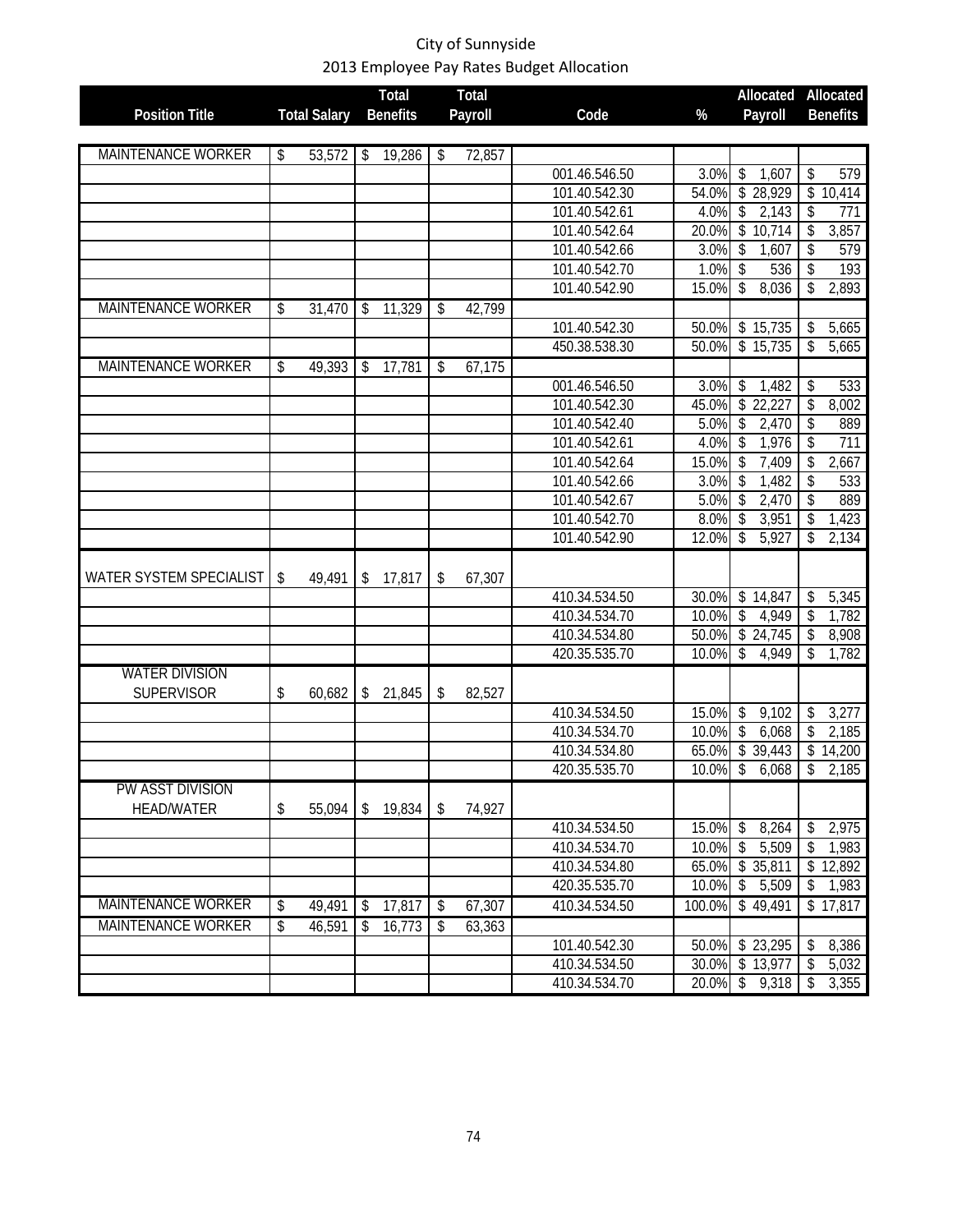|                             |                     | Total           | Total         |                                |                  | Allocated                                      | Allocated                  |
|-----------------------------|---------------------|-----------------|---------------|--------------------------------|------------------|------------------------------------------------|----------------------------|
| <b>Position Title</b>       | <b>Total Salary</b> | <b>Benefits</b> | Payroll       | Code                           | $\%$             | Payroll                                        | <b>Benefits</b>            |
|                             |                     |                 |               |                                |                  |                                                |                            |
| <b>CITY MANAGER</b>         | 86,250<br>\$        | 31,050<br>\$    | 117,300<br>\$ |                                |                  |                                                |                            |
| 9 months                    |                     |                 |               | 001.12.513.10                  | 20.0%            | \$17,250                                       | 6,210<br>\$                |
|                             |                     |                 |               | 001.12.534.12                  | 20.0%            | $\overline{\$}$ 17,250                         | \$<br>6,210                |
|                             |                     |                 |               | 420.35.535.12                  | 20.0%            | \$17,250                                       | \$<br>6,210                |
|                             |                     |                 |               | 430.37.537.12                  | 5.0%             | $\sqrt[6]{\frac{1}{2}}$<br>4,313               | 1,553<br>\$                |
|                             |                     |                 |               | 440.26.526.12                  | 15.0%            | $\overline{$}3\overline{12,}938$               | \$<br>4,658                |
|                             |                     |                 |               | 450.38.538.16                  | 20.0%            | \$17,250                                       | \$<br>6,210                |
| <b>INTERIM CITY MANAGER</b> | 24,501<br>\$        | 8,820<br>\$     | 33,321<br>\$  |                                |                  |                                                |                            |
| 3 months                    |                     |                 |               | 001.13.513.10                  | 20.0%            | \$<br>4,900                                    | 1,764<br>\$                |
|                             |                     |                 |               | 001.12.534.12                  | 20.0%            | \$<br>4,900                                    | \$<br>1,764                |
|                             |                     |                 |               | 420.35.535.12                  | 20.0%            | \$<br>4,900<br>$\sqrt{2}$                      | \$<br>1,764                |
|                             |                     |                 |               | 430.37.537.12<br>440.26.526.12 | 5.0%<br>15.0%    | 1,225<br>$\sqrt[6]{}$<br>3,675                 | \$<br>441<br>\$<br>1,323   |
|                             |                     |                 |               | 450.38.538.16                  | 20.0%            |                                                | \$<br>1,764                |
|                             |                     |                 |               |                                |                  | \$<br>4,900                                    |                            |
| <b>FINANCE DIRECTOR</b>     | \$<br>80,699        | 29,052<br>\$    | 109,751<br>\$ |                                |                  |                                                |                            |
|                             |                     |                 |               | 001.14.514.10                  | 53.50%           | \$<br>43,174                                   | 15,543<br>\$               |
|                             |                     |                 |               | 101.40.543.13                  | 5.00%            | 4,035<br>\$                                    | \$<br>1,453                |
|                             |                     |                 |               | 410.34.534.13<br>420.35.535.13 | 10.50%<br>11.50% | 8,473<br>\$                                    | \$<br>3,050                |
|                             |                     |                 |               | 430.37.537.13                  |                  | 9,280<br>\$<br>4,035<br>\$                     | 3,341<br>\$                |
|                             |                     |                 |               | 440.26.526.13                  | 5.00%<br>6.50%   | 5,245                                          | 1,453<br>\$                |
|                             |                     |                 |               | 450.38.538.13                  | 1.00%            | \$<br>807<br>\$                                | 1,888<br>\$<br>\$<br>291   |
|                             |                     |                 |               | 501.48.548.13                  | 5.00%            | 4,035<br>Ŝ.                                    | \$<br>1,453                |
|                             |                     |                 |               | 504.18.518.13                  | 2.00%            | \$<br>1,614                                    | \$<br>581                  |
| <b>CITY CLERK</b>           | 62,286              | 22,423          | 84,708        | 001.14.514.30                  | 100%             | \$62,286                                       | \$22,423                   |
| <b>HUMAN RESOURCES</b>      | \$                  | \$              | \$            |                                |                  |                                                |                            |
|                             |                     |                 |               |                                |                  |                                                |                            |
| <b>DIRECTOR</b>             | 74,206<br>\$        | \$<br>26,714    | 100,920<br>\$ | 501.48.548.16                  |                  |                                                |                            |
|                             |                     |                 |               | 430.37.537.16                  | 5%<br>5%         | 3,710<br>\$<br>\$<br>$\overline{3,710}$        | 1,336<br>\$<br>\$<br>1,336 |
|                             |                     |                 |               | 420.35.535.16                  | 15%              | \$<br>11,131                                   | \$<br>4,007                |
|                             |                     |                 |               | 410.34.534.16                  | 15%              | $\overline{11,}131$<br>$\sqrt[6]{\frac{1}{2}}$ | \$<br>4,007                |
|                             |                     |                 |               | 450.38.538.16                  | 5%               | \$<br>3,710                                    | \$<br>1,336                |
|                             |                     |                 |               | 440.26.526.16                  | 10%              | \$<br>7,421                                    | \$<br>2,671                |
|                             |                     |                 |               | 101.40.543.16                  | 10% \$           |                                                | \$<br>2,671                |
|                             |                     |                 |               | 001.16.516.20                  | 35%              | 7,421<br>\$25,972                              | \$<br>9,350                |
| <b>PUBLIC WORKS</b>         |                     |                 |               |                                |                  |                                                |                            |
| SUPERINTENDENT              | \$<br>75,608        | 27,219<br>\$    | 102,827<br>\$ |                                |                  |                                                |                            |
|                             |                     |                 |               | 410.34.534.20                  | 35%              | \$26,463                                       | 9,527<br>\$                |
|                             |                     |                 |               | 420.35.535.20                  | 35%              | $\sqrt{$}$ 26,463                              | \$<br>9,527                |
|                             |                     |                 |               | 101.40.543.20                  | 10%              | $\sqrt[6]{\frac{1}{2}}$<br>7,561               | \$<br>2,722                |
|                             |                     |                 |               | 430.37.537.20                  | 20%              | \$15,122                                       | \$<br>5,444                |
| <b>PW SUPERVISOR</b>        | 48,750<br>\$        | 17,550<br>\$    | 66,300<br>\$  |                                |                  |                                                |                            |
| 9 months                    |                     |                 |               | 410.34.534.20                  | 35.0%            | \$17,063                                       | \$<br>6,143                |
|                             |                     |                 |               | 420.35.535.20                  | 35.0%            | $\sqrt{$}17,063$                               | \$<br>6,143                |
|                             |                     |                 |               | 101.40.543.20                  | 10.0%            | $\sqrt{2}$<br>4,875                            | \$<br>1,755                |
|                             |                     |                 |               | 430.37.537.20                  | 20.0%            | \$<br>9,750                                    | \$<br>3,510                |
|                             |                     |                 |               |                                |                  |                                                |                            |
| RECREATION COORDINATOR      | 25,313<br>\$        | 8,353<br>\$     | \$<br>33,666  | 006.70.576.83                  | 100.0%           | \$25,313                                       | 8,353<br>\$                |
| 9 months                    |                     |                 |               |                                |                  |                                                |                            |
|                             |                     |                 |               |                                |                  |                                                |                            |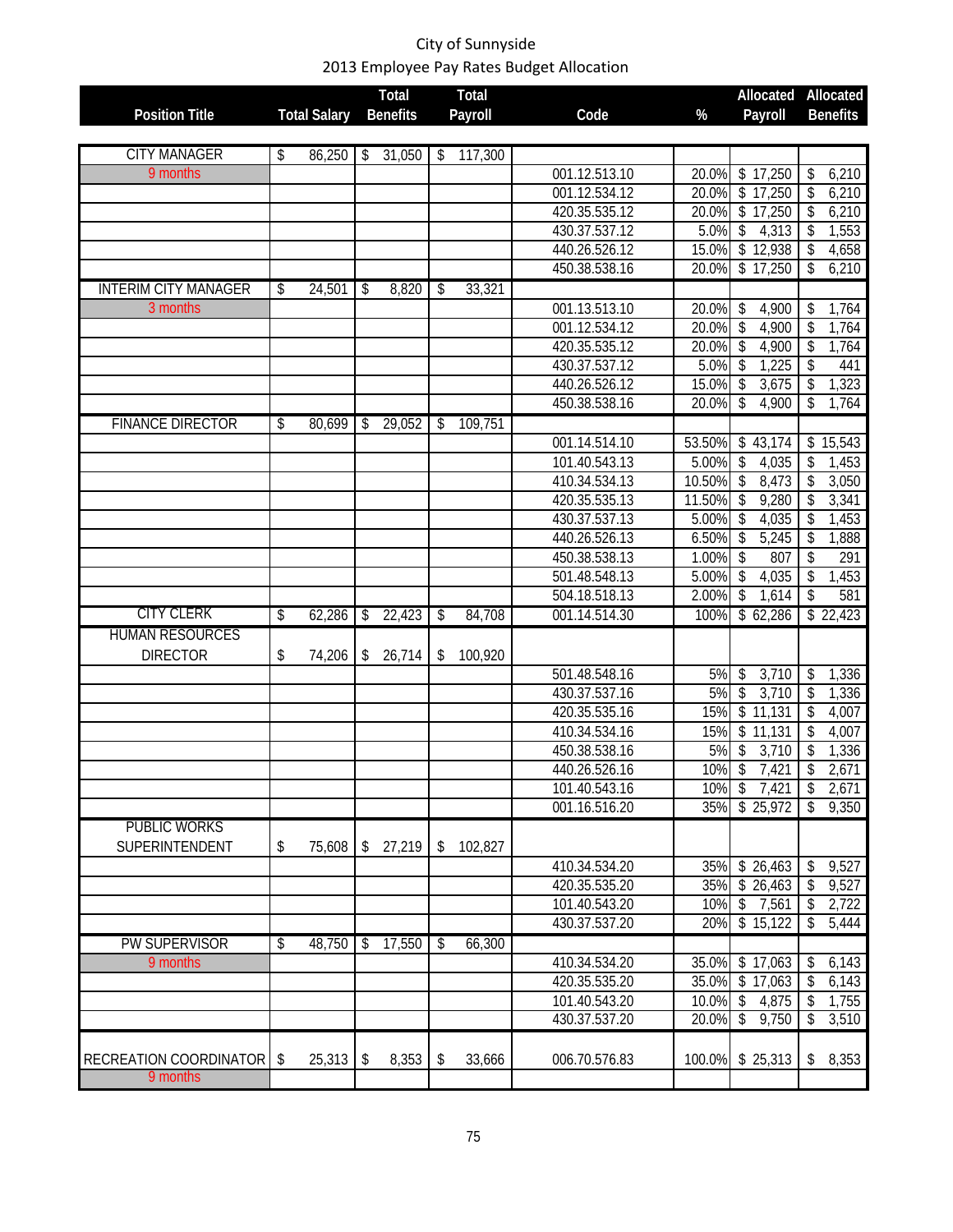|                                   |    |                     |                 | Total  |    | Total   |               |             | Allocated                          | Allocated |                 |
|-----------------------------------|----|---------------------|-----------------|--------|----|---------|---------------|-------------|------------------------------------|-----------|-----------------|
| <b>Position Title</b>             |    | <b>Total Salary</b> | <b>Benefits</b> |        |    | Payroll | Code          | $\%$        | Payroll                            |           | <b>Benefits</b> |
|                                   |    |                     |                 |        |    |         |               |             |                                    |           |                 |
| RECREATION CUSTODIAN 1/2          |    |                     |                 |        |    |         |               |             |                                    |           |                 |
| <b>TIME</b>                       | \$ | 10,712              | \$              | 3,535  | \$ | 14,247  | 006.70.576.83 | 100.0%      | \$10,712                           | \$        | 3,535           |
| PLANNER/ ADMIN ASST               | \$ | 55,734              | \$              | 20,064 | \$ | 75,798  |               |             |                                    |           |                 |
|                                   |    |                     |                 |        |    |         | 001.24.520.20 | 50.0%       | \$27,867                           |           | \$10,032        |
|                                   |    |                     |                 |        |    |         | 001.58.558.60 | 50.0%       | $\overline{\mathcal{E}}$<br>27,867 | \$        | 10,032          |
| <b>CODE ENFORCEMENT</b>           | \$ | 55,137              | \$              | 19,849 | \$ | 74,987  | 001.24.524.20 | 100%        | \$55,137                           |           | \$19,849        |
| <b>BUILDING INSPECTOR</b>         | \$ | 59,405              | \$              | 21,386 | \$ | 80,791  | 001.24.524.20 | 100.0%      | \$59,405                           |           | \$21,386        |
| FIRE FIGHTER W/EMT-I CERT.        | \$ | 63,057              | \$              | 22,700 | \$ | 85,757  |               |             |                                    |           |                 |
|                                   |    |                     |                 |        |    |         | 440.26.526.40 | 10.0%       | $\mathsf{\$}$<br>6,306             | \$        | 2,270           |
|                                   |    |                     |                 |        |    |         | 440.26.526.80 | 50.0%       | $\overline{\$}$ 31,529             | \$        | 11,350          |
|                                   |    |                     |                 |        |    |         | 001.22.522.20 | 25.0%       | \$15,764                           | \$        | 5,675           |
|                                   |    |                     |                 |        |    |         | 001.22.522.30 | 10.0%       | 6,306<br>\$                        | \$        | 2,270           |
|                                   |    |                     |                 |        |    |         | 001.22.522.40 | 5.0%        | 3,153<br>\$                        | \$        | 1,135           |
|                                   |    |                     |                 |        |    |         |               |             |                                    |           |                 |
| FIRE FIGHTER W/EMT-I CERT.        | \$ | 64,895              | \$              | 23,362 | \$ | 88,257  | 440.26.526.40 | 10.0%       | \$<br>6,490                        | \$        | 2,336           |
|                                   |    |                     |                 |        |    |         | 440.26.526.80 | 50.0%       | $\overline{\$}$ 32,448             | \$        | 11,681          |
|                                   |    |                     |                 |        |    |         | 001.22.522.20 | 25.0%       | \$16,224                           | \$        | 5,841           |
|                                   |    |                     |                 |        |    |         | 001.22.522.30 | 10.0%       | \$<br>6,490                        | \$        | 2,336           |
|                                   |    |                     |                 |        |    |         | 001.22.522.40 | 5.0%        | 3,245<br>\$                        | \$        | 1,168           |
| FIRE FIGHTER W/PARAMEDIC          |    |                     |                 |        |    |         |               |             |                                    |           |                 |
| CERT.                             | \$ | 65,895              | \$              | 23,722 | \$ | 89,617  |               |             |                                    |           |                 |
|                                   |    |                     |                 |        |    |         | 440.26.526.40 | 10.0%       | \$<br>6,590                        | \$        | 2,372           |
|                                   |    |                     |                 |        |    |         | 440.26.526.80 | 50.0%       | \$32,948                           | \$        | 11,861          |
|                                   |    |                     |                 |        |    |         | 001.22.522.20 | 25.0%       | \$16,474                           | \$        | 5,931           |
|                                   |    |                     |                 |        |    |         | 001.22.522.30 | 10.0%       | \$<br>6,590                        | \$        | 2,372           |
|                                   |    |                     |                 |        |    |         | 001.22.522.40 | 5.0%        | \$<br>3,295                        | \$        | 1,186           |
| <b>FIRE FIGHTER W/PARAMEDIC</b>   |    |                     |                 |        |    |         |               |             |                                    |           |                 |
| CERT.                             | \$ | 23,416              | \$              | 8,430  | \$ | 31,845  |               |             |                                    |           |                 |
| 5 months                          |    |                     |                 |        |    |         | 440.26.526.40 | 10.0%       | \$<br>2,342                        | \$        | 843             |
|                                   |    |                     |                 |        |    |         | 440.26.526.80 | 50.0%       | $\overline{\mathcal{L}}$<br>11,708 | \$        | 4,215           |
|                                   |    |                     |                 |        |    |         | 001.22.522.20 | 25.0%       | \$<br>5,854                        | \$        | 2,108           |
|                                   |    |                     |                 |        |    |         | 001.22.522.30 | 10.0% \$    | 2,342                              | \$        | 843             |
|                                   |    |                     |                 |        |    |         | 001.22.522.40 | 5.0%        | \$<br>1,171                        | \$        | 422             |
| FIRE FIGHTER W/PARAMEDIC          |    |                     |                 |        |    |         |               |             |                                    |           |                 |
| CERT.                             | \$ | 67,649              | \$              | 24,354 | \$ | 92,003  |               |             |                                    |           |                 |
|                                   |    |                     |                 |        |    |         | 440.26.526.40 | 10.0%       | \$<br>6,765                        | \$        | 2,435           |
|                                   |    |                     |                 |        |    |         | 440.26.526.80 | 50.0%       | \$33,825                           | \$        | 12,177          |
|                                   |    |                     |                 |        |    |         | 001.22.522.20 | 25.0%       | \$16,912                           | \$        | 6,089           |
|                                   |    |                     |                 |        |    |         | 001.22.522.30 | 10.0% \$    | 6,765                              | \$        | 2,435           |
|                                   |    |                     |                 |        |    |         | 001.22.522.40 | 5.0%        | $\frac{1}{2}$<br>3,382             | \$        | 1,218           |
| FIRE FIGHTER W/PARAMEDIC<br>CERT. | \$ | 69,403              | \$              | 24,985 | \$ | 94,388  |               |             |                                    |           |                 |
|                                   |    |                     |                 |        |    |         | 440.26.526.40 | 10.0%       | $\sqrt[6]{\frac{1}{2}}$<br>6,940   | \$        | 2,499           |
|                                   |    |                     |                 |        |    |         | 440.26.526.80 | 50.0%       | \$34,702                           | \$        | 12,493          |
|                                   |    |                     |                 |        |    |         | 001.22.522.20 | 25.0%       | \$<br>17,351                       | \$        | 6,246           |
|                                   |    |                     |                 |        |    |         | 001.22.522.30 | $10.0\%$ \$ | 6,940                              | \$        | 2,499           |
|                                   |    |                     |                 |        |    |         | 001.22.522.40 | $5.0\%$ \$  | 3,470                              | \$        | 1,249           |
|                                   |    |                     |                 |        |    |         |               |             |                                    |           |                 |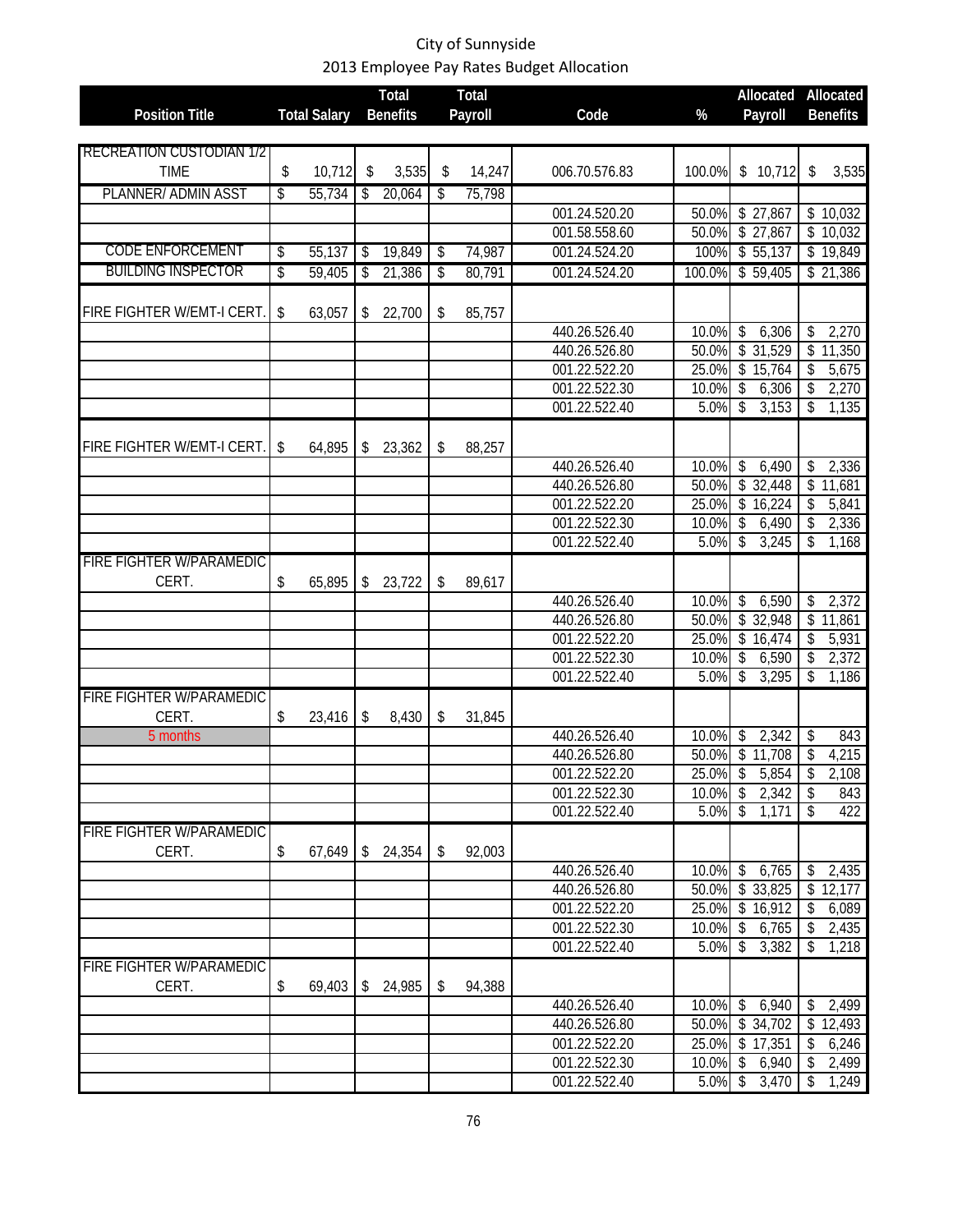|                                 |                     |    | Total           |    | <b>Total</b> |                                |                | Allocated                                     | Allocated                       |  |
|---------------------------------|---------------------|----|-----------------|----|--------------|--------------------------------|----------------|-----------------------------------------------|---------------------------------|--|
| <b>Position Title</b>           | <b>Total Salary</b> |    | <b>Benefits</b> |    | Payroll      | Code                           | $\%$           | Payroll                                       | <b>Benefits</b>                 |  |
|                                 |                     |    |                 |    |              |                                |                |                                               |                                 |  |
| <b>FIRE FIGHTER W/PARAMEDIC</b> |                     |    |                 |    |              |                                |                |                                               |                                 |  |
| CERT.                           | \$<br>69,403        | \$ | 24,985          | \$ | 94,388       |                                |                |                                               |                                 |  |
|                                 |                     |    |                 |    |              | 440.26.526.40                  | 10.0%          | \$<br>6,940                                   | 2,499<br>\$                     |  |
|                                 |                     |    |                 |    |              | 440.26.526.80                  | 50.0%          | \$34,702                                      | \$12,493                        |  |
|                                 |                     |    |                 |    |              | 001.22.522.20                  | 25.0%          | $\overline{17,351}$                           | \$<br>6,246                     |  |
|                                 |                     |    |                 |    |              | 001.22.522.30                  | 10.0%          | \$<br>6,940                                   | \$<br>2,499                     |  |
|                                 |                     |    |                 |    |              | 001.22.522.40                  | 5.0%           | $\overline{\mathcal{L}}$<br>3,470             | \$<br>1,249                     |  |
| <b>FIRE FIGHTER W/PARAMEDIC</b> |                     |    |                 |    |              |                                |                |                                               |                                 |  |
| CERT.                           | \$<br>69,403        | \$ | 24,985          | \$ | 94,388       |                                |                |                                               |                                 |  |
|                                 |                     |    |                 |    |              | 440.26.526.40                  | 10.0%          | \$<br>6,940                                   | 2,499<br>\$                     |  |
|                                 |                     |    |                 |    |              | 440.26.526.80                  | 50.0%          | $\overline{\$}$ 34,702                        | $\sqrt{$}72,493$                |  |
|                                 |                     |    |                 |    |              | 001.22.522.20                  | 25.0%          | $\overline{\$}$ 17,351                        | \$<br>6,246                     |  |
|                                 |                     |    |                 |    |              | 001.22.522.30<br>001.22.522.40 | 10.0%<br>5.0%  | $\sqrt{2}$<br>6,940                           | \$<br>2,499                     |  |
|                                 |                     |    |                 |    |              |                                |                | \$<br>3,470                                   | \$<br>1,249                     |  |
| FIRE FIGHTER/EMT                | \$<br>63,726        | \$ | 22,941          | \$ | 86,667       |                                |                |                                               |                                 |  |
|                                 |                     |    |                 |    |              | 440.26.526.40<br>440.26.526.80 | 10.0%<br>50.0% | 6,373<br>\$                                   | 2,294<br>\$<br>$\sqrt{$}11,471$ |  |
|                                 |                     |    |                 |    |              | 001.22.522.20                  | 25.0%          | \$31,863                                      |                                 |  |
|                                 |                     |    |                 |    |              | 001.22.522.30                  | 10.0%          | \$15,932<br>$\overline{\mathcal{S}}$<br>6,373 | \$<br>5,735<br>\$<br>2,294      |  |
|                                 |                     |    |                 |    |              | 001.22.522.40                  | 5.0%           | $\sqrt[6]{}$<br>3,186                         | \$<br>1,147                     |  |
| <b>FIRE FIGHTER/EMT</b>         | \$<br>56,853        | \$ | 20,467          | \$ | 77,320       |                                |                |                                               |                                 |  |
|                                 |                     |    |                 |    |              | 440.26.526.40                  | 10.0%          | \$<br>5,685                                   | 2,047<br>\$                     |  |
|                                 |                     |    |                 |    |              | 440.26.526.80                  | 50.0%          | \$28,427                                      | 10,234<br>\$                    |  |
|                                 |                     |    |                 |    |              | 001.22.522.20                  | 25.0%          | \$14,213                                      | \$<br>5,117                     |  |
|                                 |                     |    |                 |    |              | 001.22.522.30                  | 10.0%          | \$<br>5,685                                   | \$<br>2,047                     |  |
|                                 |                     |    |                 |    |              | 001.22.522.40                  | 5.0%           | \$<br>2,843                                   | \$<br>1,023                     |  |
| <b>FLOOR CAPTAIN</b>            | \$<br>73,015        | \$ | 26,285          | \$ | 99,300       |                                |                |                                               |                                 |  |
|                                 |                     |    |                 |    |              | 440.26.526.40                  | 10.0%          | 7,302<br>\$                                   | 2,629<br>\$                     |  |
|                                 |                     |    |                 |    |              | 440.26.526.80                  | 50.0%          | \$36,508                                      | \$<br>13,143                    |  |
|                                 |                     |    |                 |    |              | 001.22.522.20                  | 25.0%          | \$18,254                                      | 6,571<br>\$                     |  |
|                                 |                     |    |                 |    |              | 001.22.522.30                  | 10.0%          | \$<br>7,302                                   | 2,629<br>\$                     |  |
|                                 |                     |    |                 |    |              | 001.22.522.40                  | 5.0%           | \$<br>3,651                                   | \$<br>1,314                     |  |
| <b>FLOOR CAPTAIN</b>            | \$<br>72,022        | \$ | 25,928          | \$ | 97,950       |                                |                |                                               |                                 |  |
|                                 |                     |    |                 |    |              | 440.26.526.40                  | 10.0% \$       | 7,202                                         | 2,593<br>\$                     |  |
|                                 |                     |    |                 |    |              | 440.26.526.80                  | 50.0%          | $\sqrt{$}36,011$                              | $\overline{$}3, 12, 964$        |  |
|                                 |                     |    |                 |    |              | 001.22.522.20                  | 25.0%          | \$18,006                                      | \$<br>6,482                     |  |
|                                 |                     |    |                 |    |              | 001.22.522.30                  | 10.0% \$       | 7,202                                         | 2,593<br>\$                     |  |
|                                 |                     |    |                 |    |              | 001.22.522.40                  | 5.0%           | $\overline{\mathbf{3}}$<br>3,601              | \$<br>1,296                     |  |
| <b>FLOOR CAPTAIN</b>            | \$<br>75,621        | \$ | 27,224          | \$ | 102,845      |                                |                |                                               |                                 |  |
|                                 |                     |    |                 |    |              | 440.26.526.40                  | 10.0%          | $\sqrt[6]{\frac{1}{2}}$<br>7,562              | 2,722<br>\$                     |  |
|                                 |                     |    |                 |    |              | 440.26.526.80                  | 50.0%          | $\overline{\$}$ 37,811                        | \$<br>13,612                    |  |
|                                 |                     |    |                 |    |              | 001.22.522.20                  | 25.0%          | \$18,905                                      | \$<br>6,806                     |  |
|                                 |                     |    |                 |    |              | 001.22.522.30                  | 10.0%          | $\sqrt{2}$<br>7,562                           | 2,722<br>\$                     |  |
|                                 |                     |    |                 |    |              | 001.22.522.40                  | 5.0%           | - \$<br>3,781                                 | \$<br>1,361                     |  |
| <b>DEPUTY CHIEF</b>             | \$<br>80,177        | S. | 28,864          | \$ | 109,041      |                                |                |                                               |                                 |  |
| 10 months                       |                     |    |                 |    |              | 440.26.526.10                  | 35.0%          | \$28,062                                      | \$10,102                        |  |
|                                 |                     |    |                 |    |              | 440.26.526.40                  | 15.0%          | \$12,027                                      | 4,330<br>\$                     |  |
|                                 |                     |    |                 |    |              | 440.26.526.80                  | 10.0%          | \$<br>8,018                                   | 2,886<br>\$                     |  |
|                                 |                     |    |                 |    |              | 001.22.522.10                  |                | 20.0% \$16,035                                | \$<br>5,773                     |  |
|                                 |                     |    |                 |    |              | 001.22.522.20                  | 5.0% \$        | 4,009                                         | \$<br>1,443                     |  |
|                                 |                     |    |                 |    |              | 001.22.522.40                  |                | 15.0% \$12,027                                | \$<br>4,330                     |  |